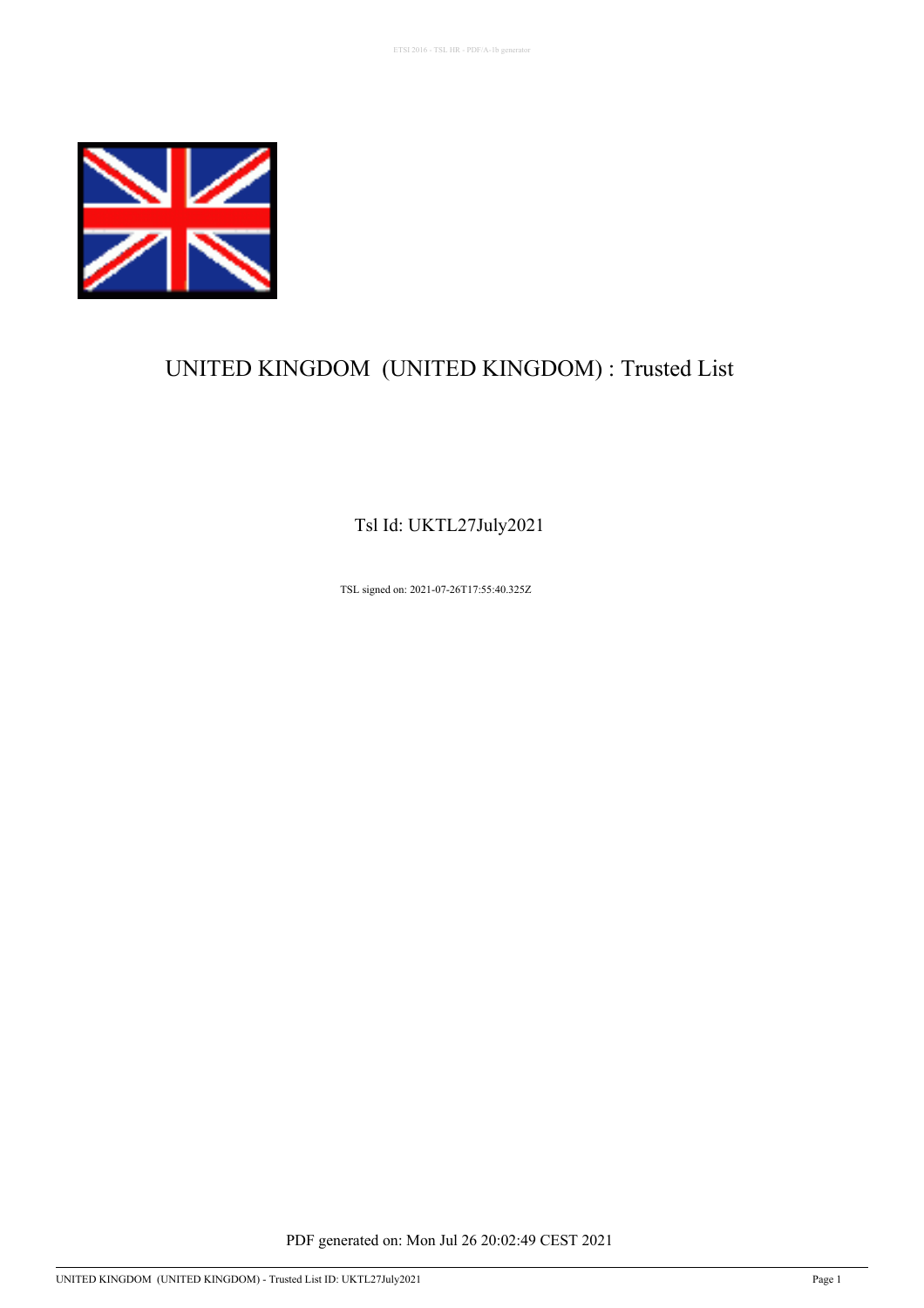# TSL Scheme Information

| TSL Id                               |            | UKTL27July2021                                                                                                                                                                                                                                                                                                                                                      |  |  |
|--------------------------------------|------------|---------------------------------------------------------------------------------------------------------------------------------------------------------------------------------------------------------------------------------------------------------------------------------------------------------------------------------------------------------------------|--|--|
| <b>TSLTag</b>                        |            | http://uri.etsi.org/19612/TSLTag                                                                                                                                                                                                                                                                                                                                    |  |  |
| <b>TSL Version Identifier</b>        |            | $\mathcal{S}% _{M_{1},M_{2}}^{\alpha,\beta}(\varepsilon)$                                                                                                                                                                                                                                                                                                           |  |  |
| <b>TSL Sequence Number</b>           |            | 26                                                                                                                                                                                                                                                                                                                                                                  |  |  |
| TSL Type                             |            | http://uri.etsi.org/TrstSvc/TrustedList/TSLType/UKlist                                                                                                                                                                                                                                                                                                              |  |  |
| Scheme Operator Name                 |            |                                                                                                                                                                                                                                                                                                                                                                     |  |  |
| Name                                 | $[$ en $]$ | tScheme Limited                                                                                                                                                                                                                                                                                                                                                     |  |  |
| PostalAddress                        |            |                                                                                                                                                                                                                                                                                                                                                                     |  |  |
| <b>Street Address</b>                | $[$ en $]$ | Mulberry Grove, PO Box 3653                                                                                                                                                                                                                                                                                                                                         |  |  |
| Locality                             | $[$ en $]$ | WOKINGHAM, Berks                                                                                                                                                                                                                                                                                                                                                    |  |  |
| Postal Code                          | $[$ en $]$ | RG40 9NN                                                                                                                                                                                                                                                                                                                                                            |  |  |
| <b>Country Name</b>                  | $[$ en $]$ | $\ensuremath{U\!K}\xspace$                                                                                                                                                                                                                                                                                                                                          |  |  |
| ElectronicAddress                    |            |                                                                                                                                                                                                                                                                                                                                                                     |  |  |
| URI                                  | $[$ en $]$ | mailto:TSL_enquiries@tScheme.org                                                                                                                                                                                                                                                                                                                                    |  |  |
| URI                                  | $[$ en $]$ | http://www.tscheme.org/UK_TSL/                                                                                                                                                                                                                                                                                                                                      |  |  |
| <b>Scheme Name</b>                   |            |                                                                                                                                                                                                                                                                                                                                                                     |  |  |
| Name                                 | $[$ en $]$ | UK: Trusted list including information related to the qualified trust service providers that are<br>supervised by the UK, together with information related to the qualified trust services provided<br>by them, and also including information on UK defined trust service providers, together with<br>information related to the trust services provided by them. |  |  |
| <b>Scheme Information URI</b>        |            |                                                                                                                                                                                                                                                                                                                                                                     |  |  |
| URI                                  | $[$ en $]$ | https://www.tscheme.org/tsl/tsl-scheme-information                                                                                                                                                                                                                                                                                                                  |  |  |
| <b>Status Determination Approach</b> |            | http://uri.etsi.org/TrstSvc/TrustedList/StatusDetn/UKdetermination                                                                                                                                                                                                                                                                                                  |  |  |
| <b>Scheme Type Community Rules</b>   |            |                                                                                                                                                                                                                                                                                                                                                                     |  |  |
| URI                                  | $[$ en $]$ | https://ico.org.uk/for-organisations/guide-to-eidas                                                                                                                                                                                                                                                                                                                 |  |  |
| <b>Scheme Territory</b>              |            | UK                                                                                                                                                                                                                                                                                                                                                                  |  |  |
| Policy Or Legal Notice               |            |                                                                                                                                                                                                                                                                                                                                                                     |  |  |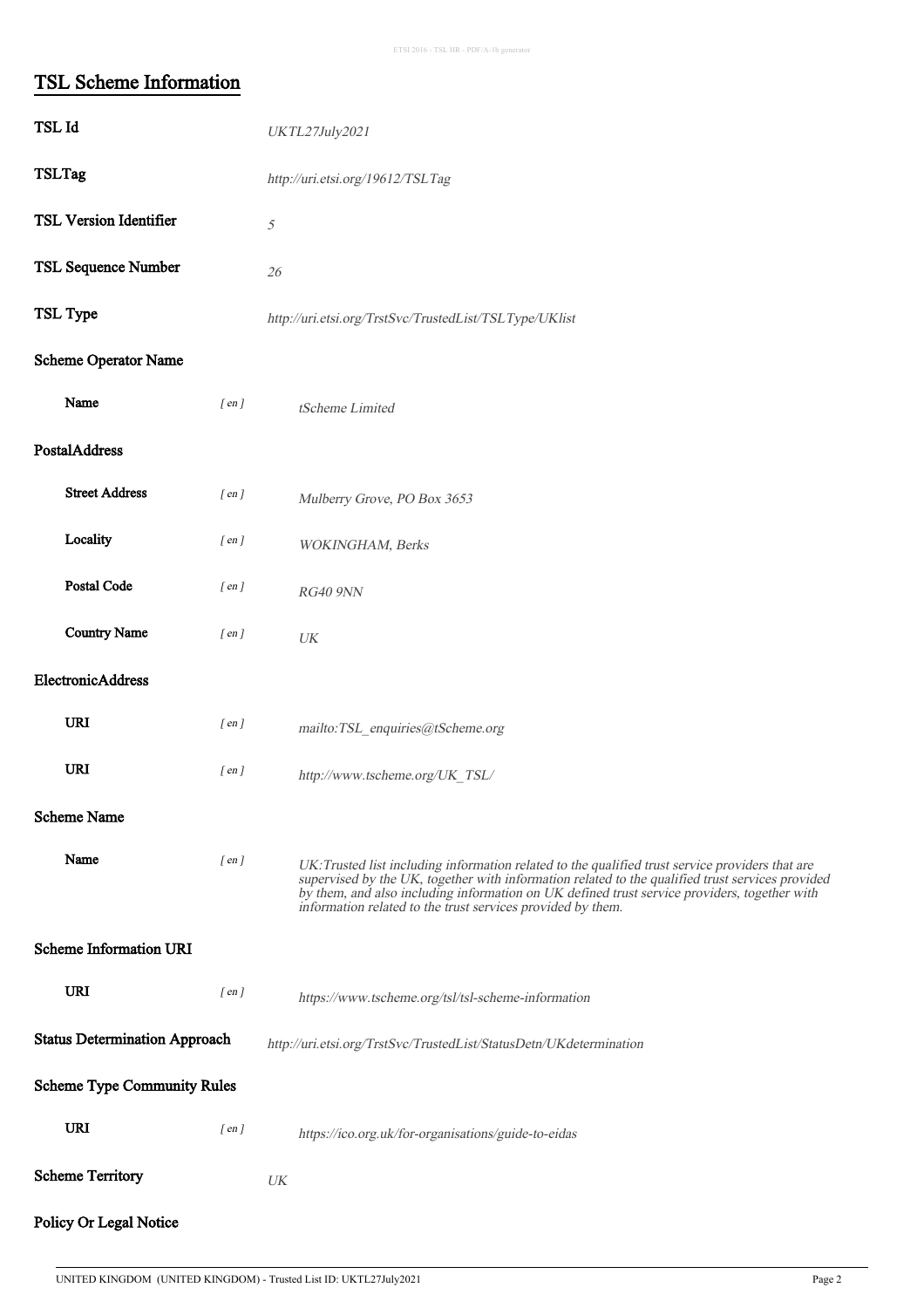|  |  |  | ETSI 2016 - TSL HR - PDF/A-1b generator |
|--|--|--|-----------------------------------------|

| TSL Legal Notice                     | $[$ en $]$ | The applicable legal framework for the present trusted list is the amendment to retained EU law<br>made by The Electronic Identification and Trust Services for Electronic Transactions<br>(Amendment etc.) (EU Exit) Regulations 2019. |
|--------------------------------------|------------|-----------------------------------------------------------------------------------------------------------------------------------------------------------------------------------------------------------------------------------------|
| <b>Historical Information Period</b> |            | 65535                                                                                                                                                                                                                                   |
| List Issue Date Time                 |            | 2021-07-27T00:00:00Z                                                                                                                                                                                                                    |
| Next Update                          |            |                                                                                                                                                                                                                                         |
| <b>Distribution Points</b>           |            |                                                                                                                                                                                                                                         |
| URI                                  |            | https://www.tscheme.org/tsl/uk-tsl                                                                                                                                                                                                      |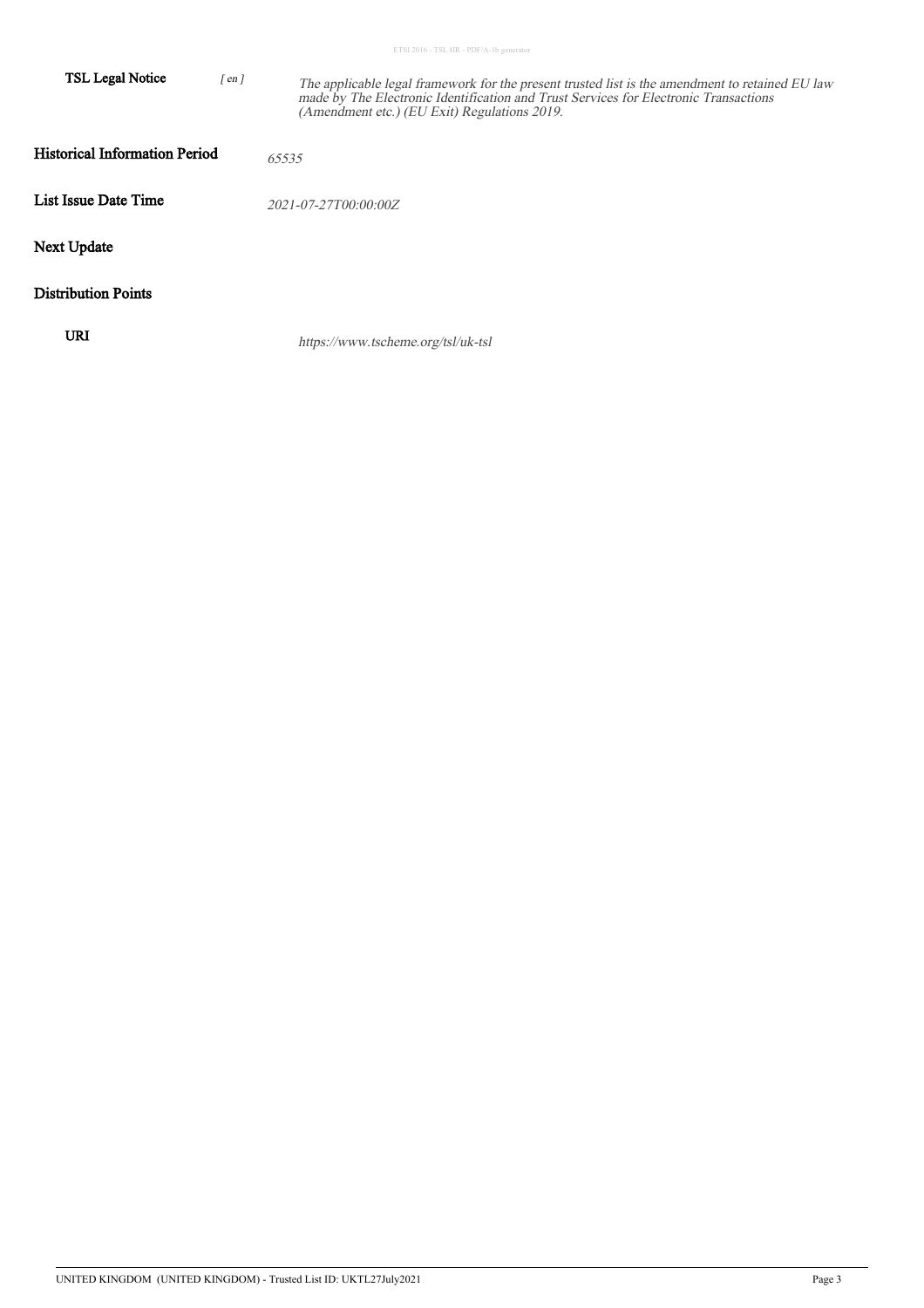## 1 - TSP: Royal Bank of Scotland Plc

| Name                       |                                         | $[$ en $]$ | Royal Bank of Scotland Plc                                                                                                                                                                                              |
|----------------------------|-----------------------------------------|------------|-------------------------------------------------------------------------------------------------------------------------------------------------------------------------------------------------------------------------|
| TSP Trade Name             |                                         |            |                                                                                                                                                                                                                         |
| Name                       |                                         | $[$ en $]$ | NTRUK-SC090312                                                                                                                                                                                                          |
| Name                       |                                         | $[$ en $]$ | The Royal Bank of Scotland plc                                                                                                                                                                                          |
| PostalAddress              |                                         |            |                                                                                                                                                                                                                         |
| <b>Street Address</b>      |                                         | $[$ en $]$ | 2nd Floor                                                                                                                                                                                                               |
| Locality                   |                                         | $[$ en $]$ | 280 Bishopsgate                                                                                                                                                                                                         |
| <b>State Or Province</b>   |                                         | $[$ en $]$ | London                                                                                                                                                                                                                  |
| Postal Code                |                                         | $[$ en $]$ | EC2M 4RB                                                                                                                                                                                                                |
| <b>Country Name</b>        |                                         | $[$ en $]$ | $\ensuremath{\textit{UK}}\xspace$                                                                                                                                                                                       |
| ElectronicAddress          |                                         |            |                                                                                                                                                                                                                         |
| <b>URI</b>                 |                                         | $[$ en $]$ | mailto:simon.hobby@rbs.co.uk                                                                                                                                                                                            |
| <b>URI</b>                 |                                         | $[$ en $]$ | http://www.trustAssured.co.uk/                                                                                                                                                                                          |
| <b>TSP Information URI</b> |                                         |            |                                                                                                                                                                                                                         |
| <b>URI</b>                 |                                         | $[$ en $]$ | http://www.rbs.co.uk/corporate/electronic-services/g6/trustassured/policy-documents.ashx                                                                                                                                |
|                            | 1.1 - Service (withdrawn): Trustassured |            |                                                                                                                                                                                                                         |
| Service Type Identifier    |                                         |            |                                                                                                                                                                                                                         |
|                            | Service type description                | [en]       | http://uri.etsi.org/TrstSvc/Svctype/CA/QC<br>A certificate generation service creating and signing qualified certificates based on the identity and other attributes verified<br>by the relevant registration services. |
| <b>Service Name</b>        |                                         |            |                                                                                                                                                                                                                         |
| Name                       |                                         | $[$ en $]$ | Trustassured                                                                                                                                                                                                            |
| Service digital identities |                                         |            |                                                                                                                                                                                                                         |
| Certificate fields details |                                         |            |                                                                                                                                                                                                                         |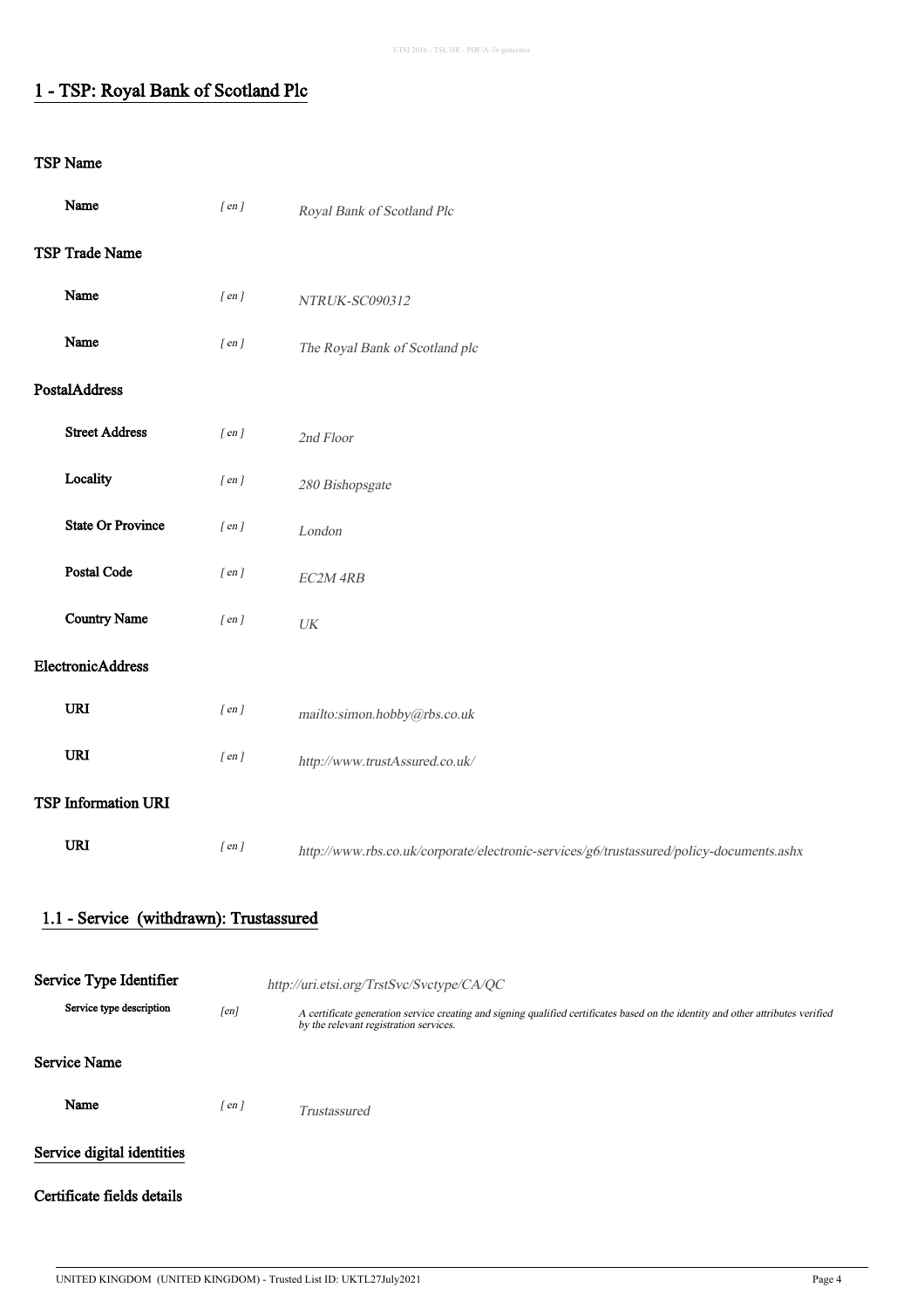|                              | ETSI 2016 - TSL HR - PDF/A-1b generator                                                                                                                                                                                                                                                                                                                                                                                                                                                                                                                                                                                                                                                                                                                                                                                                                                                                                                                                                                                                                                                                                                                                                                                                                                                                                                                                                                                                                                                                                                                                                           |
|------------------------------|---------------------------------------------------------------------------------------------------------------------------------------------------------------------------------------------------------------------------------------------------------------------------------------------------------------------------------------------------------------------------------------------------------------------------------------------------------------------------------------------------------------------------------------------------------------------------------------------------------------------------------------------------------------------------------------------------------------------------------------------------------------------------------------------------------------------------------------------------------------------------------------------------------------------------------------------------------------------------------------------------------------------------------------------------------------------------------------------------------------------------------------------------------------------------------------------------------------------------------------------------------------------------------------------------------------------------------------------------------------------------------------------------------------------------------------------------------------------------------------------------------------------------------------------------------------------------------------------------|
| Version:                     | 3                                                                                                                                                                                                                                                                                                                                                                                                                                                                                                                                                                                                                                                                                                                                                                                                                                                                                                                                                                                                                                                                                                                                                                                                                                                                                                                                                                                                                                                                                                                                                                                                 |
| Serial Number:               | 13298795840390662789487311757372293122                                                                                                                                                                                                                                                                                                                                                                                                                                                                                                                                                                                                                                                                                                                                                                                                                                                                                                                                                                                                                                                                                                                                                                                                                                                                                                                                                                                                                                                                                                                                                            |
| X509 Certificate             | -----BEGIN CERTIFICATE-----<br>MIIFhjCCBG6gAwIBAgIQCgFBQgAAAUGeGJqcAAAAAjANBgkqhkiG9w0BAQUFADB3MRcwFQYDVQQK<br>Ew51ZGVuVHI1e3OeSW5jLjEtMCsGA1UECxMkSWRhilkydXN0fF1yb3QeQ2VydGlmaWNhdGUgQXV0<br>aG9yaXR5MS0wKwYDVQQDEyR1ZGVuVH1le3QgLm9vdCBDZXJ0aWZpY2F0ZSBBdXRob3JpdHxwHhcN<br>MTMxMDA5MTY0MTU0WheNMjAxMDA5MTY0MTU0WjCBpzEnMCUGA1UECgweVGhlIF1yeWFs<br>b2YgU2NvdGxhbmOgcGxjMUMwOQYDVQOLDDpUaGUgUm95YWwgOmFuayBvZiBTY290bGFuZCBwbGMg<br>VHJIc3RBc3N1cmVkIEluZnJhc3RydWN0dXJIMTcwNQYDVQQDDC5UaGUgUm95YWwgQmFuayBvZiBT<br>Y290bGFuZCBQbGMgVHJ1c3RBc3N1cmVkIENBMIIBIjANBgkqhkiG9w0BAQEFAAOCAQ8AMIIBCgKC<br>A OEAySCSIEVeron (VARADES) / WAREZRIGAOWIYE digit/COVYbUEQ-HOX221+5eeXGqensOg<br>AQEAySCSIelf+xvCZVeWFA2xb+UTWA2wFEzartGAowIYe digit/CVYbUEQ-HOX221+5eeXGqensOg<br>ROmochbr66EO6kulg7aL8mYES8xsj+5WMeIWQKwn7C+A5eQ37WbzRXBEU0OSpB184<br>4AWDYG88XZFasiOHquerLbN20GWWA66E33QRddJ4+m1252mCqM8684z035X11Be3r-7aNA<br>o9HoD3PLXXv6FaSGMqH2DKN26WWA66E33QRddJ4+m1257NCqM8648z035X1HBe7-7aNA<br>o9HoD3PLXXv6H2OGWTHQDDADABA4TaN7ODAQABAH22xCAdewsPgYDXRdVAD4D4DAD<br>AgH+MBIGA1UdfwHB<br>dXN0cm9vdC50Y3RuLmlkZW50cnVzdC5jb20wHwYDVR0jBBgwFoAUdNgJ9kkmmwQuGWP6YStz/51u<br>ST0wDQYJKoZlhveNAQEFBQADggEEBALuwYMmj9KWas3YR++PKLVbbul6ig9+xWABhm9QZto+O9wy<br>aFEkTYoEL9IUhlovzmQS6cKMGSoHx5vX0IZD2Cex3+UWG3mebj2hunE86zgWxFJlJpp1<br>OZJ0aZNiBfe72Z2/8iu+Ealwb5N7TuQ2a+Zuo/Xel+vIpdn56TGJI8lnv8D50IRUL61Iab4NYFrV<br>95IZOSVRxKsV2DhU1uugo5An3jC0w3uKaGHka02t3jTBCXhbisLDMvrkknbVda3icKO2u64oIjS<br>MAgMxmZ0JizFniyVHh+grbJVlc1z1GObSr0pvkB0IAL0viQqDGaBjEJxUGyG3e3WSU=<br>-----END CERTIFICATE----- |
| Signature algorithm:         | SHA1withRSA                                                                                                                                                                                                                                                                                                                                                                                                                                                                                                                                                                                                                                                                                                                                                                                                                                                                                                                                                                                                                                                                                                                                                                                                                                                                                                                                                                                                                                                                                                                                                                                       |
| Issuer CN:                   | IdenTrust Root Certificate Authority                                                                                                                                                                                                                                                                                                                                                                                                                                                                                                                                                                                                                                                                                                                                                                                                                                                                                                                                                                                                                                                                                                                                                                                                                                                                                                                                                                                                                                                                                                                                                              |
| Issuer OU:                   | IdenTrust Root Certificate Authority                                                                                                                                                                                                                                                                                                                                                                                                                                                                                                                                                                                                                                                                                                                                                                                                                                                                                                                                                                                                                                                                                                                                                                                                                                                                                                                                                                                                                                                                                                                                                              |
| Issuer O:                    | IdenTrust Inc.                                                                                                                                                                                                                                                                                                                                                                                                                                                                                                                                                                                                                                                                                                                                                                                                                                                                                                                                                                                                                                                                                                                                                                                                                                                                                                                                                                                                                                                                                                                                                                                    |
| Subject CN:                  | The Royal Bank of Scotland Plc TrustAssured CA                                                                                                                                                                                                                                                                                                                                                                                                                                                                                                                                                                                                                                                                                                                                                                                                                                                                                                                                                                                                                                                                                                                                                                                                                                                                                                                                                                                                                                                                                                                                                    |
| Subject OU:                  | The Royal Bank of Scotland plc TrustAssured Infrastructure                                                                                                                                                                                                                                                                                                                                                                                                                                                                                                                                                                                                                                                                                                                                                                                                                                                                                                                                                                                                                                                                                                                                                                                                                                                                                                                                                                                                                                                                                                                                        |
| Subject O:                   | The Royal Bank of Scotland plc                                                                                                                                                                                                                                                                                                                                                                                                                                                                                                                                                                                                                                                                                                                                                                                                                                                                                                                                                                                                                                                                                                                                                                                                                                                                                                                                                                                                                                                                                                                                                                    |
| Valid from:                  | Wed Oct 09 18:41:54 CEST 2013                                                                                                                                                                                                                                                                                                                                                                                                                                                                                                                                                                                                                                                                                                                                                                                                                                                                                                                                                                                                                                                                                                                                                                                                                                                                                                                                                                                                                                                                                                                                                                     |
| Valid to:                    | Fri Oct 09 18:41:54 CEST 2020                                                                                                                                                                                                                                                                                                                                                                                                                                                                                                                                                                                                                                                                                                                                                                                                                                                                                                                                                                                                                                                                                                                                                                                                                                                                                                                                                                                                                                                                                                                                                                     |
| Public Key:                  |                                                                                                                                                                                                                                                                                                                                                                                                                                                                                                                                                                                                                                                                                                                                                                                                                                                                                                                                                                                                                                                                                                                                                                                                                                                                                                                                                                                                                                                                                                                                                                                                   |
| <b>Basic Constraints</b>     | IsCA: true - Path length: 7                                                                                                                                                                                                                                                                                                                                                                                                                                                                                                                                                                                                                                                                                                                                                                                                                                                                                                                                                                                                                                                                                                                                                                                                                                                                                                                                                                                                                                                                                                                                                                       |
| <b>Certificate Policies</b>  | Policy OID: 1.2.840.114021.1.6.1                                                                                                                                                                                                                                                                                                                                                                                                                                                                                                                                                                                                                                                                                                                                                                                                                                                                                                                                                                                                                                                                                                                                                                                                                                                                                                                                                                                                                                                                                                                                                                  |
|                              | CPS text: [This certificate is for the sole use of IdenTrust, its Participants and their customers.<br>IdenTrust accepts no liability for any claim except as expressly provided in its Operating Rules IL-<br>OPRUL.]                                                                                                                                                                                                                                                                                                                                                                                                                                                                                                                                                                                                                                                                                                                                                                                                                                                                                                                                                                                                                                                                                                                                                                                                                                                                                                                                                                            |
| Subject Key Identifier       | 63:17:C0:81:D4:BF:0F:A9:66:31:96:FA:17:C1:B0:CA:DA:17:02:D0                                                                                                                                                                                                                                                                                                                                                                                                                                                                                                                                                                                                                                                                                                                                                                                                                                                                                                                                                                                                                                                                                                                                                                                                                                                                                                                                                                                                                                                                                                                                       |
| <b>Authority Info Access</b> | https://identrustroot.ocsptn.identrust.com                                                                                                                                                                                                                                                                                                                                                                                                                                                                                                                                                                                                                                                                                                                                                                                                                                                                                                                                                                                                                                                                                                                                                                                                                                                                                                                                                                                                                                                                                                                                                        |
|                              | https://identrustroot.tctn.identrust.com                                                                                                                                                                                                                                                                                                                                                                                                                                                                                                                                                                                                                                                                                                                                                                                                                                                                                                                                                                                                                                                                                                                                                                                                                                                                                                                                                                                                                                                                                                                                                          |
| Authority Key Identifier     | 74.D8.09.F6.49.27.9B.04.1A.19.63.FA.61.2B.73.FF.9D.6E.49.3D                                                                                                                                                                                                                                                                                                                                                                                                                                                                                                                                                                                                                                                                                                                                                                                                                                                                                                                                                                                                                                                                                                                                                                                                                                                                                                                                                                                                                                                                                                                                       |
| Key Usage:                   | digitalSignature - nonRepudiation - keyEncipherment - dataEncipherment - keyAgreement -<br>keyCertSign - cRLSign                                                                                                                                                                                                                                                                                                                                                                                                                                                                                                                                                                                                                                                                                                                                                                                                                                                                                                                                                                                                                                                                                                                                                                                                                                                                                                                                                                                                                                                                                  |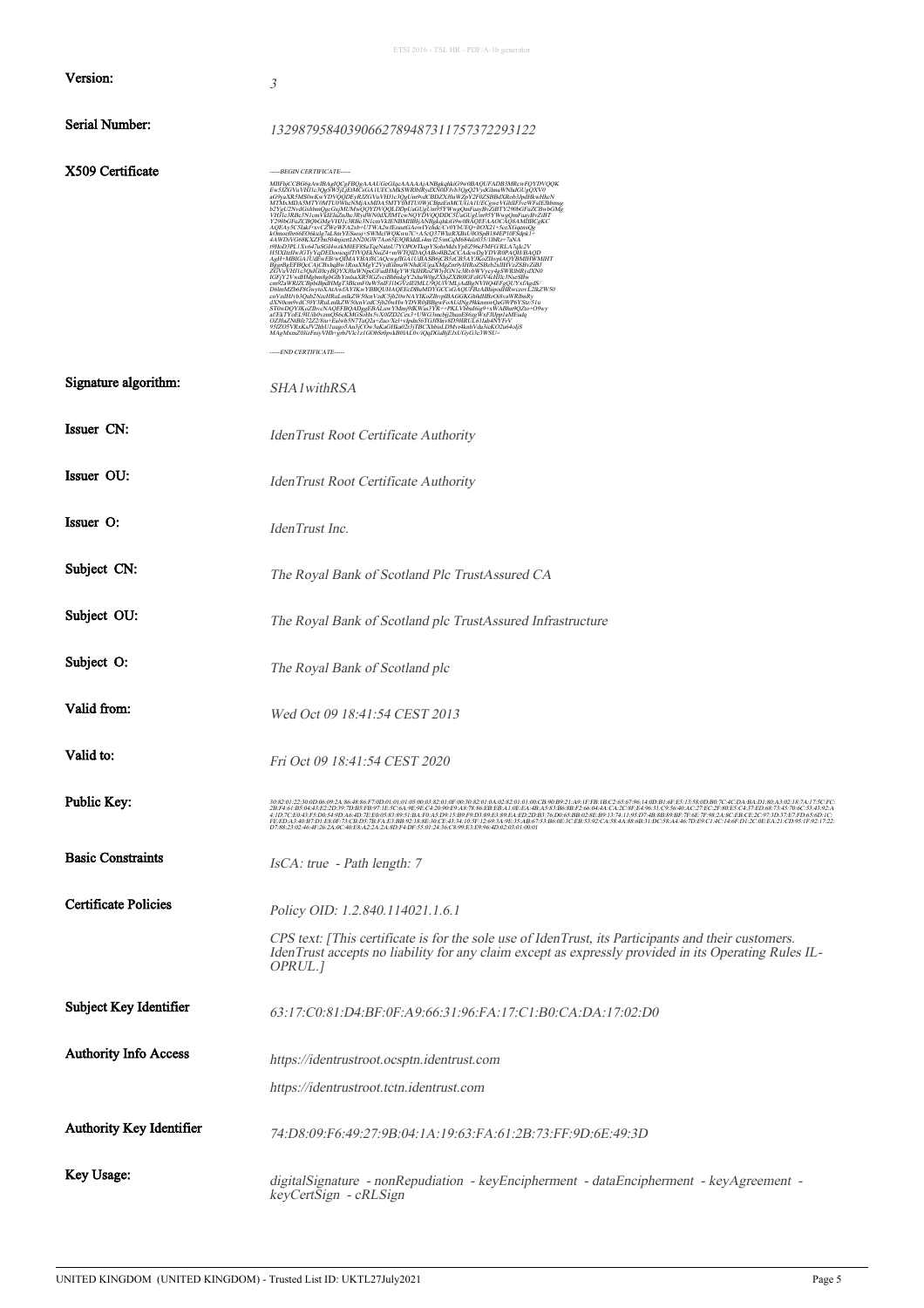| Thumbprint algorithm:                                                                             |            | <b>SHA-256</b>                                                                                      |
|---------------------------------------------------------------------------------------------------|------------|-----------------------------------------------------------------------------------------------------|
| Thumbprint:                                                                                       |            | FC:4A:C9:A4:6D:D2:86:8B:01:02:88:F6:ED:35:48:1A:2F:A3:25:B4:50:04:52:52:72:BF:F7:62:26:2<br>9:9E:BF |
| <b>Service Status</b>                                                                             |            | http://uri.etsi.org/TrstSvc/TrustedList/Svcstatus/withdrawn                                         |
| Service status description                                                                        | [en]       | undefined.                                                                                          |
| <b>Status Starting Time</b>                                                                       |            | 2017-06-30T22:00:00Z                                                                                |
| <b>Scheme Service Definition URI</b>                                                              |            |                                                                                                     |
| <b>URI</b>                                                                                        | $[$ en $]$ | http://www.tscheme.eu/directory/rbsg/index.html                                                     |
| <b>Service Supply Points</b>                                                                      |            |                                                                                                     |
| <b>Service Supply Point</b>                                                                       |            | http://www.trustassured.co.uk/                                                                      |
| <b>TSP Service Definition URI</b>                                                                 |            |                                                                                                     |
| <b>URI</b>                                                                                        | $[$ en $]$ | http://www.trustassured.co.uk/                                                                      |
| 1.1.1 - Extension (critical): additionalServiceInformation<br>AdditionalServiceInformation<br>URI |            | $[$ en $]$<br>http://uri.etsi.org/TrstSvc/TrustedList/SvcInfoExt/ForeSignatures                     |
| 1.1.2 - History instance n.1 - Status: granted                                                    |            |                                                                                                     |
| Service Type Identifier                                                                           |            | http://uri.etsi.org/TrstSvc/Svctype/CA/QC                                                           |
| <b>Service Name</b>                                                                               |            |                                                                                                     |
| Name                                                                                              | $[$ en $]$ | Trustassured                                                                                        |
| Service digital identities                                                                        |            |                                                                                                     |
| X509SubjectName                                                                                   |            |                                                                                                     |
| Subject CN:                                                                                       |            | The Royal Bank of Scotland Plc TrustAssured CA                                                      |
| Subject OU:                                                                                       |            | The Royal Bank of Scotland plc TrustAssured Infrastructure                                          |
| Subject O:                                                                                        |            | The Royal Bank of Scotland plc                                                                      |
| <b>X509SKI</b>                                                                                    |            |                                                                                                     |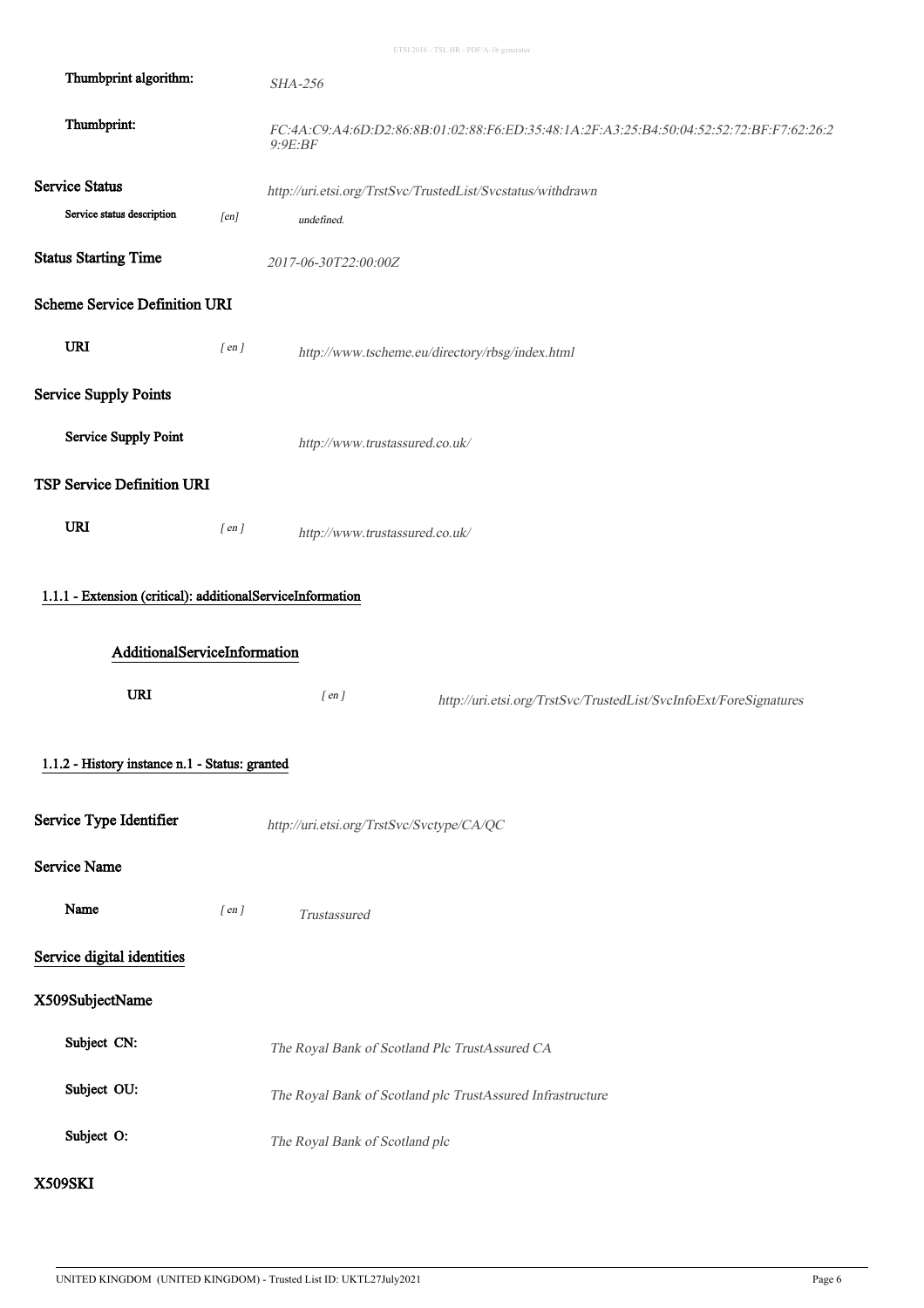| X509 SK I                                                    | YxfAgdS/D6lmMZb6F8GwytoXAtA=                                                    |
|--------------------------------------------------------------|---------------------------------------------------------------------------------|
| <b>Service Status</b>                                        | http://uri.etsi.org/TrstSvc/TrustedList/Svcstatus/granted                       |
| <b>Status Starting Time</b>                                  | 2016-06-30T22:00:00Z                                                            |
| 1.1.2.1 - Extension (critical): additionalServiceInformation |                                                                                 |
| AdditionalServiceInformation                                 |                                                                                 |
| URI                                                          | $[$ en $]$<br>http://uri.etsi.org/TrstSvc/TrustedList/SvcInfoExt/ForeSignatures |
| 1.1.3 - History instance n.2 - Status: accredited            |                                                                                 |
| Service Type Identifier                                      | http://uri.etsi.org/TrstSvc/Svctype/CA/QC                                       |
| <b>Service Name</b>                                          |                                                                                 |
| Name<br>$[$ en $]$                                           | Trustassured                                                                    |
| Service digital identities                                   |                                                                                 |
| X509SubjectName                                              |                                                                                 |
| Subject CN:                                                  | The Royal Bank of Scotland Plc TrustAssured CA                                  |
| Subject OU:                                                  | The Royal Bank of Scotland plc TrustAssured Infrastructure                      |
| Subject O:                                                   | The Royal Bank of Scotland plc                                                  |
| <b>X509SKI</b>                                               |                                                                                 |
| X509 SK I                                                    | YxfAgdS/D6lmMZb6F8GwytoXAtA=                                                    |
| <b>Service Status</b>                                        | http://uri.etsi.org/TrstSvc/TrustedList/Svcstatus/accredited                    |
| <b>Status Starting Time</b>                                  | 2002-02-11T12:00:00Z                                                            |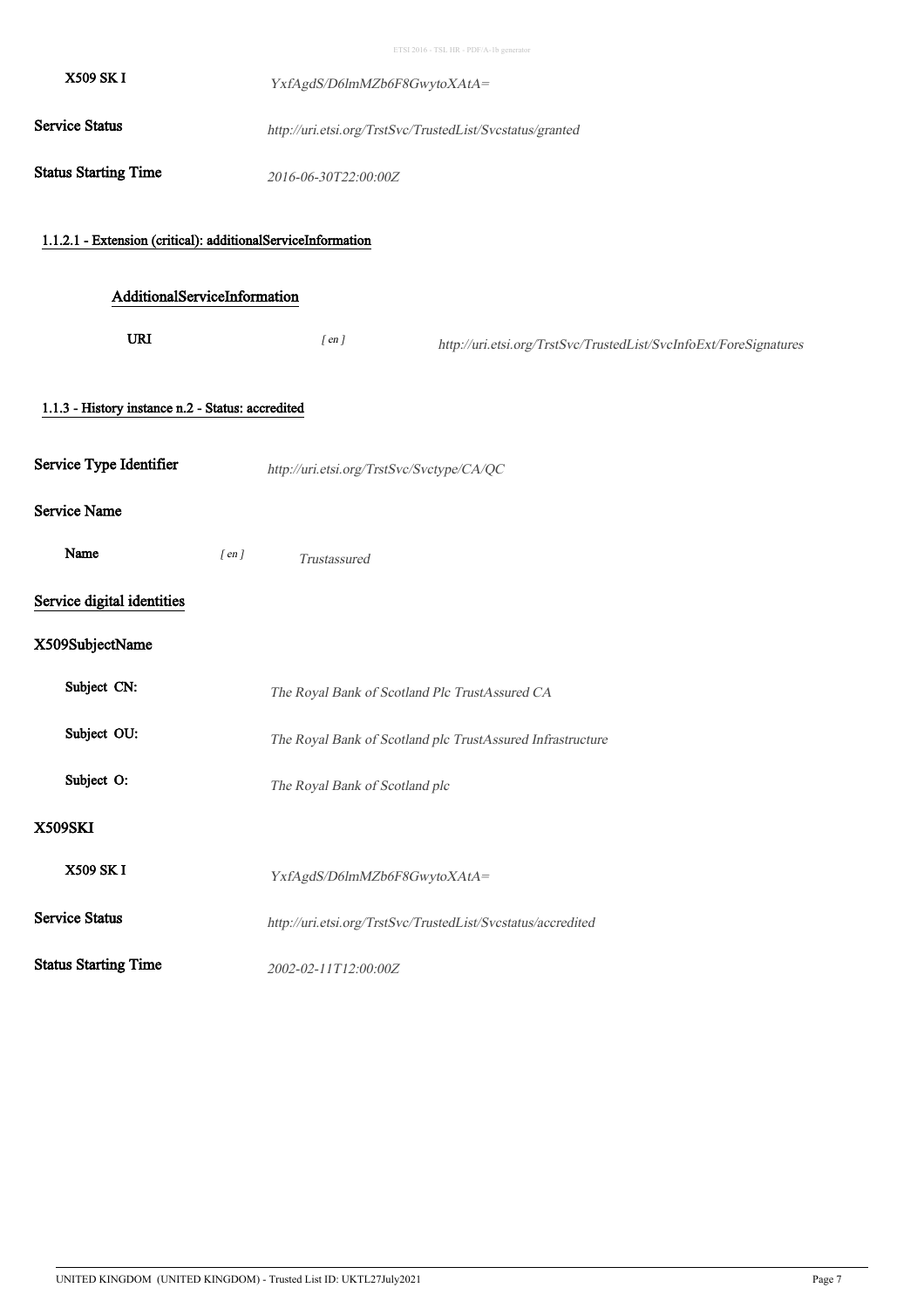# 2 - TSP: Entrust (Europe) Ltd

| Name                                                | $[$ en $]$ | Entrust (Europe) Ltd                                                        |
|-----------------------------------------------------|------------|-----------------------------------------------------------------------------|
| TSP Trade Name                                      |            |                                                                             |
| Name                                                | $[$ en $]$ | NTRUK-03613613                                                              |
| Name                                                | $[$ en $]$ | <b>Trustis</b>                                                              |
| PostalAddress                                       |            |                                                                             |
| <b>Street Address</b>                               | $[$ en $]$ | Napier Court, Napier Road,                                                  |
| Locality                                            | $[$ en $]$ | <b>READING</b>                                                              |
| <b>State Or Province</b>                            | $[$ en $]$ | Berkshire                                                                   |
| <b>Postal Code</b>                                  | $[$ en $]$ | RG1 8BW                                                                     |
| <b>Country Name</b>                                 | $[$ en $]$ | $\ensuremath{\textit{UK}}\xspace$                                           |
| ElectronicAddress                                   |            |                                                                             |
| <b>URI</b>                                          | $[$ en $]$ | http://www.trustis.com                                                      |
| <b>URI</b>                                          | $[$ en $]$ | mailto:enquiries@trustis.com                                                |
| <b>TSP Information URI</b>                          |            |                                                                             |
| <b>URI</b>                                          | $[$ en $]$ | http://www.trustis.com                                                      |
|                                                     |            |                                                                             |
|                                                     |            | 2.1 - Service (recognisedatnationallevel): Certificate Factory              |
|                                                     |            |                                                                             |
| Service Type Identifier<br>Service type description |            | http://uri.etsi.org/TrstSvc/Svctype/unspecified                             |
|                                                     | [en]       | A trust service of an unspecified type.                                     |
| <b>Service Name</b>                                 |            |                                                                             |
| Name                                                | $[$ en $]$ | Certificate Factory                                                         |
| Service digital identities                          |            |                                                                             |
| <b>Service Status</b>                               |            | http://uri.etsi.org/TrstSvc/TrustedList/Svcstatus/recognisedatnationallevel |
| Service status description                          | [en]       | undefined.                                                                  |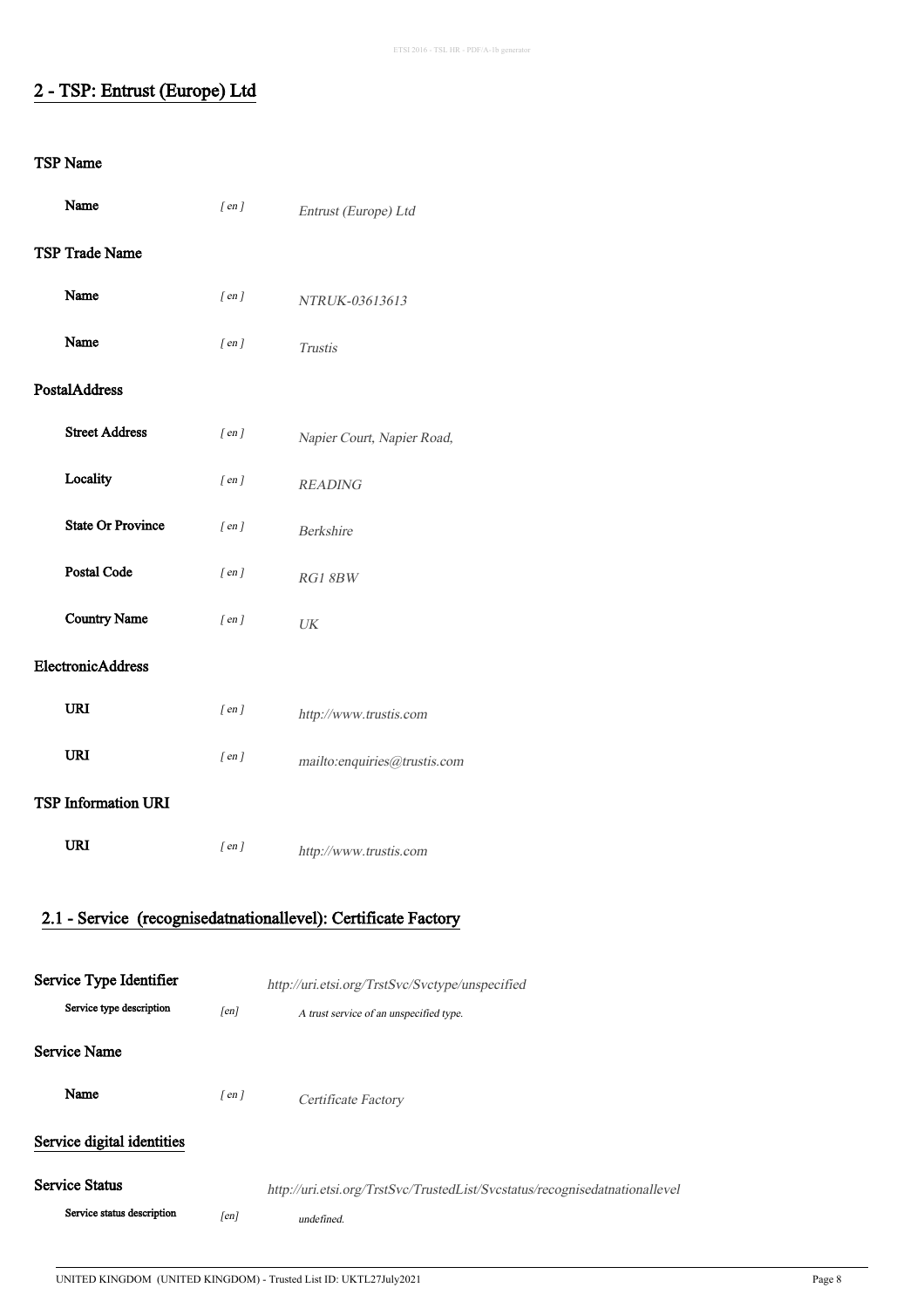| <b>Status Starting Time</b>                       |            | 2016-06-30T22:00:00Z                                         |
|---------------------------------------------------|------------|--------------------------------------------------------------|
| <b>Scheme Service Definition URI</b>              |            |                                                              |
| <b>URI</b>                                        | $[$ en $]$ | https://www.tscheme.org/certificate-factory-entrust-datacard |
| <b>Service Supply Points</b>                      |            |                                                              |
| <b>Service Supply Point</b>                       |            | http://www.trustis.com                                       |
| <b>TSP Service Definition URI</b>                 |            |                                                              |
| <b>URI</b>                                        | $[$ en $]$ | http://www.trustis.com                                       |
| 2.1.1 - History instance n.1 - Status: accredited |            |                                                              |
| Service Type Identifier                           |            | http://uri.etsi.org/TrstSvc/Svctype/unspecified              |
| <b>Service Name</b>                               |            |                                                              |
| Name                                              | $[$ en $]$ | Certificate Factory                                          |
| Service digital identities                        |            |                                                              |
| <b>Service Status</b>                             |            | http://uri.etsi.org/TrstSvc/TrustedList/Svcstatus/accredited |
| <b>Status Starting Time</b>                       |            | 2002-03-08T12:00:00Z                                         |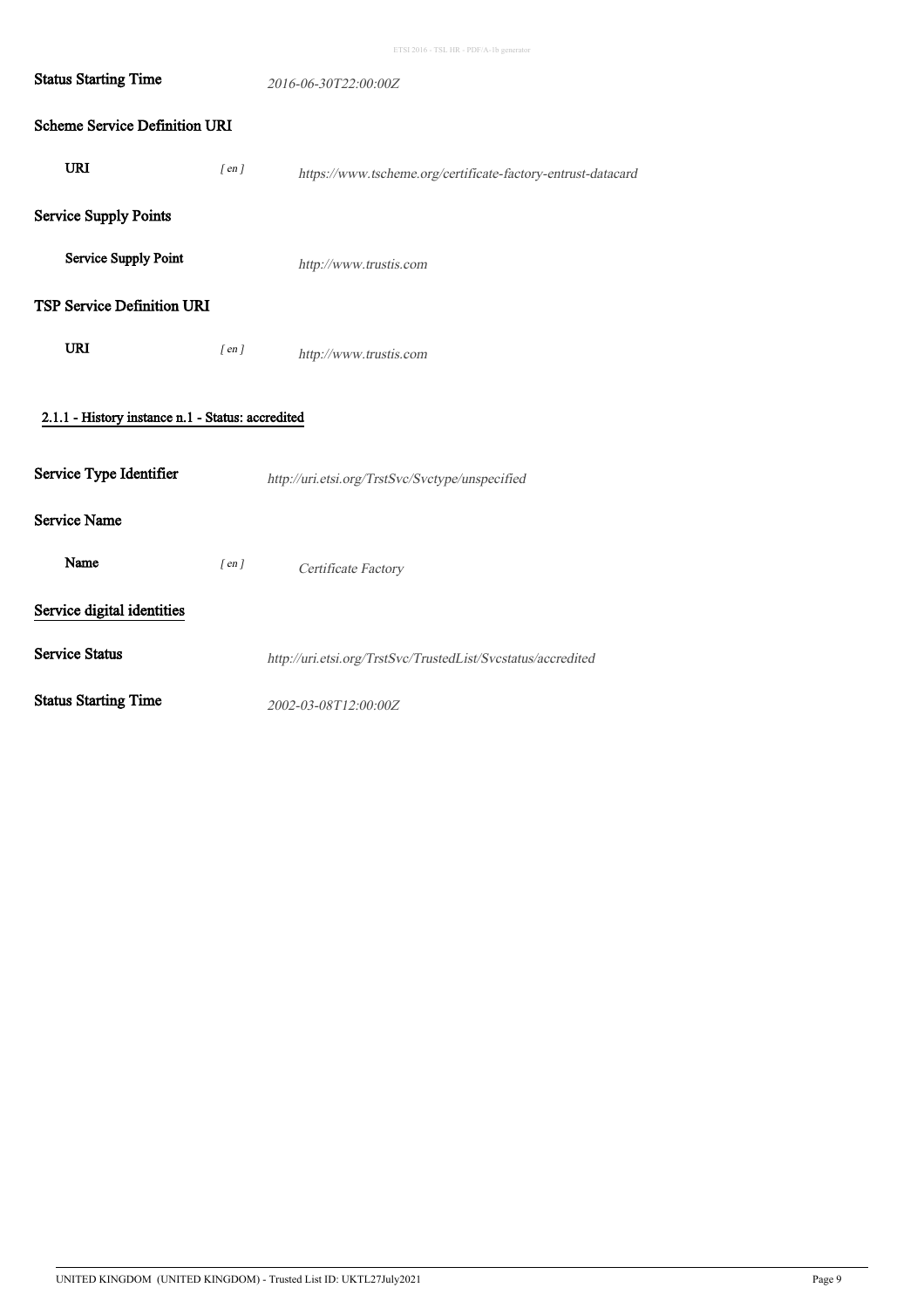# 3 - TSP: British Telecommunications Plc

| Name                       | $[$ en $]$ | <b>British Telecommunications Plc</b>                                                |
|----------------------------|------------|--------------------------------------------------------------------------------------|
| TSP Trade Name             |            |                                                                                      |
| Name                       | $[$ en $]$ | NTRUK-1800000                                                                        |
| Name                       | $[$ en $]$ | $\cal BT$                                                                            |
| PostalAddress              |            |                                                                                      |
| <b>Street Address</b>      | $[$ en $]$ | <b>BT Trust Services Helpdesk</b>                                                    |
| Locality                   | $[$ en $]$ | PO Box 641 Cardiff                                                                   |
| <b>State Or Province</b>   | $[$ en $]$ | South Glamorgan                                                                      |
| Postal Code                | $[$ en $]$ | CF1 1YL                                                                              |
| <b>Country Name</b>        | $[$ en $]$ | $\ensuremath{\textit{UK}}\xspace$                                                    |
| ElectronicAddress          |            |                                                                                      |
| <b>URI</b>                 | $[$ en $]$ | http://www.globalservices.bt.com/uk/en/products/bt-managed-public-key-infrastructure |
| URI                        | $[$ en $]$ | mailto:richard.trevorah@tscheme.org                                                  |
| <b>TSP Information URI</b> |            |                                                                                      |
| <b>URI</b>                 | $[$ en $]$ | http://www.globalservices.bt.com/uk/en/products/bt-managed-public-key-infrastructure |
|                            |            | 3.1 - Service (recognisedatnationallevel): Managed PKI Security                      |
|                            |            |                                                                                      |
| Service Type Identifier    |            | http://uri.etsi.org/TrstSvc/Svctype/unspecified                                      |
| Service type description   | [en]       | A trust service of an unspecified type.                                              |
| <b>Service Name</b>        |            |                                                                                      |
| Name                       | $[$ en $]$ | Managed PKI Security                                                                 |
| Service digital identities |            |                                                                                      |
| <b>Service Status</b>      |            | http://uri.etsi.org/TrstSvc/TrustedList/Svcstatus/recognisedatnationallevel          |
| Service status description | [en]       | undefined.                                                                           |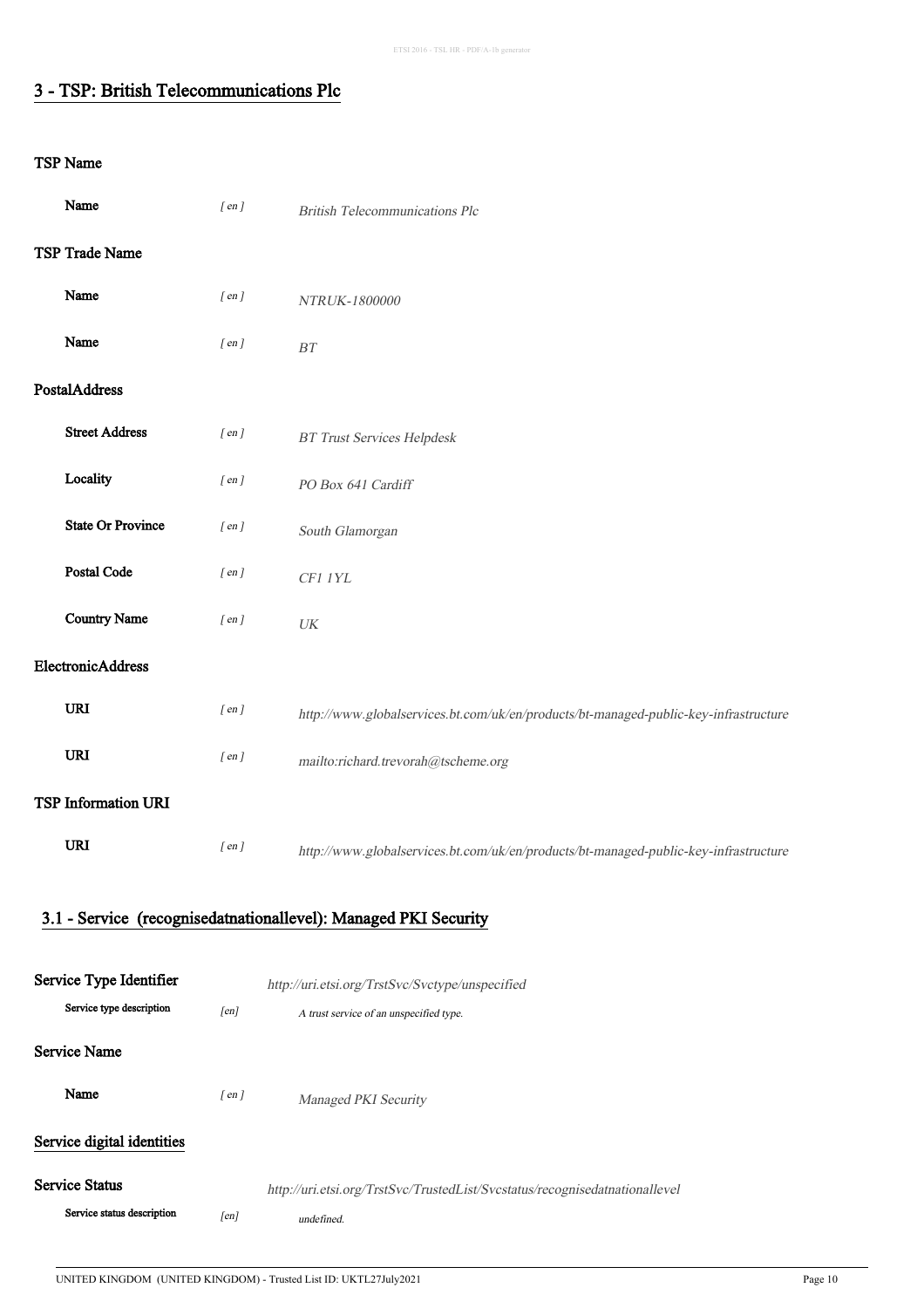| <b>Status Starting Time</b>                                      |            | 2017-03-27T22:00:00Z                                                                 |  |  |
|------------------------------------------------------------------|------------|--------------------------------------------------------------------------------------|--|--|
| <b>Scheme Service Definition URI</b>                             |            |                                                                                      |  |  |
| <b>URI</b>                                                       | $[$ en $]$ | https://www.tscheme.org/managed-pki-security-bt                                      |  |  |
| TSP Service Definition URI                                       |            |                                                                                      |  |  |
| <b>URI</b>                                                       | $[$ en $]$ | http://www.globalservices.bt.com/uk/en/products/bt-managed-public-key-infrastructure |  |  |
| 3.1.1 - History instance n.1 - Status: recognisedatnationallevel |            |                                                                                      |  |  |
| Service Type Identifier                                          |            | http://uri.etsi.org/TrstSvc/Svctype/unspecified                                      |  |  |
| <b>Service Name</b>                                              |            |                                                                                      |  |  |
| Name                                                             | $[$ en $]$ | <b>BT</b> Assure PKI                                                                 |  |  |
| Service digital identities                                       |            |                                                                                      |  |  |
| <b>Service Status</b>                                            |            | http://uri.etsi.org/TrstSvc/TrustedList/Svcstatus/recognisedatnationallevel          |  |  |
| <b>Status Starting Time</b>                                      |            | 2016-06-30T22:00:00Z                                                                 |  |  |
| 3.1.2 - History instance n.2 - Status: accredited                |            |                                                                                      |  |  |
| Service Type Identifier                                          |            | http://uri.etsi.org/TrstSvc/Svctype/unspecified                                      |  |  |
| <b>Service Name</b>                                              |            |                                                                                      |  |  |
| Name                                                             | $[$ en $]$ | <b>BT</b> Assure PKI                                                                 |  |  |
| Service digital identities                                       |            |                                                                                      |  |  |
| <b>Service Status</b>                                            |            | http://uri.etsi.org/TrstSvc/TrustedList/Svcstatus/accredited                         |  |  |
| <b>Status Starting Time</b>                                      |            | 2002-05-27T11:00:00Z                                                                 |  |  |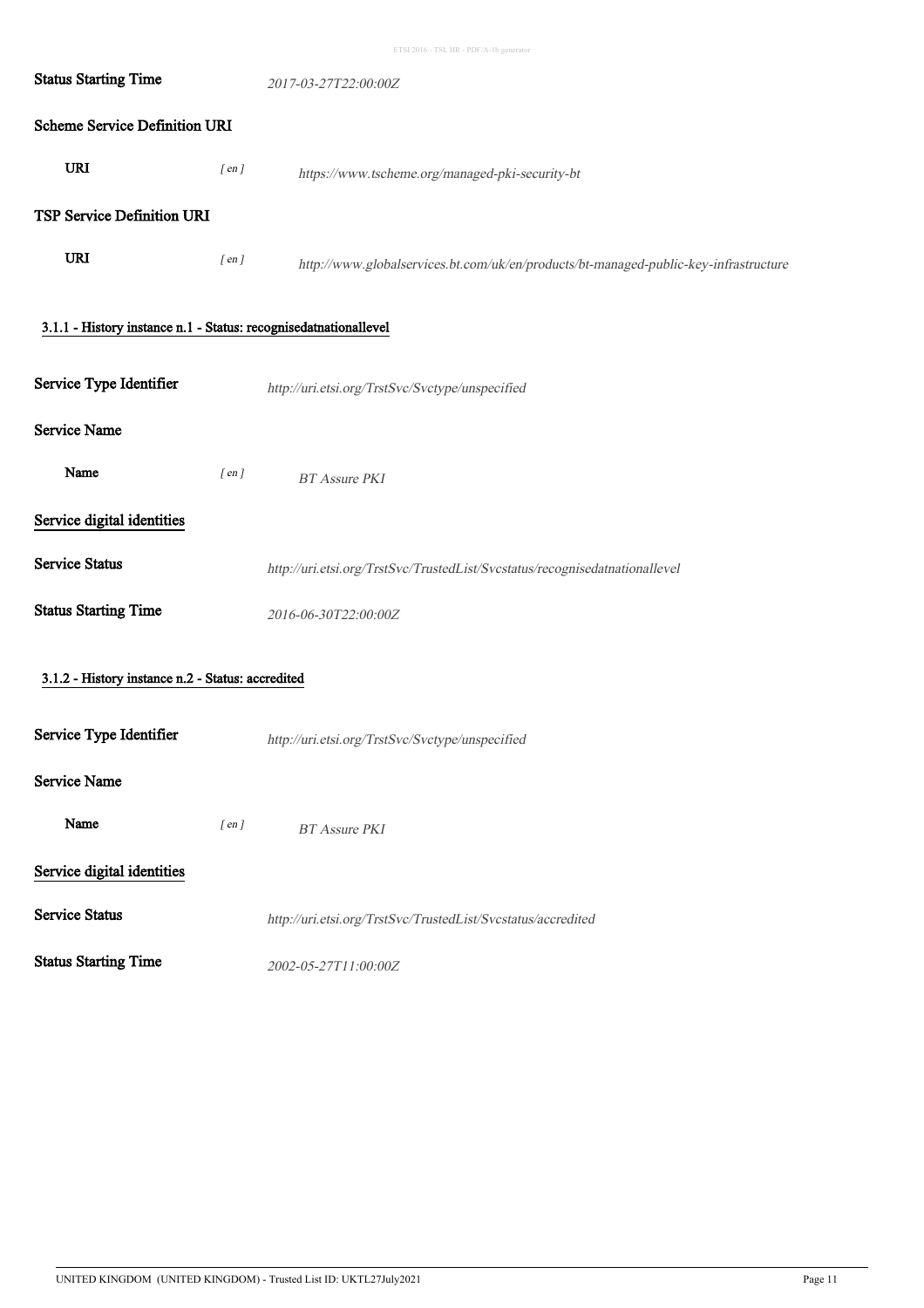### 4 - TSP: Health & Social Care Information Centre

### TSP Name

| Name                       | $[$ en $]$ | Health & Social Care Information Centre                                                                                                                                                   |
|----------------------------|------------|-------------------------------------------------------------------------------------------------------------------------------------------------------------------------------------------|
| TSP Trade Name             |            |                                                                                                                                                                                           |
| Name                       | $[$ en $]$ | NTRUK-Health and Social Care Act 2012 Part 9 Chapter 2                                                                                                                                    |
| Name                       | $[$ en $]$ | <b>NHS</b>                                                                                                                                                                                |
| PostalAddress              |            |                                                                                                                                                                                           |
| <b>Street Address</b>      | $[$ en $]$ | 1 Trevelyan Square, Boar Lane,                                                                                                                                                            |
| Locality                   | $[$ en $]$ | Leeds                                                                                                                                                                                     |
| <b>State Or Province</b>   | $[$ en $]$ | West Yorkshire                                                                                                                                                                            |
| Postal Code                | $[$ en $]$ | LS1 6AE                                                                                                                                                                                   |
| <b>Country Name</b>        | $[$ en $]$ | $\ensuremath{\textit{UK}}\xspace$                                                                                                                                                         |
| ElectronicAddress          |            |                                                                                                                                                                                           |
| <b>URI</b>                 | $[$ en $]$ | http://www.hscic.gov.uk/                                                                                                                                                                  |
| <b>URI</b>                 | $[$ en $]$ | mailto:pma@hscic.gov.uk                                                                                                                                                                   |
| <b>TSP Information URI</b> |            |                                                                                                                                                                                           |
| URI                        | $[$ en $]$ | http://systems.hscic.gov.uk/infogov/security/infrasec/nhspki/docs                                                                                                                         |
|                            |            | 4.1 - Service (recognisedatnationallevel): Root CA for NHS PKI                                                                                                                            |
|                            |            |                                                                                                                                                                                           |
| Service Type Identifier    |            | http://uri.etsi.org/TrstSvc/Svctype/CA/PKC                                                                                                                                                |
| Service type description   | [en]       | A certificate generation service creating and signing non-qualified public key certificates based on the identity and other<br>attributes verified by the relevant registration services. |
| <b>Service Name</b>        |            |                                                                                                                                                                                           |
| Name                       | $[$ en $]$ | Root CA for NHS PKI                                                                                                                                                                       |
| Service digital identities |            |                                                                                                                                                                                           |

### Certificate fields details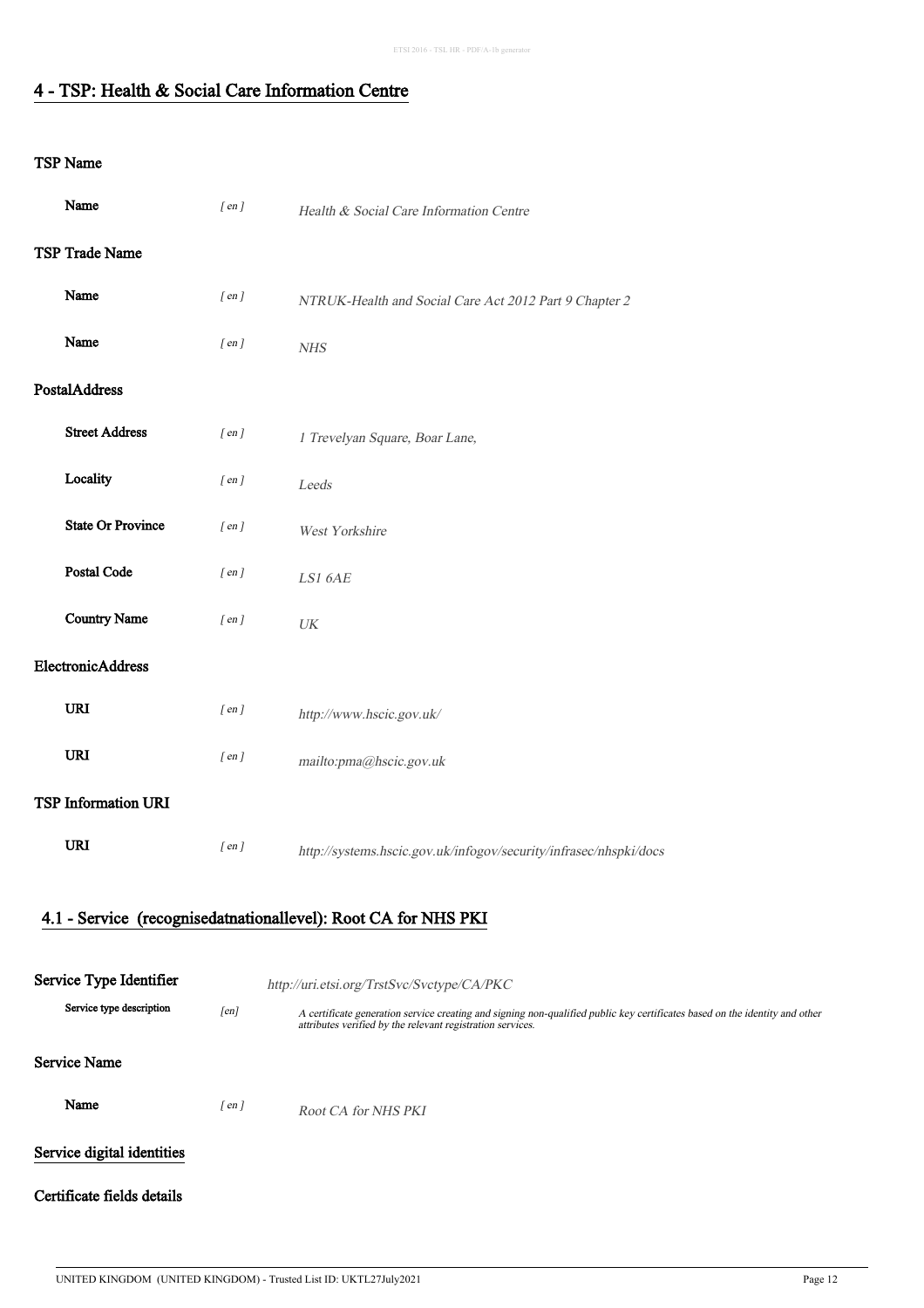|                                    | ETSI 2016 - TSL HR - PDF/A-1b generator                                                                                                                                                                                                                                                                                                                                                                                                                                                    |
|------------------------------------|--------------------------------------------------------------------------------------------------------------------------------------------------------------------------------------------------------------------------------------------------------------------------------------------------------------------------------------------------------------------------------------------------------------------------------------------------------------------------------------------|
| Version:                           | 3                                                                                                                                                                                                                                                                                                                                                                                                                                                                                          |
| <b>Serial Number:</b>              | 1084362678                                                                                                                                                                                                                                                                                                                                                                                                                                                                                 |
| X509 Certificate                   | -----BEGIN CERTIFICATE-----<br>$\label{eq:20} \begin{minipage}[t]{.5cm} \textbf{MIDPAC} \textbf{CATE} \textbf{LITR} \textbf{DQATE} \textbf{RQATE} \textbf{RQATE} \textbf{RQATE} \textbf{RQATE} \textbf{RQATE} \textbf{RQATE} \textbf{RQATE} \textbf{RQATE} \textbf{RQATE} \textbf{RQATE} \textbf{RQATE} \textbf{RQATE} \textbf{RQATE} \textbf{RQATE} \textbf{RQATE} \textbf{RQATE} \textbf{RQATE} \textbf{RQATE} \textbf{RQATE} \textbf{RQATE} \textbf{RQATE$<br>-----END CERTIFICATE----- |
| Signature algorithm:               | SHA1withRSA                                                                                                                                                                                                                                                                                                                                                                                                                                                                                |
| Issuer CN:                         | NHS Root Authority                                                                                                                                                                                                                                                                                                                                                                                                                                                                         |
| Issuer OU:                         | CA                                                                                                                                                                                                                                                                                                                                                                                                                                                                                         |
| Issuer O:                          | <b>NHS</b>                                                                                                                                                                                                                                                                                                                                                                                                                                                                                 |
| Subject CN:                        | <b>NHS Root Authority</b>                                                                                                                                                                                                                                                                                                                                                                                                                                                                  |
| Subject OU:                        | CA                                                                                                                                                                                                                                                                                                                                                                                                                                                                                         |
| Subject O:                         | <b>NHS</b>                                                                                                                                                                                                                                                                                                                                                                                                                                                                                 |
| Valid from:                        | Fri Jun 04 12:58:31 CEST 2004                                                                                                                                                                                                                                                                                                                                                                                                                                                              |
| Valid to:                          | Tue Jun 04 13:28:31 CEST 2024                                                                                                                                                                                                                                                                                                                                                                                                                                                              |
| Public Key:                        | $\frac{30\&201:22:304D0669:2A\&4\&8\&4\&70D01:01:01:05:00:02:01:0F40:20:01:01:02:2:01:01:02:01:02:02:01:02:02:04:02:04:01:02:02:03:02:03:03:04:04:05:04:05:04:05:04:05:04:05:04:05:04:05:04:05:04:05:04:05:04:05:04:05:04:04:04:$                                                                                                                                                                                                                                                          |
| <b>CRL Distribution Points</b>     | O=NHS, OU=CA, CN=NHS Root Authority, CN=CRL1                                                                                                                                                                                                                                                                                                                                                                                                                                               |
| Authority Key Identifier           | E3:27:17:93:CC:2B:9E:DF:B5:56:75:72:73:C2:D7:0B:A0:9D:F0:5B                                                                                                                                                                                                                                                                                                                                                                                                                                |
| Subject Key Identifier             | E3:27:17:93:CC:2B:9E:DF:B5:56:75:72:73:C2:D7:0B:A0:9D:F0:5B                                                                                                                                                                                                                                                                                                                                                                                                                                |
| <b>Basic Constraints</b>           | IsCA: true                                                                                                                                                                                                                                                                                                                                                                                                                                                                                 |
| Key Usage:                         | keyCertSign - cRLSign                                                                                                                                                                                                                                                                                                                                                                                                                                                                      |
| Thumbprint algorithm:              | <b>SHA-256</b>                                                                                                                                                                                                                                                                                                                                                                                                                                                                             |
| Thumbprint:                        | CB:7F:39:ED:D2:61:63:1F:E9:59:95:03:0F:79:3C:90:D3:DB:6D:84:91:2B:0F:F7:A1:A9:6F:ED:EA<br>:6D:9F:10                                                                                                                                                                                                                                                                                                                                                                                        |
| Service Status                     | http://uri.etsi.org/TrstSvc/TrustedList/Svcstatus/recognisedatnationallevel                                                                                                                                                                                                                                                                                                                                                                                                                |
| Service status description<br>[en] |                                                                                                                                                                                                                                                                                                                                                                                                                                                                                            |
|                                    | undefined.                                                                                                                                                                                                                                                                                                                                                                                                                                                                                 |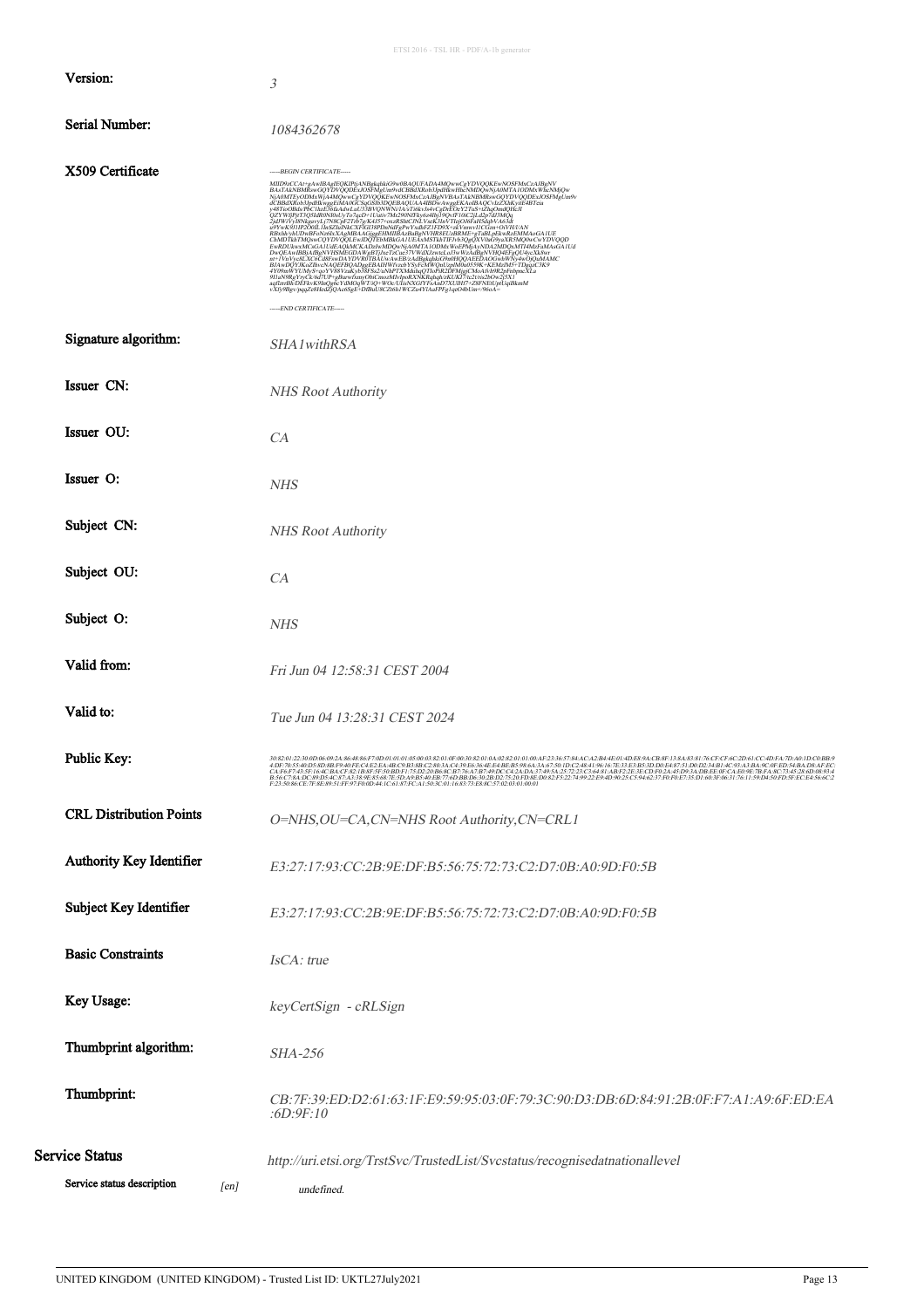| <b>Status Starting Time</b>                       |            | 2016-06-30T22:00:00Z                                                                      |
|---------------------------------------------------|------------|-------------------------------------------------------------------------------------------|
| <b>Scheme Service Definition URI</b>              |            |                                                                                           |
| URI                                               | $[$ en $]$ | https://www.tscheme.org/root-ca-nhs-pki-service-health-and-social-care-information-centre |
| TSP Service Definition URI                        |            |                                                                                           |
| URI                                               | $[$ en $]$ | http://www.hscic.gov.uk/                                                                  |
| 4.1.1 - History instance n.1 - Status: accredited |            |                                                                                           |
| Service Type Identifier                           |            | http://uri.etsi.org/TrstSvc/Svctype/CA/PKC                                                |
| <b>Service Name</b>                               |            |                                                                                           |
| Name                                              | $[$ en $]$ | Root CA for NHS PKI                                                                       |
| Service digital identities                        |            |                                                                                           |
| X509SubjectName                                   |            |                                                                                           |
| Subject CN:                                       |            | NHS Root Authority                                                                        |
| Subject OU:                                       |            | CA                                                                                        |
| Subject O:                                        |            | ${\it NHS}$                                                                               |
| X509SKI                                           |            |                                                                                           |
| X509 SK I                                         |            | 4ycXk8wrnt+1VnVyc8LXC6Cd8Fs=                                                              |
| <b>Service Status</b>                             |            | http://uri.etsi.org/TrstSvc/TrustedList/Svcstatus/accredited                              |
| <b>Status Starting Time</b>                       |            | 2007-11-29T12:00:00Z                                                                      |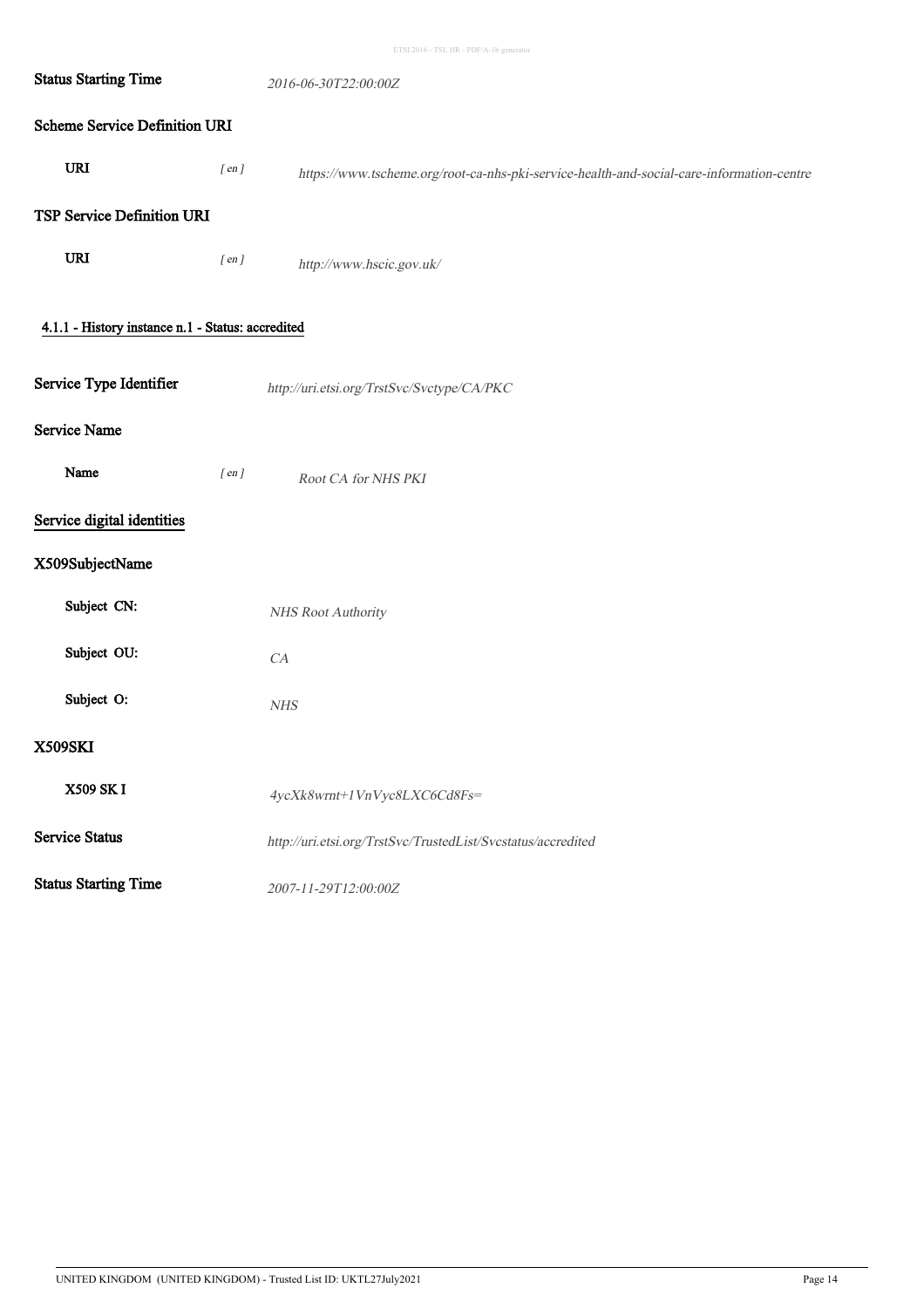### 5 - TSP: Registers of Scotland Executive Agency

| Name                                            | $[$ en $]$ | Registers of Scotland Executive Agency                                                                                                                                                    |  |
|-------------------------------------------------|------------|-------------------------------------------------------------------------------------------------------------------------------------------------------------------------------------------|--|
| TSP Trade Name                                  |            |                                                                                                                                                                                           |  |
| Name                                            | $[$ en $]$ | NTRUK-non-ministerial department of the Scottish Government                                                                                                                               |  |
| Name                                            | $[$ en $]$ | Registers of Scotland                                                                                                                                                                     |  |
| <b>PostalAddress</b>                            |            |                                                                                                                                                                                           |  |
| <b>Street Address</b>                           | $[$ en $]$ | Meadowbank House,                                                                                                                                                                         |  |
| Locality                                        | $[$ en $]$ | 153 London Road, Edinburgh                                                                                                                                                                |  |
| <b>State Or Province</b>                        | $[$ en $]$ | Midlothian                                                                                                                                                                                |  |
| <b>Postal Code</b>                              | $[$ en $]$ | EH8 7AU                                                                                                                                                                                   |  |
| <b>Country Name</b>                             | $[$ en $]$ | $\ensuremath{\textit{UK}}\xspace$                                                                                                                                                         |  |
| ElectronicAddress                               |            |                                                                                                                                                                                           |  |
| <b>URI</b>                                      | $[$ en $]$ | https://www.ros.gov.uk/services/online-services/artl                                                                                                                                      |  |
| URI                                             | $[$ en $]$ | mailto:eservices@ros.gov.uk                                                                                                                                                               |  |
| <b>TSP Information URI</b>                      |            |                                                                                                                                                                                           |  |
| <b>URI</b>                                      | $[$ en $]$ | https://www.ros.gov.uk/services/online-services/artl                                                                                                                                      |  |
|                                                 |            |                                                                                                                                                                                           |  |
| 5.1 - Service (deprecatedatnationallevel): ARTL |            |                                                                                                                                                                                           |  |
| Service Type Identifier                         |            |                                                                                                                                                                                           |  |
| Service type description                        | [en]       | http://uri.etsi.org/TrstSvc/Svctype/CA/PKC                                                                                                                                                |  |
|                                                 |            | A certificate generation service creating and signing non-qualified public key certificates based on the identity and other<br>attributes verified by the relevant registration services. |  |
| <b>Service Name</b>                             |            |                                                                                                                                                                                           |  |
| Name                                            | $[$ en $]$ | <b>ARTL</b>                                                                                                                                                                               |  |
| Service digital identities                      |            |                                                                                                                                                                                           |  |
| Certificate fields details                      |            |                                                                                                                                                                                           |  |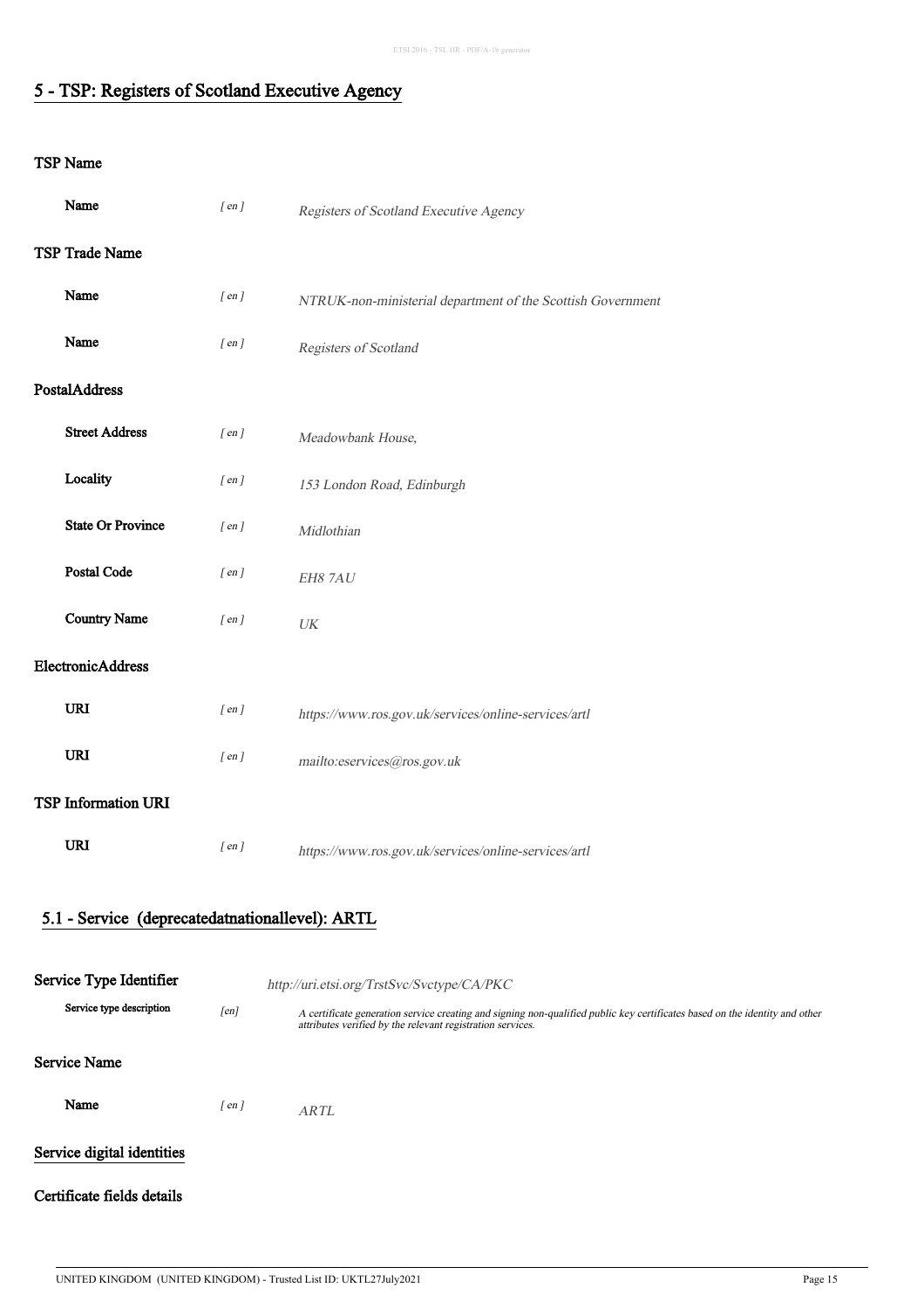|                                | ETSI 2016 - TSL HR - PDF/A-1b generator                                                                                                                                                                                                                                                                                                                                                                                                                                                                                                                                                                                                                                                                                                                                           |
|--------------------------------|-----------------------------------------------------------------------------------------------------------------------------------------------------------------------------------------------------------------------------------------------------------------------------------------------------------------------------------------------------------------------------------------------------------------------------------------------------------------------------------------------------------------------------------------------------------------------------------------------------------------------------------------------------------------------------------------------------------------------------------------------------------------------------------|
| Version:                       | 3                                                                                                                                                                                                                                                                                                                                                                                                                                                                                                                                                                                                                                                                                                                                                                                 |
| Serial Number:                 | 160770683215614113593164346668391097397                                                                                                                                                                                                                                                                                                                                                                                                                                                                                                                                                                                                                                                                                                                                           |
| X509 Certificate               | -----BEGIN CERTIFICATE-----<br>MIFDJCCA/sa/wiBAgUQ=RNQwyMspOOr4F0VxEkVTANBgkghk6Ow0BAQUERADBVMQvxCOYDVQQG<br>EwJHQjEeMBwGAUUEChMVUmVnaKN0ZXErIComFNjb3BsYWSkMSYwJAYDVQQLEx1SZWdpx3RCaMg<br>BgNVBAYTAkdCMR4wHAYDVQQKExVSZWdpx3RkmMgb2YgU2NnCokhmQxHzAdBgNVBAxFEkFSVE<br>Bg/WBATTAkeCMRewHA DDVQQKEN\SZWqhp:RRemAgeSYgU2NvdCrkhmQvHzAdigeWBATTEKSYEw<br>EXNOMVIA/SBBAXReh3JpdHRwggEEMA0CCSqCSIb3DQEBAQUAA4HBDvAwggEKAaHBAQCYHEH3EVEw<br>EXNOMVIA/SBBAXReh3JpdHRwggEEMA0CCSqCSIb3DQEBAQUAA4HBDvAwggEKAaHBAQCYH<br>BMn2292LBVTL2NwLPydXvJCAN0C9SLBBK2JBBBgNVHRSEVj8UMFKgUNDsedWMWMSvHxH2<br>LEhVeySthDYaPH2NwLPydXvJCAN0C9SLBBK2JBBBgNVHRSEVHMSEN/NDMHBdfHNWMSvHzH2<br>LEhVeySthDYYaPH2NAGAULUbwQE=NeBBJAdBgNVHQ4FEgQUBR+J0DJAVBACH2UDVDWVBCVV<br>EmeryS<br>-----END CERTIFICATE----- |
| Signature algorithm:           | SHA1withRSA                                                                                                                                                                                                                                                                                                                                                                                                                                                                                                                                                                                                                                                                                                                                                                       |
| Issuer OU:                     | Registers of Scotland Root CA                                                                                                                                                                                                                                                                                                                                                                                                                                                                                                                                                                                                                                                                                                                                                     |
| Issuer O:                      | Registers of Scotland                                                                                                                                                                                                                                                                                                                                                                                                                                                                                                                                                                                                                                                                                                                                                             |
| Issuer C:                      | GВ                                                                                                                                                                                                                                                                                                                                                                                                                                                                                                                                                                                                                                                                                                                                                                                |
| Subject OU:                    | <b>ARTL Issuing Authority</b>                                                                                                                                                                                                                                                                                                                                                                                                                                                                                                                                                                                                                                                                                                                                                     |
| Subject O:                     | Registers of Scotland                                                                                                                                                                                                                                                                                                                                                                                                                                                                                                                                                                                                                                                                                                                                                             |
| Subject C:                     | GВ                                                                                                                                                                                                                                                                                                                                                                                                                                                                                                                                                                                                                                                                                                                                                                                |
| Valid from:                    | Thu Oct 05 18:12:04 CEST 2006                                                                                                                                                                                                                                                                                                                                                                                                                                                                                                                                                                                                                                                                                                                                                     |
| Valid to:                      | Wed Oct 05 18:11:06 CEST 2016                                                                                                                                                                                                                                                                                                                                                                                                                                                                                                                                                                                                                                                                                                                                                     |
| Public Key:                    | 308201230006602A&6&8&F700010101056003&3010F6030820103Q2010108%2C378DEBFED09E822C427FF16AA3A6315C90C531AE3A88BBFF36A34ED4B01AE401A<br>3BCAFDF8D41CFA040%B0BB5F161F8E706EF3ECF31F235F7dC8DC30%239733ACCB1417C7F1B271C327FF16AA3A631<br>:BF:DC:99:20:D2:AE:E0:A8:9A:07:30:7B:3B:80:45:68:9D:A1:77:67:59:68:IF:57:D1:99:02:03:01:00:01                                                                                                                                                                                                                                                                                                                                                                                                                                                |
| Authority Key Identifier       | 35:32:4B:32:82:30:D5:75:75:01:42:39:0B:2B:3E:AF:DA:1C:27:20                                                                                                                                                                                                                                                                                                                                                                                                                                                                                                                                                                                                                                                                                                                       |
| <b>Basic Constraints</b>       | IsCA: true                                                                                                                                                                                                                                                                                                                                                                                                                                                                                                                                                                                                                                                                                                                                                                        |
| <b>Certificate Policies</b>    | Policy OID: 1.3.6.1.4.1.5237.116.1.1                                                                                                                                                                                                                                                                                                                                                                                                                                                                                                                                                                                                                                                                                                                                              |
|                                | CPS pointer: http://artlpki.ros.gov.uk/cp/artlcertpol.pdf                                                                                                                                                                                                                                                                                                                                                                                                                                                                                                                                                                                                                                                                                                                         |
|                                | CPS text: [Issued in accordance with and governed by the Registers of Scotland Executive Agency<br>ARTL Issuing Authority Certificate Policy.<br>http://artlpki.ros.gov.uk/cp/artlcertpol.pdf]                                                                                                                                                                                                                                                                                                                                                                                                                                                                                                                                                                                    |
| <b>CRL Distribution Points</b> |                                                                                                                                                                                                                                                                                                                                                                                                                                                                                                                                                                                                                                                                                                                                                                                   |
|                                | http://www.ros.gov.uk/pki/ia.crl<br>http://www.trustis.com/pki/artl/crl/ia.crl                                                                                                                                                                                                                                                                                                                                                                                                                                                                                                                                                                                                                                                                                                    |
| Subject Key Identifier         | 05:1F:89:D0:30:33:83:10:7E:F0:69:D4:A2:BD:CE:6D:65:64:A8:26                                                                                                                                                                                                                                                                                                                                                                                                                                                                                                                                                                                                                                                                                                                       |
| Key Usage:                     | keyCertSign - cRLSign                                                                                                                                                                                                                                                                                                                                                                                                                                                                                                                                                                                                                                                                                                                                                             |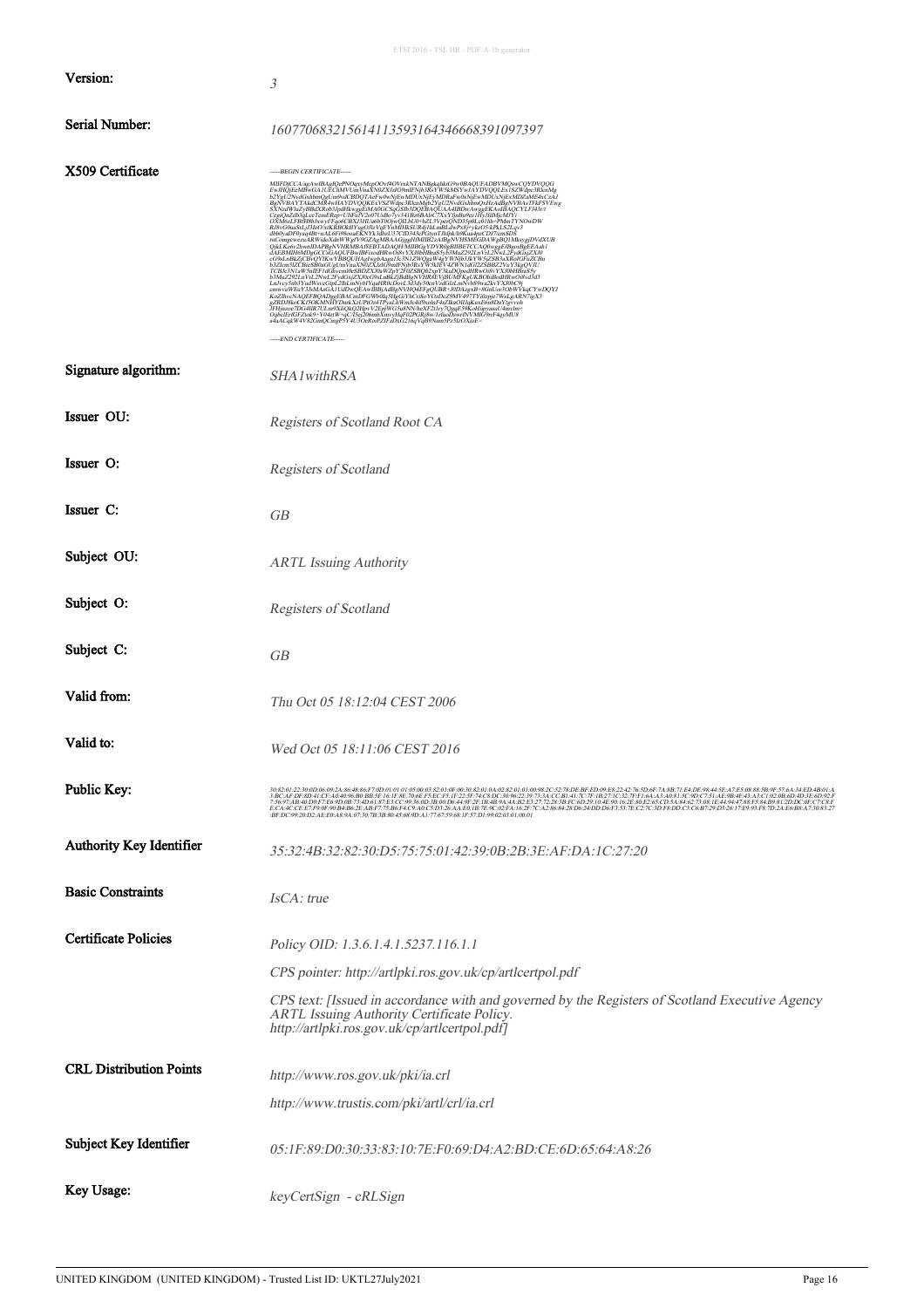| Thumbprint algorithm:                                            |            | <b>SHA-256</b>                                                                                      |
|------------------------------------------------------------------|------------|-----------------------------------------------------------------------------------------------------|
| Thumbprint:                                                      |            | D1:BE:CD:AD:11:09:09:D7:B8:E7:52:A3:9B:0D:8D:EE:DE:DA:99:71:F7:9E:E4:6F:01:42:38:7A:5<br>E:41:2F:AF |
| <b>Service Status</b>                                            |            | http://uri.etsi.org/TrstSvc/TrustedList/Svcstatus/deprecatedatnationallevel                         |
| Service status description                                       | [en]       | undefined.                                                                                          |
| <b>Status Starting Time</b>                                      |            | 2020-02-28T13:04:58Z                                                                                |
| <b>Scheme Service Definition URI</b>                             |            |                                                                                                     |
| <b>URI</b>                                                       | $[$ en $]$ | https://www.tscheme.org/artl-registers-scotland                                                     |
| <b>Service Supply Points</b>                                     |            |                                                                                                     |
| <b>Service Supply Point</b>                                      |            | https://www.ros.gov.uk/services/online-services/artl                                                |
| <b>TSP Service Definition URI</b>                                |            |                                                                                                     |
| <b>URI</b>                                                       | $[$ en $]$ | https://www.ros.gov.uk/services/online-services/artl                                                |
| 5.1.1 - History instance n.1 - Status: recognisedatnationallevel |            |                                                                                                     |
| Service Type Identifier                                          |            | http://uri.etsi.org/TrstSvc/Svctype/CA/PKC                                                          |
| <b>Service Name</b>                                              |            |                                                                                                     |
| Name                                                             | $[$ en $]$ | <b>ARTL</b>                                                                                         |
| Service digital identities                                       |            |                                                                                                     |
| X509SubjectName                                                  |            |                                                                                                     |
| Subject OU:                                                      |            | <b>ARTL Issuing Authority</b>                                                                       |
| Subject O:                                                       |            | Registers of Scotland                                                                               |
| Subject C:                                                       |            | GB                                                                                                  |
| <b>X509SKI</b>                                                   |            |                                                                                                     |
| <b>X509 SK I</b>                                                 |            | BR+J0DAzgxB+8GnUor3ObWVkqCY=                                                                        |
| <b>Service Status</b>                                            |            | http://uri.etsi.org/TrstSvc/TrustedList/Svcstatus/recognisedatnationallevel                         |
| <b>Status Starting Time</b>                                      |            | 2016-06-30T22:00:00Z                                                                                |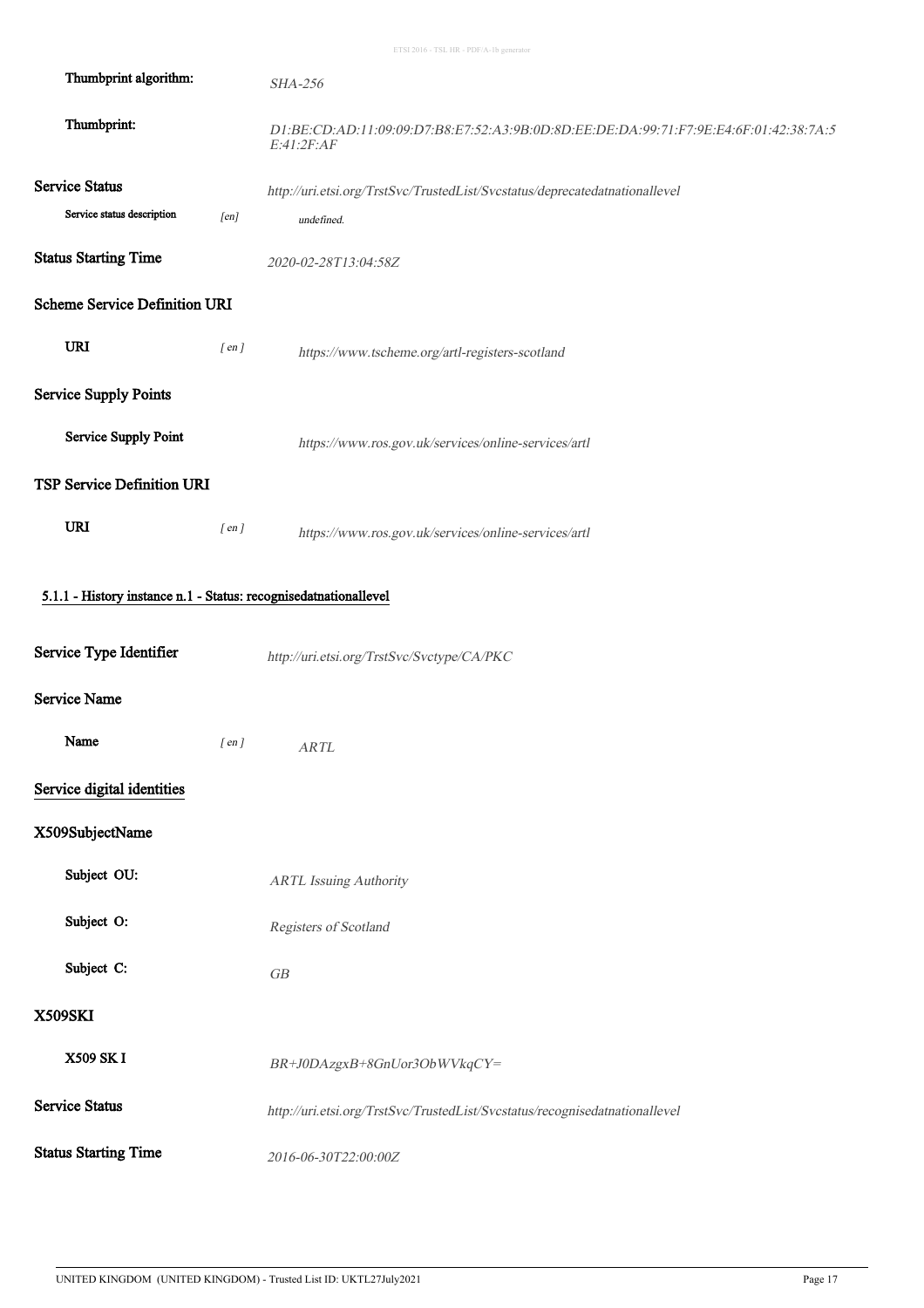### J 5.1.2 - History instance n.2 - Status: accredited

l,

| Service Type Identifier     |            | http://uri.etsi.org/TrstSvc/Svctype/CA/PKC                   |
|-----------------------------|------------|--------------------------------------------------------------|
| Service Name                |            |                                                              |
| Name                        | $[$ en $]$ | ARTL                                                         |
| Service digital identities  |            |                                                              |
| X509SubjectName             |            |                                                              |
| Subject OU:                 |            | <b>ARTL Issuing Authority</b>                                |
| Subject O:                  |            | Registers of Scotland                                        |
| Subject C:                  |            | GB                                                           |
| <b>X509SKI</b>              |            |                                                              |
| <b>X509 SK I</b>            |            | BR+J0DAzgxB+8GnUor3ObWVkqCY=                                 |
| <b>Service Status</b>       |            | http://uri.etsi.org/TrstSvc/TrustedList/Svcstatus/accredited |
| <b>Status Starting Time</b> |            | 2008-05-12T11:00:00Z                                         |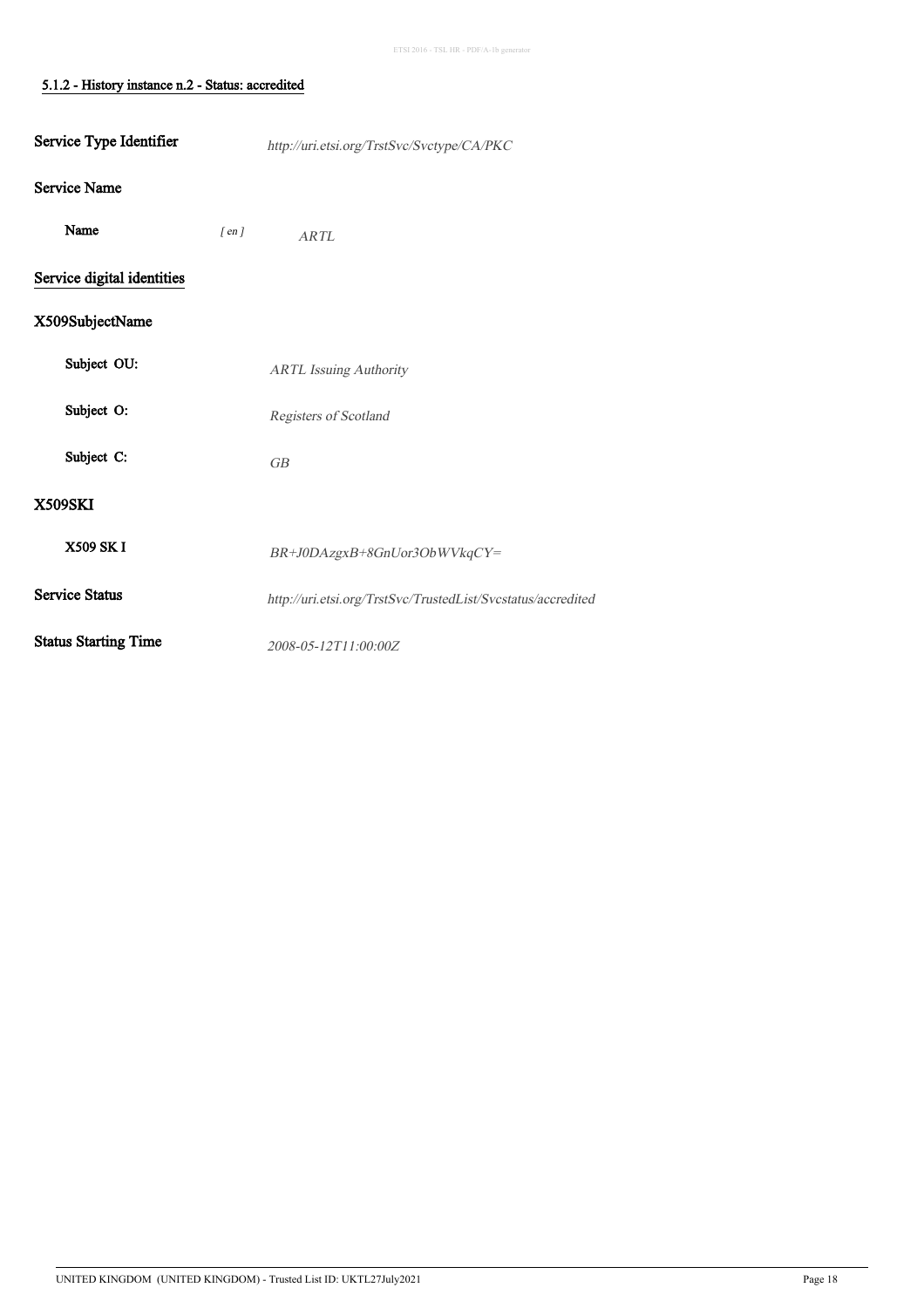### 6 - TSP: Home Office Technology

| Name                       | $[$ en $]$ | Home Office Technology                                                                                                                                                                    |  |  |
|----------------------------|------------|-------------------------------------------------------------------------------------------------------------------------------------------------------------------------------------------|--|--|
| TSP Trade Name             |            |                                                                                                                                                                                           |  |  |
| Name                       | $[$ en $]$ | NTRUK-part of Home Office ministerial department                                                                                                                                          |  |  |
| Name                       | $[$ en $]$ | Police                                                                                                                                                                                    |  |  |
| PostalAddress              |            |                                                                                                                                                                                           |  |  |
| <b>Street Address</b>      | $[$ en $]$ | Home Office Technology of Fry Building                                                                                                                                                    |  |  |
| Locality                   | $[$ en $]$ | 2 Marsham Street                                                                                                                                                                          |  |  |
| <b>State Or Province</b>   | $[$ en $]$ | London                                                                                                                                                                                    |  |  |
| Postal Code                | $[$ en $]$ | SW1P 4DF                                                                                                                                                                                  |  |  |
| <b>Country Name</b>        | $[$ en $]$ | $\ensuremath{\textit{UK}}\xspace$                                                                                                                                                         |  |  |
| ElectronicAddress          |            |                                                                                                                                                                                           |  |  |
| URI                        | $[$ en $]$ | https://www.gov.uk/government/organisations/home-office                                                                                                                                   |  |  |
| URI                        | $[$ en $]$ | mailto:iam@homeoffice.gsi.gov.uk                                                                                                                                                          |  |  |
| <b>TSP Information URI</b> |            |                                                                                                                                                                                           |  |  |
| URI                        | $[$ en $]$ | https://www.gov.uk/government/organisations/home-office                                                                                                                                   |  |  |
|                            |            | 6.1 - Service (recognisedatnationallevel): Police Service Root CA                                                                                                                         |  |  |
| Service Type Identifier    |            | http://uri.etsi.org/TrstSvc/Svctype/CA/PKC                                                                                                                                                |  |  |
| Service type description   | [en]       | A certificate generation service creating and signing non-qualified public key certificates based on the identity and other<br>attributes verified by the relevant registration services. |  |  |
| <b>Service Name</b>        |            |                                                                                                                                                                                           |  |  |
| Name                       | $[$ en $]$ | Police Service Root CA                                                                                                                                                                    |  |  |
| Service digital identities |            |                                                                                                                                                                                           |  |  |
| Certificate fields details |            |                                                                                                                                                                                           |  |  |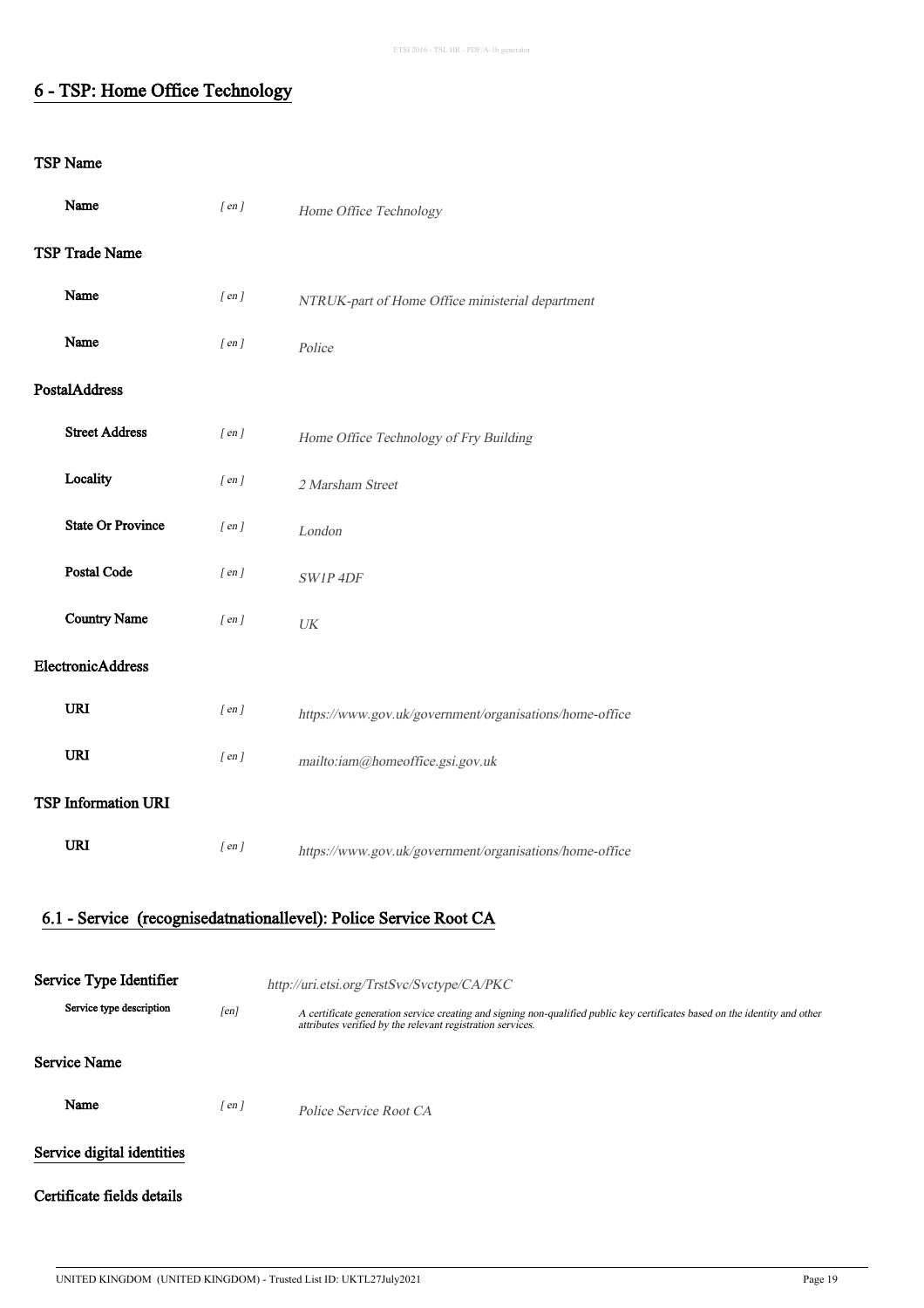|                                                     | ETSI 2016 - TSL HR - PDF/A-1b generator                                                                                                                                                                                                                                                                                                                                                                                                                                                                                                                                                                                                                                                                                                                                                                                           |
|-----------------------------------------------------|-----------------------------------------------------------------------------------------------------------------------------------------------------------------------------------------------------------------------------------------------------------------------------------------------------------------------------------------------------------------------------------------------------------------------------------------------------------------------------------------------------------------------------------------------------------------------------------------------------------------------------------------------------------------------------------------------------------------------------------------------------------------------------------------------------------------------------------|
| Version:                                            | $\mathfrak{Z}$                                                                                                                                                                                                                                                                                                                                                                                                                                                                                                                                                                                                                                                                                                                                                                                                                    |
| Serial Number:                                      | 1244634544                                                                                                                                                                                                                                                                                                                                                                                                                                                                                                                                                                                                                                                                                                                                                                                                                        |
| X509 Certificate                                    | -----BEGIN CERTIFICATE-----<br>MIIDjTCCAnWgAwIBAgIESi+dsDANBgkqhkiG9w0BAQUFADBWMQswCQYDVQQGEwJHQjEPMA0GA1UE<br>ChMGUG9ssWNMATYwNAYDVQQDEyUQbExpY2UgUZyBqhjjZ3BQSt/kgUns9vdCBDZX/0sWZpY2F0ZSBB<br>dXRob3JpdHkwHhcNMDkwNjEwMTExOTA0WhcNMjkwNjEwMTE0OTA0WjBWMQswCQYDVQ<br>$\label{thm:main} \begin{minipage}[t]{0.9\textwidth}\begin{minipage}[t]{0.9\textwidth}\begin{minipage}[t]{0.9\textwidth}\begin{minipage}[t]{0.9\textwidth}\begin{minipage}[t]{0.9\textwidth}\begin{minipage}[t]{0.9\textwidth}\begin{minipage}[t]{0.9\textwidth}\begin{minipage}[t]{0.9\textwidth}\begin{minipage}[t]{0.9\textwidth}\begin{minipage}[t]{0.9\textwidth}\begin{minipage}[t]{0.9\textwidth}\begin{minipage}[t]{0.9\textwidth}\begin{minipage}[t]{0.9\textwidth}\begin{minipage}[t]{0.9\textwidth}\begin$<br>$nA =$<br>----END CERTIFICATE---- |
| Signature algorithm:                                | SHA1withRSA                                                                                                                                                                                                                                                                                                                                                                                                                                                                                                                                                                                                                                                                                                                                                                                                                       |
| Issuer CN:                                          | Police Service PKI Root Certificate Authority                                                                                                                                                                                                                                                                                                                                                                                                                                                                                                                                                                                                                                                                                                                                                                                     |
| Issuer O:                                           | Police                                                                                                                                                                                                                                                                                                                                                                                                                                                                                                                                                                                                                                                                                                                                                                                                                            |
| Issuer C:                                           | GB                                                                                                                                                                                                                                                                                                                                                                                                                                                                                                                                                                                                                                                                                                                                                                                                                                |
| Subject CN:                                         | Police Service PKI Root Certificate Authority                                                                                                                                                                                                                                                                                                                                                                                                                                                                                                                                                                                                                                                                                                                                                                                     |
| Subject O:                                          | Police                                                                                                                                                                                                                                                                                                                                                                                                                                                                                                                                                                                                                                                                                                                                                                                                                            |
| Subject C:                                          | GB                                                                                                                                                                                                                                                                                                                                                                                                                                                                                                                                                                                                                                                                                                                                                                                                                                |
| Valid from:                                         | Wed Jun 10 13:19:04 CEST 2009                                                                                                                                                                                                                                                                                                                                                                                                                                                                                                                                                                                                                                                                                                                                                                                                     |
| Valid to:                                           | Sun Jun 10 13:49:04 CEST 2029                                                                                                                                                                                                                                                                                                                                                                                                                                                                                                                                                                                                                                                                                                                                                                                                     |
| Public Key:                                         |                                                                                                                                                                                                                                                                                                                                                                                                                                                                                                                                                                                                                                                                                                                                                                                                                                   |
| <b>Basic Constraints</b>                            | IsCA: true                                                                                                                                                                                                                                                                                                                                                                                                                                                                                                                                                                                                                                                                                                                                                                                                                        |
| Authority Key Identifier                            | DB:F3:B1:04:DE:12:D6:77:07:69:98:E5:57:24:6F:39:22:F2:69:53                                                                                                                                                                                                                                                                                                                                                                                                                                                                                                                                                                                                                                                                                                                                                                       |
| Subject Key Identifier                              | DB:F3:B1:04:DE:12:D6:77:07:69:98:E5:57:24:6F:39:22:F2:69:53                                                                                                                                                                                                                                                                                                                                                                                                                                                                                                                                                                                                                                                                                                                                                                       |
| Key Usage:                                          | keyCertSign - cRLSign                                                                                                                                                                                                                                                                                                                                                                                                                                                                                                                                                                                                                                                                                                                                                                                                             |
| Thumbprint algorithm:                               | <b>SHA-256</b>                                                                                                                                                                                                                                                                                                                                                                                                                                                                                                                                                                                                                                                                                                                                                                                                                    |
| Thumbprint:                                         | 2C:A0:08:91:F6:0C:5C:C6:15:F6:5C:2B:36:10:40:E8:5F:BA:E9:7E:F8:7C:3B:F5:2A:82:26:D0:B8:<br>1C:F0:01                                                                                                                                                                                                                                                                                                                                                                                                                                                                                                                                                                                                                                                                                                                               |
| <b>Service Status</b><br>Service status description | http://uri.etsi.org/TrstSvc/TrustedList/Svcstatus/recognisedatnationallevel<br>[en]<br>undefined.                                                                                                                                                                                                                                                                                                                                                                                                                                                                                                                                                                                                                                                                                                                                 |
| <b>Status Starting Time</b>                         | 2016-06-30T22:00:00Z                                                                                                                                                                                                                                                                                                                                                                                                                                                                                                                                                                                                                                                                                                                                                                                                              |
| <b>Scheme Service Definition URI</b>                |                                                                                                                                                                                                                                                                                                                                                                                                                                                                                                                                                                                                                                                                                                                                                                                                                                   |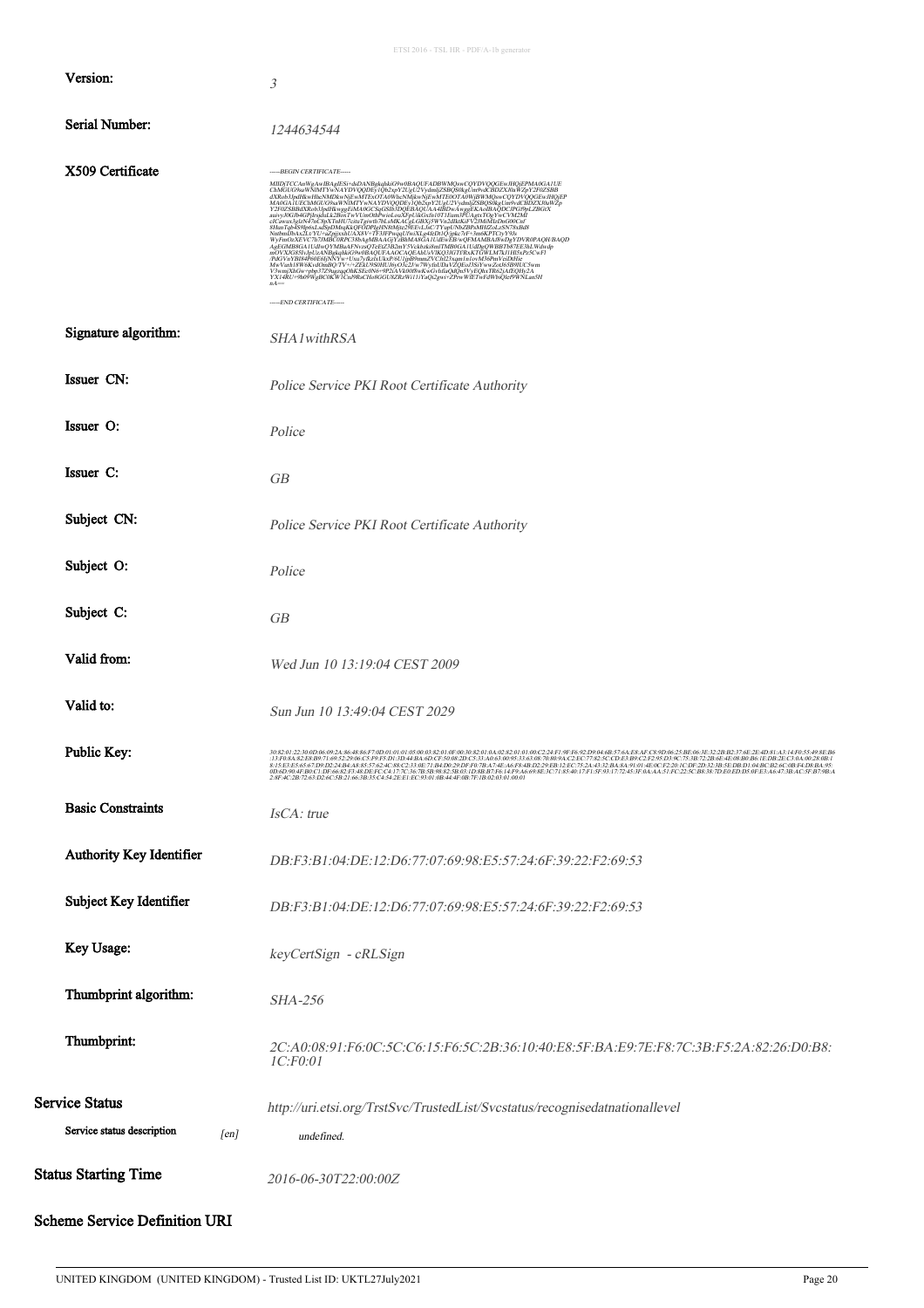|                                                   |            | ETSI 2016 - TSL HR - PDF/A-1b generator                                                                                                                                                   |
|---------------------------------------------------|------------|-------------------------------------------------------------------------------------------------------------------------------------------------------------------------------------------|
| URI                                               | $[$ en $]$ | https://www.tscheme.org/police-service-pki-root-ca-home-office-technology                                                                                                                 |
| <b>TSP Service Definition URI</b>                 |            |                                                                                                                                                                                           |
| <b>URI</b>                                        | $[$ en $]$ | https://www.gov.uk/government/organisations/home-office                                                                                                                                   |
| 6.1.1 - History instance n.1 - Status: accredited |            |                                                                                                                                                                                           |
|                                                   |            |                                                                                                                                                                                           |
| Service Type Identifier                           |            | http://uri.etsi.org/TrstSvc/Svctype/CA/PKC                                                                                                                                                |
| <b>Service Name</b>                               |            |                                                                                                                                                                                           |
| Name                                              | $[$ en $]$ | Police Service Root CA                                                                                                                                                                    |
| Service digital identities                        |            |                                                                                                                                                                                           |
| X509SubjectName                                   |            |                                                                                                                                                                                           |
| Subject CN:                                       |            | Police Service PKI Root Certificate Authority                                                                                                                                             |
| Subject O:                                        |            | Police                                                                                                                                                                                    |
| Subject C:                                        |            | GB                                                                                                                                                                                        |
| <b>X509SKI</b>                                    |            |                                                                                                                                                                                           |
| X509 SK I                                         |            | 2/OxBN4S1ncHaZjlVyRvOSLyaVM=                                                                                                                                                              |
| <b>Service Status</b>                             |            | http://uri.etsi.org/TrstSvc/TrustedList/Svcstatus/accredited                                                                                                                              |
| <b>Status Starting Time</b>                       |            | 2011-02-25T12:00:00Z                                                                                                                                                                      |
|                                                   |            | 6.2 - Service (deprecatedatnationallevel): Police Service IAM Central Services CA                                                                                                         |
|                                                   |            |                                                                                                                                                                                           |
| Service Type Identifier                           |            | http://uri.etsi.org/TrstSvc/Svctype/CA/PKC                                                                                                                                                |
| Service type description                          | [en]       | A certificate generation service creating and signing non-qualified public key certificates based on the identity and other<br>attributes verified by the relevant registration services. |
| <b>Service Name</b>                               |            |                                                                                                                                                                                           |
| Name                                              | $[$ en $]$ | Police Service IAM Central Services CA                                                                                                                                                    |
| Service digital identities                        |            |                                                                                                                                                                                           |
| Certificate fields details                        |            |                                                                                                                                                                                           |
| Version:                                          |            | 3                                                                                                                                                                                         |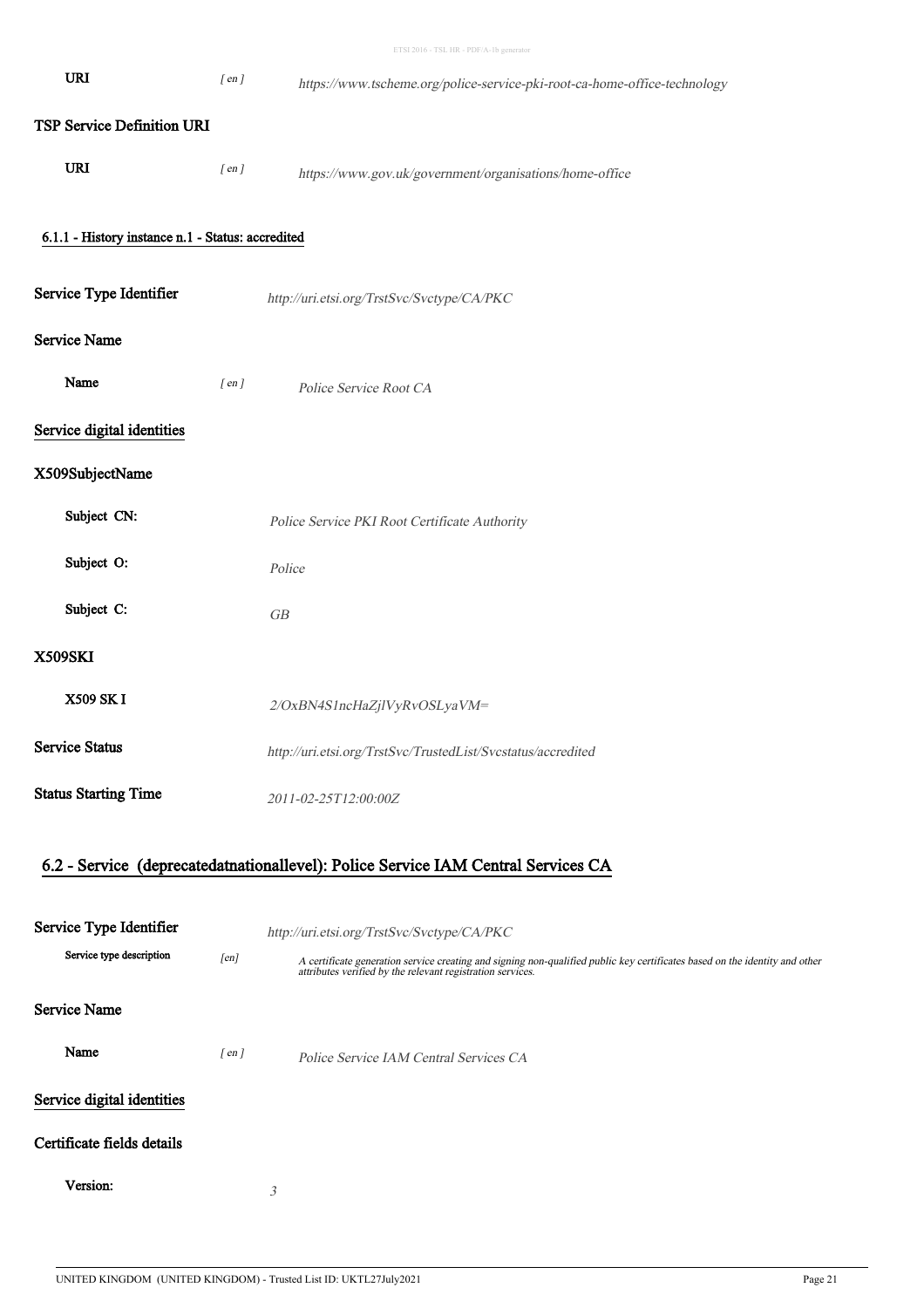### **Serial Number:** 1244634735

### X509 Certificate

|                              | -----END CERTIFICATE-----                                                                                                                                                                                                         |
|------------------------------|-----------------------------------------------------------------------------------------------------------------------------------------------------------------------------------------------------------------------------------|
| Signature algorithm:         | SHA1withRSA                                                                                                                                                                                                                       |
| Issuer CN:                   | Police Service PKI Root Certificate Authority                                                                                                                                                                                     |
| Issuer O:                    | Police                                                                                                                                                                                                                            |
| Issuer C:                    | GB                                                                                                                                                                                                                                |
| Subject CN:                  | Authentication Issuing Authority                                                                                                                                                                                                  |
| Subject OU:                  | <b>IAM CS</b>                                                                                                                                                                                                                     |
| Subject O:                   | Police                                                                                                                                                                                                                            |
| Subject C:                   | GB                                                                                                                                                                                                                                |
| Valid from:                  | Thu Sep 30 13:08:13 CEST 2010                                                                                                                                                                                                     |
| Valid to:                    | Wed Sep 30 13:38:13 CEST 2020                                                                                                                                                                                                     |
| Public Key:                  | $\frac{30.82.01:22:30.010.06.09:2A.86:48:86:7:010.01:01:01:06:00:03:2:01:07:03:2:01:01:02:2:01:01:03:04:2:01:01:05:04:2:01:01:05:04:2:01:05:04:05:04:05:04:05:04:05:04:05:04:05:04:05:04:05:04:05:04:05:04:05:04:04:04:04:04:04:$ |
| <b>Basic Constraints</b>     | IsCA: true                                                                                                                                                                                                                        |
| <b>Authority Info Access</b> | http://rca.x.pnn.police.uk/certs/root_cert.crt                                                                                                                                                                                    |
|                              | http://ocsp.iamcs.x.pnn.police.uk                                                                                                                                                                                                 |
|                              | http://rca.pnn.police.uk/certs/root_cert.crt                                                                                                                                                                                      |

http://ocsp.iamcs.pnn.police.uk

**Certificate Policies** Policy OID: 1.3.6.1.4.1.8311.0.509.1 Policy OID: 1.3.6.1.4.1.8311.0.509.3 Policy OID: 1.3.6.1.4.1.8311.0.509.4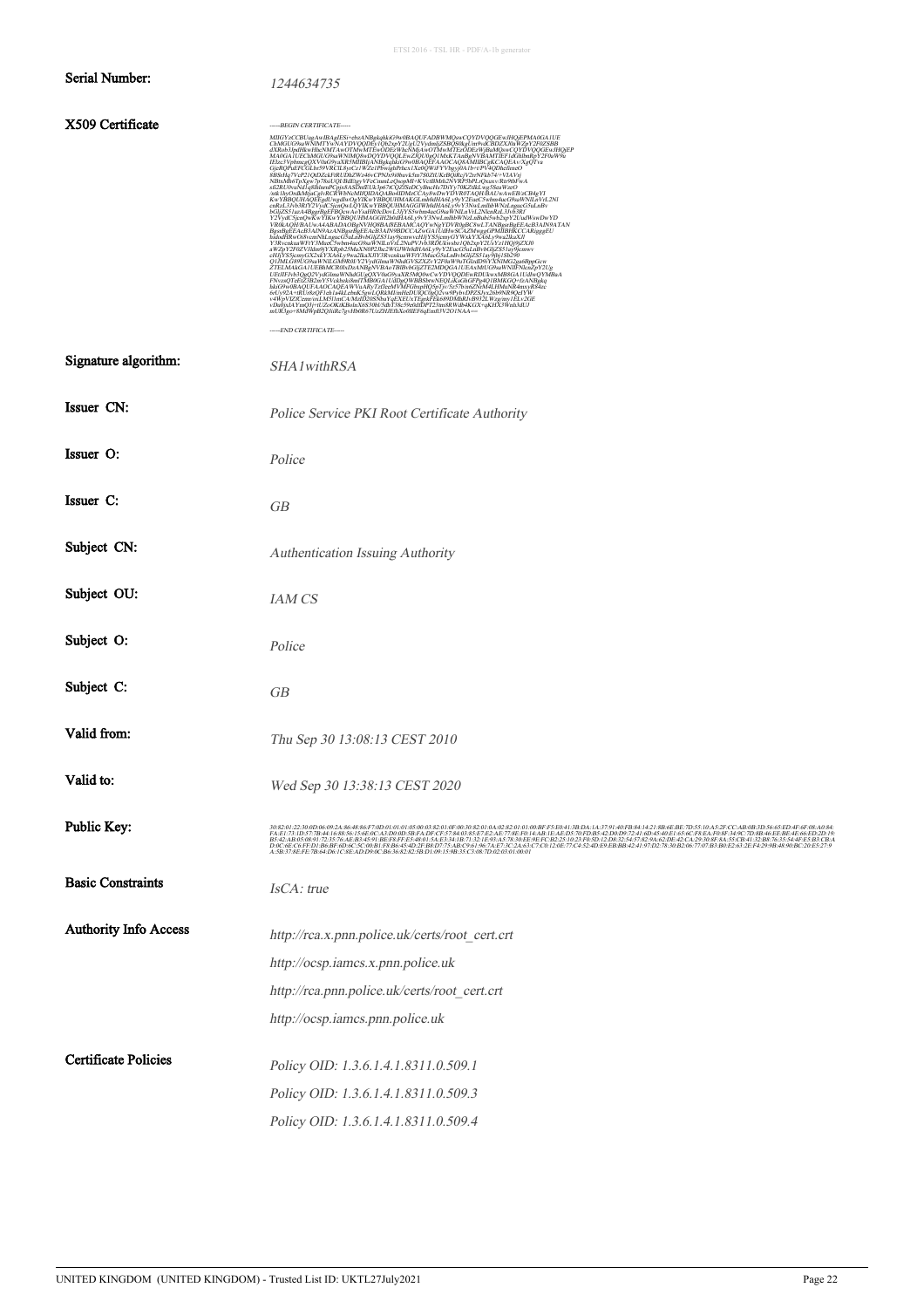| <b>CRL Distribution Points</b>                                   |            | http://rca.x.pnn.police.uk/crl/prca.crl                                                               |
|------------------------------------------------------------------|------------|-------------------------------------------------------------------------------------------------------|
|                                                                  |            | ldap://pkidirectory.iamcs.x.pnn.police.uk/cn=RootCRL,o=Police,c=GB?certificateRevocationList?b<br>ase |
|                                                                  |            | http://rca.pnn.police.uk/crl/prca.crl                                                                 |
|                                                                  |            | ldap://pkidirectory.iamcs.pnn.police.uk/cn=RootCRL,o=Police,c=GB?certificateRevocationList?bas<br>e   |
|                                                                  |            | C=GB,O=Police,CN=Police Service PKI Root Certificate Authority,CN=CRL1                                |
| Authority Key Identifier                                         |            | DB:F3:B1:04:DE:12:D6:77:07:69:98:E5:57:24:6F:39:22:F2:69:53                                           |
| Subject Key Identifier                                           |            | 9B:B7:03:44:40:B8:8A:B0:68:46:14:F8:38:43:50:4C:28:64:3E:7F                                           |
| Key Usage:                                                       |            | keyCertSign - cRLSign                                                                                 |
| Thumbprint algorithm:                                            |            | <b>SHA-256</b>                                                                                        |
| Thumbprint:                                                      |            | D6:BB:9F:51:F0:B7:8E:0B:04:98:B9:A9:A2:C8:1E:F0:20:01:44:BE:9E:76:EC:15:70:89:2D:3C:E6:<br>AB:BB:FS   |
| <b>Service Status</b>                                            |            | http://uri.etsi.org/TrstSvc/TrustedList/Svcstatus/deprecatedatnationallevel                           |
| Service status description                                       | [en]       | undefined.                                                                                            |
| <b>Status Starting Time</b>                                      |            | 2020-02-28T13:08:11Z                                                                                  |
| <b>Scheme Service Definition URI</b>                             |            |                                                                                                       |
| <b>URI</b>                                                       | $[$ en $]$ | https://www.tscheme.org/police-service-iam-central-services-ca-home-office-technology                 |
| TSP Service Definition URI                                       |            |                                                                                                       |
| <b>URI</b>                                                       | $[$ en $]$ | https://www.gov.uk/government/organisations/home-office                                               |
| 6.2.1 - History instance n.1 - Status: recognisedatnationallevel |            |                                                                                                       |
|                                                                  |            |                                                                                                       |
| Service Type Identifier                                          |            | http://uri.etsi.org/TrstSvc/Svctype/CA/PKC                                                            |
| Service Name                                                     |            |                                                                                                       |
| Name                                                             | $[$ en $]$ | Police Service IAM Central Services CA                                                                |
| Service digital identities                                       |            |                                                                                                       |
| X509SubjectName                                                  |            |                                                                                                       |
| Subject CN:                                                      |            | Authentication Issuing Authority                                                                      |
| Subject OU:                                                      |            | IAM CS                                                                                                |
| Subject O:                                                       |            | Police                                                                                                |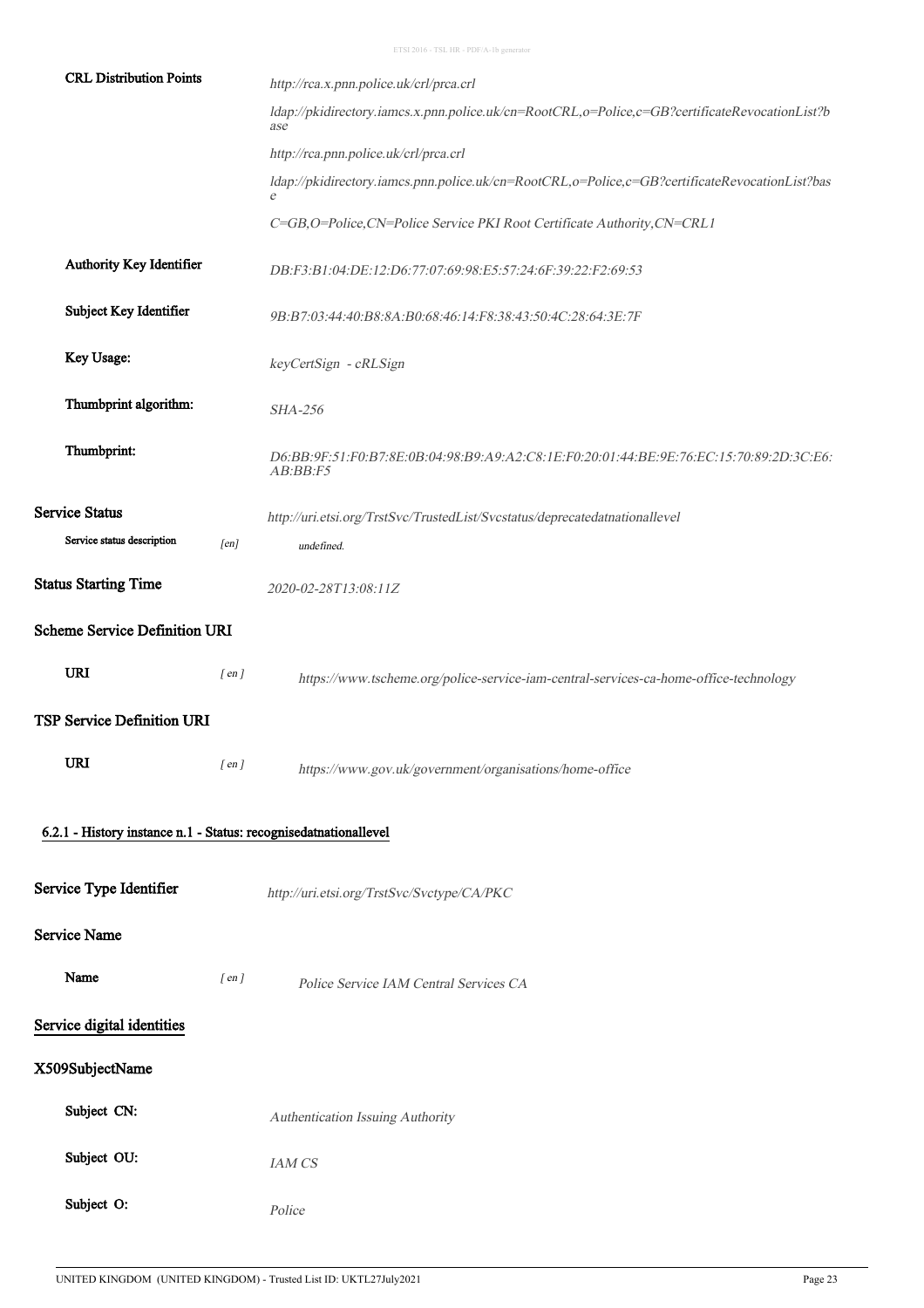| X509SK |  |
|--------|--|
|        |  |

| <b>X509 SK I</b>            | m7cDREC4irBoRhT4OENOTChkPn8=                                                |
|-----------------------------|-----------------------------------------------------------------------------|
| Service Status              | http://uri.etsi.org/TrstSvc/TrustedList/Svcstatus/recognisedatnationallevel |
| <b>Status Starting Time</b> | 2016-06-30T22:00:00Z                                                        |

### 6.2.2 - History instance n.2 - Status: accredited

Subject C: GB

### Service Name

| Name<br>en i | Police Service IAM Central Services CA |
|--------------|----------------------------------------|
|--------------|----------------------------------------|

### Service digital identities

### X509SubjectName

| Subject CN:                 | Authentication Issuing Authority                             |
|-----------------------------|--------------------------------------------------------------|
| Subject OU:                 | <b>JAM CS</b>                                                |
| Subject O:                  | Police                                                       |
| Subject C:                  | GB                                                           |
| <b>X509SKI</b>              |                                                              |
| <b>X509 SK I</b>            | m7cDREC4irBoRhT4OENQTChkPn8=                                 |
| <b>Service Status</b>       | http://uri.etsi.org/TrstSvc/TrustedList/Svcstatus/accredited |
| <b>Status Starting Time</b> | 2011-02-25T12:00:00Z                                         |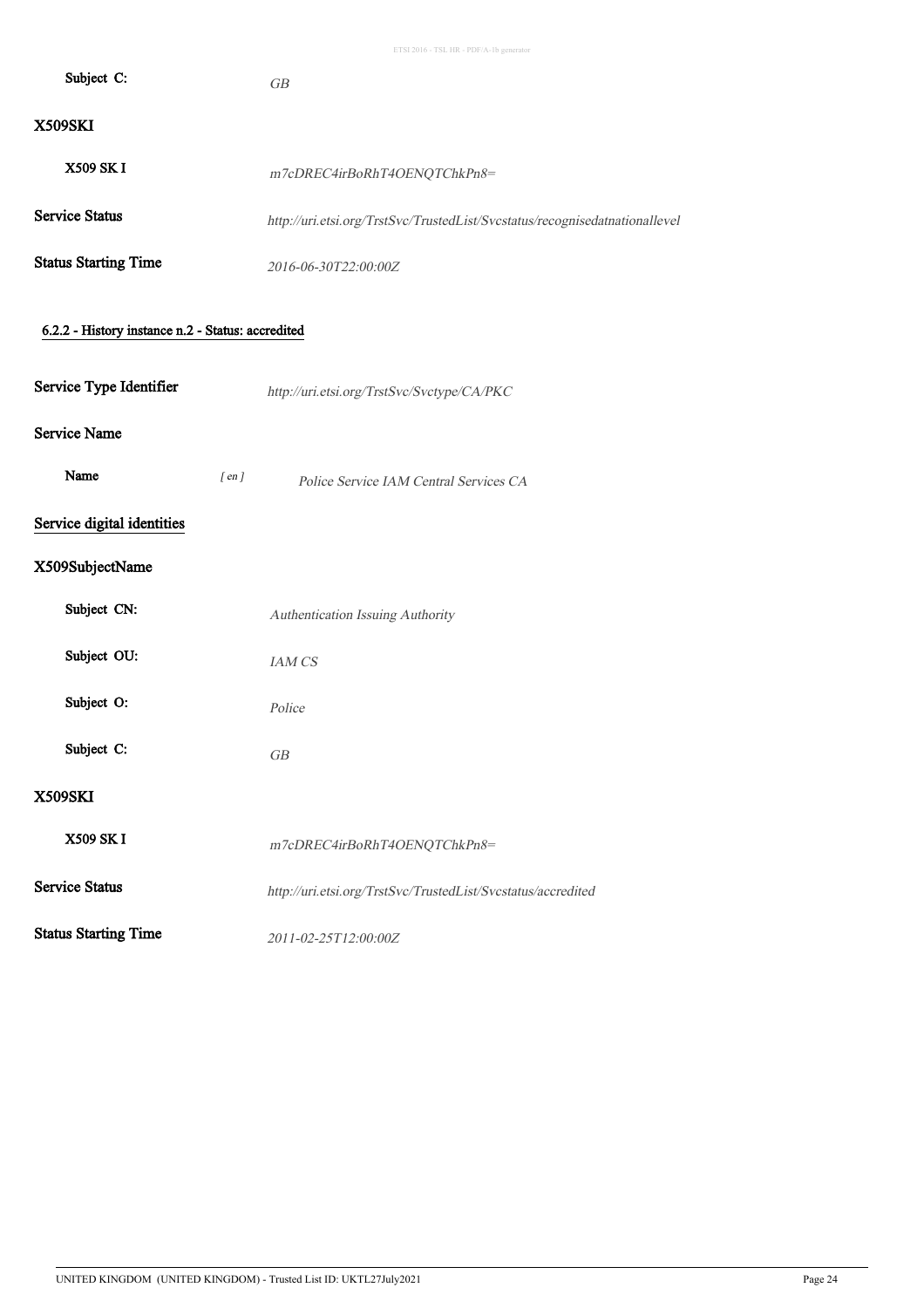# 7 - TSP: BT Global Financial Services

| Name                                                            |                          | $[$ en $]$ | <b>BT</b> Global Financial Services                                                                                                                                                       |
|-----------------------------------------------------------------|--------------------------|------------|-------------------------------------------------------------------------------------------------------------------------------------------------------------------------------------------|
| Name                                                            |                          | $[$ en $]$ | British Telecommunications plc                                                                                                                                                            |
| <b>TSP Trade Name</b>                                           |                          |            |                                                                                                                                                                                           |
| Name                                                            |                          | $[$ en $]$ | NTRUK-1800000                                                                                                                                                                             |
| Name                                                            |                          | $[$ en $]$ | $\cal BT$                                                                                                                                                                                 |
| PostalAddress                                                   |                          |            |                                                                                                                                                                                           |
| <b>Street Address</b>                                           |                          | $[$ en $]$ | 81 Newgate Street                                                                                                                                                                         |
| Locality                                                        |                          | $[$ en $]$ | London                                                                                                                                                                                    |
|                                                                 | <b>State Or Province</b> | $[$ en $]$ | London                                                                                                                                                                                    |
| Postal Code                                                     |                          | $[$ en $]$ | EC1A 7AJ                                                                                                                                                                                  |
| <b>Country Name</b>                                             |                          | $[$ en $]$ | $\ensuremath{\textit{UK}}\xspace$                                                                                                                                                         |
| ElectronicAddress                                               |                          |            |                                                                                                                                                                                           |
| <b>URI</b>                                                      |                          | $[$ en $]$ | https://www.radianzmessaging.bt.com                                                                                                                                                       |
| <b>URI</b>                                                      |                          | $[$ en $]$ | mailto:richard.trevorah@tscheme.org                                                                                                                                                       |
| <b>TSP Information URI</b>                                      |                          |            |                                                                                                                                                                                           |
| URI                                                             |                          | $[$ en $]$ | https://www.radianzmessaging.bt.com                                                                                                                                                       |
| 7.1 - Service (deprecatedatnationallevel): BT Radianz Messaging |                          |            |                                                                                                                                                                                           |
|                                                                 |                          |            |                                                                                                                                                                                           |
| Service Type Identifier                                         |                          |            | http://uri.etsi.org/TrstSvc/Svctype/CA/PKC                                                                                                                                                |
|                                                                 | Service type description | [en]       | A certificate generation service creating and signing non-qualified public key certificates based on the identity and other<br>attributes verified by the relevant registration services. |
| <b>Service Name</b>                                             |                          |            |                                                                                                                                                                                           |
|                                                                 |                          |            |                                                                                                                                                                                           |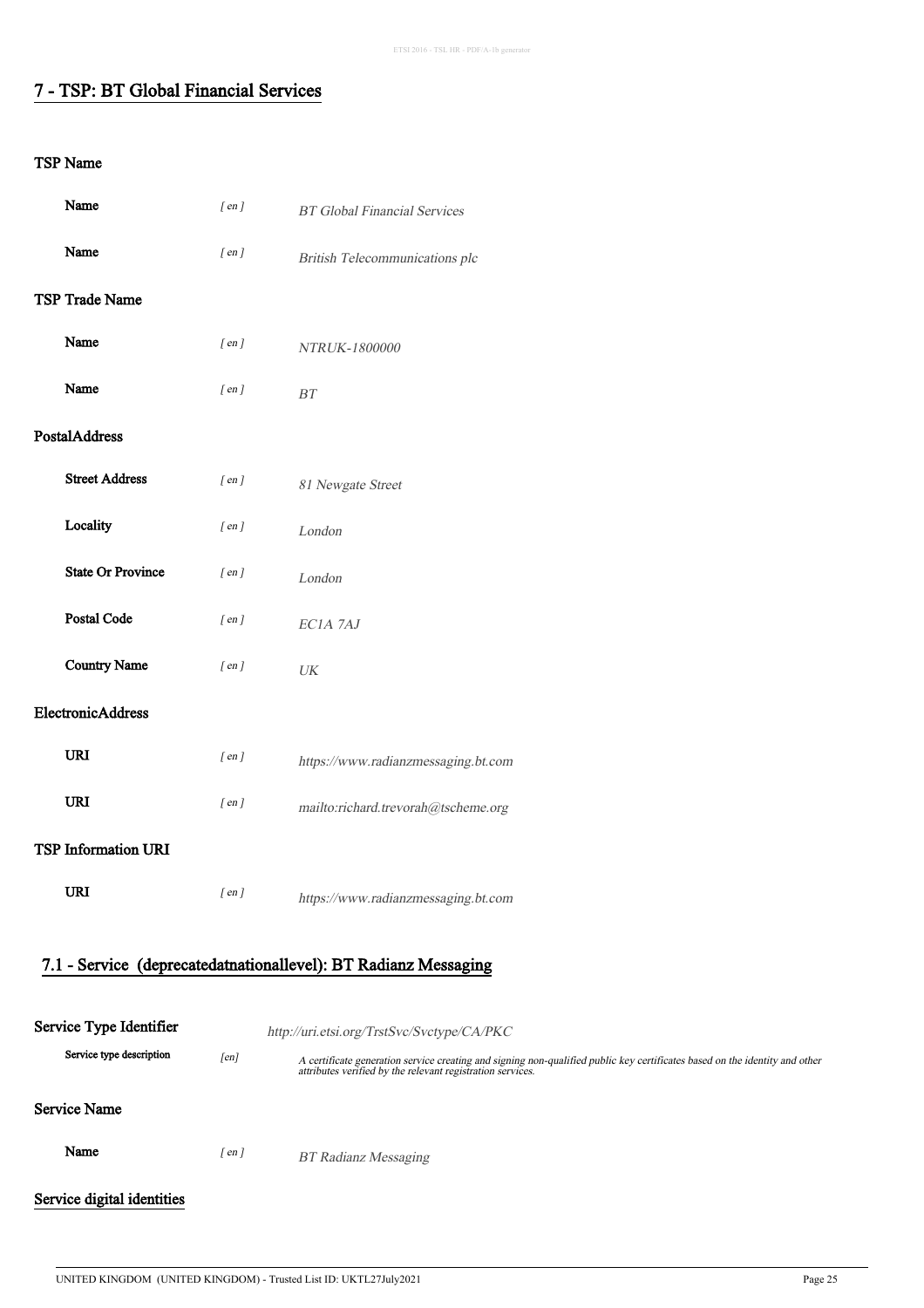### Certificate fields details

| Version:                       | 3                                                                                                                                                                                                                                                                                                                                                                                                                                                                                   |
|--------------------------------|-------------------------------------------------------------------------------------------------------------------------------------------------------------------------------------------------------------------------------------------------------------------------------------------------------------------------------------------------------------------------------------------------------------------------------------------------------------------------------------|
| Serial Number:                 | 459082102149776549085189                                                                                                                                                                                                                                                                                                                                                                                                                                                            |
| X509 Certificate               | -----BEGIN CERTIFICATE-----<br>MIIGejCCBGKgAwIBAgIKYTbkAAAAAAAABTANBgkqhkiG9w0BAQUFADBzMQswCQYDVQQGEwJHQjEn<br>MCUGA1UEChMeQnIpdGlzaCBUZWxIY29tbXVuaWNhdGlvbnMgcGxjMTswOQYDVQQDEzJCVCBJbmZy<br>MCUGAI UEChNAConjedičarCBU/WAY/290xVusWVhablector/MTSuOY/DVDEDIbra/VMX<br>VXNocviyaHVyZSBmb3IgU/VydXVlENvbWV htmlyVXRph2eVgUMDTAC+w0wOTASMpLxWLENCHD<br>VXNOcviyaHVyZSBmb3IgU/VydXVlIENvbWV htmlyVXRph2eVgUDOTAeFw0wOTASMpLxWLEN<br>CyB<br>6tqwFay/T5dT<br>-----END CERTIFICATE----- |
| Signature algorithm:           | <i>SHA1withRSA</i>                                                                                                                                                                                                                                                                                                                                                                                                                                                                  |
| Issuer CN:                     | BT Infrastructure for Secure Communication ROOT CA                                                                                                                                                                                                                                                                                                                                                                                                                                  |
| Issuer O:                      | <b>British Telecommunications plc</b>                                                                                                                                                                                                                                                                                                                                                                                                                                               |
| Issuer C:                      | GВ                                                                                                                                                                                                                                                                                                                                                                                                                                                                                  |
| Subject CN:                    | BT Managed Secure Messaging Issuing CA FL-CA-3006                                                                                                                                                                                                                                                                                                                                                                                                                                   |
| Subject OU:                    | <b>BT Managed Secure Messaging</b>                                                                                                                                                                                                                                                                                                                                                                                                                                                  |
| Subject O:                     | <b>British Telecommunications plc</b>                                                                                                                                                                                                                                                                                                                                                                                                                                               |
| Valid from:                    | Tue Sep 22 13:51:04 CEST 2009                                                                                                                                                                                                                                                                                                                                                                                                                                                       |
| Valid to:                      | Sun Sep 22 14:01:04 CEST 2019                                                                                                                                                                                                                                                                                                                                                                                                                                                       |
| Public Key:                    | 30230/230006602486%86F7000101018500332010F80303201050201010002B4948A49F70EFBCAECOEAFACCBOOFBCAF404F86KCE3B852A48B08F8<br>CCAIE648E99A6F034CC%EAB2E1D7CD4ACCFDC73@F4E3B0C585DB7C2EAB7@48645C2722D198018AAF7690E39C897B21C7A3F2FD4<br>EA.52:01:E8:C9:33:60:51:B2:DE:FF:0E:C8:6E:04:BE:7E:AA:6C:7F:D1:84:4B:D2:F0:74:1D:41:02:03:01:00:01                                                                                                                                              |
| <b>Basic Constraints</b>       | IsCA: true                                                                                                                                                                                                                                                                                                                                                                                                                                                                          |
| Subject Key Identifier         | A9:97:66:5B:06:C4:06:01:E5:08:AB:96:FC:A1:04:0C:CA:44:CA:53                                                                                                                                                                                                                                                                                                                                                                                                                         |
| Authority Key Identifier       | 32:A7:38:2C.DA:27:93:EA:72:6A:5F:B7:AC:4A:DD:35:CE:79:DB:41                                                                                                                                                                                                                                                                                                                                                                                                                         |
| <b>CRL Distribution Points</b> | file://\\BTISCROOTCA\CertEnroll\BT Infrastructure for Secure Communication ROOT CA.crl                                                                                                                                                                                                                                                                                                                                                                                              |
| <b>Authority Info Access</b>   | http://btiscrootca/CertEnroll/BTISCROOTCA_BT%20Infrastructure%20for%20Secure%20Commu<br>nication%20ROOT%20CA.crt                                                                                                                                                                                                                                                                                                                                                                    |
|                                | file://\\BTISCROOTCA\CertEnroll\BTISCROOTCA_BT Infrastructure for Secure Communication<br>ROOT CA.crt                                                                                                                                                                                                                                                                                                                                                                               |
| Key Usage:                     | digitalSignature - keyCertSign - cRLSign                                                                                                                                                                                                                                                                                                                                                                                                                                            |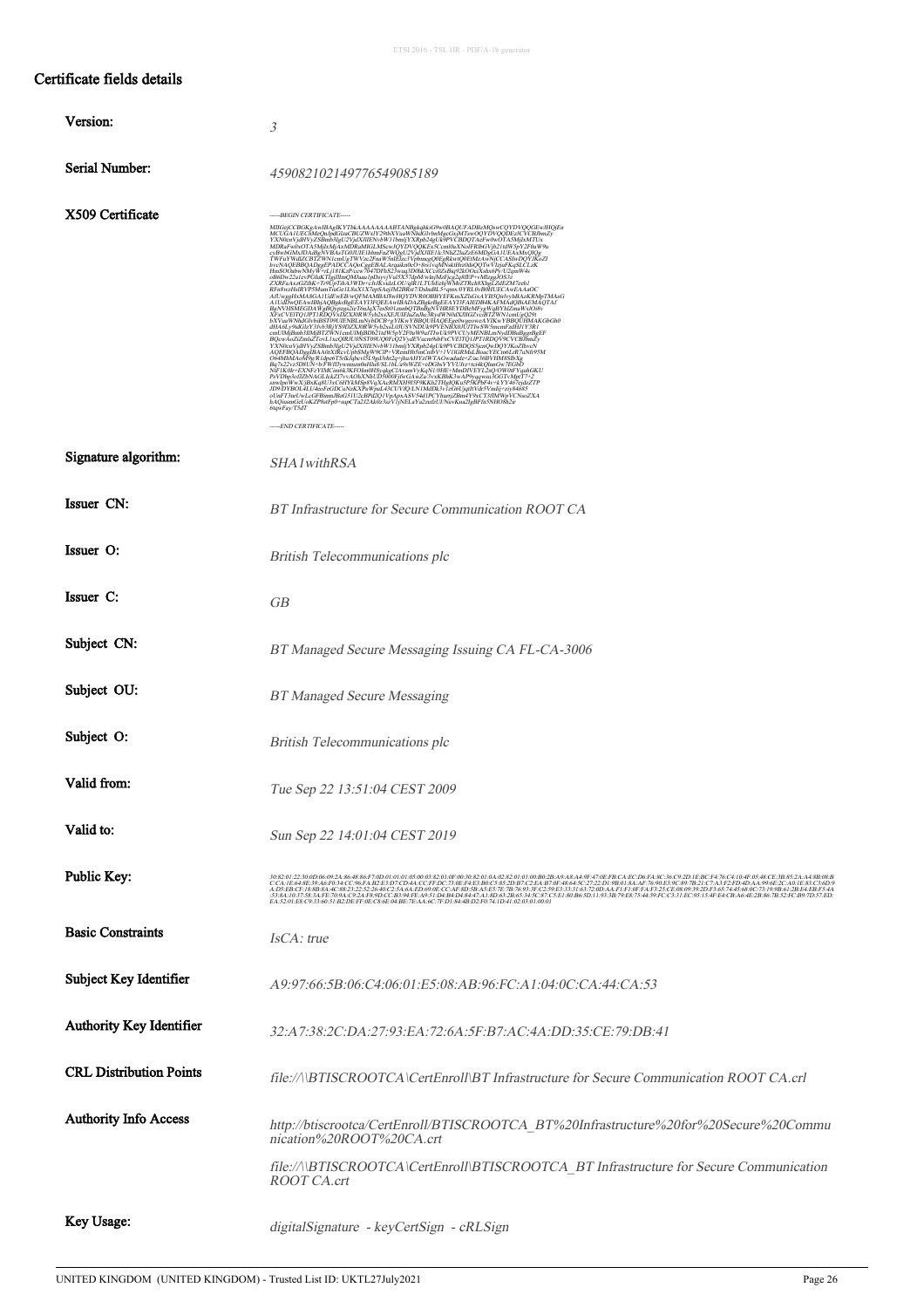| Thumbprint algorithm:                                            |            | <b>SHA-256</b>                                                                                      |  |
|------------------------------------------------------------------|------------|-----------------------------------------------------------------------------------------------------|--|
| Thumbprint:                                                      |            | C3:C6:25:F0:20:21:52:27:96:75:DE:5D:58:73:7B:DA:18:D1:7B:28:B0:91:1B:92:B9:12:6B:BA:88:<br>F0:EF:CD |  |
| <b>Service Status</b>                                            |            | http://uri.etsi.org/TrstSvc/TrustedList/Svcstatus/deprecatedatnationallevel                         |  |
| Service status description                                       | [en]       | undefined.                                                                                          |  |
| <b>Status Starting Time</b>                                      |            | 2019-05-31T23:00:00Z                                                                                |  |
| <b>Scheme Service Definition URI</b>                             |            |                                                                                                     |  |
| <b>URI</b>                                                       | $[$ en $]$ | https://www.tscheme.org/radianz-messaging-service-bt-global-banking-and-financial-markets           |  |
| <b>TSP Service Definition URI</b>                                |            |                                                                                                     |  |
| <b>URI</b>                                                       | $[$ en $]$ | https://www.radianzmessaging.bt.com/BTMSM/                                                          |  |
| 7.1.1 - History instance n.1 - Status: recognisedatnationallevel |            |                                                                                                     |  |
| Service Type Identifier                                          |            | http://uri.etsi.org/TrstSvc/Svctype/CA/PKC                                                          |  |
| <b>Service Name</b>                                              |            |                                                                                                     |  |
| Name                                                             | $[$ en $]$ | <b>BT Radianz Messaging</b>                                                                         |  |
| Service digital identities                                       |            |                                                                                                     |  |
| X509SubjectName                                                  |            |                                                                                                     |  |
| Subject CN:                                                      |            | BT Managed Secure Messaging Issuing CA FL-CA-3006                                                   |  |
| Subject OU:                                                      |            | <b>BT Managed Secure Messaging</b>                                                                  |  |
| Subject O:                                                       |            | British Telecommunications plc                                                                      |  |
| <b>X509SKI</b>                                                   |            |                                                                                                     |  |
| <b>X509 SK I</b>                                                 |            | qZdmWwbEBgHlCKuW/KEEDMpEylM=                                                                        |  |
| <b>Service Status</b>                                            |            | http://uri.etsi.org/TrstSvc/TrustedList/Svcstatus/recognisedatnationallevel                         |  |
| <b>Status Starting Time</b>                                      |            | 2016-06-30T22:00:00Z                                                                                |  |
| 7.1.2 - History instance n.2 - Status: accredited                |            |                                                                                                     |  |

Service Type Identifier http://uri.etsi.org/TrstSvc/Svctype/CA/PKC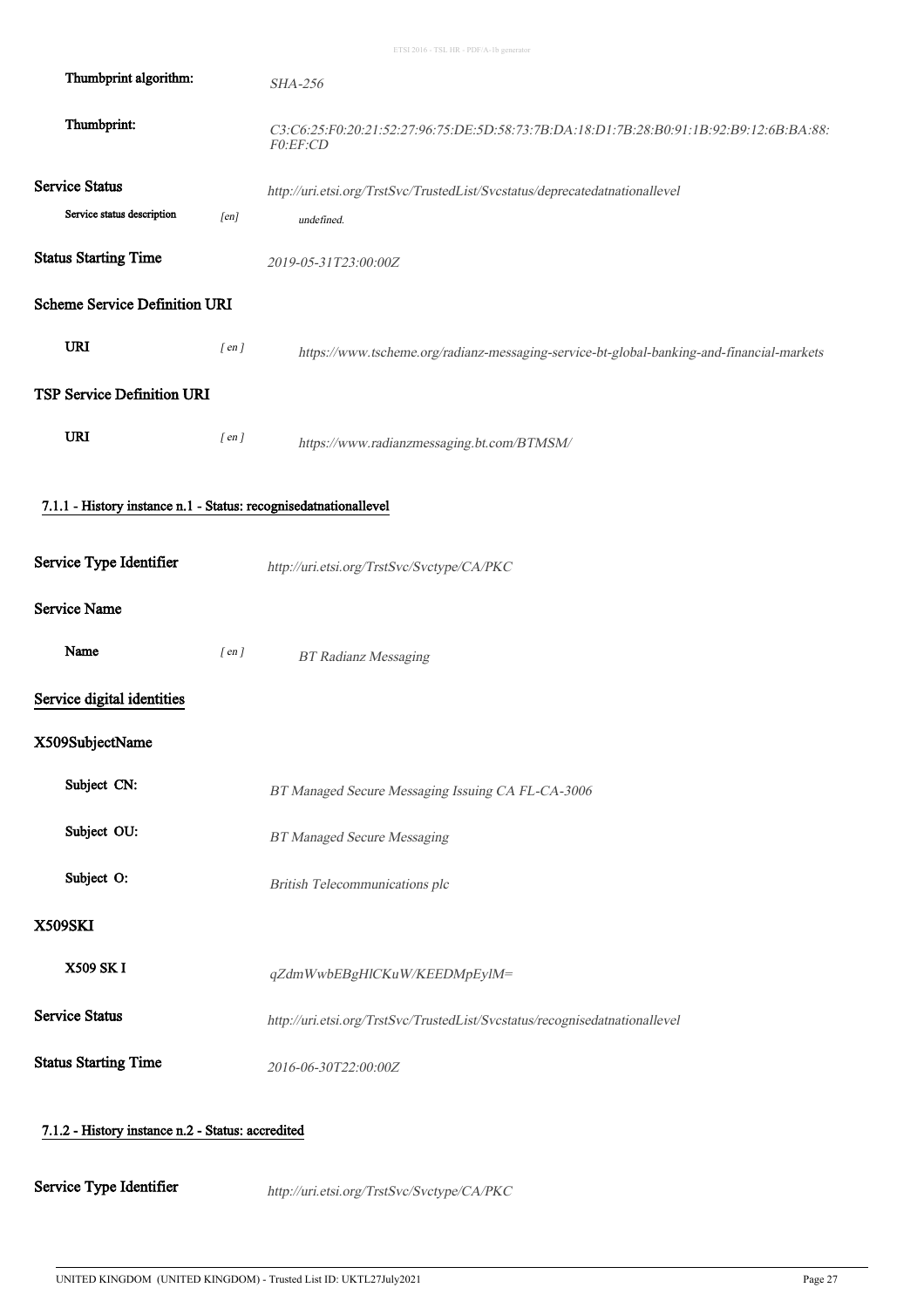### Service Name

| Name                        | $[$ en $]$ | <b>BT Radianz Messaging</b>                                  |
|-----------------------------|------------|--------------------------------------------------------------|
| Service digital identities  |            |                                                              |
| X509SubjectName             |            |                                                              |
| Subject CN:                 |            | BT Managed Secure Messaging Issuing CA FL-CA-3006            |
| Subject OU:                 |            | <b>BT Managed Secure Messaging</b>                           |
| Subject O:                  |            | British Telecommunications plc                               |
| <b>X509SKI</b>              |            |                                                              |
| X509 SK I                   |            | qZdmWwbEBgHlCKuW/KEEDMpEylM=                                 |
| <b>Service Status</b>       |            | http://uri.etsi.org/TrstSvc/TrustedList/Svcstatus/accredited |
| <b>Status Starting Time</b> |            | 2011-03-08T00:00:00Z                                         |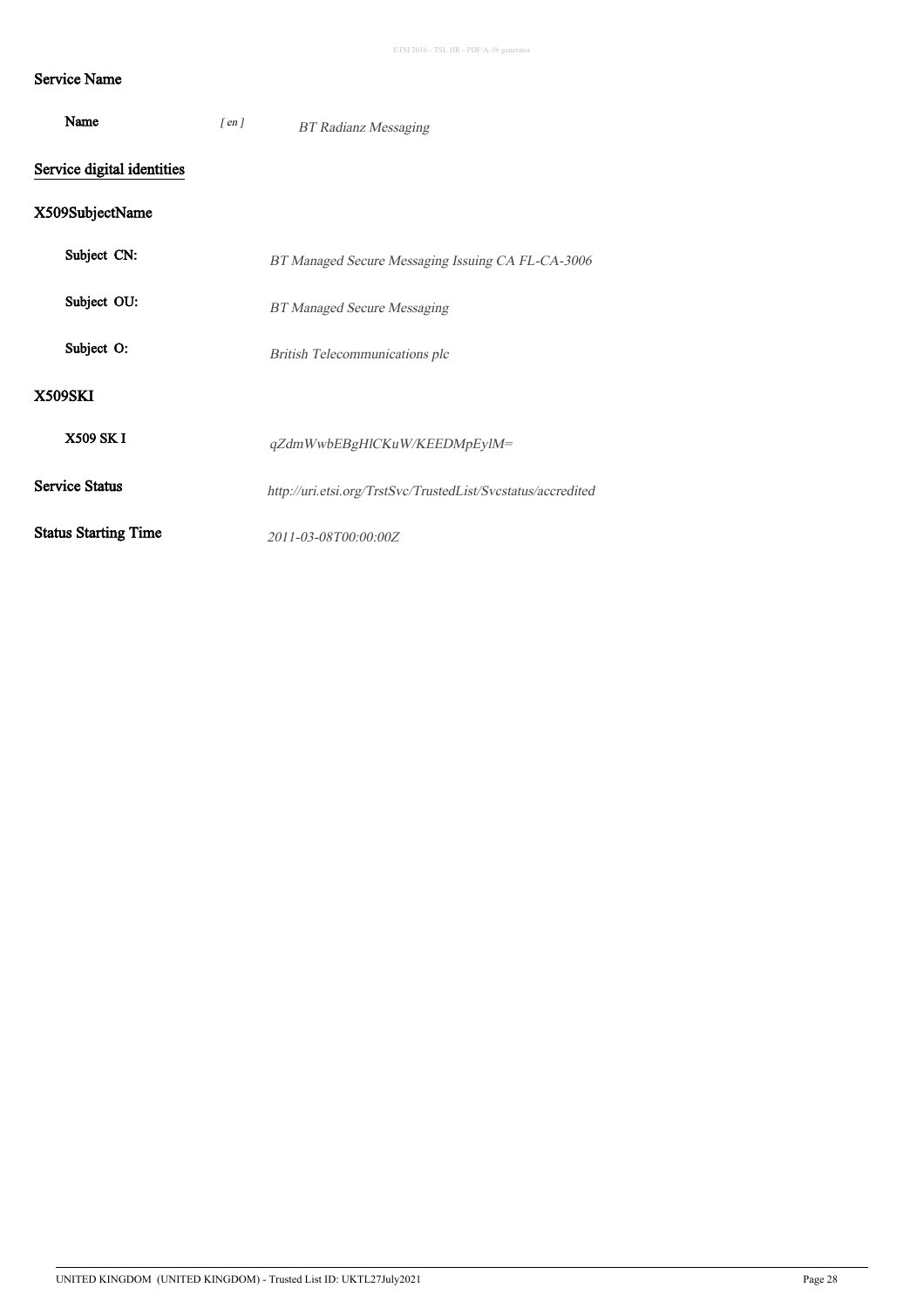### 8 - TSP: Metropolitan Police Service

| Name                                                                          | $[$ en $]$ | Metropolitan Police Service                                                                                                                                                               |  |
|-------------------------------------------------------------------------------|------------|-------------------------------------------------------------------------------------------------------------------------------------------------------------------------------------------|--|
| TSP Trade Name                                                                |            |                                                                                                                                                                                           |  |
| Name                                                                          | $[$ en $]$ | NTRUK-Metropolitan Police Service                                                                                                                                                         |  |
| Name                                                                          | $[$ en $]$ | Police                                                                                                                                                                                    |  |
| PostalAddress                                                                 |            |                                                                                                                                                                                           |  |
| <b>Street Address</b>                                                         | $[$ en $]$ | Room 892, Victoria Block, New Scotland Yard                                                                                                                                               |  |
| Locality                                                                      | $[$ en $]$ | 10 Broadway                                                                                                                                                                               |  |
| <b>State Or Province</b>                                                      | $[$ en $]$ | London                                                                                                                                                                                    |  |
| Postal Code                                                                   | $[$ en $]$ | SW1H0BG                                                                                                                                                                                   |  |
| <b>Country Name</b>                                                           | $[$ en $]$ | $\ensuremath{\textit{UK}}\xspace$                                                                                                                                                         |  |
| ElectronicAddress                                                             |            |                                                                                                                                                                                           |  |
|                                                                               |            |                                                                                                                                                                                           |  |
| <b>URI</b>                                                                    | $[$ en $]$ | http://content.met.police.uk/Site/digitalpolicing                                                                                                                                         |  |
| URI                                                                           | $[$ en $]$ | mailto:Dave.Woods@met.police.uk                                                                                                                                                           |  |
| <b>TSP Information URI</b>                                                    |            |                                                                                                                                                                                           |  |
| <b>URI</b>                                                                    | $[$ en $]$ | http://content.met.police.uk/Home                                                                                                                                                         |  |
|                                                                               |            |                                                                                                                                                                                           |  |
| 8.1 - Service (deprecatedatnationallevel): Digital Policing - Secure Services |            |                                                                                                                                                                                           |  |
| Service Type Identifier                                                       |            | http://uri.etsi.org/TrstSvc/Svctype/CA/PKC                                                                                                                                                |  |
| Service type description                                                      | [en]       | A certificate generation service creating and signing non-qualified public key certificates based on the identity and other<br>attributes verified by the relevant registration services. |  |
| <b>Service Name</b>                                                           |            |                                                                                                                                                                                           |  |
| Name                                                                          | $[$ en $]$ | Digital Policing - Secure Services                                                                                                                                                        |  |
| Name                                                                          | $[$ en $]$ | Metropolitan Police Class 3 Primary CA                                                                                                                                                    |  |
| Service digital identities                                                    |            |                                                                                                                                                                                           |  |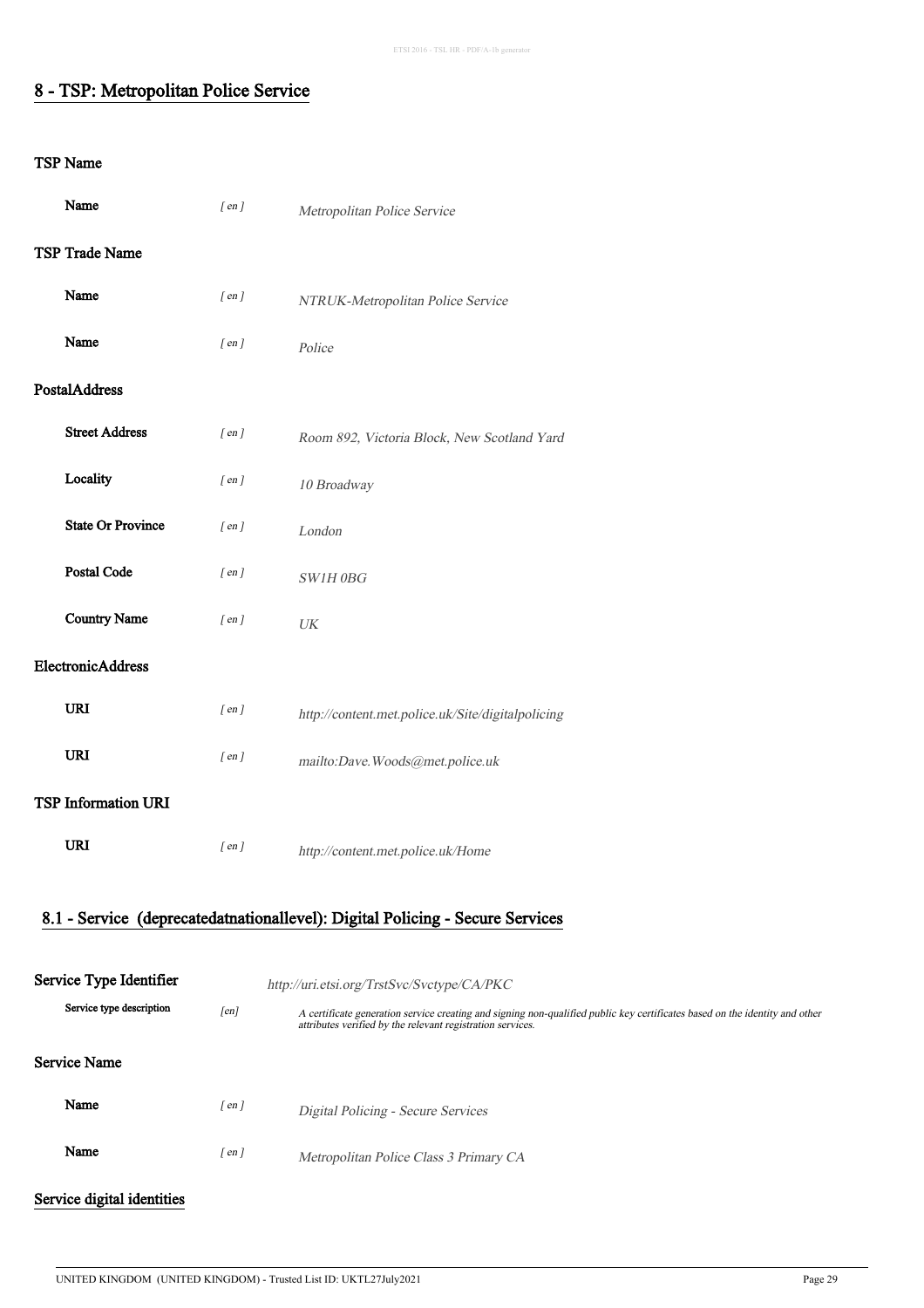### Certificate fields details

| Version:               |                                                                                                                                                                                                                                                                                                                                                                                                                                                                                                                                                                                                                                                                                                                                                                                                                                                                                                                                                                                                                                                                  |
|------------------------|------------------------------------------------------------------------------------------------------------------------------------------------------------------------------------------------------------------------------------------------------------------------------------------------------------------------------------------------------------------------------------------------------------------------------------------------------------------------------------------------------------------------------------------------------------------------------------------------------------------------------------------------------------------------------------------------------------------------------------------------------------------------------------------------------------------------------------------------------------------------------------------------------------------------------------------------------------------------------------------------------------------------------------------------------------------|
|                        | $\mathfrak{Z}$                                                                                                                                                                                                                                                                                                                                                                                                                                                                                                                                                                                                                                                                                                                                                                                                                                                                                                                                                                                                                                                   |
| Serial Number:         | 458496757484258183872514                                                                                                                                                                                                                                                                                                                                                                                                                                                                                                                                                                                                                                                                                                                                                                                                                                                                                                                                                                                                                                         |
| X509 Certificate       | -----BEGIN CERTIFICATE-----<br>ZGYÄMFAGCCSGAQUFBwICNEGoQgBNAGUAdAAgAFAAbwBsAGkÁYwBIÁCAAQwBsAGEAcwBzACAAMwAg<br>AFAAqgBpAG0AYQByAHkAJABDAEEAJABSAFAAQTAN9BgrBgEEAeB3AIN9ATANBggrBgEEAeB3AIN9<br>AzANBggrBgEEAeB3AIN9BDAZBgkrBgEEAYJ3FAIEDDHKAFMAdQBiAEMAQTASBgNVHRMB<br>$\label{eq:20} \begin{minipage}[t]{0.9\textwidth}\begin{minipage}[t]{0.9\textwidth}\begin{minipage}[t]{0.9\textwidth}\begin{minipage}[t]{0.9\textwidth}\begin{minipage}[t]{0.9\textwidth}\begin{minipage}[t]{0.9\textwidth}\begin{minipage}[t]{0.9\textwidth}\begin{minipage}[t]{0.9\textwidth}\begin{minipage}[t]{0.9\textwidth}\begin{minipage}[t]{0.9\textwidth}\begin{minipage}[t]{0.9\textwidth}\begin{minipage}[t]{0.9\textwidth}\begin{minipage}[t]{0.9\textwidth}\begin{minipage}[t]{0.9\textwidth}\begin$<br>bGi/2SU/hWFb620MjkBDOS50rOb7DQY/KGZhweNOELIRQAPS<br>https://www.expand/MnoEliR2MyThEAP/2/HKmeNOELIRQAPS<br>graph/MnoEliR2Viol/hMdbftQMP7qnddijVpvSORmGplppNFB4GQzuVpynNPpsdqOK2Msb3Sx2ELN<br>AXmOAd&29gnV39yFENUCD3NWA45roc2406mwUEBx8<br>-----END CERTIFICATE----- |
| Signature algorithm:   | SHA256withRSA                                                                                                                                                                                                                                                                                                                                                                                                                                                                                                                                                                                                                                                                                                                                                                                                                                                                                                                                                                                                                                                    |
| Issuer CN:             | Met Police Root CA                                                                                                                                                                                                                                                                                                                                                                                                                                                                                                                                                                                                                                                                                                                                                                                                                                                                                                                                                                                                                                               |
| Issuer OU:             | Met                                                                                                                                                                                                                                                                                                                                                                                                                                                                                                                                                                                                                                                                                                                                                                                                                                                                                                                                                                                                                                                              |
| Issuer O:              | Police                                                                                                                                                                                                                                                                                                                                                                                                                                                                                                                                                                                                                                                                                                                                                                                                                                                                                                                                                                                                                                                           |
| Issuer C:              | GВ                                                                                                                                                                                                                                                                                                                                                                                                                                                                                                                                                                                                                                                                                                                                                                                                                                                                                                                                                                                                                                                               |
| Subject CN:            | Met Police Class 3 Primary CA                                                                                                                                                                                                                                                                                                                                                                                                                                                                                                                                                                                                                                                                                                                                                                                                                                                                                                                                                                                                                                    |
| Subject OU:            | Met                                                                                                                                                                                                                                                                                                                                                                                                                                                                                                                                                                                                                                                                                                                                                                                                                                                                                                                                                                                                                                                              |
| Subject O:             | Police                                                                                                                                                                                                                                                                                                                                                                                                                                                                                                                                                                                                                                                                                                                                                                                                                                                                                                                                                                                                                                                           |
| Subject C:             | <b>GB</b>                                                                                                                                                                                                                                                                                                                                                                                                                                                                                                                                                                                                                                                                                                                                                                                                                                                                                                                                                                                                                                                        |
| Valid from:            | Thu Nov 06 15:02:18 CET 2014                                                                                                                                                                                                                                                                                                                                                                                                                                                                                                                                                                                                                                                                                                                                                                                                                                                                                                                                                                                                                                     |
| Valid to:              | Wed Nov 06 15:02:18 CET 2024                                                                                                                                                                                                                                                                                                                                                                                                                                                                                                                                                                                                                                                                                                                                                                                                                                                                                                                                                                                                                                     |
| Public Key:            | :CB:C9:F8:06:C0:3A:27:29:07:D5:79:5B:3E:76:C2:26:65:83:11:AC:89:5E:81:47:2E:6B:96:85:9D:6A:BC:21:0D:8C:5A:13:E8:54:EC:31:67:62:D8:08:86:78:25:01:7B:0C:E5:56:3C:0C:22:8C:32:9C:AD:0A:A9:0D:6E:0F:39:2<br>B:98:5A:40:22:04:80:65:B9:7C:E6:F9:8C:18:D1:85:83:3F:A0:A3:13:A4:78:CE:C5:02:03:01:00:01                                                                                                                                                                                                                                                                                                                                                                                                                                                                                                                                                                                                                                                                                                                                                                |
| Subject Key Identifier | 05:C6:2F:54:AC:F0:83:D7:90:A1:DB:03:B9:EB:1F:D2:33:9C:D8:C1                                                                                                                                                                                                                                                                                                                                                                                                                                                                                                                                                                                                                                                                                                                                                                                                                                                                                                                                                                                                      |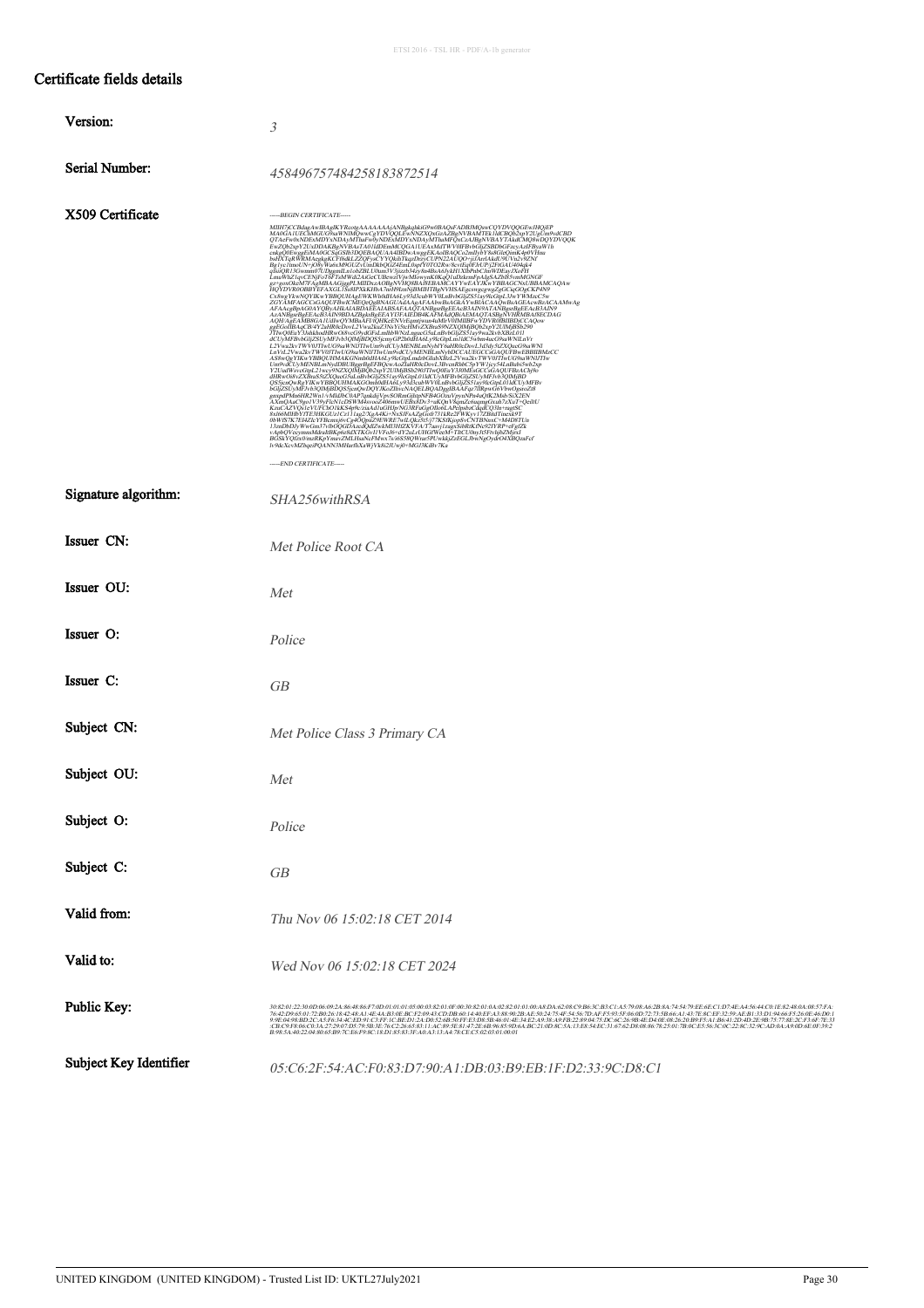| <b>Certificate Policies</b>                                      |                                   | Policy OID: 1.2.826.0.1343.509.11.31                                                                |  |  |  |
|------------------------------------------------------------------|-----------------------------------|-----------------------------------------------------------------------------------------------------|--|--|--|
|                                                                  |                                   | CPS pointer: http://www.met.police.uk/epki/rpac3p.pdf                                               |  |  |  |
|                                                                  |                                   | CPS text: [Met Police Class 3 Primary CA RPA]                                                       |  |  |  |
|                                                                  |                                   | Policy OID: 1.3.6.1.4.1.8311.0.509.1                                                                |  |  |  |
|                                                                  |                                   | Policy OID: 1.3.6.1.4.1.8311.0.509.3                                                                |  |  |  |
|                                                                  |                                   | Policy OID: 1.3.6.1.4.1.8311.0.509.4                                                                |  |  |  |
| <b>Basic Constraints</b>                                         |                                   | IsCA: true - Path length: 0                                                                         |  |  |  |
| Authority Key Identifier                                         |                                   | 8F:ED:40:72:9E:10:D5:6B:12:A9:AD:8F:0B:A7:E2:E3:25:AD:5D:08                                         |  |  |  |
| <b>CRL Distribution Points</b>                                   |                                   | http://epki.gslb.mps/epki/Met%20Police%20Root%20CA.crl                                              |  |  |  |
|                                                                  |                                   | http://portal.iamcs.x.pnn.police.uk/pki/mps/Met%20Police%20Root%20CA.crl                            |  |  |  |
|                                                                  |                                   | http://epki.met.pnn.police.uk/epki/Met%20Police%20Root%20CA.crl                                     |  |  |  |
|                                                                  |                                   | http://www.met.police.uk/epki/Met%20Police%20Root%20CA.crl                                          |  |  |  |
| <b>Authority Info Access</b>                                     |                                   | http://epki.gslb.mps/epki/Met%20Police%20Root%20CA.crt                                              |  |  |  |
|                                                                  |                                   | http://portal.iamcs.x.pnn.police.uk/pki/mps/Met%20Police%20Root%20CA.crt                            |  |  |  |
|                                                                  |                                   | http://epki.met.pnn.police.uk/epki/Met%20Police%20Root%20CA.crt                                     |  |  |  |
|                                                                  |                                   | http://www.met.police.uk/epki/Met%20Police%20Root%20CA.crt                                          |  |  |  |
| Key Usage:                                                       |                                   | digitalSignature - keyCertSign - cRLSign                                                            |  |  |  |
| Thumbprint algorithm:                                            |                                   | <b>SHA-256</b>                                                                                      |  |  |  |
| Thumbprint:                                                      |                                   | 38:D6:4D:11:4E:57:63:EC:B3:39:E0:AF:21:E8:22:08:9B:B1:23:3D:19:17:62:EF:9A:D0:00:0E:E7:<br>DA:66:48 |  |  |  |
| <b>Service Status</b>                                            |                                   | http://uri.etsi.org/TrstSvc/TrustedList/Svcstatus/deprecatedatnationallevel                         |  |  |  |
| Service status description                                       | [en]                              | undefined.                                                                                          |  |  |  |
| <b>Status Starting Time</b>                                      |                                   | 2020-02-28T13:11:25Z                                                                                |  |  |  |
| <b>Scheme Service Definition URI</b>                             |                                   |                                                                                                     |  |  |  |
| URI                                                              | $[$ en $]$                        | https://www.tscheme.org/enterprise-pki-metropolitan-police-service                                  |  |  |  |
|                                                                  | <b>TSP Service Definition URI</b> |                                                                                                     |  |  |  |
| URI                                                              | $[$ en $]$                        | http://www.met.pnn.police.uk                                                                        |  |  |  |
| 8.1.1 - History instance n.1 - Status: recognisedatnationallevel |                                   |                                                                                                     |  |  |  |
| Service Type Identifier                                          |                                   | http://uri.etsi.org/TrstSvc/Svctype/CA/PKC                                                          |  |  |  |
| <b>Service Name</b>                                              |                                   |                                                                                                     |  |  |  |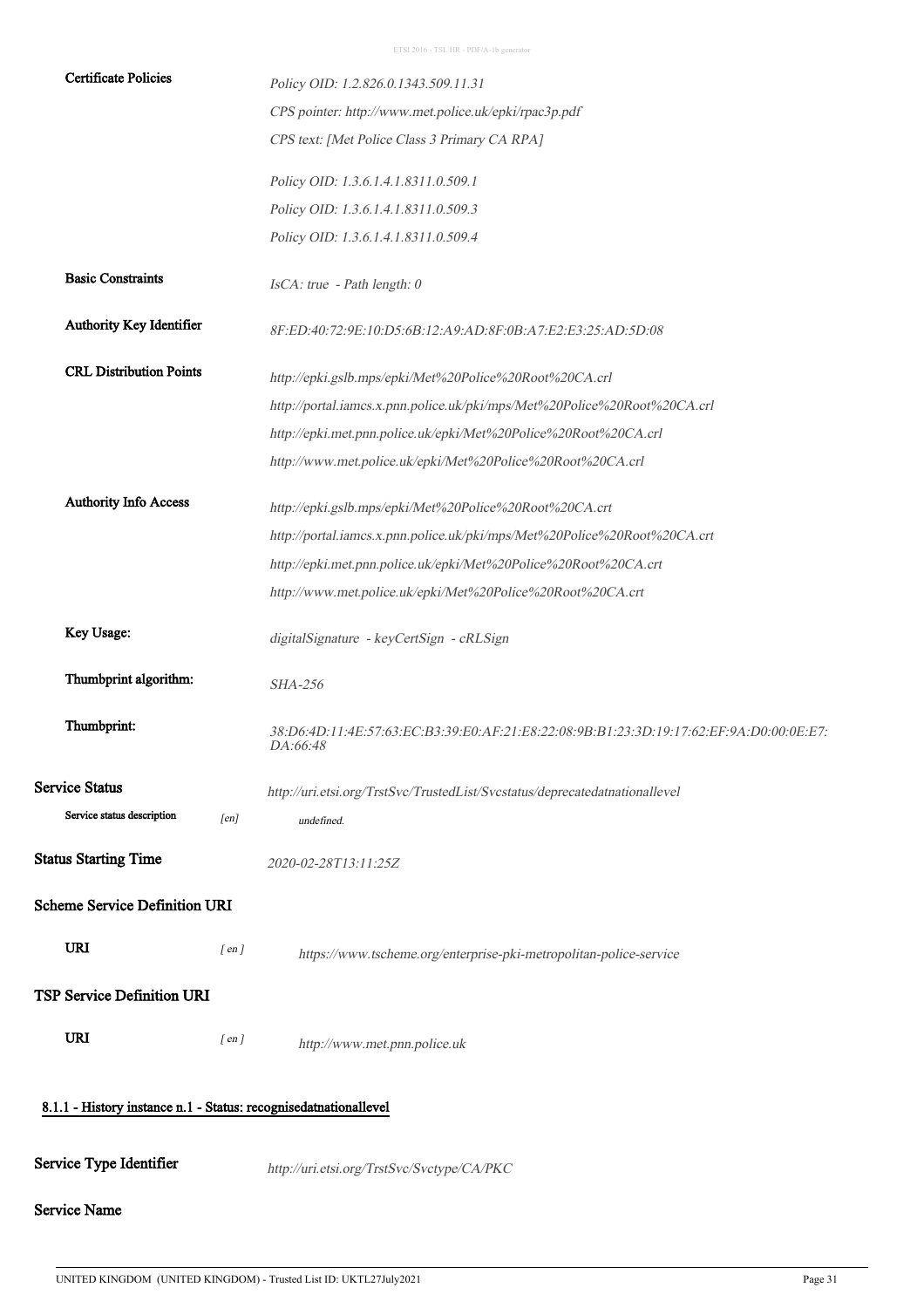| Name                                              | $[$ en $]$ | Digital Policing - Secure Services                                          |  |  |
|---------------------------------------------------|------------|-----------------------------------------------------------------------------|--|--|
| Name                                              | $[$ en $]$ | Metropolitan Police Class 3 Primary CA                                      |  |  |
| Service digital identities                        |            |                                                                             |  |  |
| X509SubjectName                                   |            |                                                                             |  |  |
| Subject CN:                                       |            | Met Police Class 3 Primary CA                                               |  |  |
| Subject OU:                                       |            | Met                                                                         |  |  |
| Subject O:                                        |            | Police                                                                      |  |  |
| Subject C:                                        |            | GB                                                                          |  |  |
| <b>X509SKI</b>                                    |            |                                                                             |  |  |
| <b>X509 SKI</b>                                   |            | BcYvVKzwg9eQodsDuesf0jOc2ME=                                                |  |  |
| <b>Service Status</b>                             |            | http://uri.etsi.org/TrstSvc/TrustedList/Svcstatus/recognisedatnationallevel |  |  |
| <b>Status Starting Time</b>                       |            | 2016-06-30T22:00:00Z                                                        |  |  |
| 8.1.2 - History instance n.2 - Status: accredited |            |                                                                             |  |  |
| Service Type Identifier                           |            | http://uri.etsi.org/TrstSvc/Svctype/CA/PKC                                  |  |  |
| <b>Service Name</b>                               |            |                                                                             |  |  |
| Name                                              | $[$ en $]$ | Digital Policing - Secure Services                                          |  |  |
| Name                                              | $[$ en $]$ | Metropolitan Police Class 3 Primary CA                                      |  |  |
| Service digital identities                        |            |                                                                             |  |  |
| X509SubjectName                                   |            |                                                                             |  |  |
| Subject CN:                                       |            | Met Police Class 3 Primary CA                                               |  |  |
| Subject OU:                                       |            | $\cal M\!et$                                                                |  |  |
| Subject O:                                        |            | Police                                                                      |  |  |
| Subject C:                                        |            | ${\cal GB}$                                                                 |  |  |
| <b>X509SKI</b>                                    |            |                                                                             |  |  |
| X509 SK I                                         |            | BcYvVKzwg9eQodsDuesf0jOc2ME=                                                |  |  |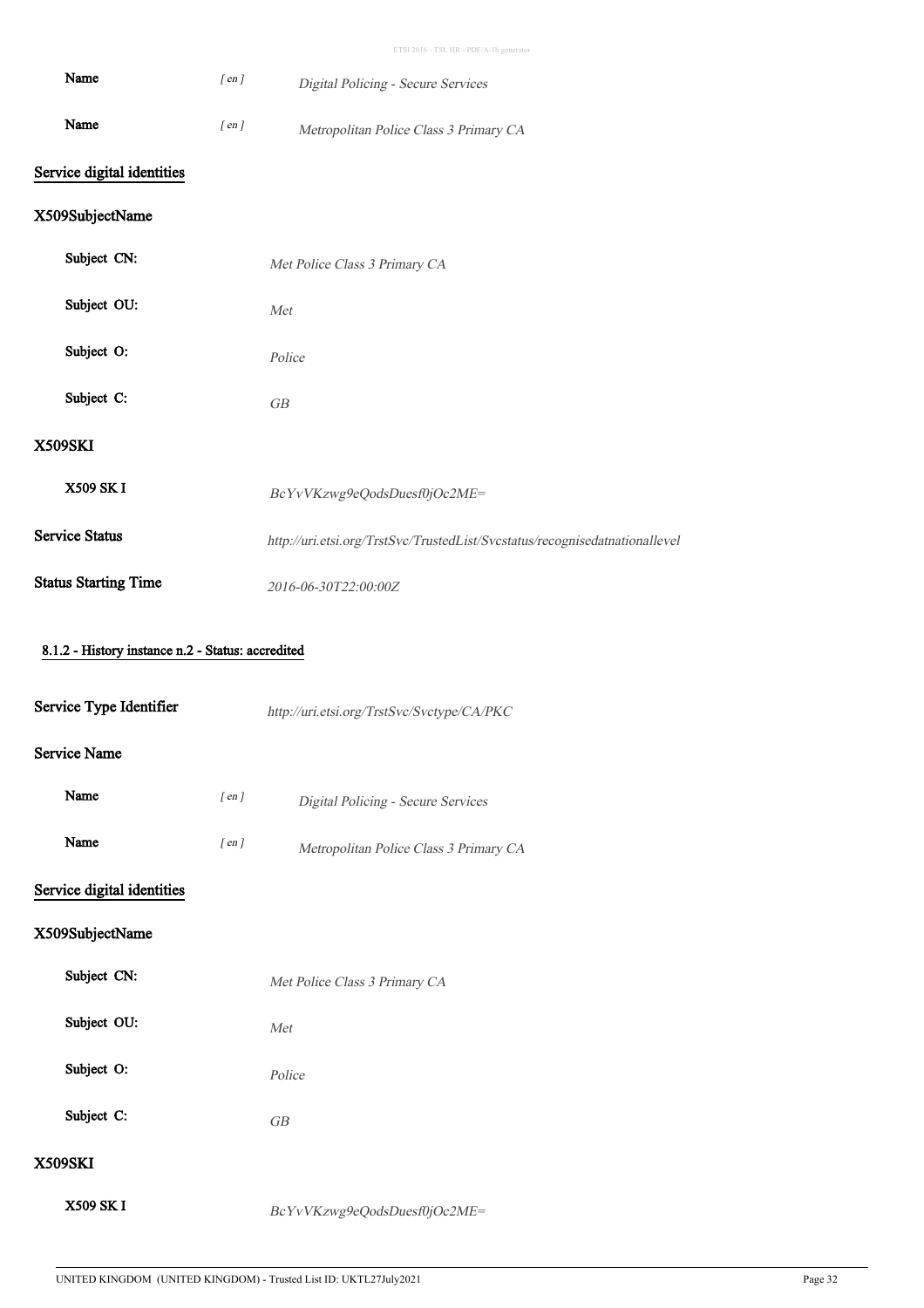| <b>Service Status</b>       | http://uri.etsi.org/TrstSvc/TrustedList/Svcstatus/accredited |
|-----------------------------|--------------------------------------------------------------|
| <b>Status Starting Time</b> | 2012-12-14T12:00:00Z                                         |

# 8.2 - Service (deprecatedatnationallevel): Metropolitan Police Class 3 Secondary CA

| Service Type Identifier          |                    | http://uri.etsi.org/TrstSvc/Svctype/CA/PKC                                                                                                                                                |  |  |
|----------------------------------|--------------------|-------------------------------------------------------------------------------------------------------------------------------------------------------------------------------------------|--|--|
| Service type description<br>[en] |                    | A certificate generation service creating and signing non-qualified public key certificates based on the identity and other<br>attributes verified by the relevant registration services. |  |  |
| <b>Service Name</b>              |                    |                                                                                                                                                                                           |  |  |
| Name                             | $\lceil en \rceil$ | Metropolitan Police Class 3 Secondary CA                                                                                                                                                  |  |  |
| Name                             | $\lceil en \rceil$ | Digital Policing - Secure Services                                                                                                                                                        |  |  |
| Service digital identities       |                    |                                                                                                                                                                                           |  |  |
| Certificate fields details       |                    |                                                                                                                                                                                           |  |  |
| Version:                         |                    | 3                                                                                                                                                                                         |  |  |
| <b>Serial Number:</b>            |                    | 458527266556983851876355                                                                                                                                                                  |  |  |
| X509 Certificate                 |                    | -----BEGIN CERTIFICATE-----<br>-----END CERTIFICATE-----                                                                                                                                  |  |  |
| Signature algorithm:             |                    | SHA256withRSA                                                                                                                                                                             |  |  |
| Issuer CN:                       |                    | Met Police Root CA                                                                                                                                                                        |  |  |
| Issuer OU:                       |                    | Met                                                                                                                                                                                       |  |  |
| Issuer O:                        |                    | Police                                                                                                                                                                                    |  |  |
| Issuer C:                        |                    | ${\cal GB}$                                                                                                                                                                               |  |  |
| Subject CN:                      |                    | Met Police Class 3 Secondary CA                                                                                                                                                           |  |  |
| Subject OU:                      |                    | Met                                                                                                                                                                                       |  |  |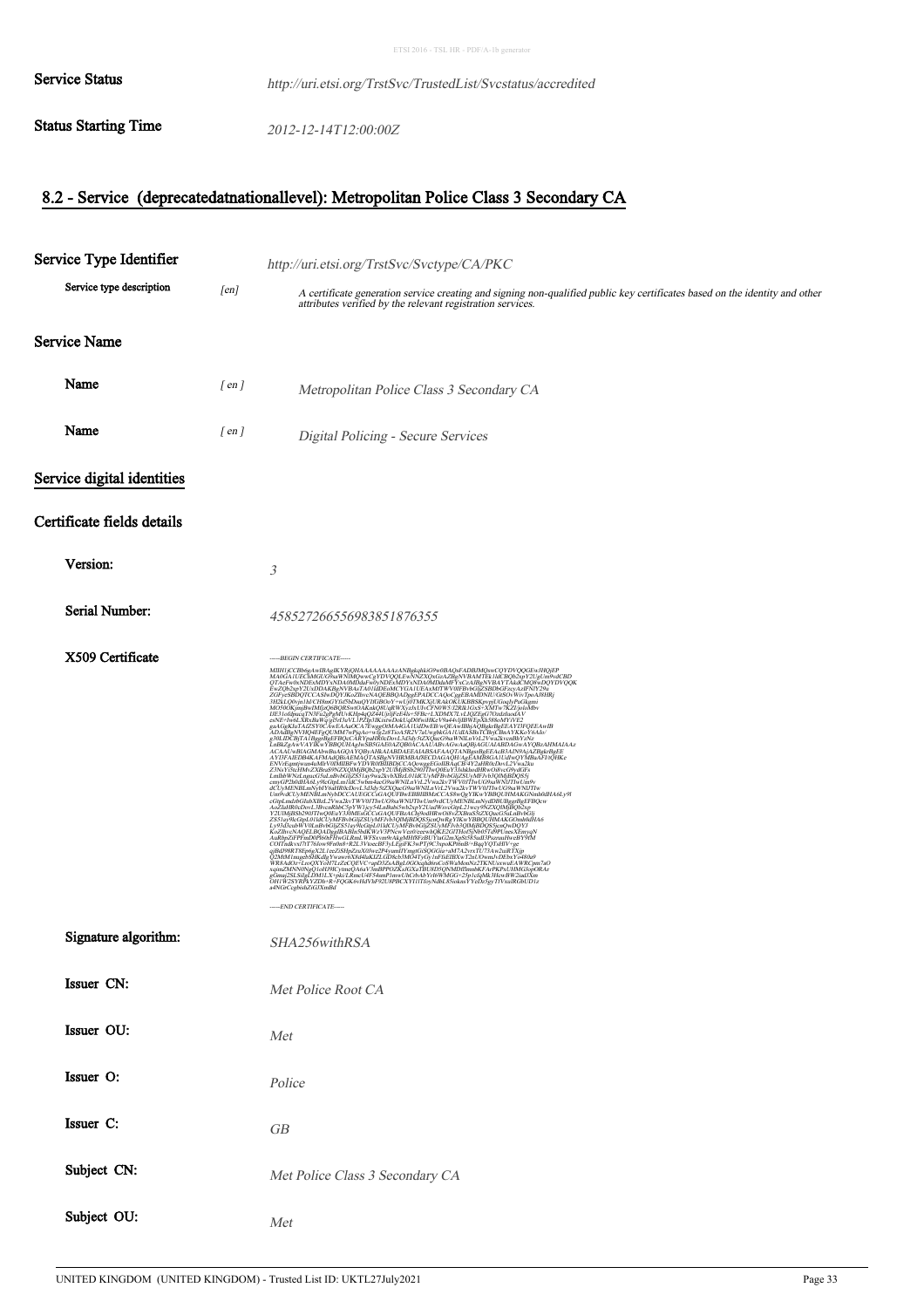| Subject O:                           |            | Police                                                                                              |
|--------------------------------------|------------|-----------------------------------------------------------------------------------------------------|
| Subject C:                           |            | GB                                                                                                  |
| Valid from:                          |            | Thu Nov 06 15:04:07 CET 2014                                                                        |
| Valid to:                            |            | Wed Nov 06 15:04:07 CET 2024                                                                        |
| Public Key:                          |            |                                                                                                     |
| Subject Key Identifier               |            | 30:CE:F0:3E:3A:80:A3:EC:1F:83:6C:FC:4E:2A:00:E5:1D:95:ED:A5                                         |
| <b>Certificate Policies</b>          |            | Policy OID: 1.2.826.0.1343.509.11.32                                                                |
|                                      |            | CPS pointer: http://www.met.police.uk/epki/rpac3s.pdf                                               |
|                                      |            | CPS text: [Met Police Class 3 Secondary CA RPA]                                                     |
|                                      |            | Policy OID: 1.3.6.1.4.1.8311.0.509.2                                                                |
| <b>Basic Constraints</b>             |            | IsCA: true - Path length: 0                                                                         |
| Authority Key Identifier             |            | 8F:ED:40:72:9E:10:D5:6B:12:A9:AD:8F:0B:A7:E2:E3:25:AD:5D:08                                         |
| <b>CRL Distribution Points</b>       |            | http://epki.gslb.mps/epki/Met%20Police%20Root%20CA.crl                                              |
|                                      |            | http://portal.iamcs.x.pnn.police.uk/pki/mps/Met%20Police%20Root%20CA.crl                            |
|                                      |            | http://epki.met.pnn.police.uk/epki/Met%20Police%20Root%20CA.crl                                     |
|                                      |            | http://www.met.police.uk/epki/Met%20Police%20Root%20CA.crl                                          |
| <b>Authority Info Access</b>         |            | http://epki.gslb.mps/epki/Met%20Police%20Root%20CA.crt                                              |
|                                      |            | http://portal.iamcs.x.pnn.police.uk/pki/mps/Met%20Police%20Root%20CA.crt                            |
|                                      |            | http://epki.met.pnn.police.uk/epki/Met%20Police%20Root%20CA.crt                                     |
|                                      |            | http://www.met.police.uk/epki/Met%20Police%20Root%20CA.crt                                          |
| Key Usage:                           |            | digitalSignature - keyCertSign - cRLSign                                                            |
| Thumbprint algorithm:                |            | <b>SHA-256</b>                                                                                      |
| Thumbprint:                          |            | 54;7E;27;37;B2;11;E0;53;B0;EF;23;60;3B;BA;ED;71;98;BE;99;AD;85;81;5D;3B;6B;57;2D;45;89;<br>B3:9F:F6 |
| Service Status                       |            | http://uri.etsi.org/TrstSvc/TrustedList/Svcstatus/deprecatedatnationallevel                         |
| Service status description           | [en]       | undefined.                                                                                          |
| <b>Status Starting Time</b>          |            | 2020-02-28T13:11:33Z                                                                                |
| <b>Scheme Service Definition URI</b> |            |                                                                                                     |
| URI                                  | $[$ en $]$ | https://www.tscheme.org/enterprise-pki-metropolitan-police-service                                  |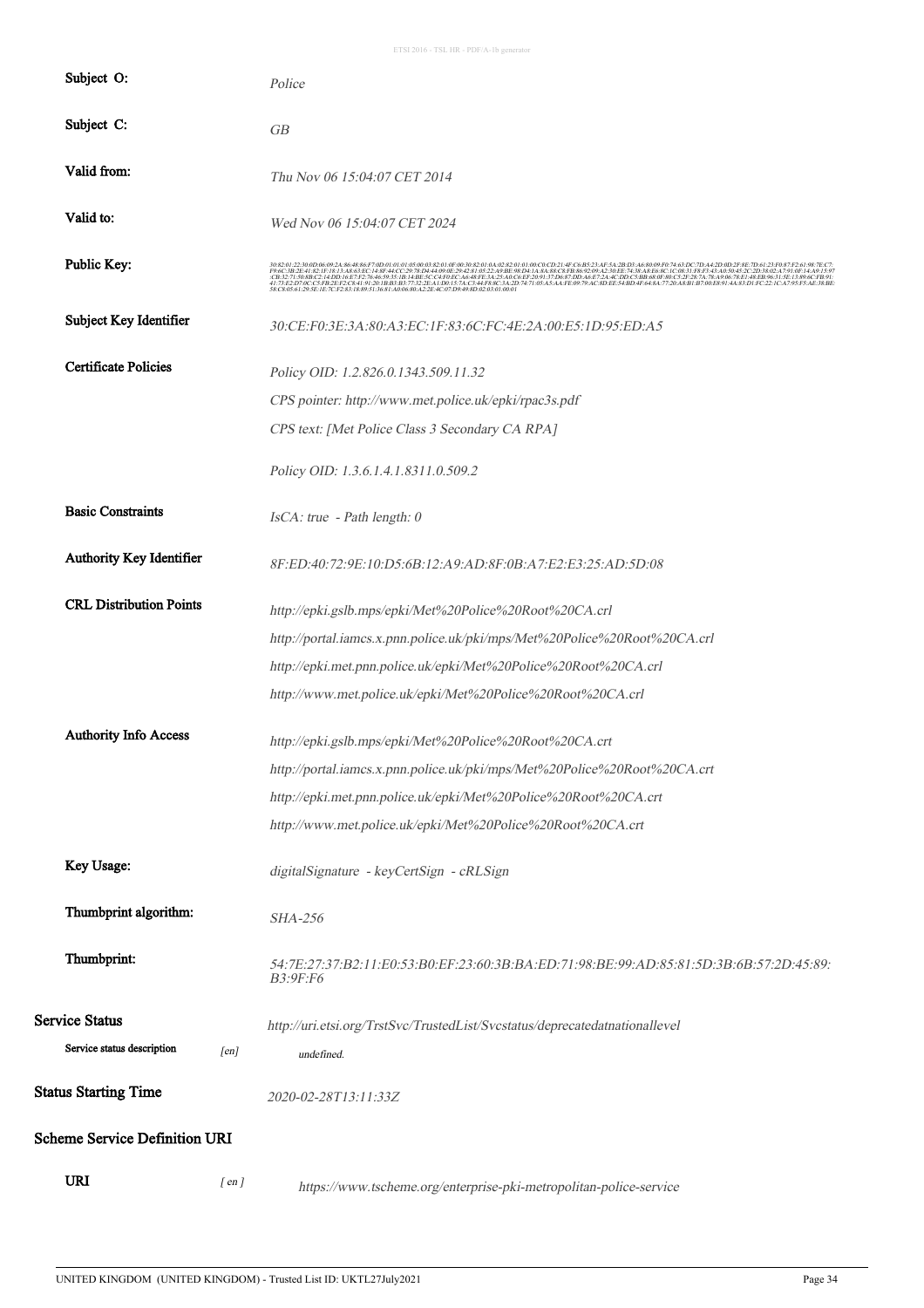### TSP Service Definition URI

URI  $[ en ]$ http://www.met.pnn.police.uk

# 8.2.1 - History instance n.1 - Status: recognisedatnationallevel

| Service Type Identifier                           | http://uri.etsi.org/TrstSvc/Svctype/CA/PKC                                  |
|---------------------------------------------------|-----------------------------------------------------------------------------|
| <b>Service Name</b>                               |                                                                             |
| Name<br>$[$ en $]$                                | Metropolitan Police Class 3 Secondary CA                                    |
| Name<br>$[$ en $]$                                | Digital Policing - Secure Services                                          |
| Service digital identities                        |                                                                             |
| X509SubjectName                                   |                                                                             |
| Subject CN:                                       | Met Police Class 3 Secondary CA                                             |
| Subject OU:                                       | Met                                                                         |
| Subject O:                                        | Police                                                                      |
| Subject C:                                        | GB                                                                          |
| <b>X509SKI</b>                                    |                                                                             |
| <b>X509 SK I</b>                                  | MM7wPjqAo+wfg2z8TioA5R2V7aU=                                                |
| <b>Service Status</b>                             | http://uri.etsi.org/TrstSvc/TrustedList/Svcstatus/recognisedatnationallevel |
| <b>Status Starting Time</b>                       | 2016-06-30T22:00:00Z                                                        |
| 8.2.2 - History instance n.2 - Status: accredited |                                                                             |
| Service Type Identifier                           | http://uri.etsi.org/TrstSvc/Svctype/CA/PKC                                  |
| <b>Service Name</b>                               |                                                                             |
| Name<br>$[$ en $]$                                | Metropolitan Police Class 3 Secondary CA                                    |
| Name<br>$[$ en $]$                                | Digital Policing - Secure Services                                          |
| Service digital identities                        |                                                                             |
| X509SubjectName                                   |                                                                             |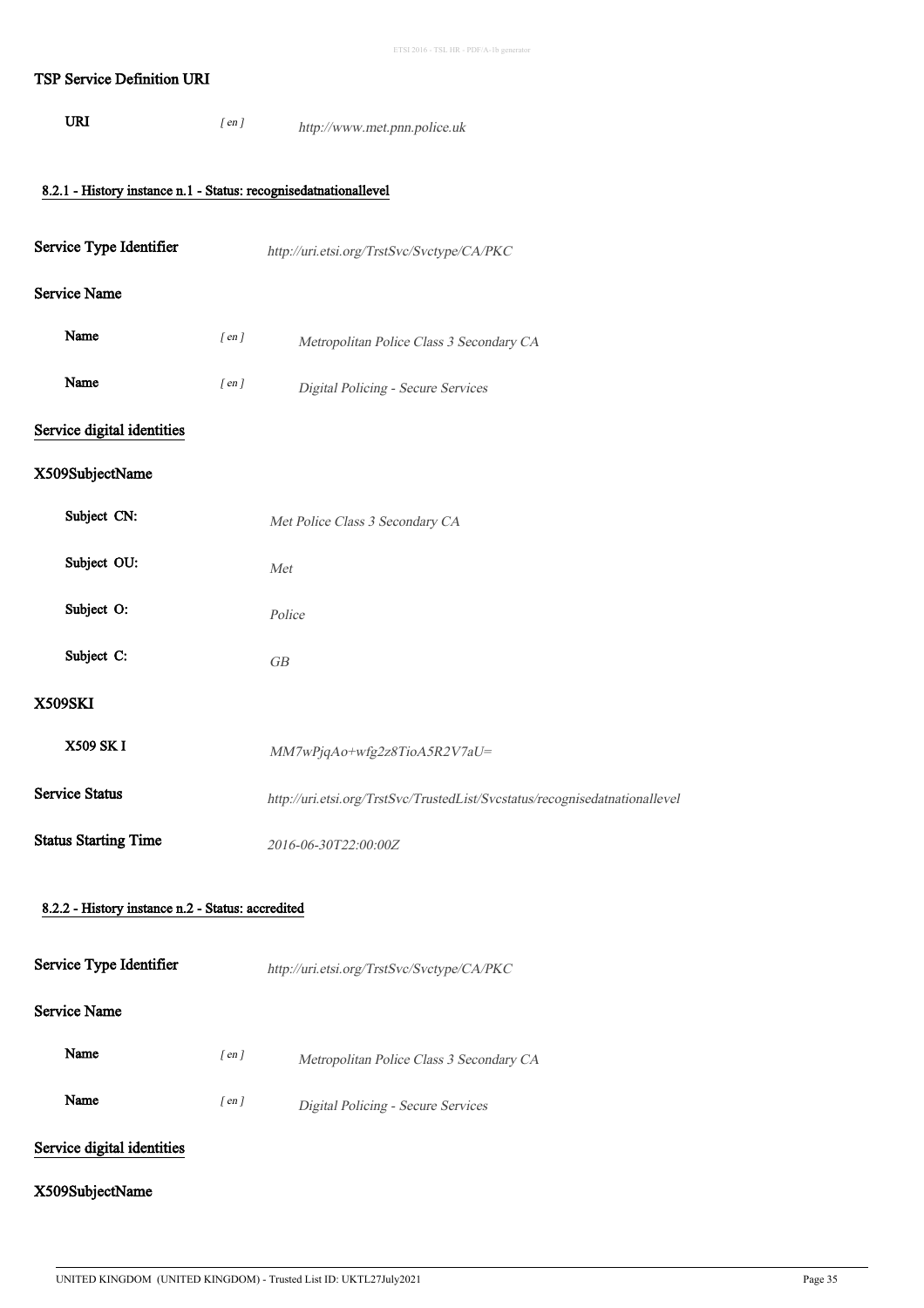| Subject CN:                 | Met Police Class 3 Secondary CA                              |
|-----------------------------|--------------------------------------------------------------|
| Subject OU:                 | Met                                                          |
| Subject O:                  | Police                                                       |
| Subject C:                  | <b>GB</b>                                                    |
| <b>X509SKI</b>              |                                                              |
| X509 SK I                   | $MM7wPjqAo+wfg2z8TioA5R2V7aU=$                               |
| <b>Service Status</b>       | http://uri.etsi.org/TrstSvc/TrustedList/Svcstatus/accredited |
| <b>Status Starting Time</b> | 2012-12-14T00:00:00Z                                         |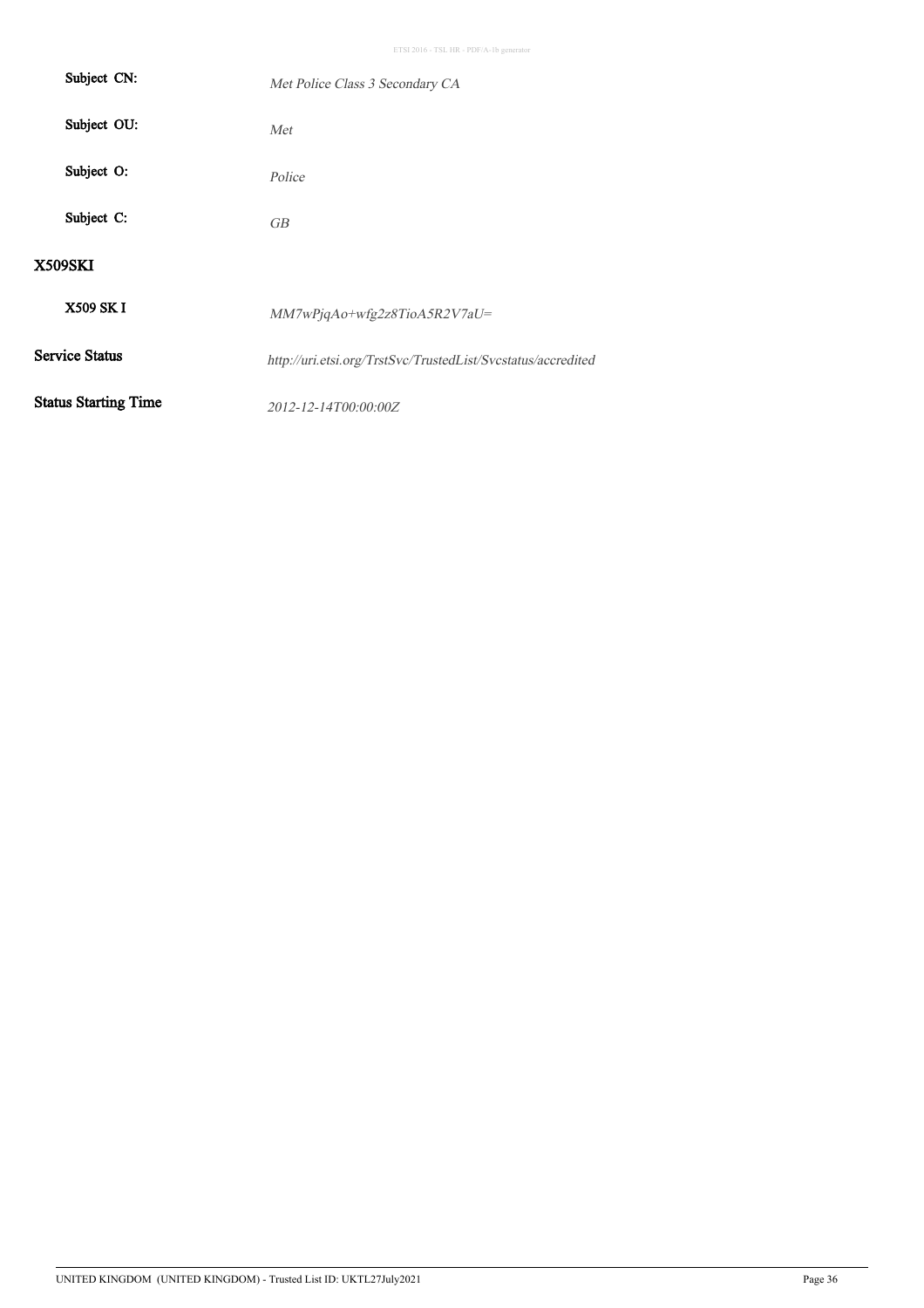## 9 - TSP: Experian Ltd

| Name                       | $[$ en $]$ | Experian Ltd                                                                |
|----------------------------|------------|-----------------------------------------------------------------------------|
| TSP Trade Name             |            |                                                                             |
| Name                       | $[$ en $]$ | NTRUK-00653331                                                              |
| Name                       | $[$ en $]$ | Experian Ltd                                                                |
| <b>PostalAddress</b>       |            |                                                                             |
| <b>Street Address</b>      | $[$ en $]$ | The Sir John Peace Building, Experian Way, NG2 Business Park                |
| Locality                   | $[$ en $]$ | Nottingham                                                                  |
| <b>State Or Province</b>   | $[$ en $]$ | Nottinghamshire                                                             |
| Postal Code                | $[$ en $]$ | <b>NG801ZZ</b>                                                              |
| <b>Country Name</b>        | $[$ en $]$ | UK                                                                          |
| ElectronicAddress          |            |                                                                             |
| URI                        | $[$ en $]$ | mailto:neil.boulter@experian.com                                            |
| URI                        | $[$ en $]$ | https://www.experianidentityservice.co.uk/Help/ContactUs                    |
| <b>TSP Information URI</b> |            |                                                                             |
| <b>URI</b>                 | $[$ en $]$ | https://www.experianplc.com/                                                |
|                            |            | 9.1 - Service (recognisedatnationallevel): IDaaS (Identity as a Service)    |
| Service Type Identifier    |            | http://uri.etsi.org/TrstSvc/Svctype/IdV/nothavingPKIid                      |
| Service type description   | [en]       | undefined.                                                                  |
| <b>Service Name</b>        |            |                                                                             |
| Name                       | $[$ en $]$ | IDaaS (Identity as a Service)                                               |
| Service digital identities |            |                                                                             |
| <b>Service Status</b>      |            | http://uri.etsi.org/TrstSvc/TrustedList/Svcstatus/recognisedatnationallevel |
| Service status description | [en]       | undefined.                                                                  |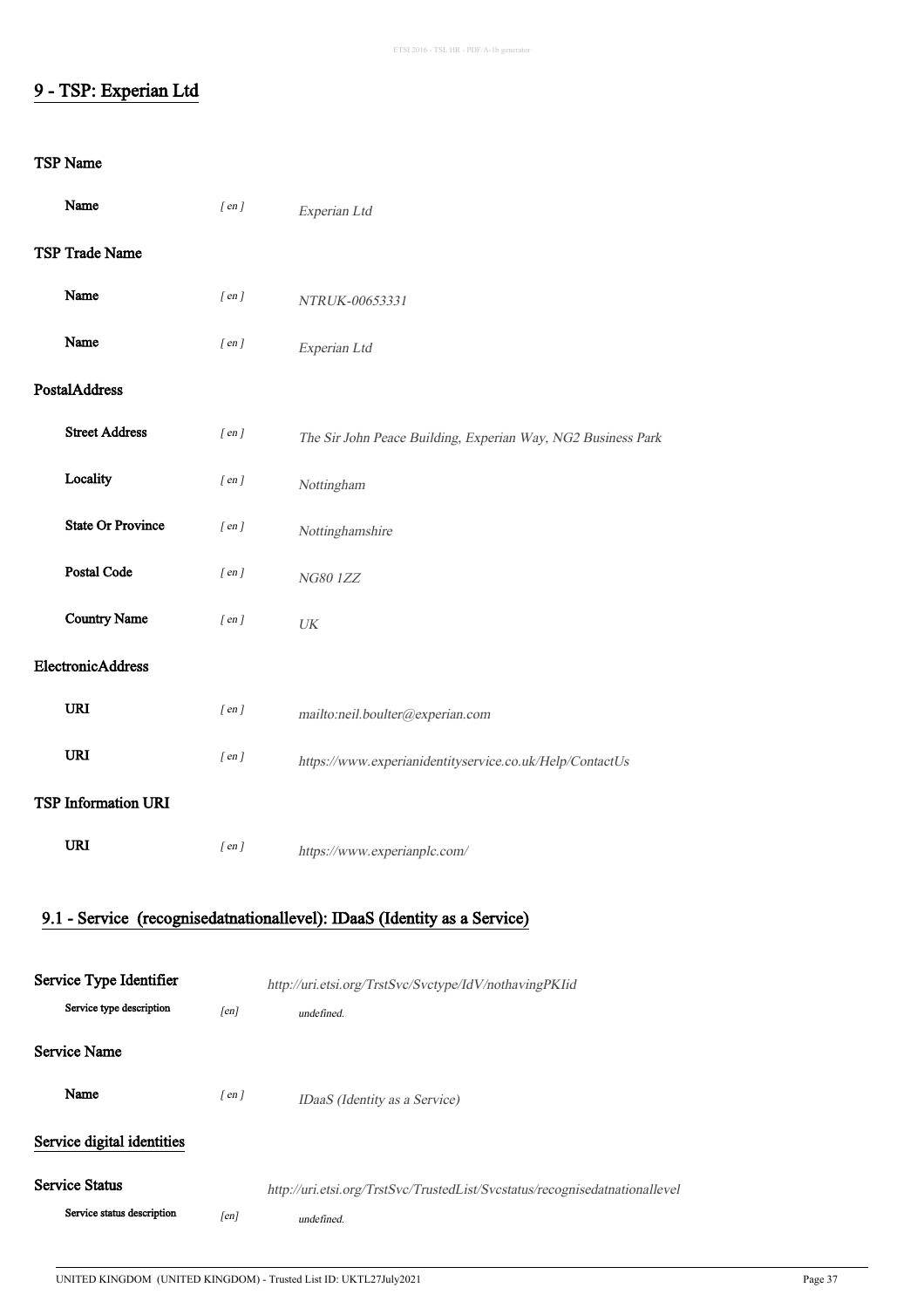| <b>Status Starting Time</b>                       | 2016-06-30T22:00:00Z |                                                              |  |  |
|---------------------------------------------------|----------------------|--------------------------------------------------------------|--|--|
| <b>Scheme Service Definition URI</b>              |                      |                                                              |  |  |
| <b>URI</b>                                        | $[$ en $]$           | https://www.tscheme.org/idaas-service-experian-limited       |  |  |
| <b>TSP Service Definition URI</b>                 |                      |                                                              |  |  |
| <b>URI</b>                                        | $[$ en $]$           | https://www.experianidentityservice.co.uk/                   |  |  |
| 9.1.1 - History instance n.1 - Status: accredited |                      |                                                              |  |  |
| Service Type Identifier                           |                      | http://uri.etsi.org/TrstSvc/Svctype/IdV/nothavingPKIid       |  |  |
| <b>Service Name</b>                               |                      |                                                              |  |  |
| Name                                              | $[$ en $]$           | IDaaS (Identity as a Service)                                |  |  |
| Service digital identities                        |                      |                                                              |  |  |
| <b>Service Status</b>                             |                      | http://uri.etsi.org/TrstSvc/TrustedList/Svcstatus/accredited |  |  |
| <b>Status Starting Time</b>                       |                      | 2014-10-20T23:00:00Z                                         |  |  |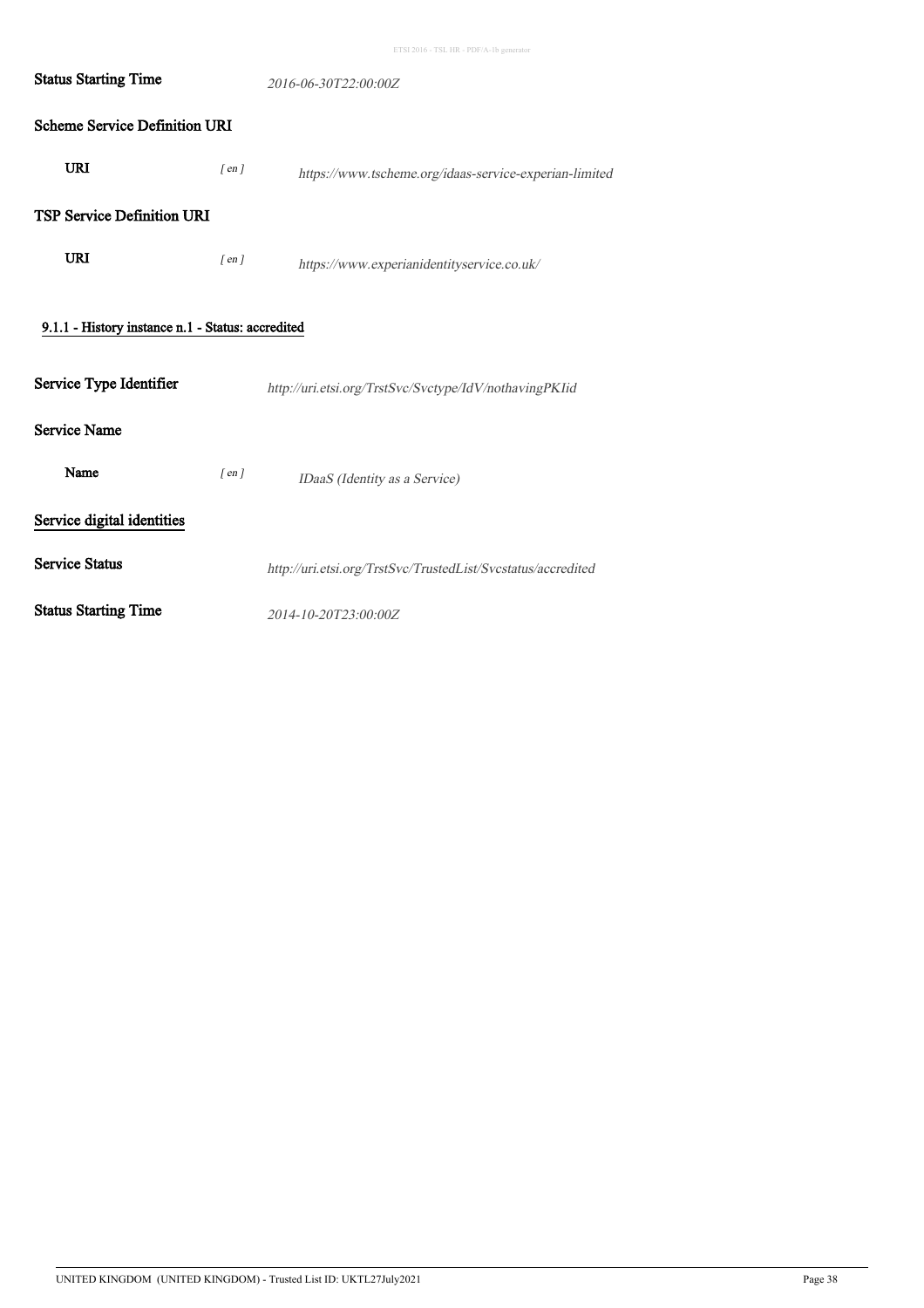## 10 - TSP: Verizon UK Ltd

| Name                       | $[$ en $]$ | Verizon UK Ltd                                                              |
|----------------------------|------------|-----------------------------------------------------------------------------|
| <b>TSP Trade Name</b>      |            |                                                                             |
| Name                       | $[$ en $]$ | NTRUK-02776038                                                              |
| Name                       | $[$ en $]$ | Verizon UK Ltd                                                              |
| PostalAddress              |            |                                                                             |
| <b>Street Address</b>      | $[$ en $]$ | Reading International Business Park, Basingstoke Road                       |
| Locality                   | $[$ en $]$ | Reading                                                                     |
| <b>State Or Province</b>   | $[$ en $]$ | Berkshire                                                                   |
| Postal Code                | $[$ en $]$ | RG2 6DA                                                                     |
| <b>Country Name</b>        | $[$ en $]$ | UK                                                                          |
| ElectronicAddress          |            |                                                                             |
| <b>URI</b>                 | $[$ en $]$ | mailto:david.steidle@one.verizon.com                                        |
| URI                        | $[$ en $]$ | http://www.verizonenterprise.com/Support/                                   |
| <b>TSP Information URI</b> |            |                                                                             |
| <b>URI</b>                 | $[$ en $]$ | http://www.verizonenterprise.com/products/security/identity-access/         |
|                            |            | 10.1 - Service (deprecatedatnationallevel): Universal Identity Service      |
| Service Type Identifier    |            |                                                                             |
| Service type description   | [en]       | http://uri.etsi.org/TrstSvc/Svctype/IdV/nothavingPKIid<br>undefined.        |
| <b>Service Name</b>        |            |                                                                             |
| Name                       | $[$ en $]$ | <b>Universal Identity Service</b>                                           |
| Service digital identities |            |                                                                             |
| <b>Service Status</b>      |            | http://uri.etsi.org/TrstSvc/TrustedList/Svcstatus/deprecatedatnationallevel |
| Service status description | [en]       | undefined.                                                                  |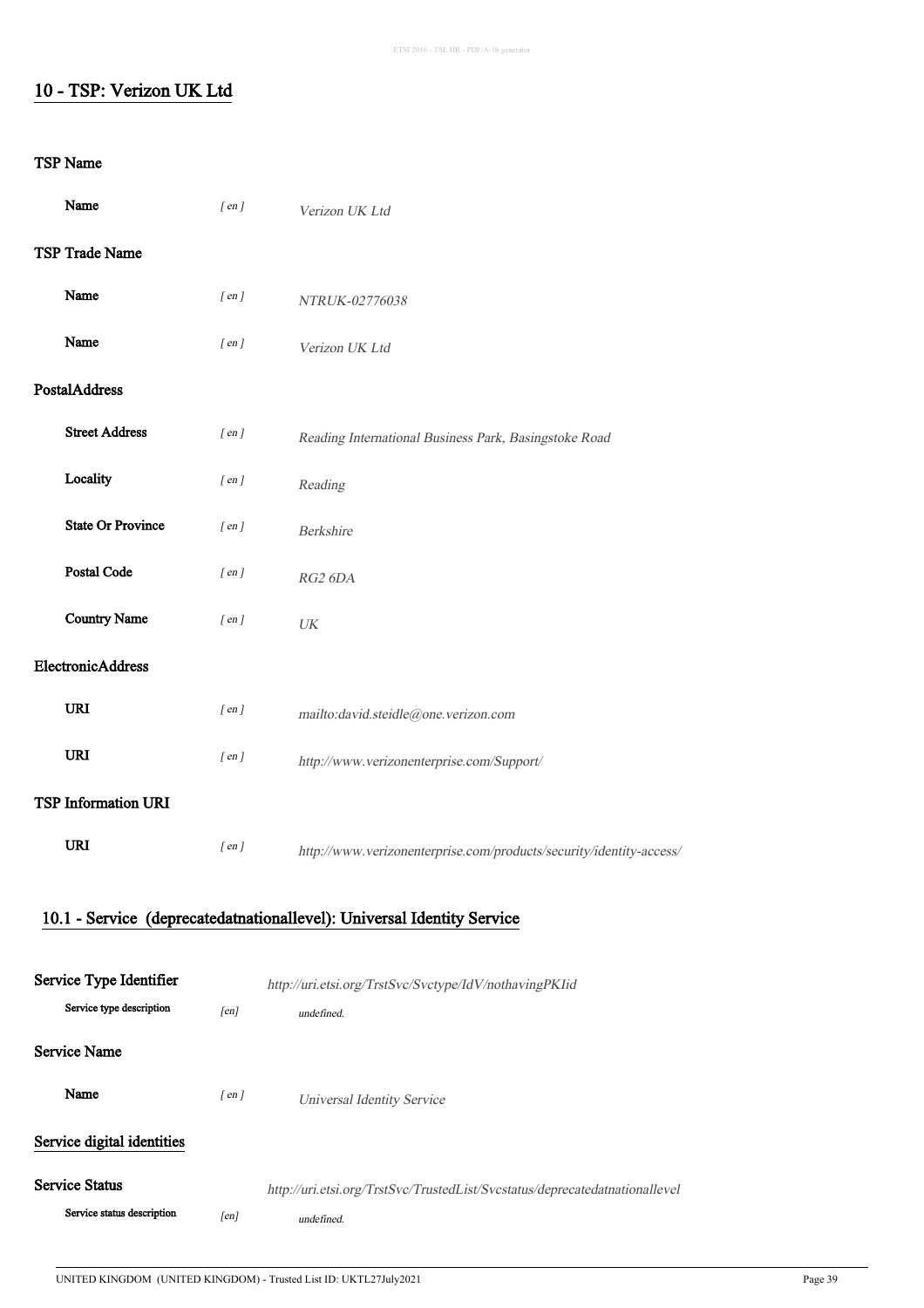| <b>Status Starting Time</b>                                       |            | 2020-02-28T13:13:22Z                                                                                        |
|-------------------------------------------------------------------|------------|-------------------------------------------------------------------------------------------------------------|
| <b>Scheme Service Definition URI</b>                              |            |                                                                                                             |
| <b>URI</b>                                                        | $[$ en $]$ | http://www.tscheme.eu/directory/Prev_AppServ/VZN_UIS.html                                                   |
| <b>Service Supply Points</b>                                      |            |                                                                                                             |
| <b>Service Supply Point</b>                                       |            | http://www.verizonenterprise.com/products/security/identity-access/user-identity.xml                        |
| TSP Service Definition URI                                        |            |                                                                                                             |
| URI                                                               | $[$ en $]$ | http://www.verizonenterprise.com/products/security/identity-access/user-identity.xml                        |
| 10.1.1 - History instance n.1 - Status: recognisedatnationallevel |            |                                                                                                             |
| Service Type Identifier                                           |            | http://uri.etsi.org/TrstSvc/Svctype/IdV/nothavingPKIid                                                      |
| Service Name                                                      |            |                                                                                                             |
| Name                                                              | $[$ en $]$ | <b>Universal Identity Service</b>                                                                           |
| Service digital identities                                        |            |                                                                                                             |
| <b>Service Status</b>                                             |            | http://uri.etsi.org/TrstSvc/TrustedList/Svcstatus/recognisedatnationallevel                                 |
| <b>Status Starting Time</b>                                       |            | 2016-06-30T22:00:00Z                                                                                        |
| 10.1.2 - History instance n.2 - Status: accredited                |            |                                                                                                             |
| Service Type Identifier                                           |            | http://uri.etsi.org/TrstSvc/Svctype/IdV/nothavingPKIid                                                      |
| <b>Service Name</b>                                               |            |                                                                                                             |
| Name                                                              | $[$ en $]$ | <b>Universal Identity Service</b>                                                                           |
| <b>Service Digital Identity</b>                                   |            |                                                                                                             |
| <b>Service Status</b>                                             |            | http://uri.etsi.org/TrstSvc/TrustedList/Svcstatus/accredited                                                |
| <b>Status Starting Time</b>                                       |            | 2015-02-11T00:00:00Z                                                                                        |
| from Verizon (UK) Limited                                         |            | 10.2 - Service (recognisedatnationallevel): Identity Proofing Service and Identity Broker Service (IPS/IBS) |

Service Type Identifier http://uri.etsi.org/TrstSvc/Svctype/IdV/nothavingPKIid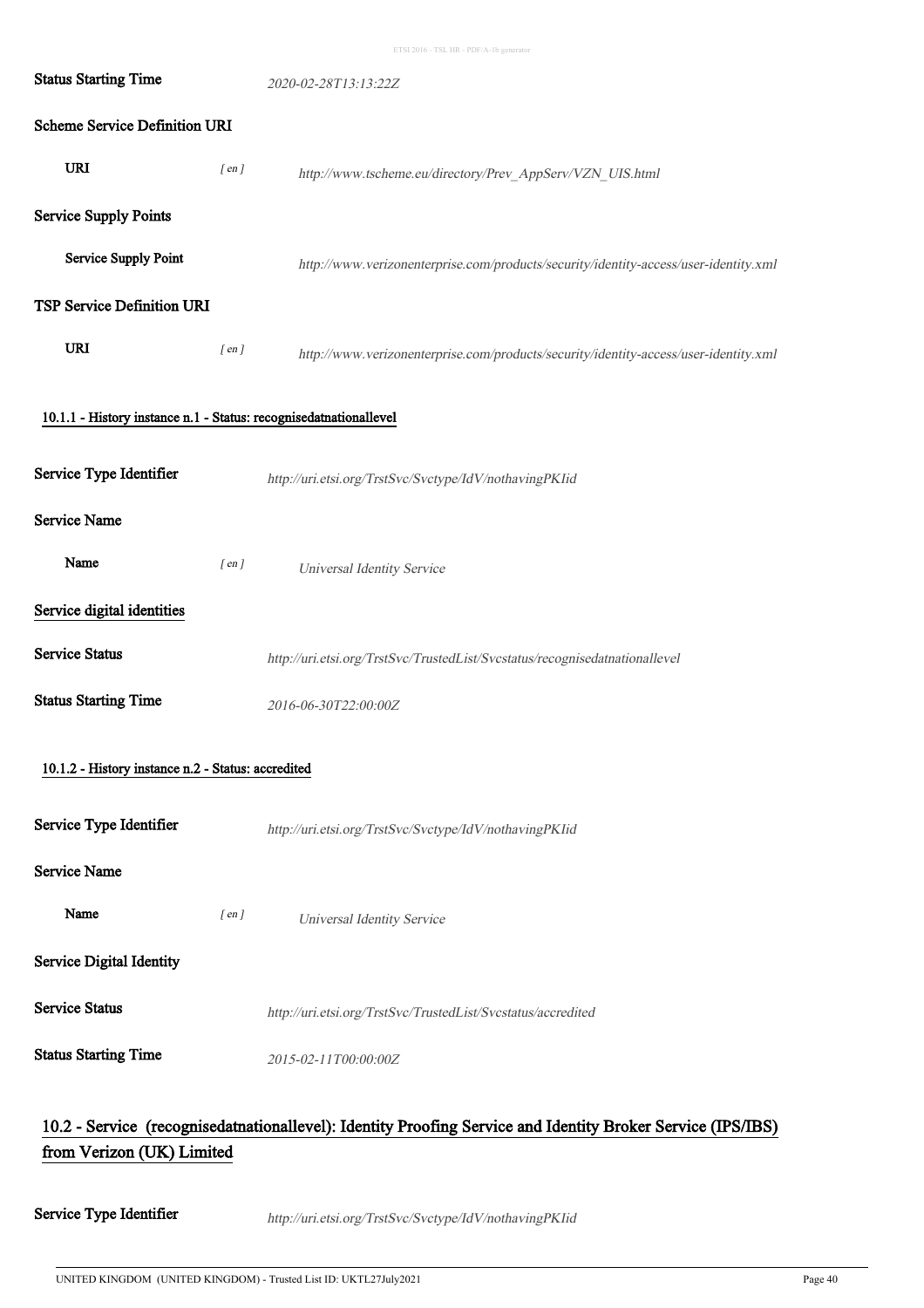| Service type description                            | [en]       | ETSI 2016 - TSL HR - PDF/A-1b generator<br>undefined.                                                       |
|-----------------------------------------------------|------------|-------------------------------------------------------------------------------------------------------------|
| <b>Service Name</b>                                 |            |                                                                                                             |
| Name                                                | $[$ en $]$ | Identity Proofing Service and Identity Broker Service (IPS/IBS) from Verizon (UK) Limited                   |
| Service digital identities                          |            |                                                                                                             |
| <b>Service Status</b><br>Service status description | [en]       | http://uri.etsi.org/TrstSvc/TrustedList/Svcstatus/recognisedatnationallevel<br>undefined.                   |
| <b>Status Starting Time</b>                         |            | 2016-10-09T23:00:00Z                                                                                        |
| <b>Scheme Service Definition URI</b>                |            |                                                                                                             |
| <b>URI</b>                                          | $[$ en $]$ | https://www.tscheme.org/identity-proofing-service-and-identity-broker-service-ipsibs-verizon-<br>uk-limited |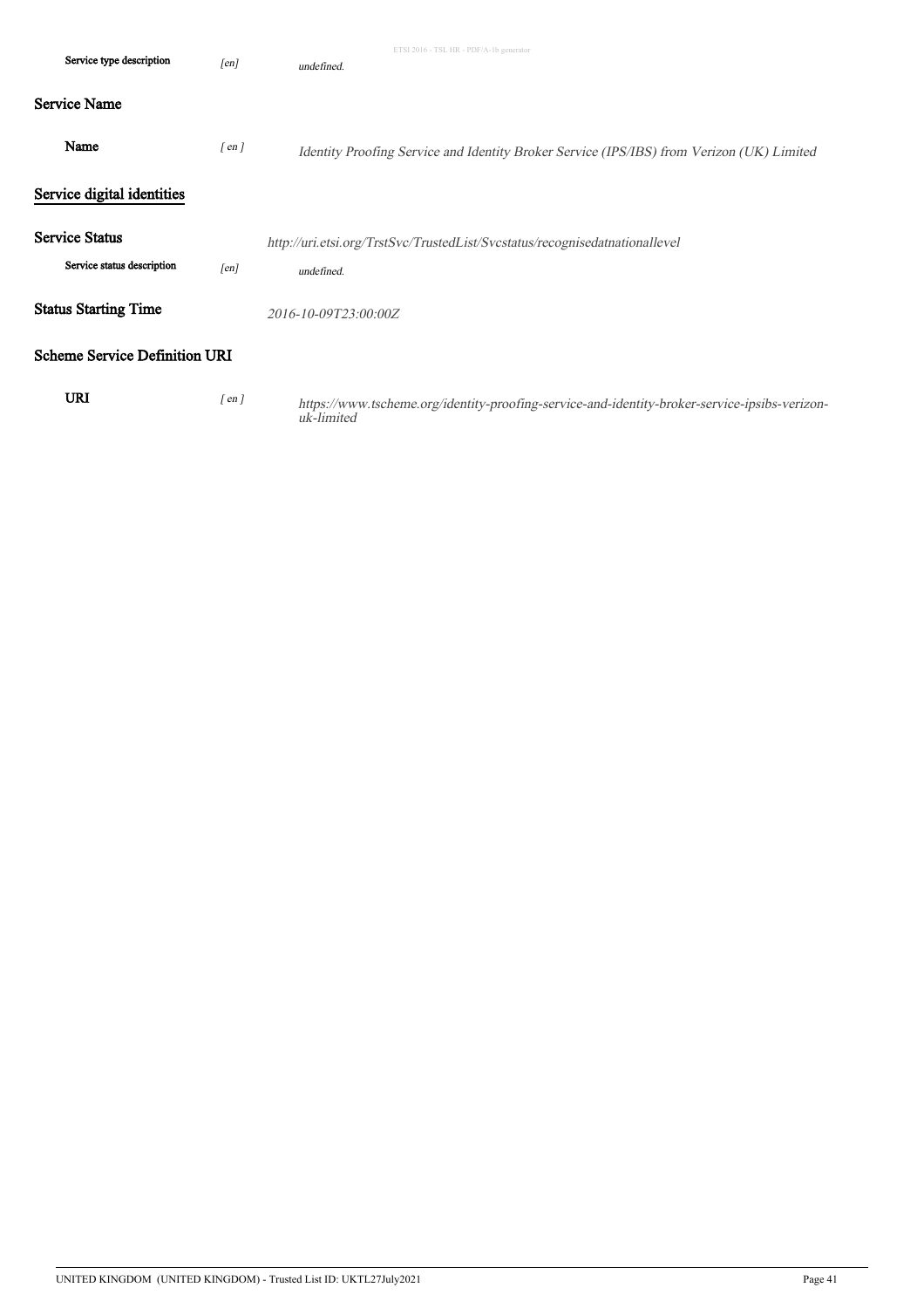## 11 - TSP: GB Group plc

| Name                       | $[$ en $]$ | GB Group plc                                                                |
|----------------------------|------------|-----------------------------------------------------------------------------|
| <b>TSP Trade Name</b>      |            |                                                                             |
| Name                       | $[$ en $]$ | NTRUK-9999999                                                               |
| Name                       | $[$ en $]$ | GB Group Ltd                                                                |
| <b>PostalAddress</b>       |            |                                                                             |
| <b>Street Address</b>      | $[$ en $]$ | The Foundation, Herons Way                                                  |
| Locality                   | $[$ en $]$ | <b>Chester Business Park</b>                                                |
| <b>State Or Province</b>   | $[$ en $]$ | Cheshire                                                                    |
| <b>Postal Code</b>         | $[$ en $]$ | CH4 9GB                                                                     |
| <b>Country Name</b>        | $[$ en $]$ | UK                                                                          |
| ElectronicAddress          |            |                                                                             |
| <b>URI</b>                 | $[$ en $]$ | https://www.citizensafe.co.uk/                                              |
| URI                        | $[$ en $]$ | mailto:helpdesk@gbgplc.com                                                  |
| <b>TSP Information URI</b> |            |                                                                             |
| <b>URI</b>                 | $[$ en $]$ | https://www.citizensafe.co.uk/                                              |
|                            |            |                                                                             |
|                            |            | 11.1 - Service (deprecatedatnationallevel): CitizenSafe IdP Service         |
| Service Type Identifier    |            | http://uri.etsi.org/TrstSvc/Svctype/IdV/nothavingPKIid                      |
| Service type description   | [en]       | undefined.                                                                  |
| <b>Service Name</b>        |            |                                                                             |
| Name                       | $[$ en $]$ | CitizenSafe IdP Service                                                     |
| Service digital identities |            |                                                                             |
| <b>Service Status</b>      |            | http://uri.etsi.org/TrstSvc/TrustedList/Svcstatus/deprecatedatnationallevel |
| Service status description | [en]       | undefined.                                                                  |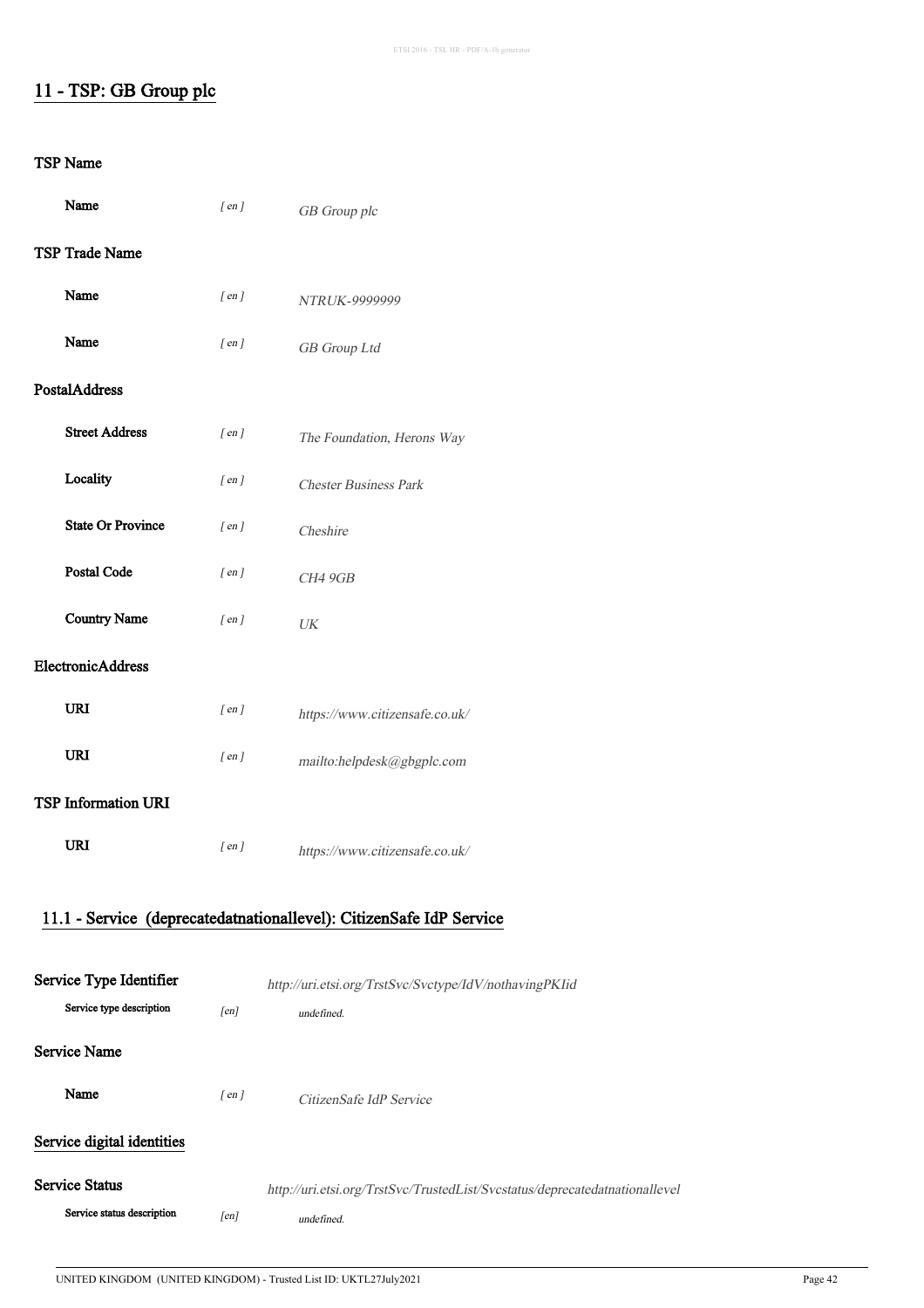|  |  |  | ETSI 2016 - TSL HR - PDF/A-1b generator |
|--|--|--|-----------------------------------------|

| <b>Status Starting Time</b>                                       |            | 2019-03-01T12:00:00Z                                                        |
|-------------------------------------------------------------------|------------|-----------------------------------------------------------------------------|
| <b>Scheme Service Definition URI</b>                              |            |                                                                             |
| <b>URI</b>                                                        | $[$ en $]$ | https://www.tscheme.org/citizensafe-idp-service-gb-group-plc                |
| <b>Service Supply Points</b>                                      |            |                                                                             |
| <b>Service Supply Point</b>                                       |            | https://www.citizensafe.co.uk/                                              |
| <b>TSP Service Definition URI</b>                                 |            |                                                                             |
| URI                                                               | $[$ en $]$ | https://www.citizensafe.co.uk/                                              |
| 11.1.1 - History instance n.1 - Status: recognisedatnationallevel |            |                                                                             |
| Service Type Identifier                                           |            | http://uri.etsi.org/TrstSvc/Svctype/IdV/nothavingPKIid                      |
| <b>Service Name</b>                                               |            |                                                                             |
| Name                                                              | $[$ en $]$ | ID3global Service                                                           |
| Service digital identities                                        |            |                                                                             |
| <b>Service Status</b>                                             |            | http://uri.etsi.org/TrstSvc/TrustedList/Svcstatus/recognisedatnationallevel |
| <b>Status Starting Time</b>                                       |            | 2016-06-30T22:00:00Z                                                        |
| 11.1.2 - History instance n.2 - Status: accredited                |            |                                                                             |
| Service Type Identifier                                           |            | http://uri.etsi.org/TrstSvc/Svctype/IdV/nothavingPKIid                      |
| <b>Service Name</b>                                               |            |                                                                             |
| Name                                                              | $[$ en $]$ | ID3global Service                                                           |
| Service digital identities                                        |            |                                                                             |
| <b>Service Status</b>                                             |            | http://uri.etsi.org/TrstSvc/TrustedList/Svcstatus/accredited                |
| <b>Status Starting Time</b>                                       |            | 2015-02-12T00:00:00Z                                                        |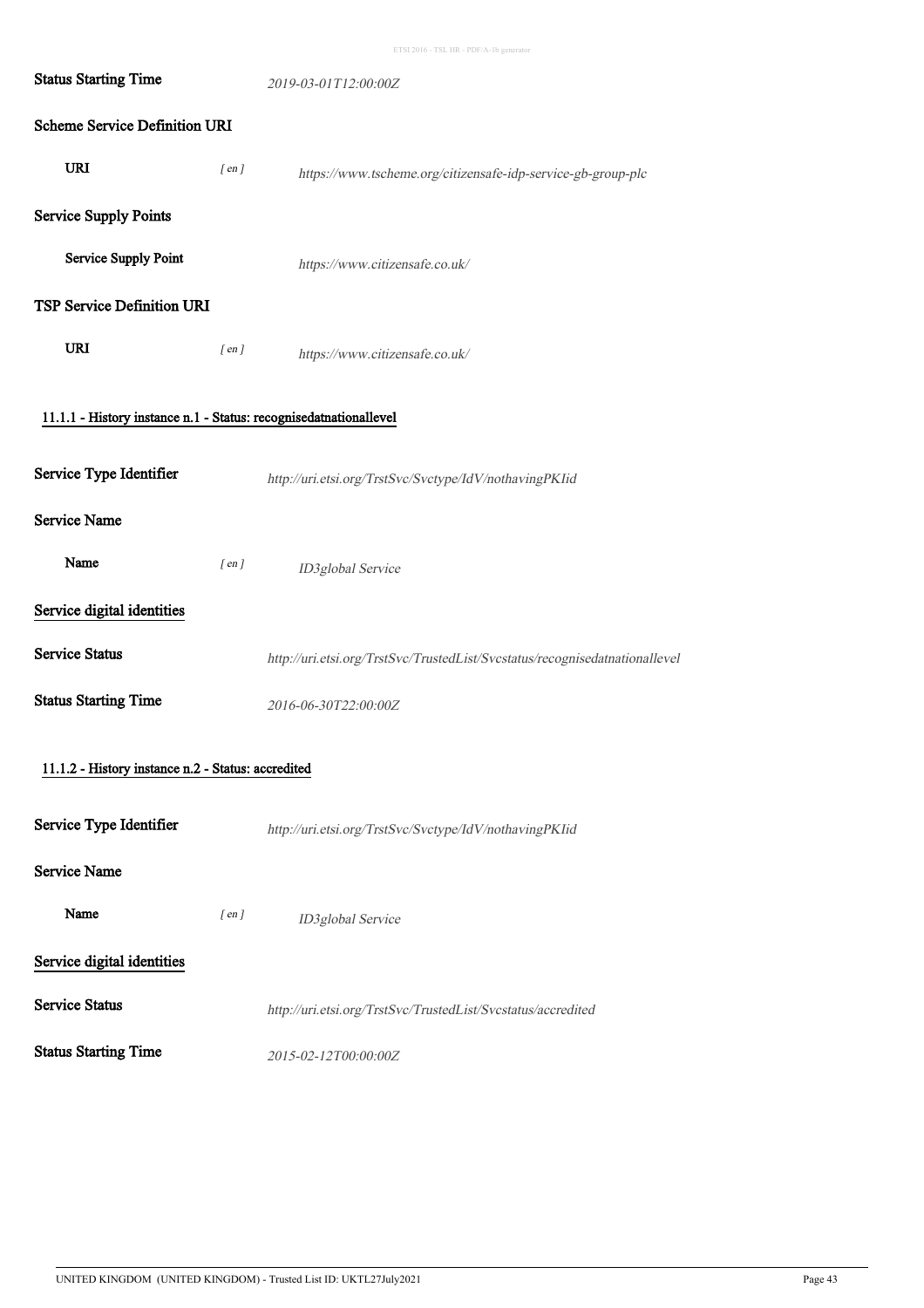## 12 - TSP: Digidentity BV

| Name                                                | $[$ en $]$ | Digidentity BV                                                                         |
|-----------------------------------------------------|------------|----------------------------------------------------------------------------------------|
| <b>TSP Trade Name</b>                               |            |                                                                                        |
| Name                                                | $[$ en $]$ | NTRUK-27322631                                                                         |
| Name                                                | $[$ en $]$ | Digidentity BV                                                                         |
| PostalAddress                                       |            |                                                                                        |
| <b>Street Address</b>                               | $[$ en $]$ | Waldorpstraat 17p                                                                      |
| Locality                                            | $[$ en $]$ | Den Haag                                                                               |
| <b>State Or Province</b>                            | $[$ en $]$ | Den Haag                                                                               |
| Postal Code                                         | $[$ en $]$ | 2521 CA                                                                                |
| <b>Country Name</b>                                 | $[$ en $]$ | $N\!L$                                                                                 |
| ElectronicAddress                                   |            |                                                                                        |
| <b>URI</b>                                          | $[$ en $]$ | https://www.digidentity.eu/en/                                                         |
| URI                                                 | $[$ en $]$ | mailto:tbakker@digidentity.com                                                         |
| <b>TSP Information URI</b>                          |            |                                                                                        |
| <b>URI</b>                                          | $[$ en $]$ | http://www.digidentity.eu/en                                                           |
|                                                     |            | 12.1 - Service (recognisedatnationallevel): Digidentity BV Identity Service for Verify |
|                                                     |            |                                                                                        |
| Service Type Identifier<br>Service type description | [en]       | http://uri.etsi.org/TrstSvc/Svctype/IdV/nothavingPKIid<br>undefined.                   |
| <b>Service Name</b>                                 |            |                                                                                        |
| Name                                                | $[$ en $]$ | Digidentity BV Identity Service for Verify                                             |
| Service digital identities                          |            |                                                                                        |
| <b>Service Status</b>                               |            | http://uri.etsi.org/TrstSvc/TrustedList/Svcstatus/recognisedatnationallevel            |
| Service status description                          | [en]       | undefined.                                                                             |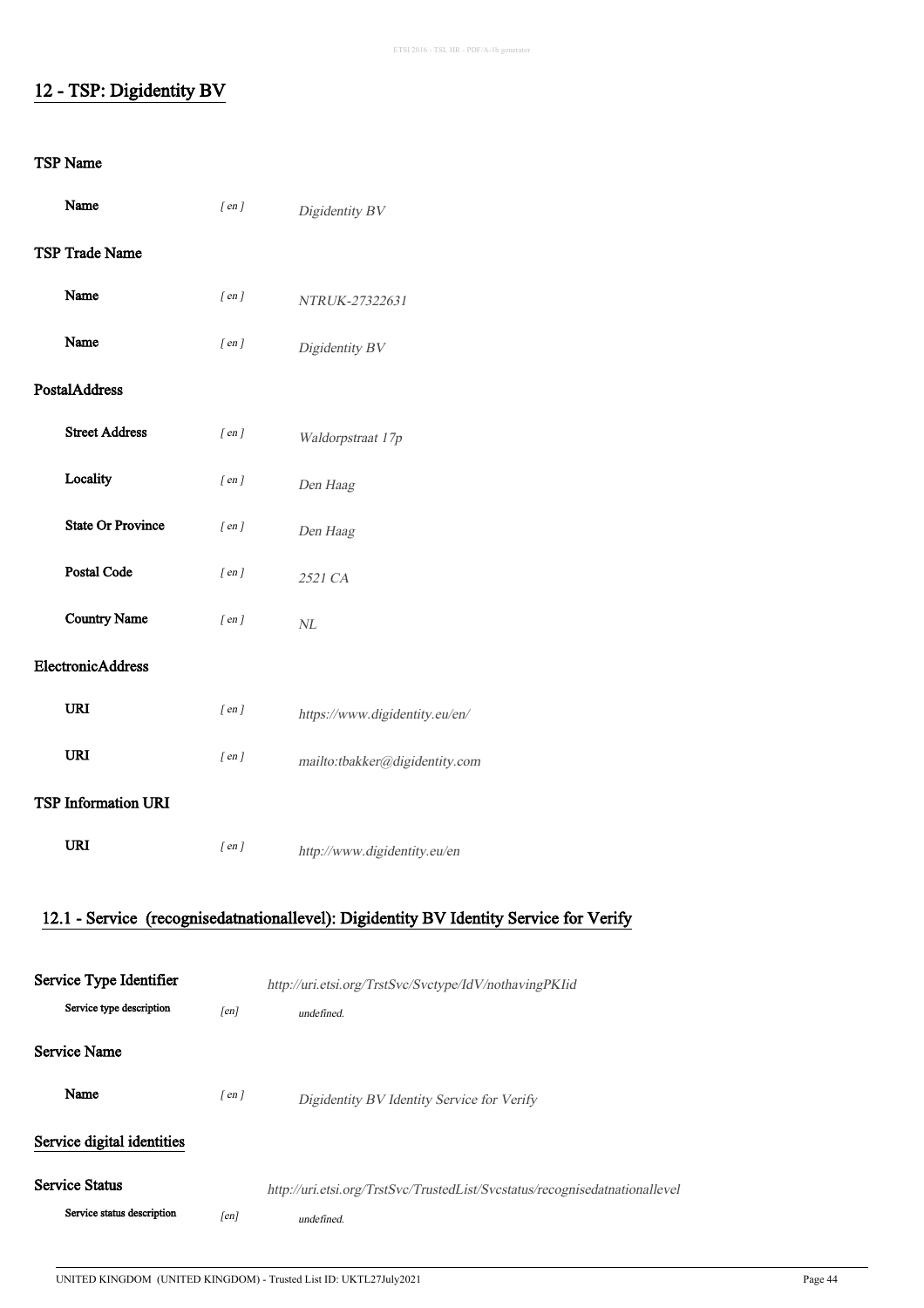| <b>Status Starting Time</b>                        |            | 2016-06-30T22:00:00Z                                                    |
|----------------------------------------------------|------------|-------------------------------------------------------------------------|
| <b>Scheme Service Definition URI</b>               |            |                                                                         |
| <b>URI</b>                                         | $[$ en $]$ | https://www.tscheme.org/identity-provider-service-verify-digidentity-bv |
| <b>Service Supply Points</b>                       |            |                                                                         |
| Service Supply Point                               |            | https://www.digidentity.eu/en/                                          |
| 12.1.1 - History instance n.1 - Status: accredited |            |                                                                         |
| Service Type Identifier                            |            | http://uri.etsi.org/TrstSvc/Svctype/IdV/nothavingPKIid                  |
| <b>Service Name</b>                                |            |                                                                         |
| Name                                               | $[$ en $]$ | Digidentity BV Identity Service for Verify                              |
| Service digital identities                         |            |                                                                         |
| <b>Service Status</b>                              |            | http://uri.etsi.org/TrstSvc/TrustedList/Svcstatus/accredited            |
| <b>Status Starting Time</b>                        |            | 2015-04-29T23:00:00Z                                                    |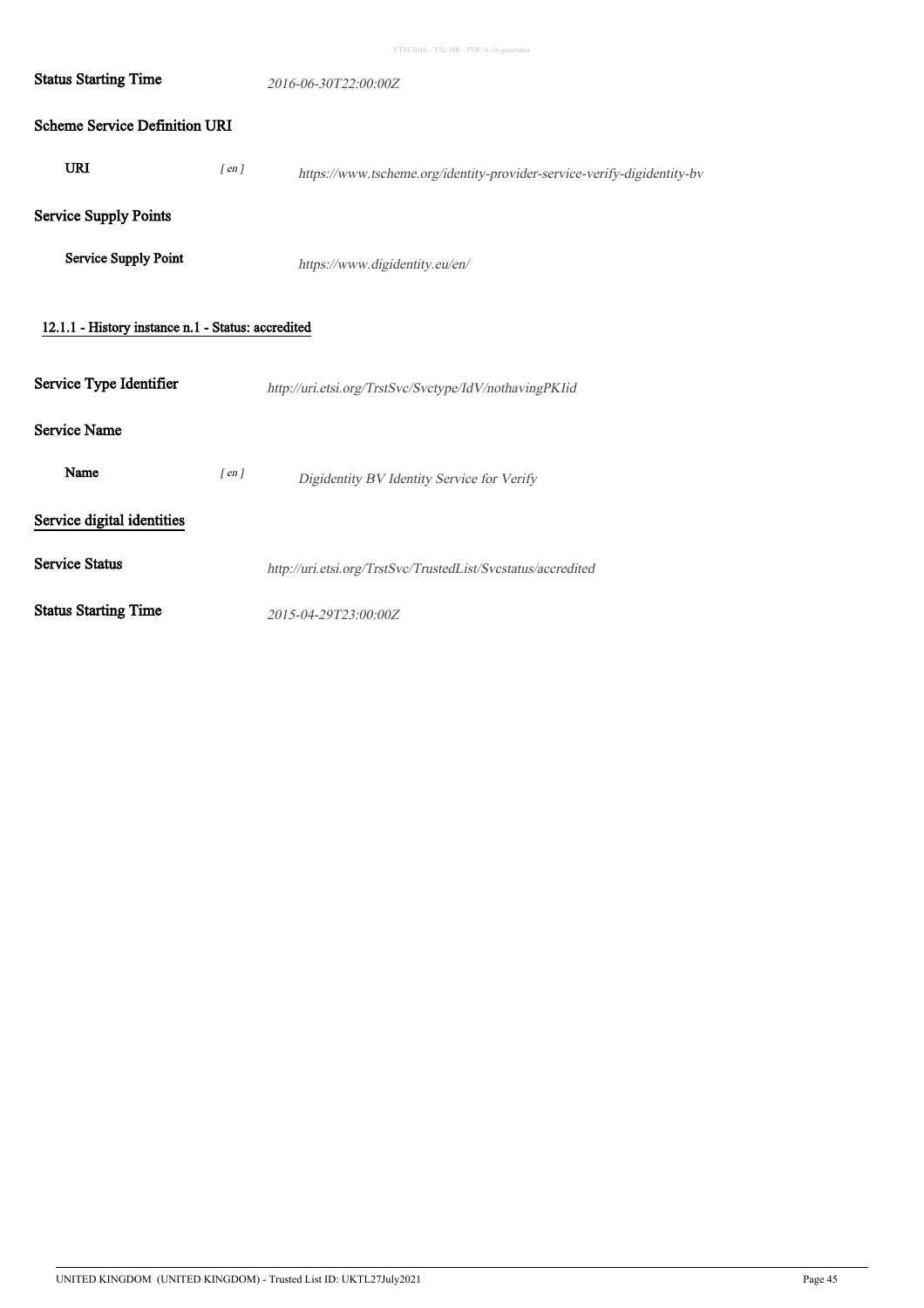## 13 - TSP: Barclays Bank Plc

| Name                  |                            | $[$ en $]$ | Barclays Bank Plc                                                           |
|-----------------------|----------------------------|------------|-----------------------------------------------------------------------------|
|                       | <b>TSP Trade Name</b>      |            |                                                                             |
| Name                  |                            | $[$ en $]$ | NTRUK-Barclays Bank                                                         |
| Name                  |                            | $[$ en $]$ | <b>Barclays Bank</b>                                                        |
| <b>PostalAddress</b>  |                            |            |                                                                             |
|                       | <b>Street Address</b>      | $[$ en $]$ | 1 Churchill Place                                                           |
|                       | Locality                   | $[$ en $]$ | London                                                                      |
|                       | <b>State Or Province</b>   | $[$ en $]$ | London                                                                      |
|                       | Postal Code                | $[$ en $]$ | E14 5HP                                                                     |
|                       | <b>Country Name</b>        | $[$ en $]$ | $\ensuremath{\textit{UK}}\xspace$                                           |
|                       | ElectronicAddress          |            |                                                                             |
| <b>URI</b>            |                            | $[$ en $]$ | mailto:kishore.QVK@barclays.com                                             |
| URI                   |                            | $[$ en $]$ | http://www.barclays.co.uk/identity                                          |
|                       | <b>TSP Information URI</b> |            |                                                                             |
| <b>URI</b>            |                            | $[$ en $]$ | http://www.barclays.co.uk/identity                                          |
|                       |                            |            |                                                                             |
|                       |                            |            | 13.1 - Service (recognisedatnationallevel): Barclays Identity Service       |
|                       | Service Type Identifier    |            | http://uri.etsi.org/TrstSvc/Svctype/IdV/nothavingPKIid                      |
|                       | Service type description   | [en]       | undefined.                                                                  |
| <b>Service Name</b>   |                            |            |                                                                             |
| Name                  |                            | $[$ en $]$ | <b>Barclays Identity Service</b>                                            |
|                       | Service digital identities |            |                                                                             |
| <b>Service Status</b> |                            |            | http://uri.etsi.org/TrstSvc/TrustedList/Svcstatus/recognisedatnationallevel |
|                       | Service status description | [en]       | undefined.                                                                  |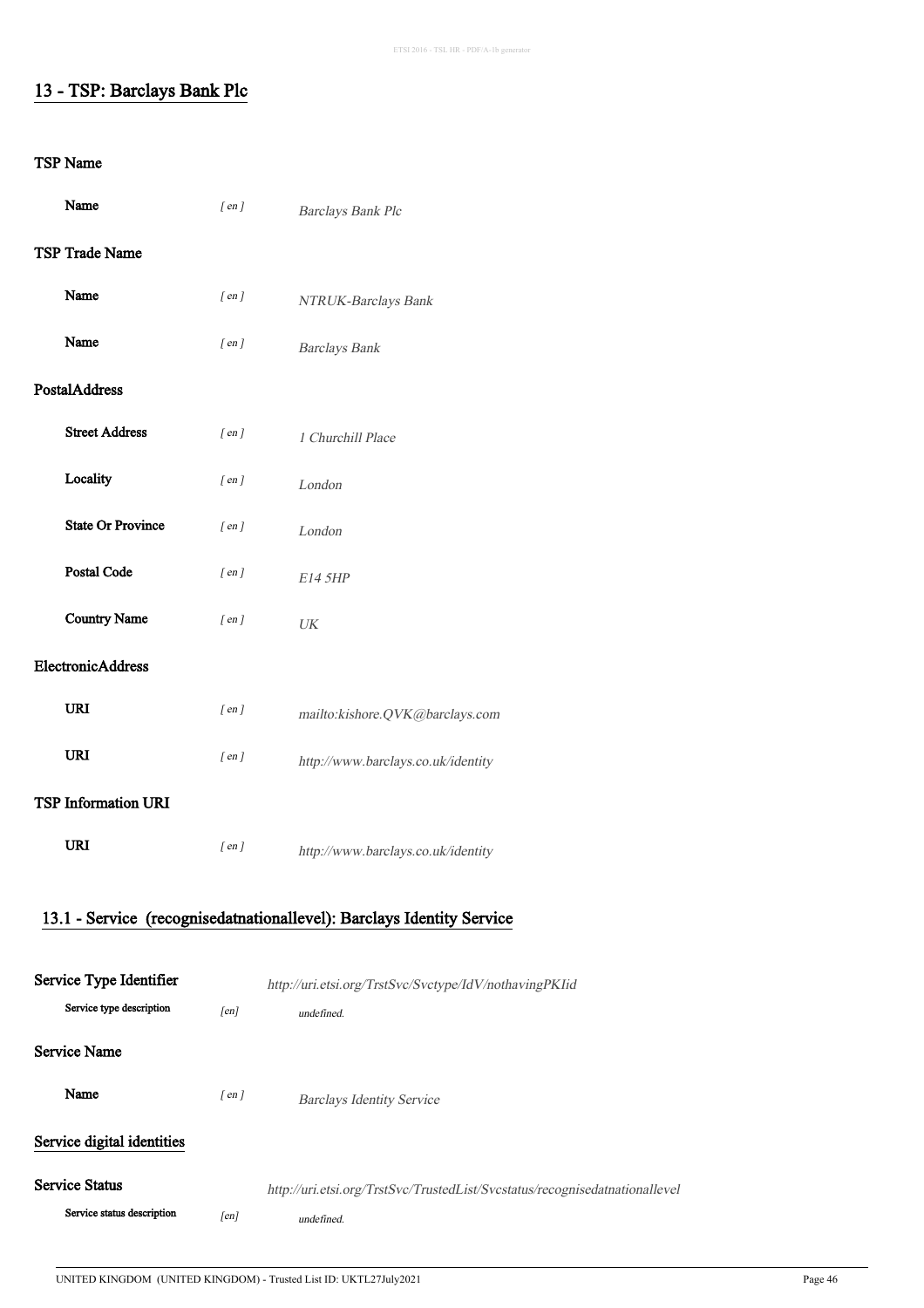| ETSI 2016 - TSL HR - PDF/A-1b generator |  |  |
|-----------------------------------------|--|--|

| <b>Status Starting Time</b>                                       | 2016-06-30T22:00:00Z |                                                                             |  |
|-------------------------------------------------------------------|----------------------|-----------------------------------------------------------------------------|--|
| <b>Scheme Service Definition URI</b>                              |                      |                                                                             |  |
| <b>URI</b>                                                        | $[$ en $]$           | https://www.tscheme.org/barclays-identity-service-barclays-bank-plc         |  |
| <b>TSP Service Definition URI</b>                                 |                      |                                                                             |  |
| <b>URI</b>                                                        | $[$ en $]$           | http://www.barclays.co.uk/identity                                          |  |
| 13.1.1 - History instance n.1 - Status: recognisedatnationallevel |                      |                                                                             |  |
| Service Type Identifier                                           |                      | http://uri.etsi.org/TrstSvc/Svctype/IdV/nothavingPKIid                      |  |
| <b>Service Name</b>                                               |                      |                                                                             |  |
| Name                                                              | $[$ en $]$           | <b>Barclays Identity Service</b>                                            |  |
| Service digital identities                                        |                      |                                                                             |  |
| <b>Service Status</b>                                             |                      | http://uri.etsi.org/TrstSvc/TrustedList/Svcstatus/recognisedatnationallevel |  |
| <b>Status Starting Time</b>                                       |                      | 2016-06-30T22:00:00Z                                                        |  |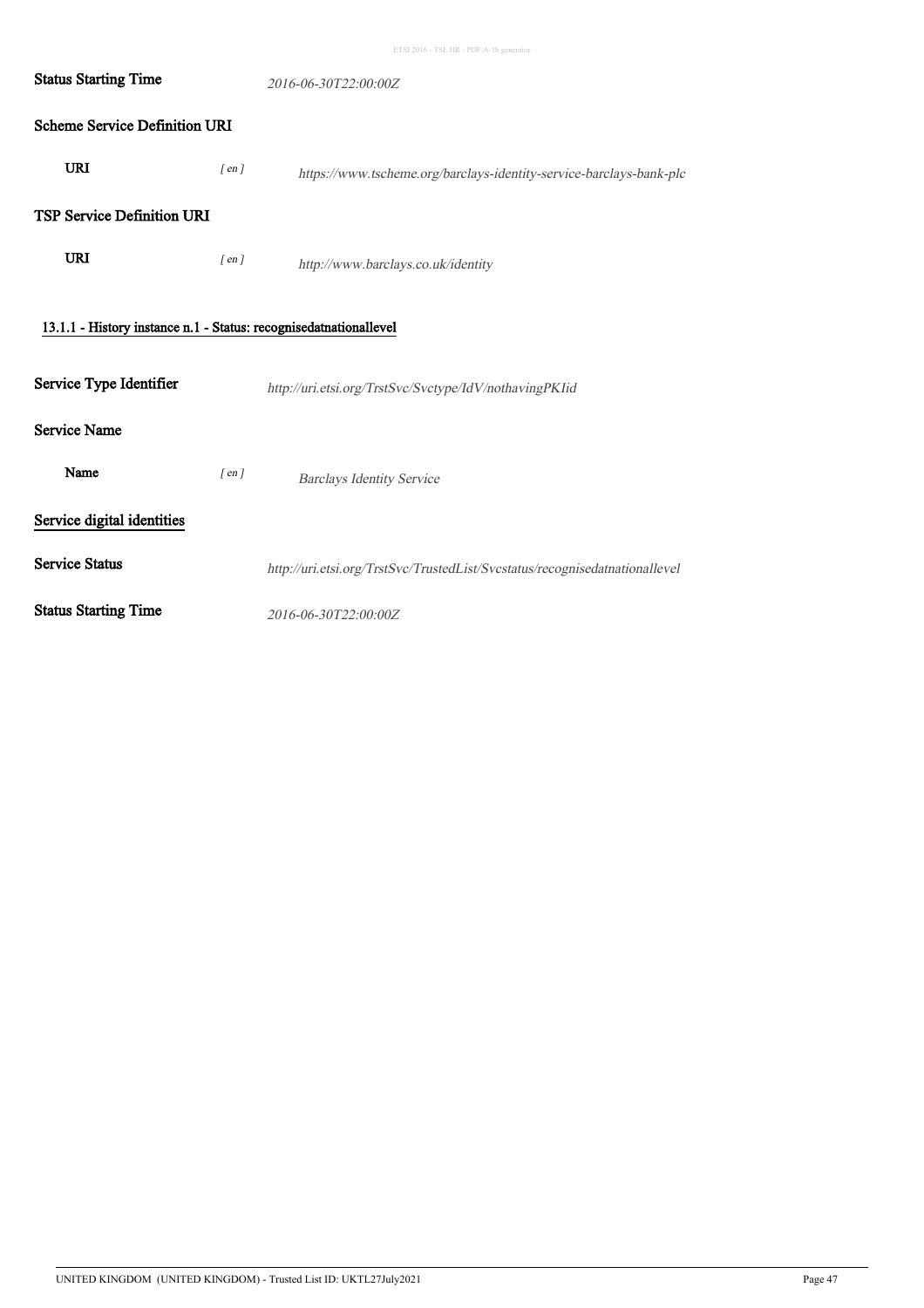## 14 - TSP: Exostar UK Limited

#### TSP Name

| Name                       | $[$ en $]$ | Exostar UK Limited                                                         |
|----------------------------|------------|----------------------------------------------------------------------------|
| Name                       | $[$ en $]$ | Exostar                                                                    |
| TSP Trade Name             |            |                                                                            |
| Name                       | $[$ en $]$ | VATUK-800969916                                                            |
| Name                       | $[$ en $]$ | NTRUK-9999998                                                              |
| PostalAddress              |            |                                                                            |
| <b>Street Address</b>      | $[$ en $]$ | The Broadgate Tower Third Floor                                            |
| Locality                   | $[$ en $]$ | 20 Primrose Street                                                         |
| <b>State Or Province</b>   | $[$ en $]$ | London                                                                     |
| <b>Postal Code</b>         | $[$ en $]$ | EC2A 2RS                                                                   |
| <b>Country Name</b>        | $[$ en $]$ | $\ensuremath{\textit{UK}}\xspace$                                          |
| ElectronicAddress          |            |                                                                            |
| <b>URI</b>                 | $[$ en $]$ | http://www.myexostar.com/Digital-Certificate-Service/                      |
| URI                        | $[$ en $]$ | mailto:richard.trevorah@tscheme.org                                        |
| <b>TSP Information URI</b> |            |                                                                            |
| <b>URI</b>                 | $[$ en $]$ | http://www.myexostar.com/Federated-Identity-Service/Policy_and_Compliance/ |

## 14.1 - Service (withdrawn): Digital Certificate Service

| Service Type Identifier  | http://uri.etsi.org/TrstSvc/Svctype/CA/QC |                                                                                                                                                                            |  |
|--------------------------|-------------------------------------------|----------------------------------------------------------------------------------------------------------------------------------------------------------------------------|--|
| Service type description | [en]                                      | A certificate generation service creating and signing qualified certificates based on the identity and other attributes verified<br>by the relevant registration services. |  |
| Service Name             |                                           |                                                                                                                                                                            |  |
| Name                     | r en 1                                    | Digital Certificate Service                                                                                                                                                |  |
| Name                     | $\lceil en \rceil$                        | <b>DCS</b>                                                                                                                                                                 |  |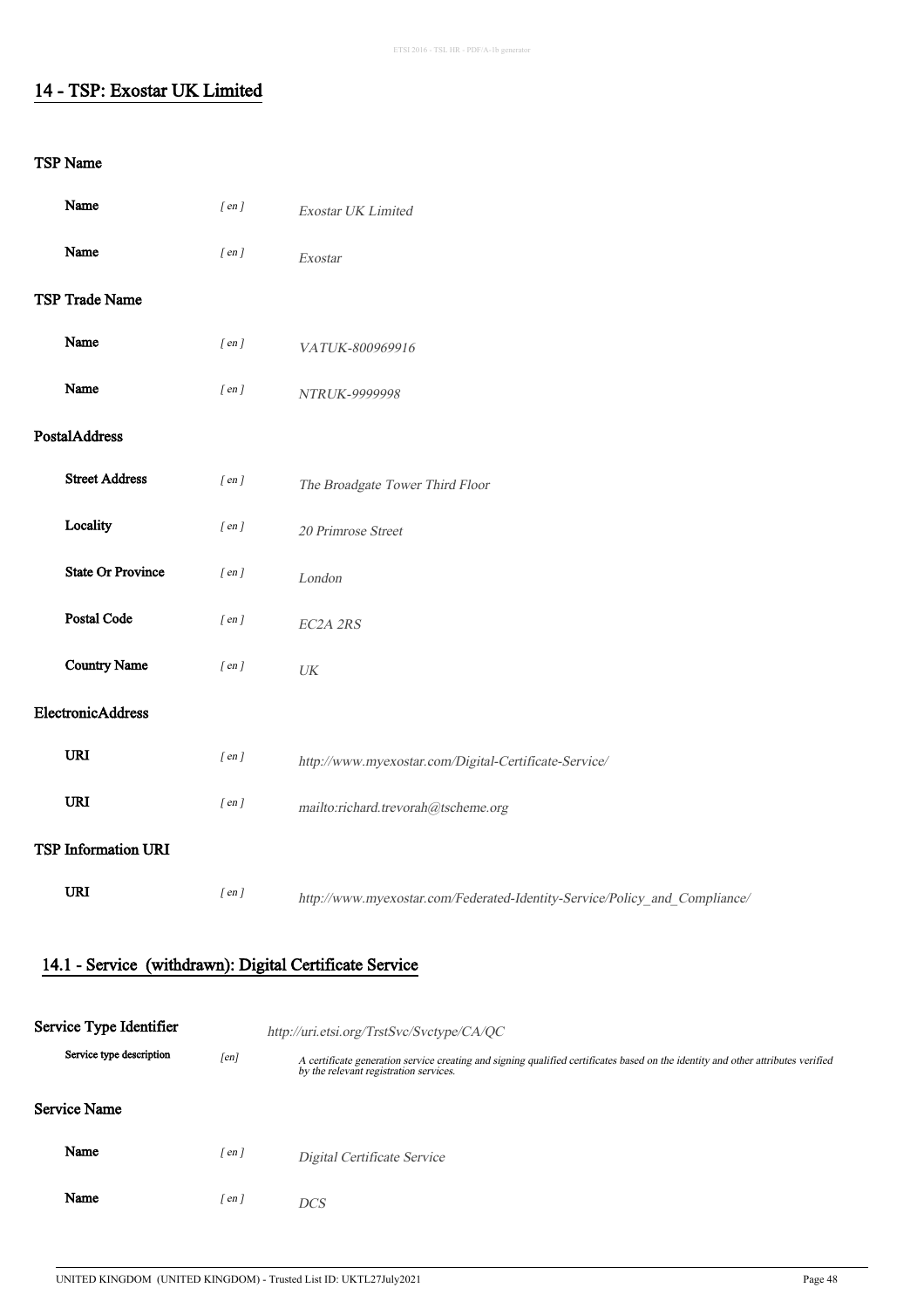## Service digital identities

#### Certificate fields details

| Version:                       | 3                                                                                                                                                                                                                                                                                                                                                                                                                                                                                                                                                                                                                                                                                                                                                                                                                                                                                                                                                                                                                                                                                                                  |
|--------------------------------|--------------------------------------------------------------------------------------------------------------------------------------------------------------------------------------------------------------------------------------------------------------------------------------------------------------------------------------------------------------------------------------------------------------------------------------------------------------------------------------------------------------------------------------------------------------------------------------------------------------------------------------------------------------------------------------------------------------------------------------------------------------------------------------------------------------------------------------------------------------------------------------------------------------------------------------------------------------------------------------------------------------------------------------------------------------------------------------------------------------------|
| Serial Number:                 | 1025834279162425889105434662153385551908044805                                                                                                                                                                                                                                                                                                                                                                                                                                                                                                                                                                                                                                                                                                                                                                                                                                                                                                                                                                                                                                                                     |
| X509 Certificate               | -----BEGIN CERTIFICATE-----<br>MIIEwTCCA6mgAwIBAgITLgAAAAXH9qOzdieVdAAAAAAABTANBgkqhkiG9w0BAQsFADB+MQswCQYD<br>VQQGEwJVUzĒUMBIGĀ IUĒChMLRXhvc3RhciBMTEMxIjAgBgNVBĀsTGUNknRpZmljYXRpb24gOXV0<br>aG9yaXRpZXMxNTAzBgNVBAMTLEV4b3N0YXIgKmVkZXIhdGVkIEIEZW30aXR5IFN\mZpY2UgUm9v<br>dCBDQSAyMB4XDTE2MDUyNjEIMjE0MVoXDTI2MDUyNjEIMjE0MVowZTELMAKGAJUEBbMCR<br>$\label{eq:22} \begin{small} \Delta \text{Chip}(\text{X}\otimes \text{M}\otimes \text{K}\otimes \text{M}\otimes \text{K}\otimes \text{K} \otimes \text{K} \otimes \text{K} \otimes \text{K} \otimes \text{K} \otimes \text{K} \otimes \text{K} \otimes \text{K} \otimes \text{K} \otimes \text{K} \otimes \text{K} \otimes \text{K} \otimes \text{K} \otimes \text{K} \otimes \text{K} \otimes \text{K} \otimes \text{K} \otimes \text{K} \otimes \text{K} \otimes \text{K} \otimes \text{K$<br>Fasco-NY 6000 VOC ORDINATOR MASSEMENT WORK (UNIVERSITY OF A STATEM PRESENT FOR A STATEM IN THE AND RELEASE TO A MARKET CLEAR AND A SHARK SYSTEM AND TRIGGERS AND TRIGGERS IN THE AND RELEASE TO A MANUFACTURE IN THE AND RELEA<br>-----END CERTIFICATE----- |
| Signature algorithm:           | SHA256withRSA                                                                                                                                                                                                                                                                                                                                                                                                                                                                                                                                                                                                                                                                                                                                                                                                                                                                                                                                                                                                                                                                                                      |
| Issuer CN:                     | Exostar Federated Identity Service Root CA 2                                                                                                                                                                                                                                                                                                                                                                                                                                                                                                                                                                                                                                                                                                                                                                                                                                                                                                                                                                                                                                                                       |
| Issuer OU:                     | <b>Certification Authorities</b>                                                                                                                                                                                                                                                                                                                                                                                                                                                                                                                                                                                                                                                                                                                                                                                                                                                                                                                                                                                                                                                                                   |
| Issuer O:                      | Exostar LLC                                                                                                                                                                                                                                                                                                                                                                                                                                                                                                                                                                                                                                                                                                                                                                                                                                                                                                                                                                                                                                                                                                        |
| Issuer C:                      | <b>US</b>                                                                                                                                                                                                                                                                                                                                                                                                                                                                                                                                                                                                                                                                                                                                                                                                                                                                                                                                                                                                                                                                                                          |
| Subject CN:                    | Exostar Digital Certificate Service Signing CA 1                                                                                                                                                                                                                                                                                                                                                                                                                                                                                                                                                                                                                                                                                                                                                                                                                                                                                                                                                                                                                                                                   |
| Subject O:                     | <b>Exostar UK Limited</b>                                                                                                                                                                                                                                                                                                                                                                                                                                                                                                                                                                                                                                                                                                                                                                                                                                                                                                                                                                                                                                                                                          |
| Subject C:                     | <b>GB</b>                                                                                                                                                                                                                                                                                                                                                                                                                                                                                                                                                                                                                                                                                                                                                                                                                                                                                                                                                                                                                                                                                                          |
| Valid from:                    | Thu May 26 17:21:41 CEST 2016                                                                                                                                                                                                                                                                                                                                                                                                                                                                                                                                                                                                                                                                                                                                                                                                                                                                                                                                                                                                                                                                                      |
| Valid to:                      | Tue May 26 17:21:41 CEST 2026                                                                                                                                                                                                                                                                                                                                                                                                                                                                                                                                                                                                                                                                                                                                                                                                                                                                                                                                                                                                                                                                                      |
| Public Key:                    | 30:82:01:22:30:0D:06:09:2A:86:48:86:F7:0D:01:01:01:05:00:03:82:01:0F:00:30:82:01:04:02:82:01:04:02:82:01:01:00:AE:06:41:67:6B:7B:BA:1C:53:54:66:D1:1D:2B:BE:98:25:C7:A4:65:D5:72:E0:95:02:72:ED:BF-4A:FF-2D:98:D9:C2<br>$\frac{30\cdot TDA\cdot 48.48355D\cdot 12\cdot CBA59EEF\cdot 76.460\cdot 16.15\cdot 19\cdot F094\cdot TED5B5SC\cdot 1A\cdot CDB63\cdot 90\cdot C2982052C\cdot 12D\cdot 16\cdot 1871\cdot 5C3B635A\cdot 7BD72FAE3F871\cdot 39F768EF\cdot 7A\cdot C33E4\cdot 04.69843\cdot 1DAI\cdot 1DF1\cdot 16.1694\cdot 16.1694\cdot 16.1694\cdot 1$<br>:AC:96.A2:2C:EA:C8:60:7C:F6:77:81:AE:D1:21:4B:9F:E0:0D:9C:AF:43:51:ED:27:6C:09:13:53:02:03:01:00:01                                                                                                                                                                                                                                                                                                                                                                                                                                              |
| Subject Key Identifier         | 45:0C:C3:6B:59:A7:F8:97:0F:DB:76:F2:81:1A:CC:2E:C6:73:D2:73                                                                                                                                                                                                                                                                                                                                                                                                                                                                                                                                                                                                                                                                                                                                                                                                                                                                                                                                                                                                                                                        |
| <b>Basic Constraints</b>       | $IsCA$ : true - Path length: 0                                                                                                                                                                                                                                                                                                                                                                                                                                                                                                                                                                                                                                                                                                                                                                                                                                                                                                                                                                                                                                                                                     |
| Authority Key Identifier       | 54:0B:11:B0:1D:F9:57:CF:B0:7A:2D:52:52:F3:B3:A7:8C:52:F4:AC                                                                                                                                                                                                                                                                                                                                                                                                                                                                                                                                                                                                                                                                                                                                                                                                                                                                                                                                                                                                                                                        |
| <b>CRL Distribution Points</b> | http://www.fis.evincible.com/fis/public/ERCA2.crl                                                                                                                                                                                                                                                                                                                                                                                                                                                                                                                                                                                                                                                                                                                                                                                                                                                                                                                                                                                                                                                                  |
| <b>Authority Info Access</b>   | http://www.fis.evincible.com/fis/public/issuedtoERCA2.p7c                                                                                                                                                                                                                                                                                                                                                                                                                                                                                                                                                                                                                                                                                                                                                                                                                                                                                                                                                                                                                                                          |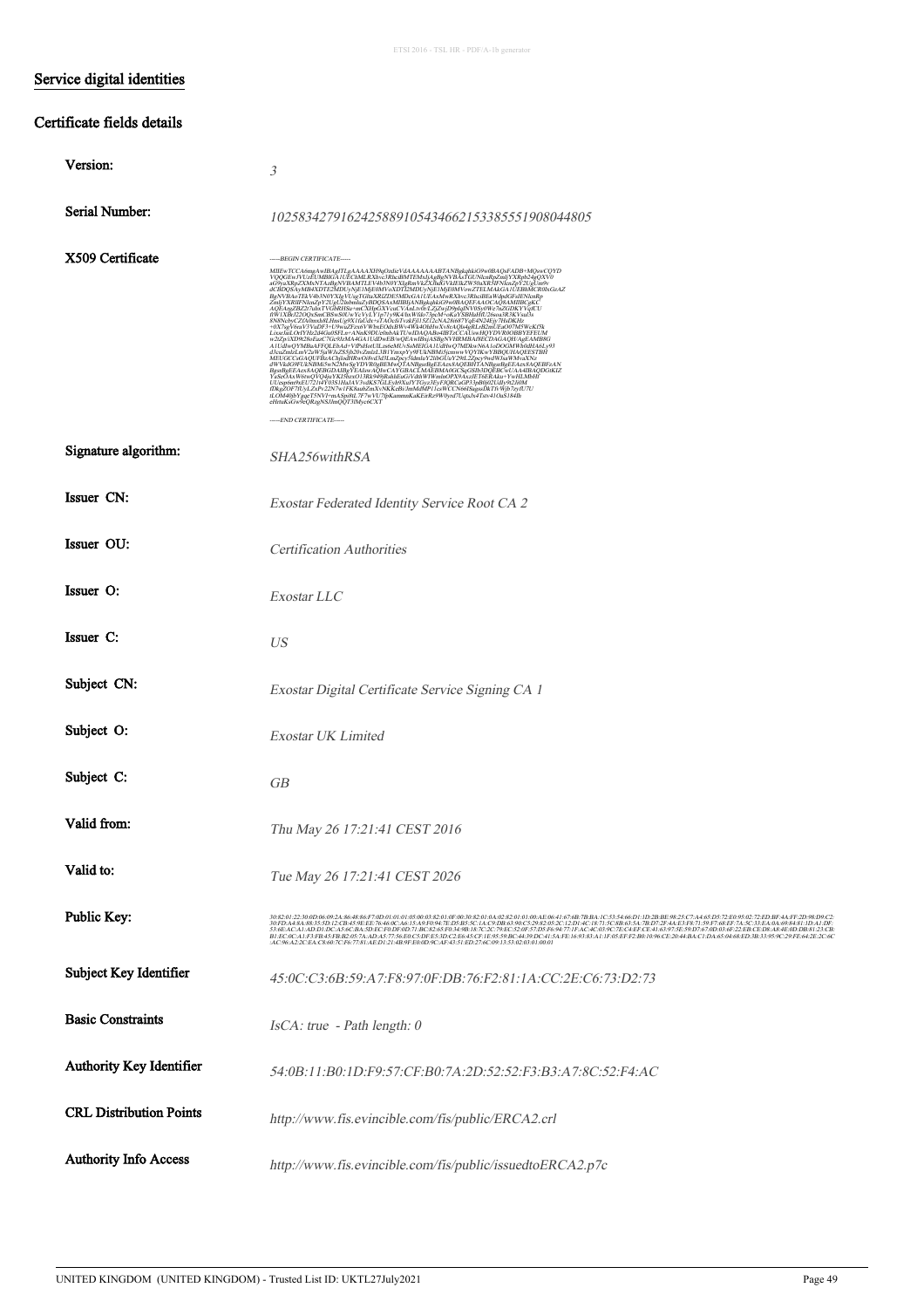| <b>Certificate Policies</b>                                      |            | Policy OID: 1.3.6.1.4.1.13948.1.1.1.29                                                              |  |  |
|------------------------------------------------------------------|------------|-----------------------------------------------------------------------------------------------------|--|--|
|                                                                  |            | Policy OID: 1.3.6.1.4.1.13948.1.1.1.23                                                              |  |  |
|                                                                  |            | Policy OID: 1.3.6.1.4.1.13948.1.1.1.24                                                              |  |  |
|                                                                  |            | Policy OID: 0.4.0.1456.1.2                                                                          |  |  |
|                                                                  |            | Policy OID: 0.4.0.1456.1.1                                                                          |  |  |
| Key Usage:                                                       |            | digitalSignature - nonRepudiation - keyCertSign - cRLSign                                           |  |  |
| Thumbprint algorithm:                                            |            | <b>SHA-256</b>                                                                                      |  |  |
| Thumbprint:                                                      |            | A3:27:56:06:1D:85:97:30:24:9C:91:4D:24:F0:08:D1:82:50:62:46:25:3A:07:AF:99:49:B6:6E:9D:6A<br>:4B:B7 |  |  |
| <b>Service Status</b>                                            |            | http://uri.etsi.org/TrstSvc/TrustedList/Svcstatus/withdrawn                                         |  |  |
| Service status description                                       | [en]       | undefined.                                                                                          |  |  |
| <b>Status Starting Time</b>                                      |            | 2018-05-03T11:00:00Z                                                                                |  |  |
| <b>Scheme Service Definition URI</b>                             |            |                                                                                                     |  |  |
| <b>URI</b>                                                       | $[$ en $]$ | https://www.tscheme.org/digital-certificate-service-exostar-uk-ltd                                  |  |  |
| <b>Service Supply Points</b>                                     |            |                                                                                                     |  |  |
| <b>Service Supply Point</b>                                      |            | http://www.myexostar.com/Digital-Certificate-Service/                                               |  |  |
| <b>TSP Service Definition URI</b>                                |            |                                                                                                     |  |  |
| <b>URI</b>                                                       | $[$ en $]$ | http://www.myexostar.com/Digital-Certificate-Service/                                               |  |  |
| 14.1.1 - Extension (critical): Qualifiers [QCQSCDStatusAsInCert] |            |                                                                                                     |  |  |
| Qualifier type description                                       | [en]       | undefined.                                                                                          |  |  |
| Criteria list assert=none                                        |            |                                                                                                     |  |  |
| Key Usage                                                        |            | [ digitalSignature ]<br>true                                                                        |  |  |
| 14.1.2 - Extension (critical): additionalServiceInformation      |            |                                                                                                     |  |  |
| AdditionalServiceInformation                                     |            |                                                                                                     |  |  |
| <b>URI</b>                                                       |            | $[$ en $]$<br>http://uri.etsi.org/TrstSvc/TrustedList/SvcInfoExt/ForeSignatures                     |  |  |
| 14.1.3 - History instance n.1 - Status: granted                  |            |                                                                                                     |  |  |
|                                                                  |            |                                                                                                     |  |  |
| Service Type Identifier                                          |            | http://uri.etsi.org/TrstSvc/Svctype/CA/QC                                                           |  |  |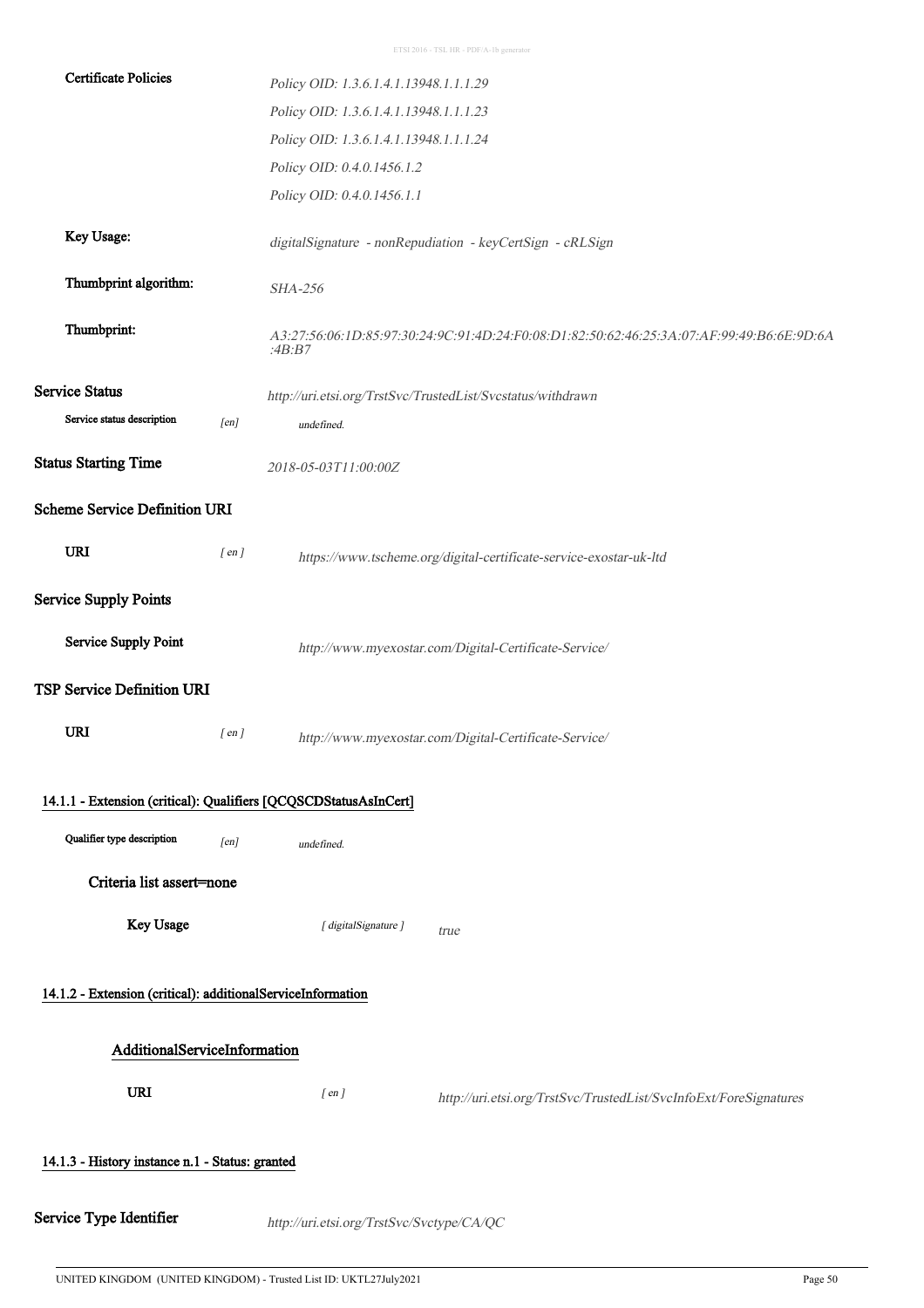## Service Name

| Name                                                          | $[$ en $]$ | Digital Certificate Service                                                      |                                                                   |
|---------------------------------------------------------------|------------|----------------------------------------------------------------------------------|-------------------------------------------------------------------|
| Name                                                          | $[$ en $]$ | <b>DCS</b>                                                                       |                                                                   |
| Service digital identities                                    |            |                                                                                  |                                                                   |
| X509SubjectName                                               |            |                                                                                  |                                                                   |
| Subject CN:                                                   |            | Exostar Digital Certificate Service Signing CA 1                                 |                                                                   |
| Subject O:                                                    |            | Exostar UK Limited                                                               |                                                                   |
| Subject C:                                                    |            | GB                                                                               |                                                                   |
| <b>X509SKI</b>                                                |            |                                                                                  |                                                                   |
| X509 SK I                                                     |            | RQzDa1mn+JcP23bygRrMLsZz0nM=                                                     |                                                                   |
| <b>Service Status</b>                                         |            |                                                                                  | http://uri.etsi.org/TrstSvc/TrustedList/Svcstatus/granted         |
| <b>Status Starting Time</b>                                   |            | 2016-06-30T22:00:00Z                                                             |                                                                   |
| Qualifier type description<br>Criteria list assert=none       | [en]       | 14.1.3.1 - Extension (critical): Qualifiers [QCQSCDStatusAsInCert]<br>undefined. |                                                                   |
| Key Usage                                                     |            | [ digitalSignature ]                                                             | true                                                              |
| 14.1.3.2 - Extension (critical): additionalServiceInformation |            |                                                                                  |                                                                   |
| AdditionalServiceInformation                                  |            |                                                                                  |                                                                   |
| <b>URI</b>                                                    |            | $[$ en $]$                                                                       | http://uri.etsi.org/TrstSvc/TrustedList/SvcInfoExt/ForeSignatures |
| 14.1.4 - History instance n.2 - Status: accredited            |            |                                                                                  |                                                                   |
| Service Type Identifier                                       |            | http://uri.etsi.org/TrstSvc/Svctype/CA/QC                                        |                                                                   |
| <b>Service Name</b>                                           |            |                                                                                  |                                                                   |
| Name                                                          | $[$ en $]$ | Digital Certificate Service                                                      |                                                                   |
| Name                                                          |            |                                                                                  |                                                                   |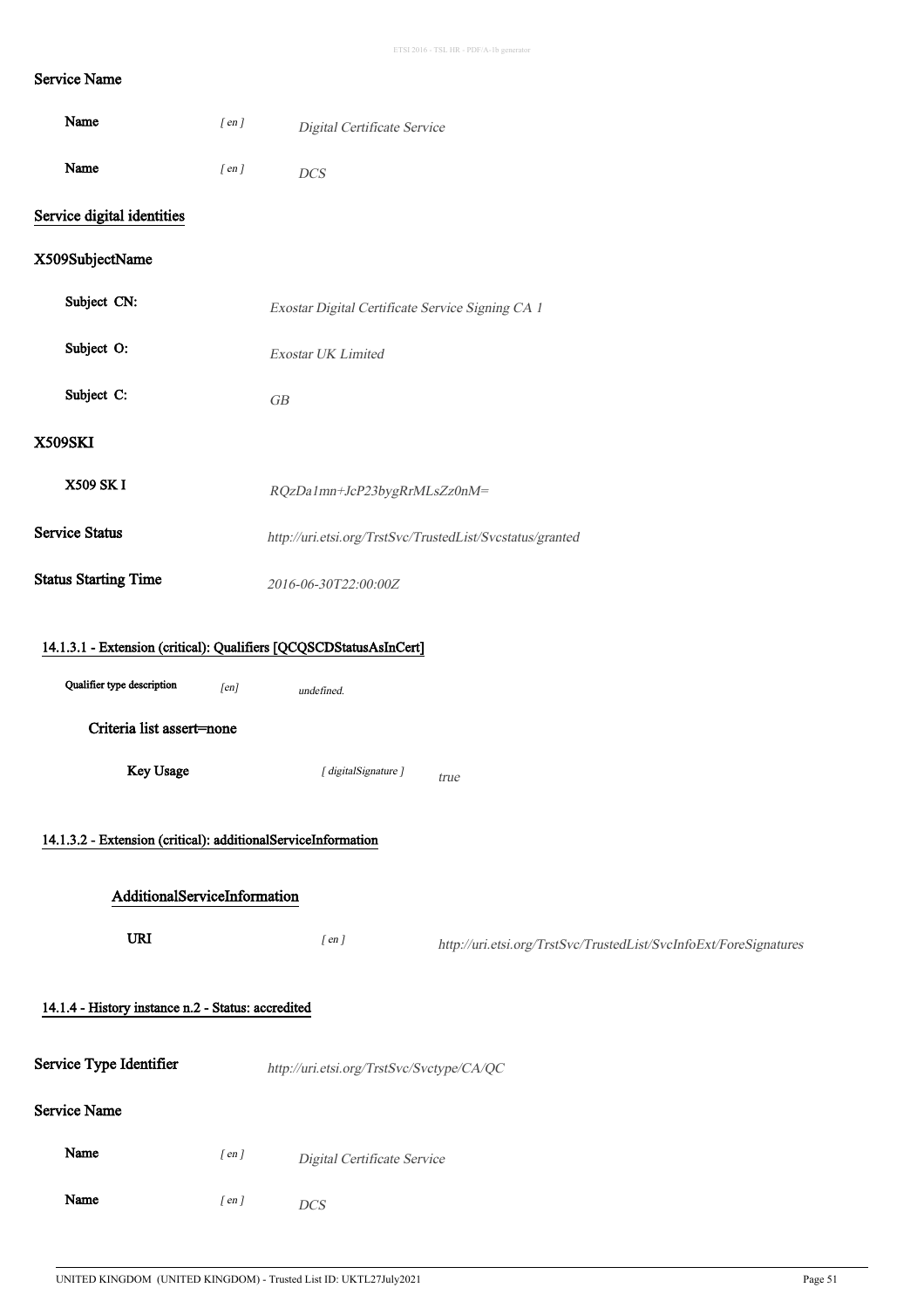#### Service digital identities

#### X509SubjectName

| Subject CN:                 | Exostar Digital Certificate Service Signing CA 1             |
|-----------------------------|--------------------------------------------------------------|
| Subject O:                  | Exostar UK Limited                                           |
| Subject C:                  | <b>GB</b>                                                    |
| <b>X509SKI</b>              |                                                              |
| <b>X509 SK I</b>            | RQzDa1mn+JcP23bygRrMLsZz0nM=                                 |
| <b>Service Status</b>       | http://uri.etsi.org/TrstSvc/TrustedList/Svcstatus/accredited |
| <b>Status Starting Time</b> | 2016-06-29T23:00:00Z                                         |

#### 14.1.4.3 - Extension (critical): Qualifiers [QCSSCDStatusAsInCert]

Qualifier type description  $[en]$ 

it is ensured by the trust service provider and controlled (supervision model) or audited (accreditation model) by the<br>referenced Member State (respectively its Supervisory Body or Accreditation Body) that all Qualified Ce

Criteria list assert=none

Key Usage [ digitalSignature ]

true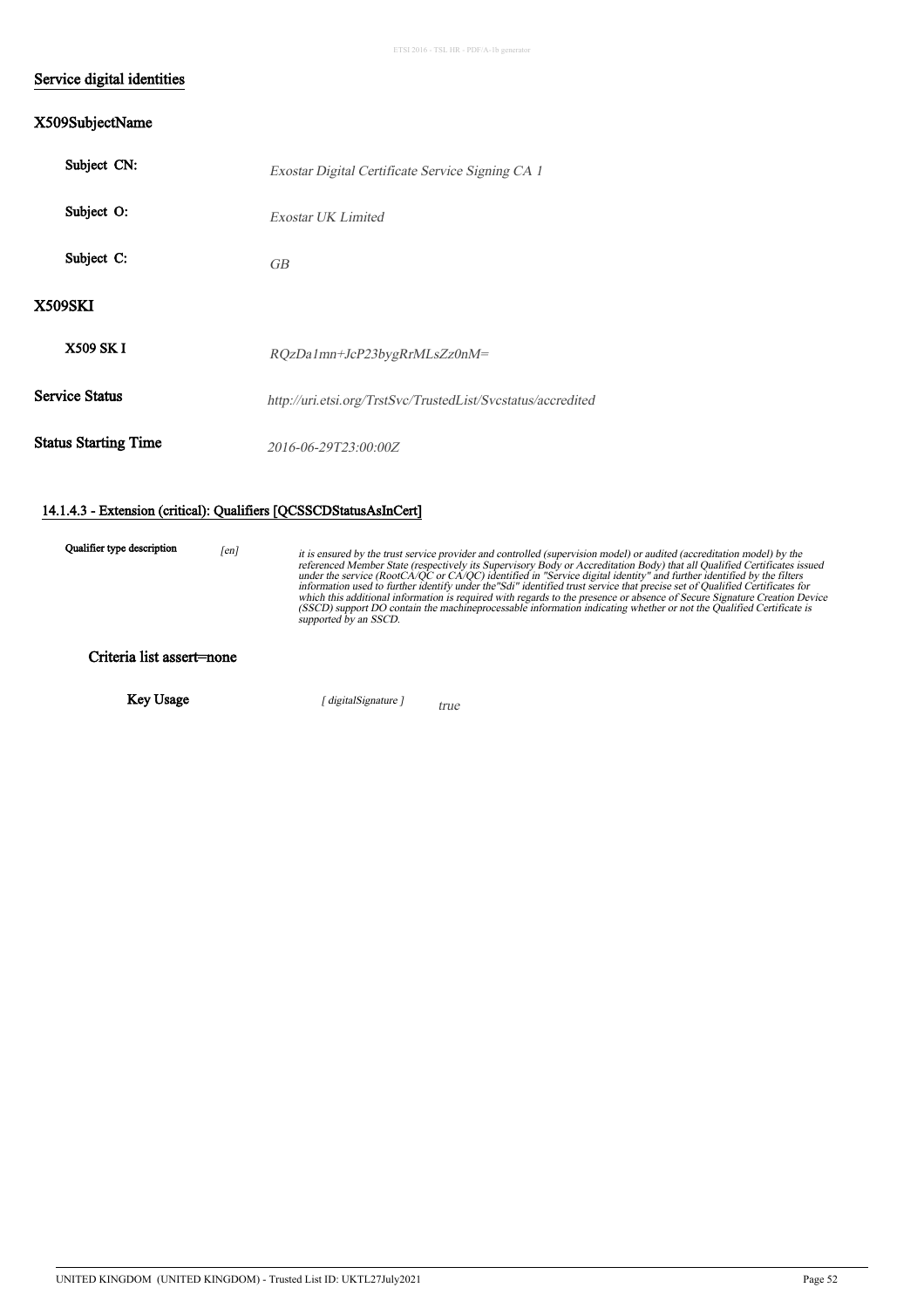## 15 - TSP: Morpho UK Limited

#### TSP Name

 $\hat{\boldsymbol{\theta}}$ 

| Name                       | $[$ en $]$ | Morpho UK Limited                          |
|----------------------------|------------|--------------------------------------------|
| TSP Trade Name             |            |                                            |
| Name                       | $[$ en $]$ | NTRUK-06195781                             |
| Name                       | $[$ en $]$ | Idemia                                     |
| <b>PostalAddress</b>       |            |                                            |
| <b>Street Address</b>      | $[$ en $]$ | 255 Wharfedale Road,                       |
| Locality                   | $[$ en $]$ | Wokingham,                                 |
| <b>Postal Code</b>         | $[$ en $]$ | RG41 5TP.                                  |
| <b>Country Name</b>        | $[$ en $]$ | UK                                         |
| ElectronicAddress          |            |                                            |
| <b>URI</b>                 | $[$ en $]$ | https://secureidentity.co.uk/              |
| <b>URI</b>                 | $[$ en $]$ | mailto:enquiries@secureidentity.co.uk      |
| <b>TSP Information URI</b> |            |                                            |
| <b>URI</b>                 | $[$ en $]$ | https://help.secureidentity.co.uk/hc/en-gb |

## 15.1 - Service (recognisedatnationallevel): SecureIdentity from Morpho UK Limited

| Service Type Identifier     |            | http://uri.etsi.org/TrstSvc/Svctype/IdV/nothavingPKIid                      |  |
|-----------------------------|------------|-----------------------------------------------------------------------------|--|
| Service type description    | [en]       | <i>undefined</i>                                                            |  |
| <b>Service Name</b>         |            |                                                                             |  |
| Name                        | $[$ en $]$ | SecureIdentity from Morpho UK Limited                                       |  |
| Service digital identities  |            |                                                                             |  |
| <b>Service Status</b>       |            | http://uri.etsi.org/TrstSvc/TrustedList/Svcstatus/recognisedatnationallevel |  |
| Service status description  | [en]       | <i>undefined</i>                                                            |  |
| <b>Status Starting Time</b> |            | 2016-10-20T22:00:00Z                                                        |  |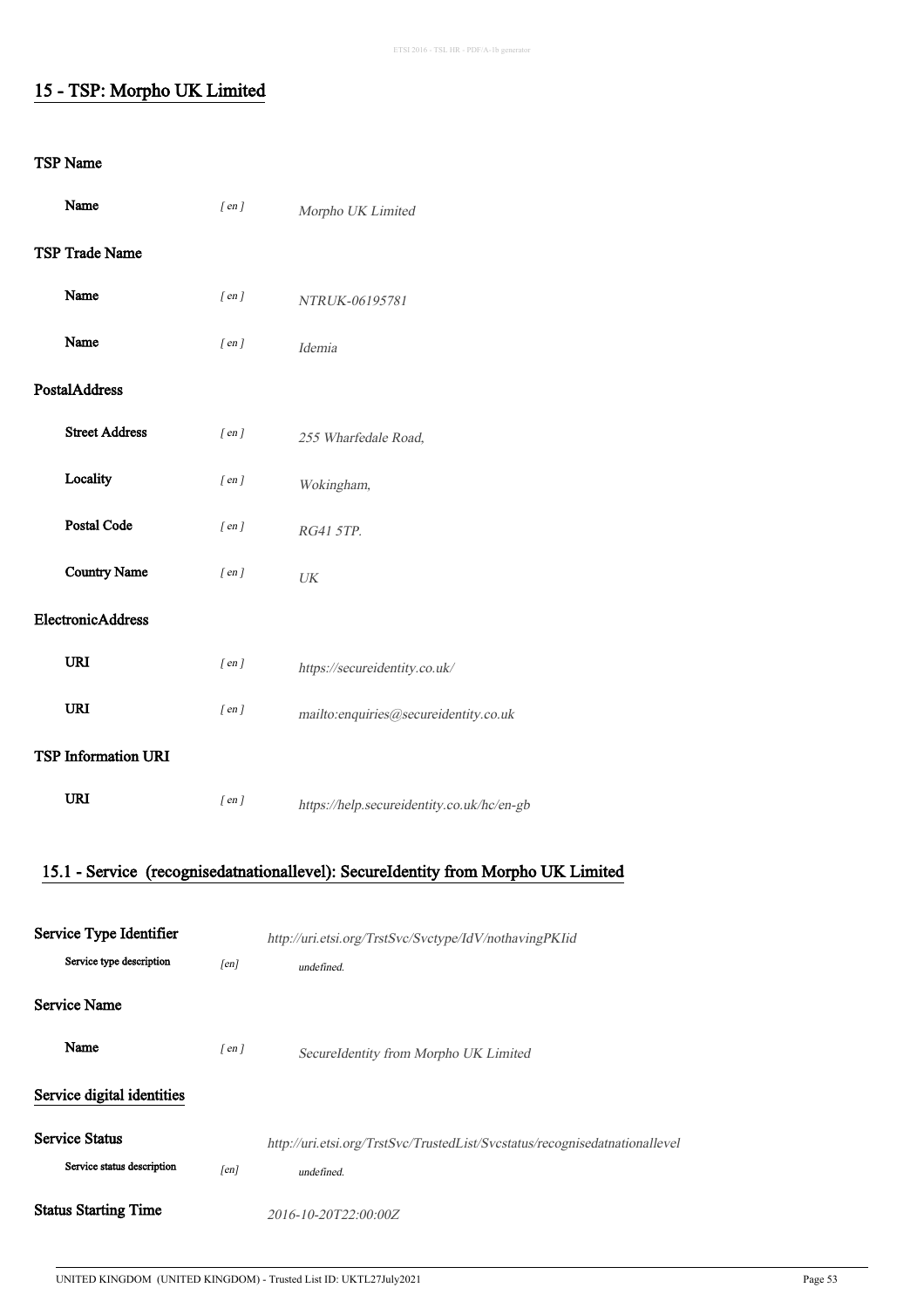#### Scheme Service Definition URI

| URI<br>en <sub>l</sub> | https://www.tscheme.org/secureidentity-morpho-uk-limited |
|------------------------|----------------------------------------------------------|
|------------------------|----------------------------------------------------------|

#### TSP Service Definition URI

| URI | $\frac{r_{en}}{r}$ |  | https://secureidentity.co.uk/about-secure-identity/ |  |
|-----|--------------------|--|-----------------------------------------------------|--|
|-----|--------------------|--|-----------------------------------------------------|--|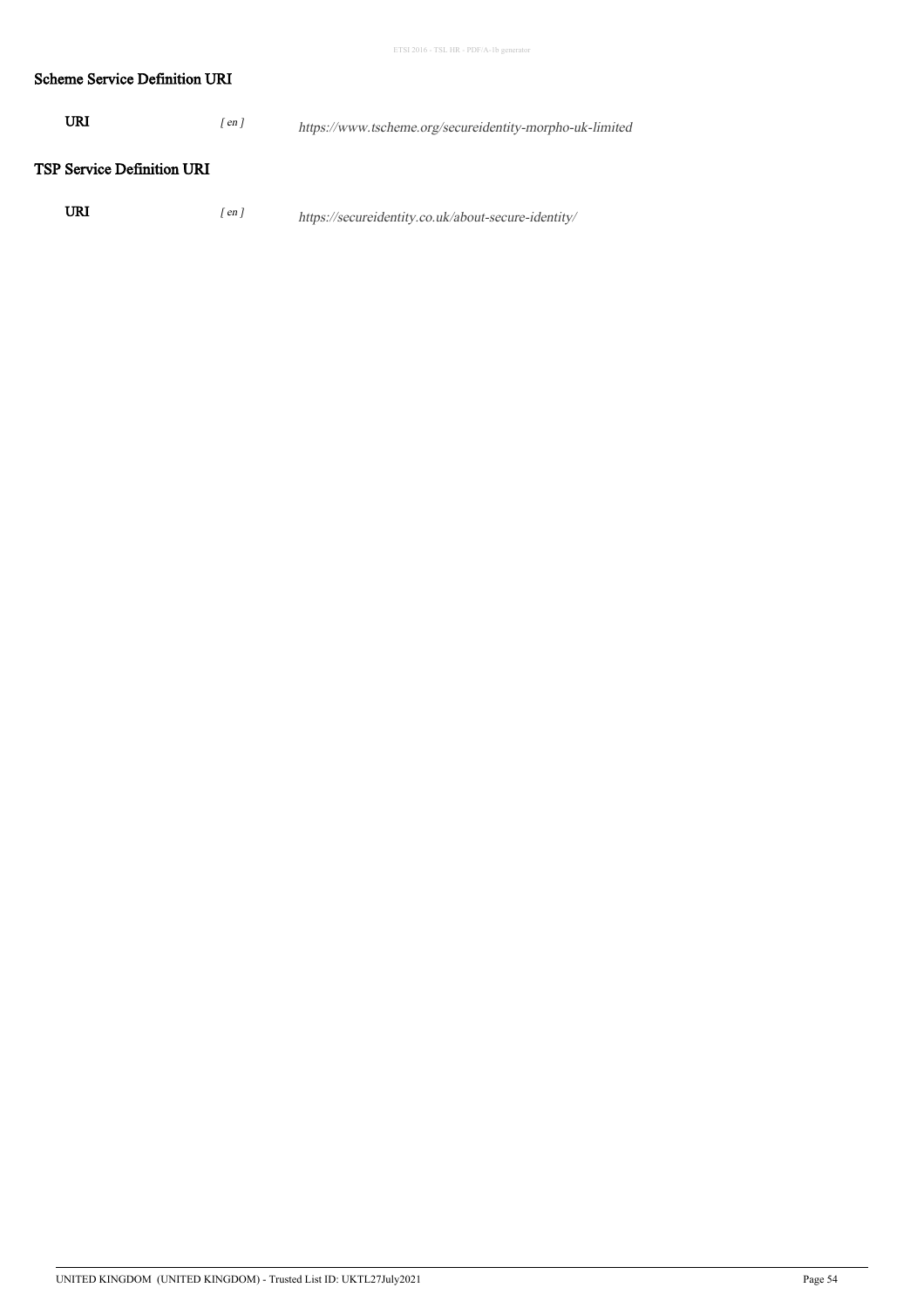## 16 - TSP: Royal Mail Group Limited

#### TSP Name

| Name                       | $[$ en $]$ | Royal Mail Group Limited                                                             |
|----------------------------|------------|--------------------------------------------------------------------------------------|
| TSP Trade Name             |            |                                                                                      |
| Name                       | $[$ en $]$ | NTRUK-Royal Mail Identity Verificaton Service                                        |
| PostalAddress              |            |                                                                                      |
| <b>Street Address</b>      | $[$ en $]$ | 100 Victoria Embankment,                                                             |
| Locality                   | $[$ en $]$ | London,                                                                              |
| Postal Code                | $[$ en $]$ | EC4Y 0HQ.                                                                            |
| <b>Country Name</b>        | $[$ en $]$ | UK                                                                                   |
| ElectronicAddress          |            |                                                                                      |
| <b>URI</b>                 | $[$ en $]$ | https://www.royalmail.com/personal/identity-verification                             |
| URI                        | $[$ en $]$ | mailto:richard.trevorah@tscheme.org                                                  |
| <b>URI</b>                 | $[$ en $]$ | mailto:richard.trevorah@tscheme.org                                                  |
| TSP Information URI        |            |                                                                                      |
| <b>URI</b>                 | $[$ en $]$ | https://www.royalmail.com/terms-and-conditions                                       |
|                            |            | 16.1 - Service (deprecatedatnationallevel): Royal Mail Identity Verification service |
|                            |            |                                                                                      |
| Service Type Identifier    |            | http://uri.etsi.org/TrstSvc/Svctype/IdV/nothavingPKIid                               |
| Service type description   | [en]       | undefined.                                                                           |
| <b>Service Name</b>        |            |                                                                                      |
| Name                       | $[$ en $]$ | Royal Mail Identity Verification service                                             |
| Service digital identities |            |                                                                                      |

Service Status http://uri.etsi.org/TrstSvc/TrustedList/Svcstatus/deprecatedatnationallevel Service status description [en] undefined. Status Starting Time<br>  $2019-03-01T12:00:00Z$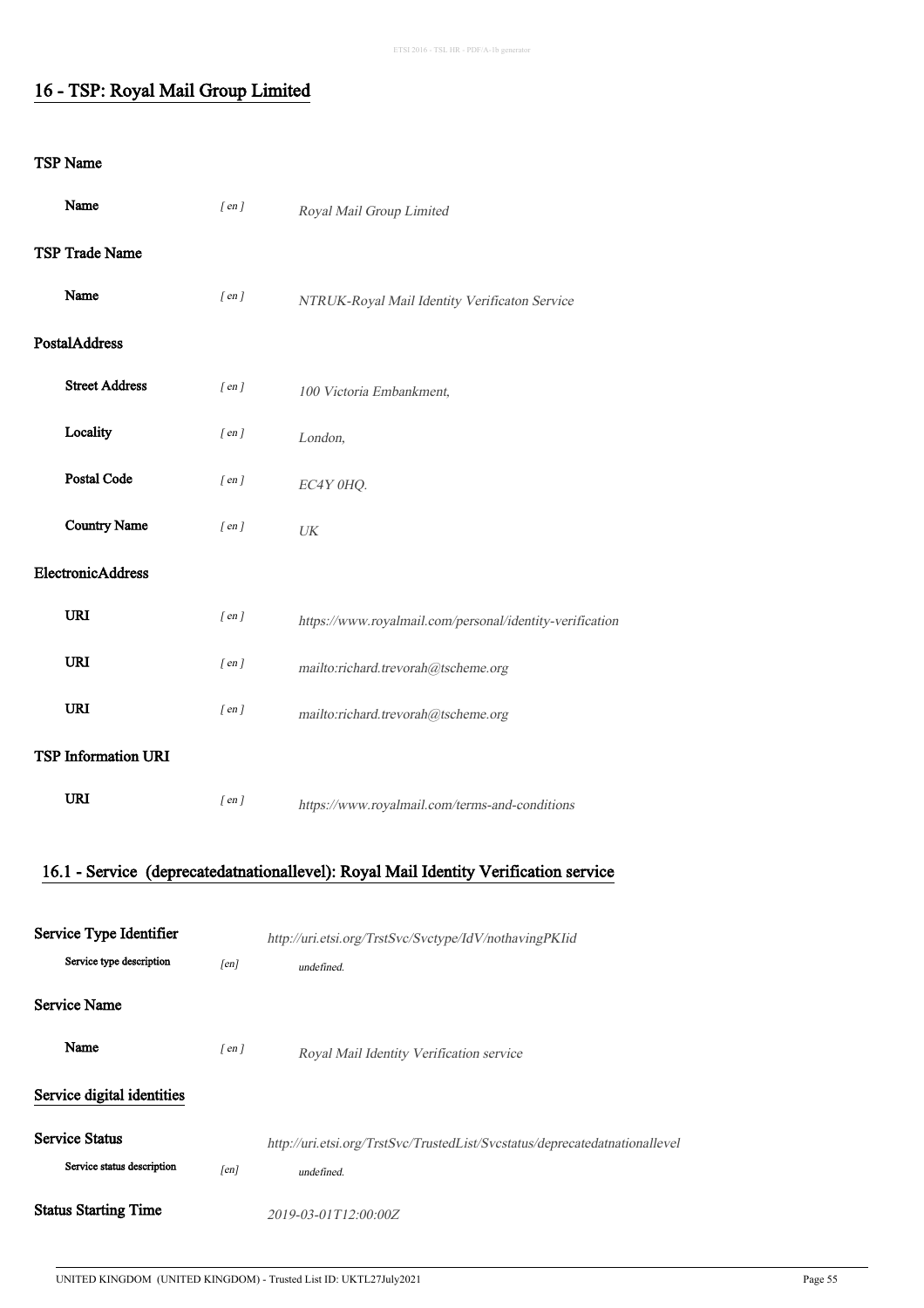| <b>Scheme Service Definition URI</b>                              |            |                                                                                           |
|-------------------------------------------------------------------|------------|-------------------------------------------------------------------------------------------|
| <b>URI</b>                                                        | $[$ en $]$ | https://www.tscheme.org/royal-mail-identity-verification-service-royal-mail-group-limited |
| <b>TSP Service Definition URI</b>                                 |            |                                                                                           |
| <b>URI</b>                                                        | $[$ en $]$ | https://www.royalmail.com/personal/identity-verification                                  |
| 16.1.1 - History instance n.1 - Status: recognisedatnationallevel |            |                                                                                           |
| Service Type Identifier                                           |            | http://uri.etsi.org/TrstSvc/Svctype/IdV/nothavingPKIid                                    |
| <b>Service Name</b>                                               |            |                                                                                           |
| Name                                                              | $[$ en $]$ | Royal Mail Identity Verification service                                                  |
| Service digital identities                                        |            |                                                                                           |
| <b>Service Status</b>                                             |            | http://uri.etsi.org/TrstSvc/TrustedList/Svcstatus/recognisedatnationallevel               |
| <b>Status Starting Time</b>                                       |            | 2016-11-03T23:00:00Z                                                                      |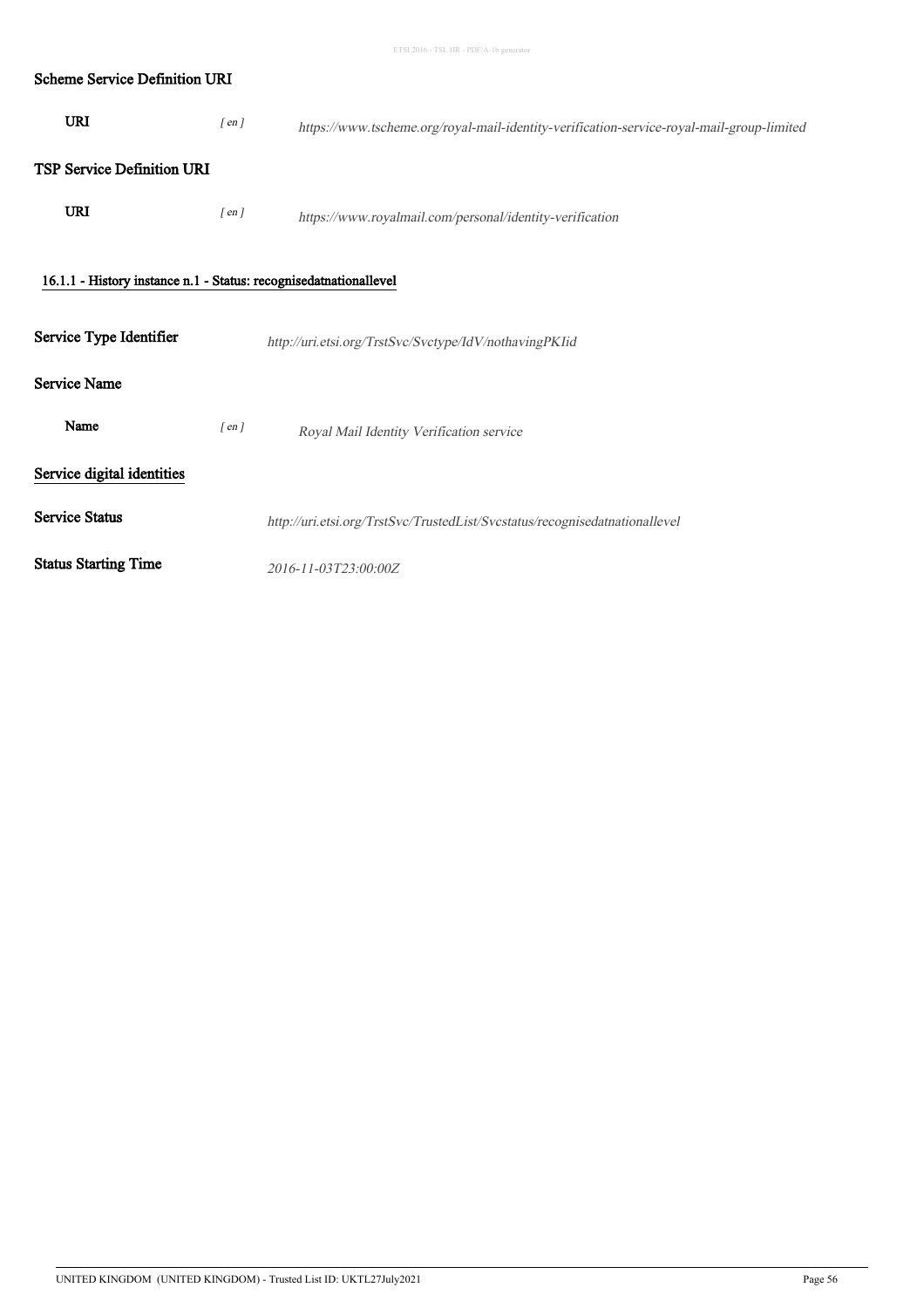## 17 - TSP: GMO GlobalSign Ltd

#### TSP Name

| Name                |                            | $[$ en $]$ | GMO GlobalSign Ltd                                                                                                                                                         |  |
|---------------------|----------------------------|------------|----------------------------------------------------------------------------------------------------------------------------------------------------------------------------|--|
| TSP Trade Name      |                            |            |                                                                                                                                                                            |  |
| Name                |                            | $[$ en $]$ | NTRGB-04705639                                                                                                                                                             |  |
| Name                |                            | $[$ en $]$ | GlobalSign                                                                                                                                                                 |  |
| PostalAddress       |                            |            |                                                                                                                                                                            |  |
|                     | <b>Street Address</b>      | $[$ en $]$ | Springfield House, Sandling Road                                                                                                                                           |  |
| Locality            |                            | $[$ en $]$ | Maidstone                                                                                                                                                                  |  |
|                     | <b>State Or Province</b>   | $[$ en $]$ | Kent                                                                                                                                                                       |  |
|                     | <b>Postal Code</b>         | $[$ en $]$ | ME14 2LP                                                                                                                                                                   |  |
|                     | <b>Country Name</b>        | $[$ en $]$ | $\ensuremath{\textit{UK}}\xspace$                                                                                                                                          |  |
|                     | ElectronicAddress          |            |                                                                                                                                                                            |  |
| <b>URI</b>          |                            | $[$ en $]$ | https://www.globalsign.com                                                                                                                                                 |  |
| <b>URI</b>          |                            | $[$ en $]$ | mailto:sales@globalsign.com                                                                                                                                                |  |
|                     | <b>TSP Information URI</b> |            |                                                                                                                                                                            |  |
| <b>URI</b>          |                            | $[$ en $]$ | https://www.globalsign.com/en/repository                                                                                                                                   |  |
|                     |                            |            | 17.1 - Service (granted): GlobalSign GCC R45 UK Qualified QSCD Signing CA 2020                                                                                             |  |
|                     |                            |            |                                                                                                                                                                            |  |
|                     | Service Type Identifier    |            | http://uri.etsi.org/TrstSvc/Svctype/CA/QC                                                                                                                                  |  |
|                     | Service type description   | [en]       | A certificate generation service creating and signing qualified certificates based on the identity and other attributes verified<br>by the relevant registration services. |  |
| <b>Service Name</b> |                            |            |                                                                                                                                                                            |  |
| Name                |                            | $[$ en $]$ | GlobalSign GCC R45 UK Qualified QSCD Signing CA 2020                                                                                                                       |  |
|                     | Service digital identities |            |                                                                                                                                                                            |  |

#### Certificate fields details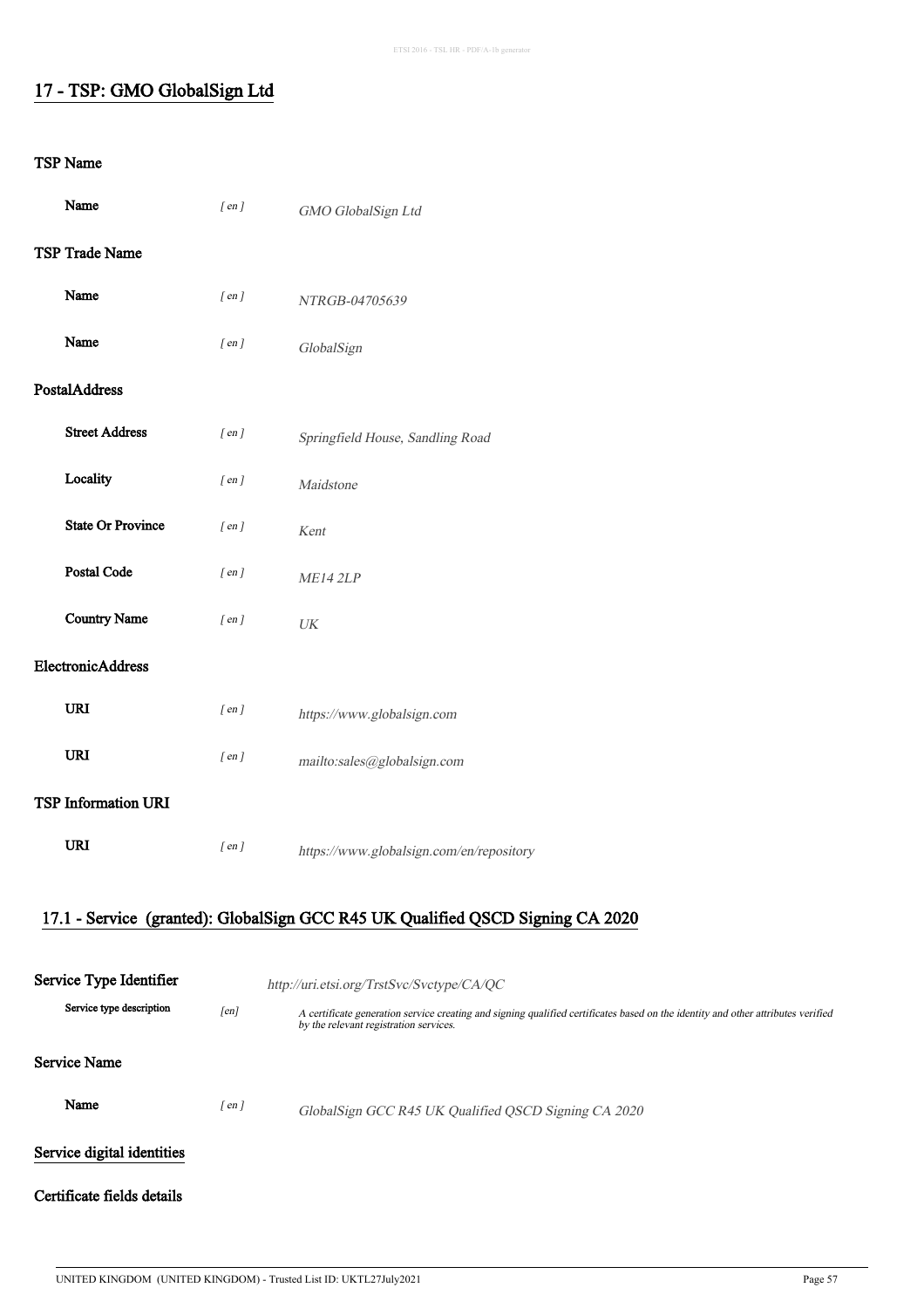|                                 | ETSI 2016 - TSL HR - PDF/A-1b generator                                                                                                                                                                                                                                                                                                                                                                                                                                |
|---------------------------------|------------------------------------------------------------------------------------------------------------------------------------------------------------------------------------------------------------------------------------------------------------------------------------------------------------------------------------------------------------------------------------------------------------------------------------------------------------------------|
| Version:                        | 3                                                                                                                                                                                                                                                                                                                                                                                                                                                                      |
| Serial Number:                  | 159895019139014634520608414115361967450                                                                                                                                                                                                                                                                                                                                                                                                                                |
| X509 Certificate                | -----BEGIN CERTIFICATE-----<br>$\label{eq:22} \begin{minipage}[t]{0.99\textwidth} {\small \begin{tabular}{0.99\textwidth} {\bf\footnotesize{MHEHNC(3D)}}\label{fig:2} \end{tabular} \hline \begin{tabular}{l} $MHEHNC(3D)_{\text{c}}$\\[1mm] $MHEHNC(3D)_{\text{c}}$\\[1mm] $MHEHNC(3D)_{\text{c}}$\\[1mm] $MHEHNC(3D)_{\text{c}}$\\[1mm] $MHEHNC(3D)_{\text{c}}$\\[1mm] $MHEHNC(3D)_{\text{c}}$\\[1mm] $MHEHNC(3D)_{\text{c$<br>-----END CERTIFICATE-----             |
| Signature algorithm:            | SHA512withRSA                                                                                                                                                                                                                                                                                                                                                                                                                                                          |
| Issuer CN:                      | GlobalSign Document Signing Root R45                                                                                                                                                                                                                                                                                                                                                                                                                                   |
| Issuer O:                       | GlobalSign nv-sa                                                                                                                                                                                                                                                                                                                                                                                                                                                       |
| Issuer C:                       | BЕ                                                                                                                                                                                                                                                                                                                                                                                                                                                                     |
| Subject 2.5.4.97:               | <i>NTRGB-04705639</i>                                                                                                                                                                                                                                                                                                                                                                                                                                                  |
| Subject CN:                     | GlobalSign GCC R45 UK Qualified QSCD Signing CA 2020                                                                                                                                                                                                                                                                                                                                                                                                                   |
| Subject O:                      | GMO GlobalSign Ltd                                                                                                                                                                                                                                                                                                                                                                                                                                                     |
| Subject C:                      | GB                                                                                                                                                                                                                                                                                                                                                                                                                                                                     |
| Valid from:                     | Wed Sep 16 02:00:00 CEST 2020                                                                                                                                                                                                                                                                                                                                                                                                                                          |
| Valid to:                       | Wed Sep 16 02:00:00 CEST 2026                                                                                                                                                                                                                                                                                                                                                                                                                                          |
| Public Key:                     | 003:02:230006692A86886F700010101050038200F0939800402820010092358C8D33A887C8D61E4ADR2952A39230D8D6A3EB8716983B3DF8A51172<br>2554EAA&FF59E9F68DAF26EDBD76B6441FD2A5E779C087688DC8E1295EA6D919CD50DF742DBF91FE96704C3DFE2B39EC873HD8<br>B45C669:1E58EA:1A7B4B63:C075:B35ECC-CB60:EBB9C6D3:SFC3D532:965E1C:91:AF:D94BE47652:SFFD:IF:IC8F11:CBBC:24F1374466;347B91:F21A0C8CB3DC3B497D:ISB3:294I<br>AA:AF:1A:09:40:41:A4:B4:34:6DF6:68:89:D7:CFAD:F9:AE:5B:DB:18:EA:BB:2B:02 |
| <b>Extended Key Usage</b>       | Unknown ExtendedKeyUsage OID: 1.3.6.1.4.1.311.10.3.12                                                                                                                                                                                                                                                                                                                                                                                                                  |
| <b>Basic Constraints</b>        | $IsCA$ : true - Path length: 0                                                                                                                                                                                                                                                                                                                                                                                                                                         |
| Subject Key Identifier          | 47:5C:8F:E5:C4:E4:E6:9E:82:13:7B:E7:D8:10:E8:9A:4F:68:2D:BE                                                                                                                                                                                                                                                                                                                                                                                                            |
| <b>Authority Key Identifier</b> | 07:41:57:4B:CF:E1:1C:16:53:D5:BD:EB:83:6C:CC:8B:29:21:84:BF                                                                                                                                                                                                                                                                                                                                                                                                            |
| <b>Authority Info Access</b>    | http://ocsp.globalsign.com/docsignrootr45<br>http://secure.globalsign.com/cacert/docsignrootr45.crt                                                                                                                                                                                                                                                                                                                                                                    |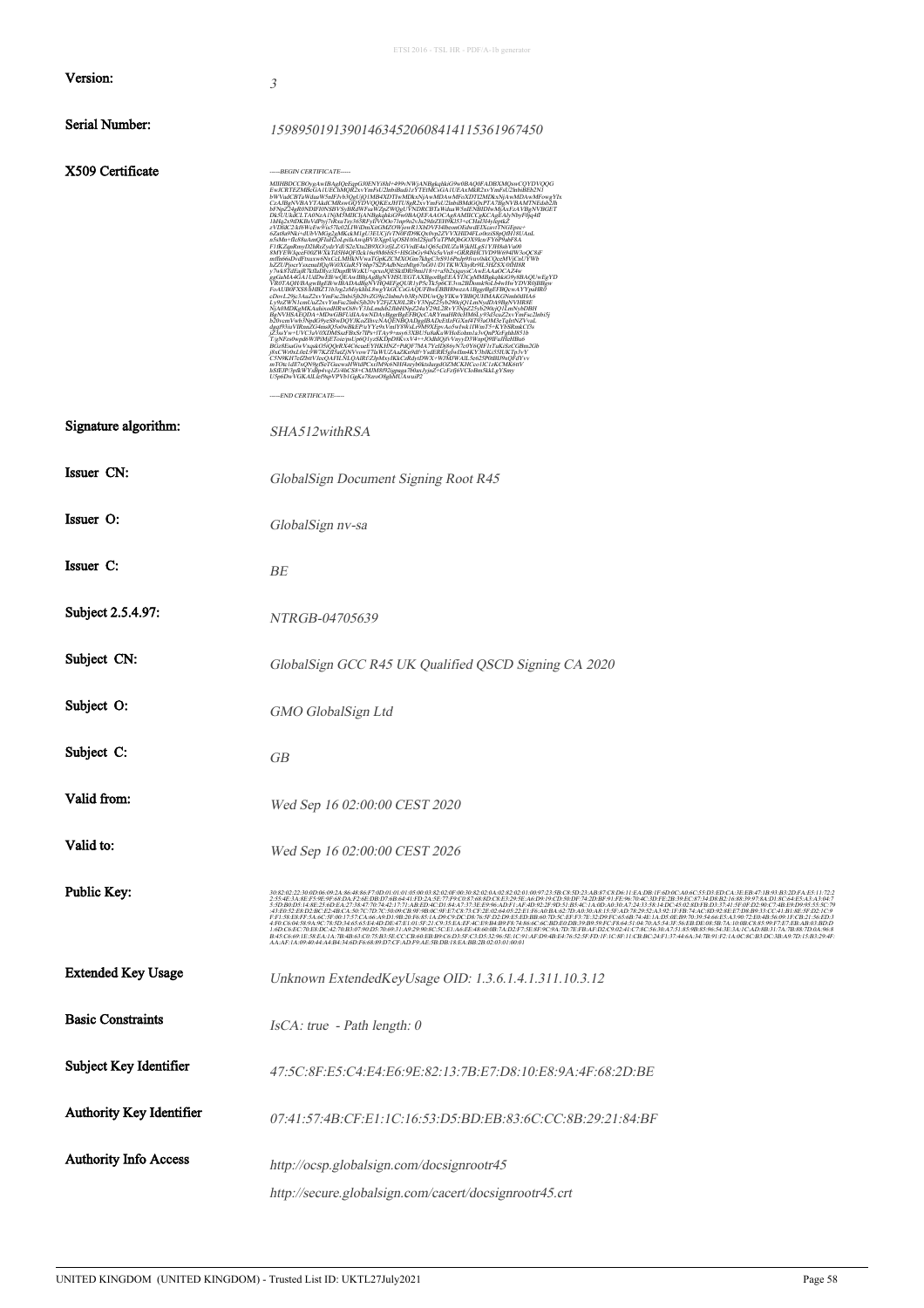| <b>CRL Distribution Points</b>                              | http://crl.globalsign.com/docsignrootr45.crl              |                                                                                         |
|-------------------------------------------------------------|-----------------------------------------------------------|-----------------------------------------------------------------------------------------|
| <b>Certificate Policies</b>                                 | Policy OID: 2.5.29.32.0                                   |                                                                                         |
|                                                             | CPS pointer: https://www.globalsign.com/repository/       |                                                                                         |
| Key Usage:                                                  | digitalSignature - keyCertSign - cRLSign                  |                                                                                         |
| Thumbprint algorithm:                                       | SHA-256                                                   |                                                                                         |
| Thumbprint:                                                 | 83:B3:AE                                                  | 91:F8:81:C5:56:A9:20:B9:2C:4C:48:22:1F:AA:C1:96:15:43:7C:F4:AC:B7:D0:79:C0:B4:26:BF:34: |
| X509SubjectName                                             |                                                           |                                                                                         |
| Subject 2.5.4.97:                                           | NTRGB-04705639                                            |                                                                                         |
| Subject CN:                                                 |                                                           | GlobalSign GCC R45 UK Qualified QSCD Signing CA 2020                                    |
| Subject O:                                                  | GMO GlobalSign Ltd                                        |                                                                                         |
| Subject C:                                                  | GB                                                        |                                                                                         |
| <b>X509SKI</b>                                              |                                                           |                                                                                         |
| X509 SK I                                                   | R1yP5cTk5p6CE3vn2BDomk9oLb4=                              |                                                                                         |
| <b>Service Status</b>                                       | http://uri.etsi.org/TrstSvc/TrustedList/Svcstatus/granted |                                                                                         |
| Service status description<br>[en]                          | undefined.                                                |                                                                                         |
| <b>Status Starting Time</b>                                 | 2021-07-27T00:00:00Z                                      |                                                                                         |
| 17.1.1 - Extension (critical): additionalServiceInformation |                                                           |                                                                                         |
| AdditionalServiceInformation                                |                                                           |                                                                                         |
| <b>URI</b>                                                  | $[$ en $]$                                                | http://uri.etsi.org/TrstSvc/TrustedList/SvcInfoExt/ForeSignatures                       |
| 17.1.2 - Extension (critical): Qualifiers [QCWithQSCD]      |                                                           |                                                                                         |
| Qualifier type description<br>[en]                          | undefined.                                                |                                                                                         |
| Criteria list assert=atLeastOne                             |                                                           |                                                                                         |
| Policy Identifier:                                          |                                                           |                                                                                         |
| Identifier                                                  |                                                           | 1.3.6.1.4.1.4146.1.44.36.1                                                              |
| Description                                                 |                                                           |                                                                                         |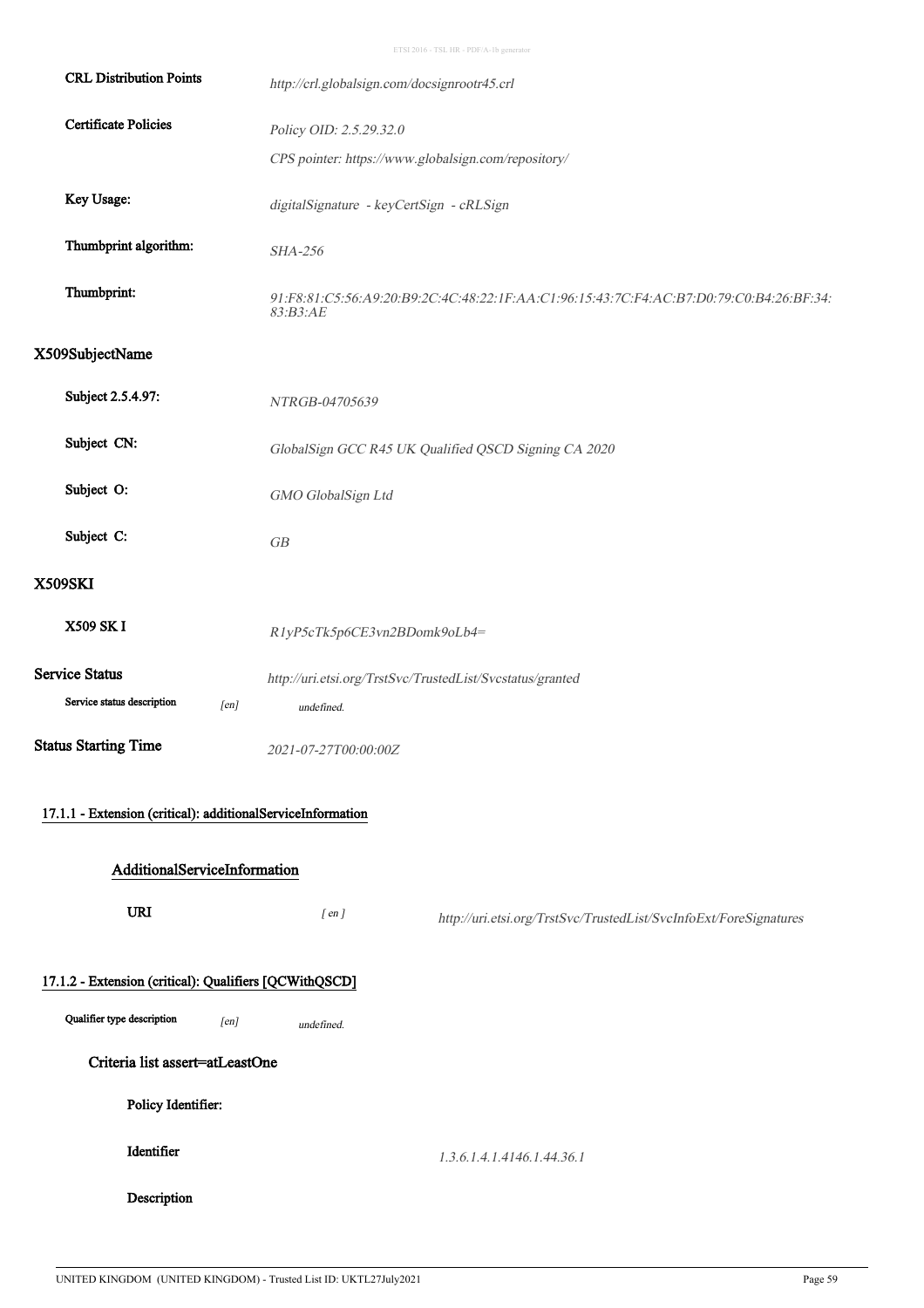| Service Type Identifier    |                      | http://uri.etsi.org/TrstSvc/Svctype/CA/QC                                                                                                                                                                                                                            |
|----------------------------|----------------------|----------------------------------------------------------------------------------------------------------------------------------------------------------------------------------------------------------------------------------------------------------------------|
| Service type description   | [en]                 | A certificate generation service creating and signing qualified certificates based on the identity and other attributes verified                                                                                                                                     |
|                            |                      | by the relevant registration services.                                                                                                                                                                                                                               |
| <b>Service Name</b>        |                      |                                                                                                                                                                                                                                                                      |
| Name                       | $\lceil$ en $\rceil$ | GlobalSign GCC R45 UK Qualified QSCD Signing CA 2020                                                                                                                                                                                                                 |
| Service digital identities |                      |                                                                                                                                                                                                                                                                      |
| Certificate fields details |                      |                                                                                                                                                                                                                                                                      |
| Version:                   |                      | 3                                                                                                                                                                                                                                                                    |
| <b>Serial Number:</b>      |                      | 159895019139014634520608414115361967450                                                                                                                                                                                                                              |
| X509 Certificate           |                      | -----BEGIN CERTIFICATE-----<br>mTOte1d117xQN9efSeTGuewsHWtdPCxrIM9c6NH4zeyb0ktsIurgdOZMCKHCco1IC1zKCMK6ttV<br>hSfEIP3pfkWYsBpAvq1Z14hCS8+CMJM8F921gpaga7b0axJyjnZ+CeFzfj6VCloBm5kkLgYSmy<br>U5p6DwVGKAIL1ef9spVPVb1GgKs78zroO8ghMUAwuP2<br>-----END CERTIFICATE----- |
| Signature algorithm:       |                      | SHA512withRSA                                                                                                                                                                                                                                                        |
| Issuer CN:                 |                      | GlobalSign Document Signing Root R45                                                                                                                                                                                                                                 |
| Issuer O:                  |                      | GlobalSign nv-sa                                                                                                                                                                                                                                                     |
| Issuer C:                  |                      | $B\hspace{-0.05cm}E$                                                                                                                                                                                                                                                 |
| Subject 2.5.4.97:          |                      | NTRGB-04705639                                                                                                                                                                                                                                                       |
| Subject CN:                |                      | GlobalSign GCC R45 UK Qualified QSCD Signing CA 2020                                                                                                                                                                                                                 |
| Subject O:                 |                      | GMO GlobalSign Ltd                                                                                                                                                                                                                                                   |
| Subject C:                 |                      | ${\cal GB}$                                                                                                                                                                                                                                                          |
| Valid from:                |                      | Wed Sep 16 02:00:00 CEST 2020                                                                                                                                                                                                                                        |
| Valid to:                  |                      | Wed Sep 16 02:00:00 CEST 2026                                                                                                                                                                                                                                        |

#### 17.2 - Service (granted): GlobalSign GCC R45 UK Qualified QSCD Signing CA 2020

l,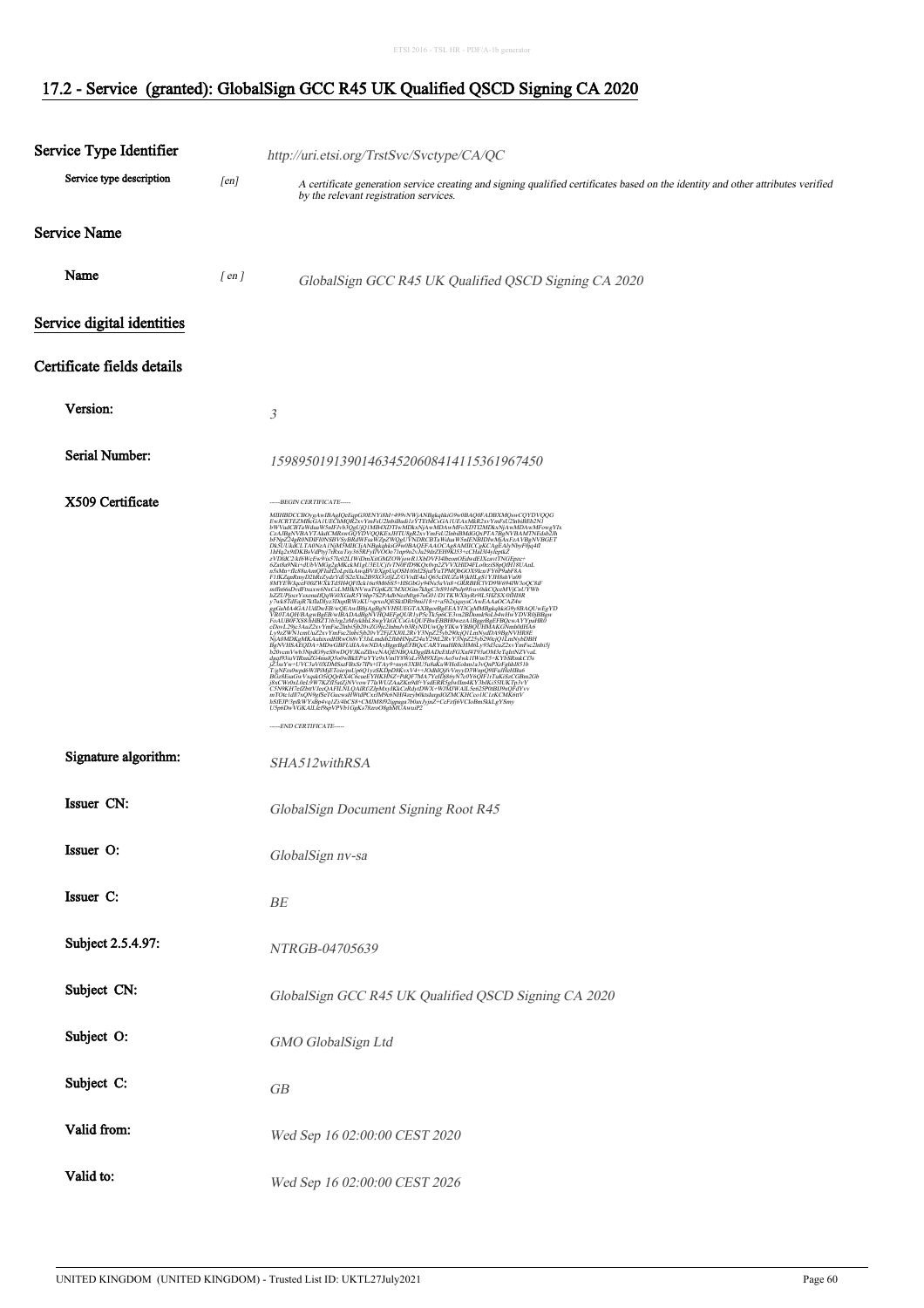| Public Key:                        | 22:30:0D:06:09:2A:86:48:86:E7:0D:01:01:01:05:00:03:82:02:0E:00:30:82:02:04:02:82:02:01:00:97:23:5B:C8:5D:23:AB:87:C8:D6:11:EA:DB:1E:6D:0C:A0:6C:55:D3:ED:C<br>.43:E0:52:E8:D2:BC:E2:4B:CA:507C:7D:7C:50:09:CB:9F:9B:0C:9F:E7:C8:75:CF:2E:02:64:05:22:E1:F6:A0:BA:62:7D:A0:30:A8:15:5F:AD:78:29:52:A3:92:1F:FB:74:AC:8D:92:8E:E7:D8:B9:33:CC:41:B1<br>F:F1:58:E8:FF:5A:6C:5F:00:17:57:CA:66:A9:D<br>AA:AF:1A:09:40:44:A4:B4:34:6D:F6:68:89:D7:CF:AD:F9:AE:5B:DB:18:EA:BB:2B:02:03:01:00:01 |
|------------------------------------|-------------------------------------------------------------------------------------------------------------------------------------------------------------------------------------------------------------------------------------------------------------------------------------------------------------------------------------------------------------------------------------------------------------------------------------------------------------------------------------------|
| <b>Extended Key Usage</b>          | Unknown ExtendedKeyUsage OID: 1.3.6.1.4.1.311.10.3.12                                                                                                                                                                                                                                                                                                                                                                                                                                     |
| <b>Basic Constraints</b>           | IsCA: true - Path length: 0                                                                                                                                                                                                                                                                                                                                                                                                                                                               |
| Subject Key Identifier             | 47:5C:8F:E5:C4:E4:E6:9E:82:13:7B:E7:D8:10:E8:9A:4F:68:2D:BE                                                                                                                                                                                                                                                                                                                                                                                                                               |
| Authority Key Identifier           | 07:41:57:4B:CF:E1:1C:16:53:D5:BD:EB:83:6C:CC:8B:29:21:84:BF                                                                                                                                                                                                                                                                                                                                                                                                                               |
| <b>Authority Info Access</b>       | http://ocsp.globalsign.com/docsignrootr45                                                                                                                                                                                                                                                                                                                                                                                                                                                 |
|                                    | http://secure.globalsign.com/cacert/docsignrootr45.crt                                                                                                                                                                                                                                                                                                                                                                                                                                    |
| <b>CRL Distribution Points</b>     | http://crl.globalsign.com/docsignrootr45.crl                                                                                                                                                                                                                                                                                                                                                                                                                                              |
| <b>Certificate Policies</b>        | Policy OID: 2.5.29.32.0                                                                                                                                                                                                                                                                                                                                                                                                                                                                   |
|                                    | CPS pointer: https://www.globalsign.com/repository/                                                                                                                                                                                                                                                                                                                                                                                                                                       |
| Key Usage:                         | digitalSignature - keyCertSign - cRLSign                                                                                                                                                                                                                                                                                                                                                                                                                                                  |
| Thumbprint algorithm:              | <b>SHA-256</b>                                                                                                                                                                                                                                                                                                                                                                                                                                                                            |
| Thumbprint:                        | 91:F8:81:C5:56:A9:20:B9:2C:4C:48:22:1F:AA:C1:96:15:43:7C:F4:AC:B7:D0:79:C0:B4:26:BF:34:<br>83:B3:AE                                                                                                                                                                                                                                                                                                                                                                                       |
| X509SubjectName                    |                                                                                                                                                                                                                                                                                                                                                                                                                                                                                           |
| Subject 2.5.4.97:                  | NTRGB-04705639                                                                                                                                                                                                                                                                                                                                                                                                                                                                            |
| Subject CN:                        | GlobalSign GCC R45 UK Qualified QSCD Signing CA 2020                                                                                                                                                                                                                                                                                                                                                                                                                                      |
| Subject O:                         | GMO GlobalSign Ltd                                                                                                                                                                                                                                                                                                                                                                                                                                                                        |
| Subject C:                         | GB                                                                                                                                                                                                                                                                                                                                                                                                                                                                                        |
| <b>X509SKI</b>                     |                                                                                                                                                                                                                                                                                                                                                                                                                                                                                           |
| <b>X509 SKI</b>                    | R1yP5cTk5p6CE3vn2BDomk9oLb4=                                                                                                                                                                                                                                                                                                                                                                                                                                                              |
| <b>Service Status</b>              | http://uri.etsi.org/TrstSvc/TrustedList/Svcstatus/granted                                                                                                                                                                                                                                                                                                                                                                                                                                 |
| Service status description<br>[en] | undefined.                                                                                                                                                                                                                                                                                                                                                                                                                                                                                |
| <b>Status Starting Time</b>        | 2021-07-27T00:00:00Z                                                                                                                                                                                                                                                                                                                                                                                                                                                                      |

## 17.2.1 - Extension (critical): additionalServiceInformation

 $\ddot{\phantom{a}}$ 

## AdditionalServiceInformation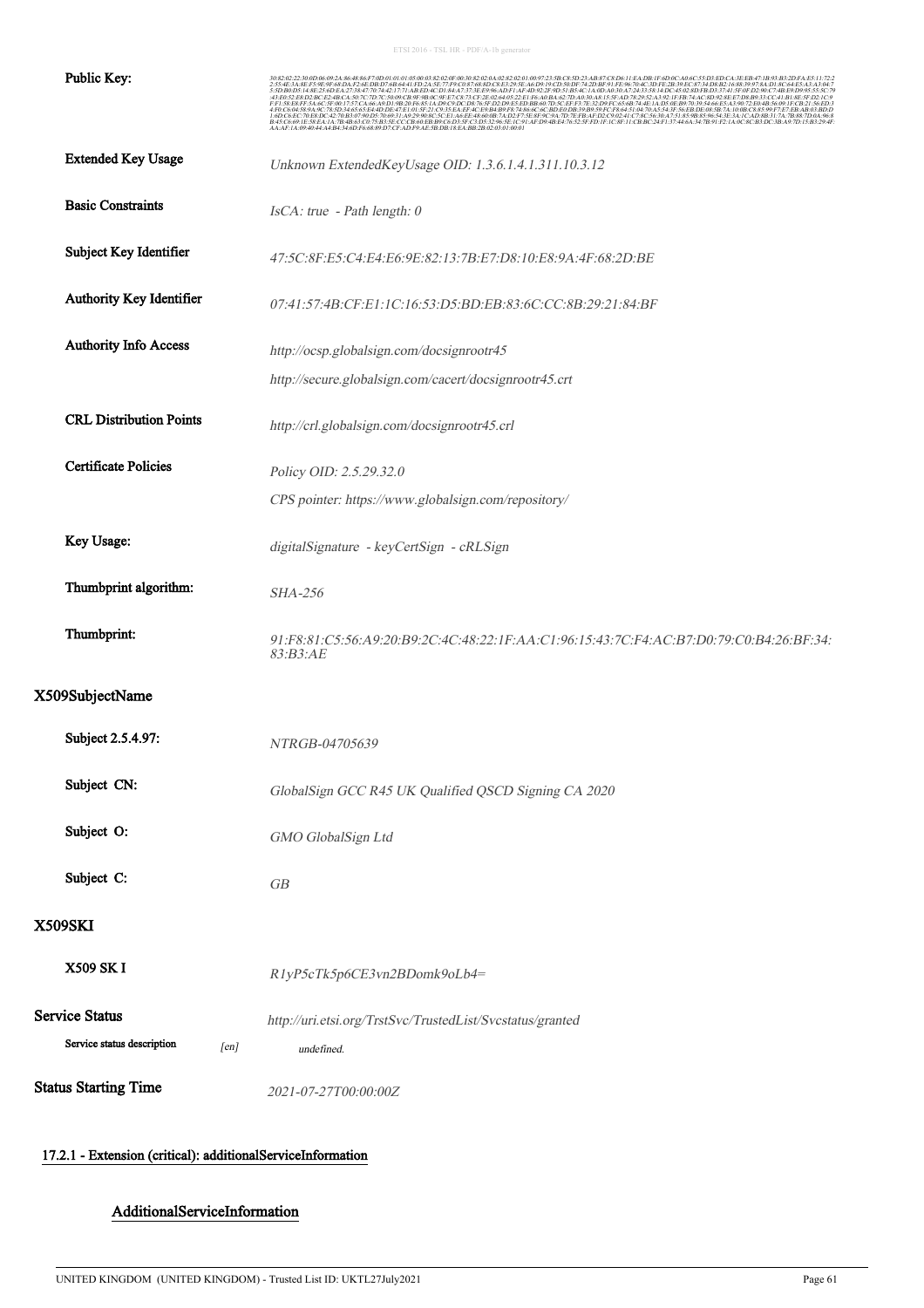URI  $[ en ]$ 

| 17.2.2 - Extension (critical): Qualifiers [QCWithQSCD] |                            |  |  |  |
|--------------------------------------------------------|----------------------------|--|--|--|
| $\sim$<br>Qualifier type description<br>[en]           | undefined.                 |  |  |  |
| Criteria list assert=atLeastOne                        |                            |  |  |  |
| Policy Identifier:                                     |                            |  |  |  |
| Identifier                                             | 1.3.6.1.4.1.4146.1.44.36.2 |  |  |  |
| Description                                            |                            |  |  |  |
|                                                        |                            |  |  |  |

# 17.3 - Service (granted): GlobalSign GCC E45 UK Qualified QSCD Signing CA 2020

| Service Type Identifier    |            | http://uri.etsi.org/TrstSvc/Svctype/CA/QC                                                                                                                                                                                                                                                                                                                                                                                                                               |
|----------------------------|------------|-------------------------------------------------------------------------------------------------------------------------------------------------------------------------------------------------------------------------------------------------------------------------------------------------------------------------------------------------------------------------------------------------------------------------------------------------------------------------|
| Service type description   | [en]       | A certificate generation service creating and signing qualified certificates based on the identity and other attributes verified<br>by the relevant registration services.                                                                                                                                                                                                                                                                                              |
| <b>Service Name</b>        |            |                                                                                                                                                                                                                                                                                                                                                                                                                                                                         |
| Name                       | $[$ en $]$ | GlobalSign GCC E45 UK Qualified QSCD Signing CA 2020                                                                                                                                                                                                                                                                                                                                                                                                                    |
| Service digital identities |            |                                                                                                                                                                                                                                                                                                                                                                                                                                                                         |
| Certificate fields details |            |                                                                                                                                                                                                                                                                                                                                                                                                                                                                         |
| Version:                   |            | 3                                                                                                                                                                                                                                                                                                                                                                                                                                                                       |
| Serial Number:             |            | 159895019230313882360217802131342318011                                                                                                                                                                                                                                                                                                                                                                                                                                 |
| X509 Certificate           |            | -----BEGIN CERTIFICATE-----<br>MIIDtTCCAzugAwIBAgIQeEqpGcQFLUdvrerJ3ttZuzAKBggqhkjOPQQDAzBXMQswCQYDVQQGEwJC<br>RTEZMBcGAIUEChMQR2xvYmFsU2InbiBudi1zYTEtMCsGAIUEAxMkR2xvYmFsU2InbiBEb2N1bWVu<br>REZADA-GAI UEGANOREA (* 1970.)<br>18. november – Anglie Maria II. († 1971.)<br>18. november – Anglie Maria II. († 1971.)<br>18. november – Anglie Maria II. († 1972.)<br>18. november – Anglie Maria II. († 1972.)<br>18. november – Anglie<br>-----END CERTIFICATE----- |
| Signature algorithm:       |            | SHA384withECDSA                                                                                                                                                                                                                                                                                                                                                                                                                                                         |
| Issuer CN:                 |            | GlobalSign Document Signing Root E45                                                                                                                                                                                                                                                                                                                                                                                                                                    |
| Issuer O:                  |            | GlobalSign nv-sa                                                                                                                                                                                                                                                                                                                                                                                                                                                        |
| Issuer C:                  |            | BE                                                                                                                                                                                                                                                                                                                                                                                                                                                                      |
| Subject 2.5.4.97:          |            | NTRGB-04705639                                                                                                                                                                                                                                                                                                                                                                                                                                                          |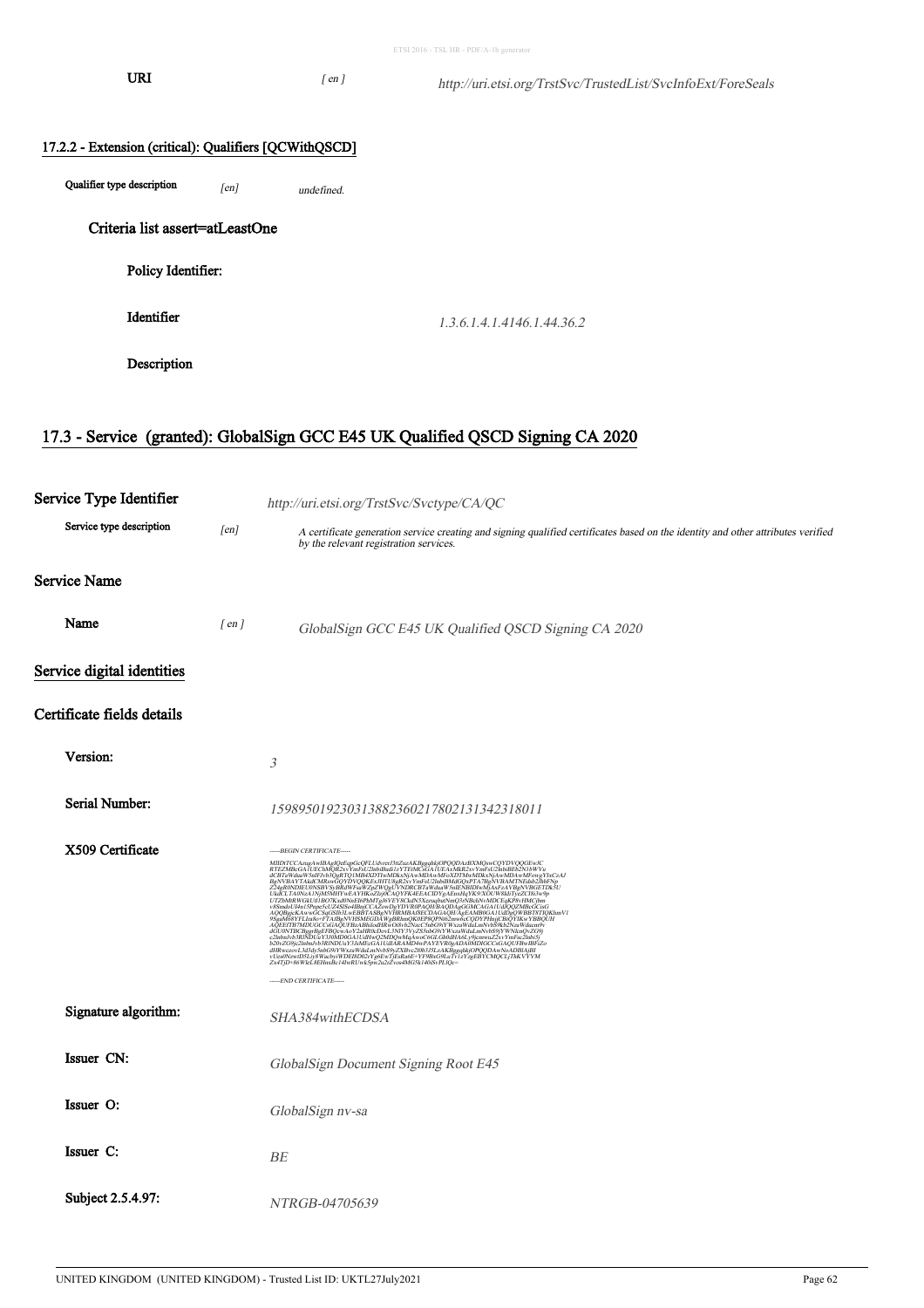|                       | Subject CN:                    | GlobalSign GCC E45 UK Qualified QSCD Signing CA 2020                                                                                                                                                                                       |
|-----------------------|--------------------------------|--------------------------------------------------------------------------------------------------------------------------------------------------------------------------------------------------------------------------------------------|
|                       | Subject O:                     | GMO GlobalSign Ltd                                                                                                                                                                                                                         |
| Subject C:            |                                | GB                                                                                                                                                                                                                                         |
|                       | Valid from:                    | Wed Sep 16 02:00:00 CEST 2020                                                                                                                                                                                                              |
| Valid to:             |                                | Mon Sep 16 02:00:00 CEST 2030                                                                                                                                                                                                              |
|                       | Public Key:                    | $\frac{30.7630400607243648CE3D020146452B81040022036200049F.11E4.60AF.7E5CE516F087624F.2799483F.22DF:0F:6931:365B:22D4561A452D97504E:ECAC5D:DOD9.C423:AZE131;16293F:2229F:075B:229550F:075B:229550F:075B:229550F:075B:229550F:075B:229550F$ |
|                       | <b>Extended Key Usage</b>      | Unknown ExtendedKeyUsage OID: 1.3.6.1.4.1.311.10.3.12                                                                                                                                                                                      |
|                       | <b>Basic Constraints</b>       | IsCA: true - Path length: 0                                                                                                                                                                                                                |
|                       | Subject Key Identifier         | FC:4C:84:0A:86:65:75:F5:28:1A:33:AF:18:14:B2:2B:6B:CA:3E:15                                                                                                                                                                                |
|                       | Authority Key Identifier       | 61:99:02:B4:10:FF:10:3C:DB:7A:DA:6C:3A:70:24:03:60:F1:E7:8E                                                                                                                                                                                |
|                       | <b>Authority Info Access</b>   | http://ocsp.globalsign.com/docsignroote45                                                                                                                                                                                                  |
|                       |                                | http://secure.globalsign.com/cacert/docsignroote45.crt                                                                                                                                                                                     |
|                       | <b>CRL Distribution Points</b> | http://crl.globalsign.com/docsignroote45.crl                                                                                                                                                                                               |
|                       | <b>Certificate Policies</b>    | Policy OID: 2.5.29.32.0                                                                                                                                                                                                                    |
|                       |                                | CPS pointer: https://www.globalsign.com/repository/                                                                                                                                                                                        |
|                       | Key Usage:                     | digitalSignature - keyCertSign - cRLSign                                                                                                                                                                                                   |
|                       | Thumbprint algorithm:          | SHA-256                                                                                                                                                                                                                                    |
|                       | Thumbprint:                    | 71.2C.42:F3:C0:FA:3B:DF:A1:1B:22:AC:98:11:C8:EB:91:2C:4B:46:4B:43:C7:05:82:5D:EE:DC:1<br>1:95:AD:33                                                                                                                                        |
| X509SubjectName       |                                |                                                                                                                                                                                                                                            |
|                       | Subject 2.5.4.97:              | NTRGB-04705639                                                                                                                                                                                                                             |
|                       | Subject CN:                    | GlobalSign GCC E45 UK Qualified QSCD Signing CA 2020                                                                                                                                                                                       |
|                       | Subject O:                     | GMO GlobalSign Ltd                                                                                                                                                                                                                         |
| Subject C:            |                                | GB                                                                                                                                                                                                                                         |
| <b>X509SKI</b>        |                                |                                                                                                                                                                                                                                            |
| <b>X509 SKI</b>       |                                | /EyECoZldfUoGjOvGBSyK2vKPhU=                                                                                                                                                                                                               |
| <b>Service Status</b> |                                | http://uri.etsi.org/TrstSvc/TrustedList/Svcstatus/granted                                                                                                                                                                                  |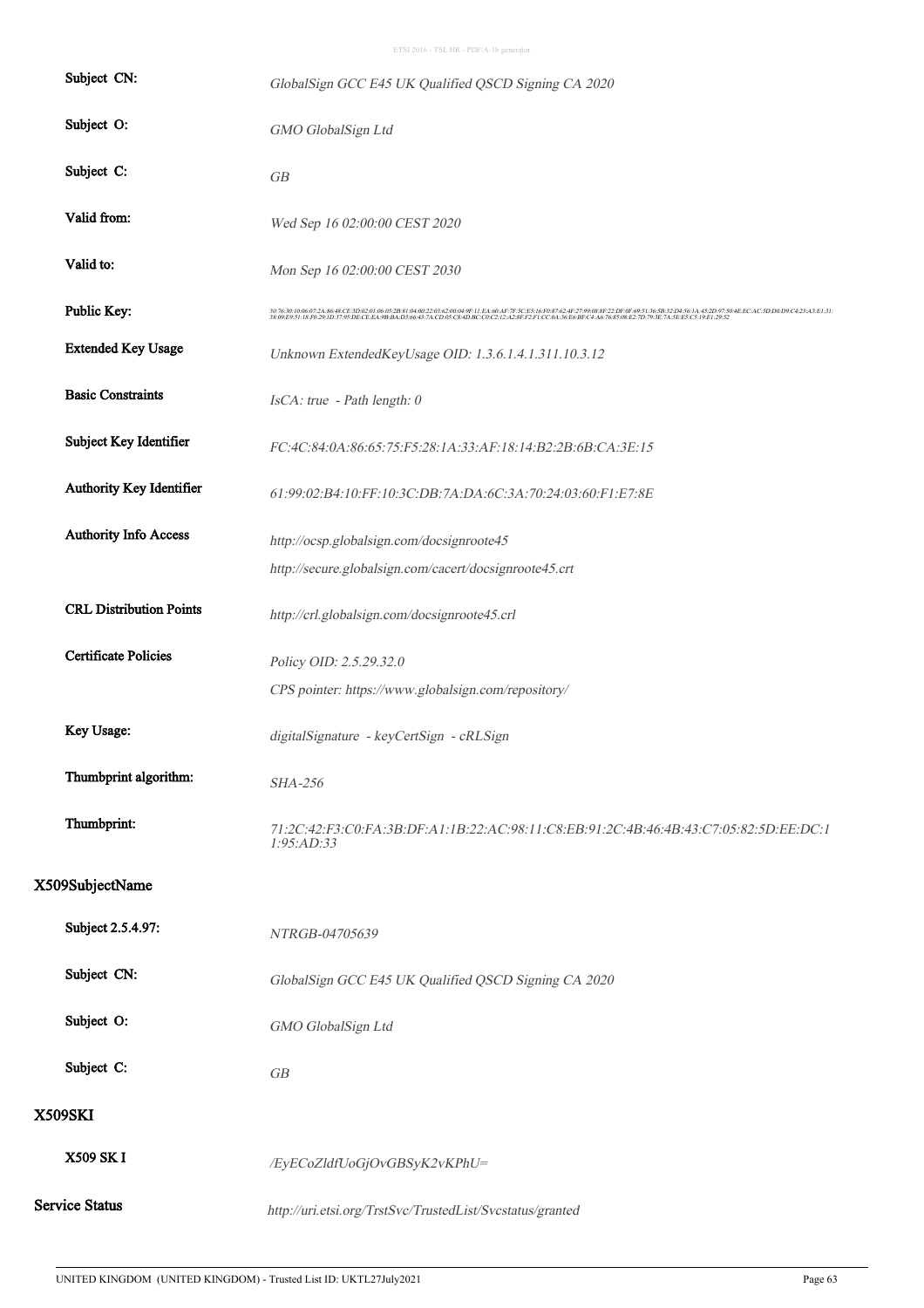|                                                                                      |      |                      | ETSI 2016 - TSL HR - PDF/A-1b generator                           |
|--------------------------------------------------------------------------------------|------|----------------------|-------------------------------------------------------------------|
| Service status description                                                           | [en] | undefined.           |                                                                   |
| <b>Status Starting Time</b>                                                          |      | 2021-07-27T00:00:00Z |                                                                   |
| 17.3.1 - Extension (critical): additionalServiceInformation                          |      |                      |                                                                   |
| AdditionalServiceInformation                                                         |      |                      |                                                                   |
| <b>URI</b>                                                                           |      | $[$ en $]$           | http://uri.etsi.org/TrstSvc/TrustedList/SvcInfoExt/ForeSignatures |
| 17.3.2 - Extension (critical): Qualifiers [QCWithQSCD]<br>Qualifier type description | [en] | undefined.           |                                                                   |
| Criteria list assert=atLeastOne                                                      |      |                      |                                                                   |
| Policy Identifier:                                                                   |      |                      |                                                                   |
| Identifier                                                                           |      |                      | 1.3.6.1.4.1.4146.1.44.36.1                                        |
| Description                                                                          |      |                      |                                                                   |

# 17.4 - Service (granted): GlobalSign GCC E45 UK Qualified QSCD Signing CA 2020

| Service Type Identifier    |            | http://uri.etsi.org/TrstSvc/Svctype/CA/QC                                                                                                                                                                                                                                                                                                                   |
|----------------------------|------------|-------------------------------------------------------------------------------------------------------------------------------------------------------------------------------------------------------------------------------------------------------------------------------------------------------------------------------------------------------------|
| Service type description   | [en]       | A certificate generation service creating and signing qualified certificates based on the identity and other attributes verified<br>by the relevant registration services.                                                                                                                                                                                  |
| <b>Service Name</b>        |            |                                                                                                                                                                                                                                                                                                                                                             |
| Name                       | $[$ en $]$ | GlobalSign GCC E45 UK Qualified QSCD Signing CA 2020                                                                                                                                                                                                                                                                                                        |
| Service digital identities |            |                                                                                                                                                                                                                                                                                                                                                             |
| Certificate fields details |            |                                                                                                                                                                                                                                                                                                                                                             |
| Version:                   |            | 3                                                                                                                                                                                                                                                                                                                                                           |
| Serial Number:             |            | 159895019230313882360217802131342318011                                                                                                                                                                                                                                                                                                                     |
| X509 Certificate           |            | -----BEGIN CERTIFICATE-----<br>2.00%/COMMUNICATION/SANDWAYSARIAL/ARANDAWAYSARIBROADADADINGCCSGAQUFBwBBFiZo<br>https://gov/1.5d3ty5nE0201V375MEeGA1UdIARANDAwPAYEVR0gADA0MDIGCCSGAQUFBwBBFiZo<br>dHRwczov1.3d3ty5nE03YYYxxaWduLmNvbS9XyZXBvc20b5351.zAKBggahkjOPQDAw<br>Zx4TjD+86WleL8EHnxBc14IwRUwk5pw2u2rZvos4MG5k140iSvPLIQc=<br>----END CERTIFICATE----- |
| Signature algorithm:       |            | SHA384withECDSA                                                                                                                                                                                                                                                                                                                                             |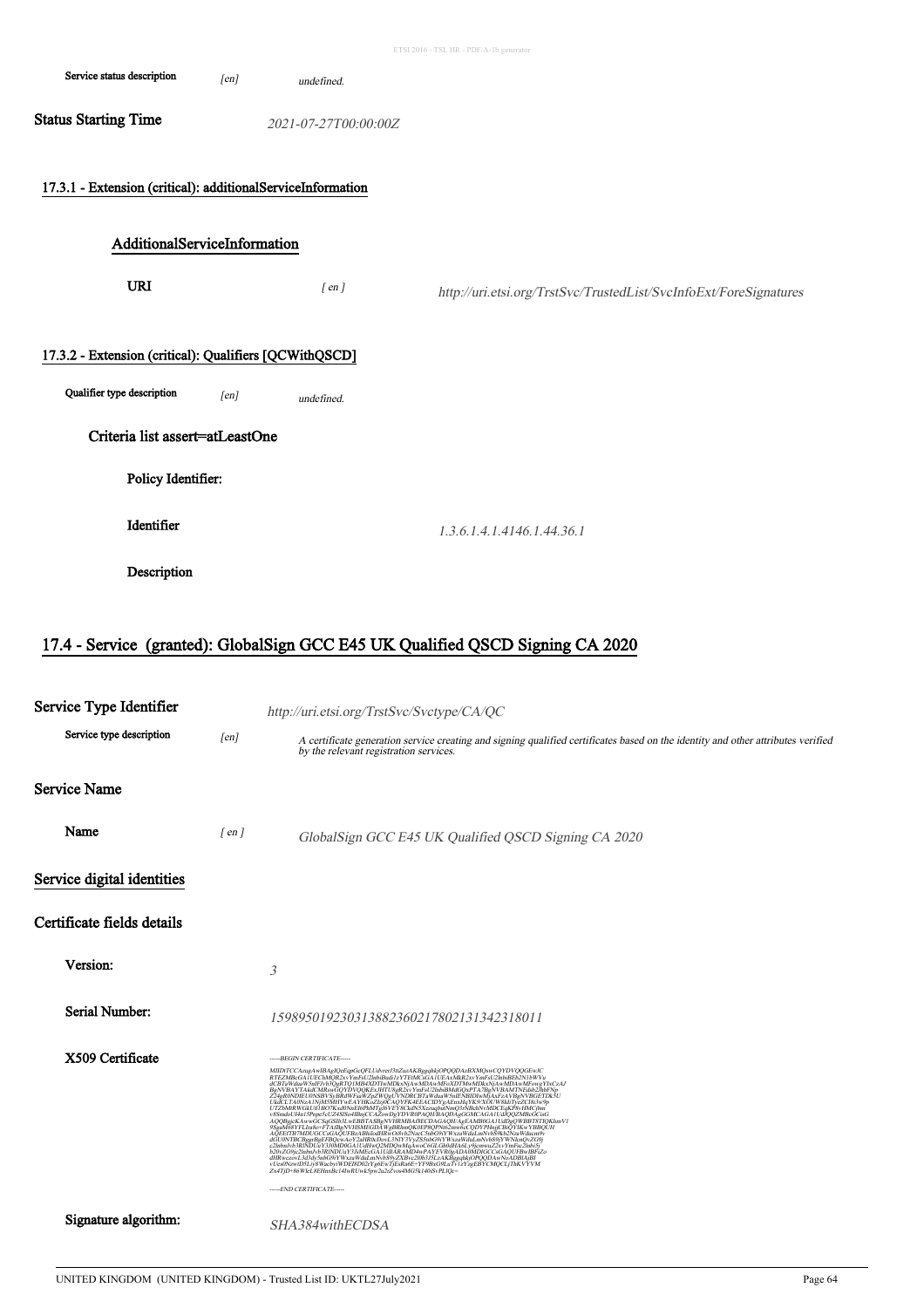| Issuer CN:                     | GlobalSign Document Signing Root E45                                                                |
|--------------------------------|-----------------------------------------------------------------------------------------------------|
| Issuer O:                      | GlobalSign nv-sa                                                                                    |
| Issuer C:                      | BE                                                                                                  |
| Subject 2.5.4.97:              | NTRGB-04705639                                                                                      |
| Subject CN:                    | GlobalSign GCC E45 UK Qualified QSCD Signing CA 2020                                                |
| Subject O:                     | GMO GlobalSign Ltd                                                                                  |
| Subject C:                     | GB                                                                                                  |
| Valid from:                    | Wed Sep 16 02:00:00 CEST 2020                                                                       |
| Valid to:                      | Mon Sep 16 02:00:00 CEST 2030                                                                       |
| Public Key:                    |                                                                                                     |
| <b>Extended Key Usage</b>      | Unknown ExtendedKeyUsage OID: 1.3.6.1.4.1.311.10.3.12                                               |
| <b>Basic Constraints</b>       | IsCA: true - Path length: 0                                                                         |
| Subject Key Identifier         | FC:4C:84:0A:86:65:75:F5:28:1A:33:AF:18:14:B2:2B:6B:CA:3E:15                                         |
| Authority Key Identifier       | 61:99:02:B4:10:FF:10:3C:DB:7A:DA:6C:3A:70:24:03:60:F1:E7:8E                                         |
| Authority Info Access          | http://ocsp.globalsign.com/docsignroote45                                                           |
|                                | http://secure.globalsign.com/cacert/docsignroote45.crt                                              |
| <b>CRL Distribution Points</b> | http://crl.globalsign.com/docsignroote45.crl                                                        |
| <b>Certificate Policies</b>    | Policy OID: 2.5.29.32.0                                                                             |
|                                | CPS pointer: https://www.globalsign.com/repository/                                                 |
| Key Usage:                     | digitalSignature - keyCertSign - cRLSign                                                            |
| Thumbprint algorithm:          | <b>SHA-256</b>                                                                                      |
| Thumbprint:                    | 71:2C:42:F3:C0:FA:3B:DF:A1:1B:22:AC:98:11:C8:EB:91:2C:4B:46:4B:43:C7:05:82:5D:EE:DC:1<br>1:95:AD:33 |
| X509SubjectName                |                                                                                                     |
| Subject 2.5.4.97:              | NTRGB-04705639                                                                                      |
| Subject CN:                    | GlobalSign GCC E45 UK Qualified QSCD Signing CA 2020                                                |
| Subject O:                     | GMO GlobalSign Ltd                                                                                  |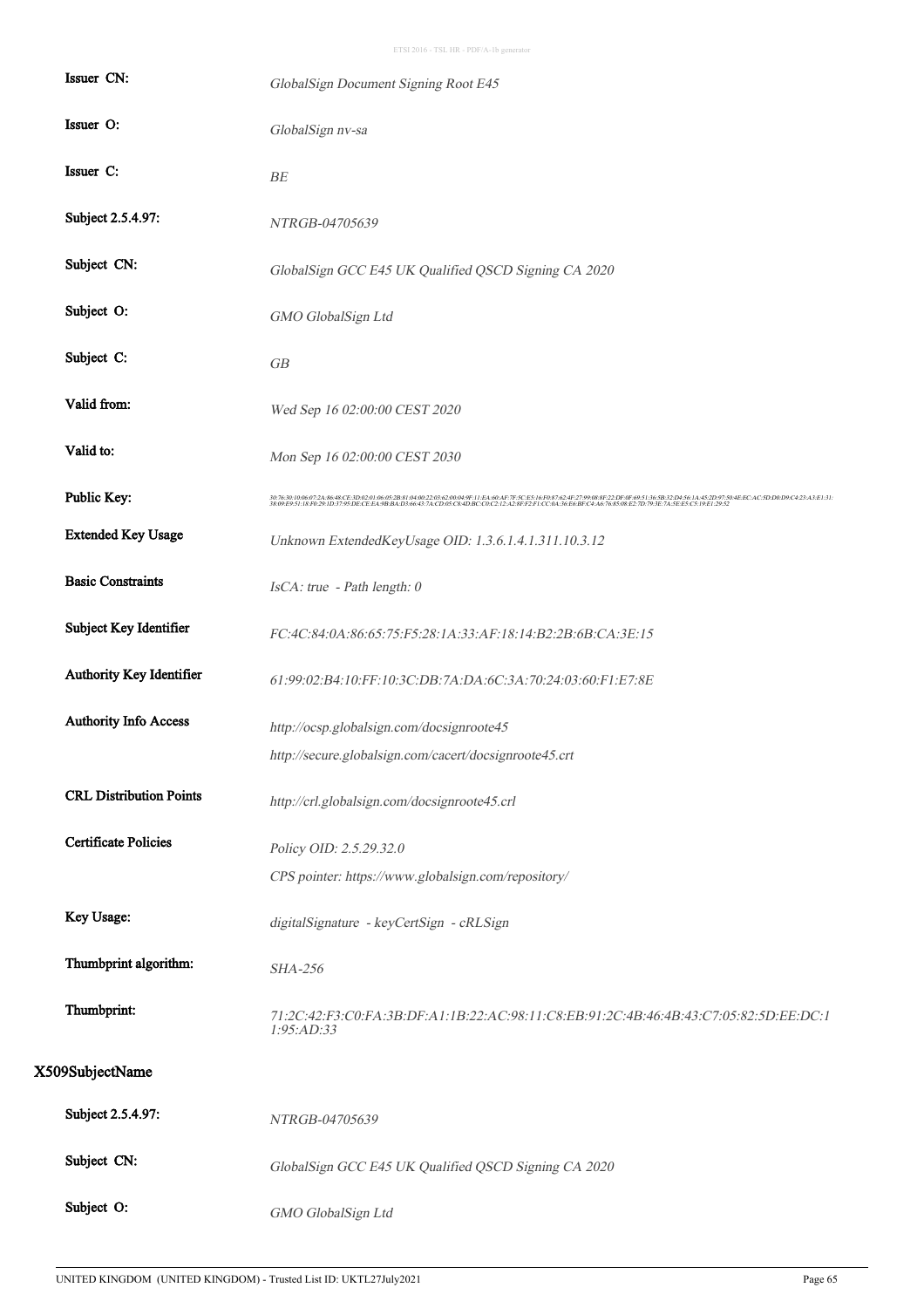| Subject C:                                                                                                                                    |      | GB                           |                                                              |
|-----------------------------------------------------------------------------------------------------------------------------------------------|------|------------------------------|--------------------------------------------------------------|
| <b>X509SKI</b>                                                                                                                                |      |                              |                                                              |
| X509 SK I                                                                                                                                     |      | /EyECoZldfUoGjOvGBSyK2vKPhU= |                                                              |
| <b>Service Status</b><br>Service status description                                                                                           | [en] | undefined.                   | http://uri.etsi.org/TrstSvc/TrustedList/Svcstatus/granted    |
| <b>Status Starting Time</b>                                                                                                                   |      | 2021-07-27T00:00:00Z         |                                                              |
| 17.4.1 - Extension (critical): additionalServiceInformation<br>AdditionalServiceInformation                                                   |      |                              |                                                              |
| <b>URI</b>                                                                                                                                    |      | $[$ en $]$                   | http://uri.etsi.org/TrstSvc/TrustedList/SvcInfoExt/ForeSeals |
| 17.4.2 - Extension (critical): Qualifiers [QCWithQSCD]<br>Qualifier type description<br>[en]<br>undefined.<br>Criteria list assert=atLeastOne |      |                              |                                                              |
| Policy Identifier:                                                                                                                            |      |                              |                                                              |
| Identifier                                                                                                                                    |      |                              | 1.3.6.1.4.1.4146.1.44.36.2                                   |
| Description                                                                                                                                   |      |                              |                                                              |

# 17.5 - Service (granted): GlobalSign Atlas R45 UK Qualified Remote Signing CA 2020

| Service Type Identifier    |            | http://uri.etsi.org/TrstSvc/Svctype/CA/QC                                                                                                                                  |
|----------------------------|------------|----------------------------------------------------------------------------------------------------------------------------------------------------------------------------|
| Service type description   | [en]       | A certificate generation service creating and signing qualified certificates based on the identity and other attributes verified<br>by the relevant registration services. |
| Service Name               |            |                                                                                                                                                                            |
| Name                       | $[$ en $]$ | GlobalSign Atlas R45 UK Qualified Remote Signing CA 2020                                                                                                                   |
| Service digital identities |            |                                                                                                                                                                            |
| Certificate fields details |            |                                                                                                                                                                            |
| Version:                   |            | 3                                                                                                                                                                          |
| Serial Number:             |            | 159895019451408628062562632191425246994                                                                                                                                    |

 $\ddot{\phantom{a}}$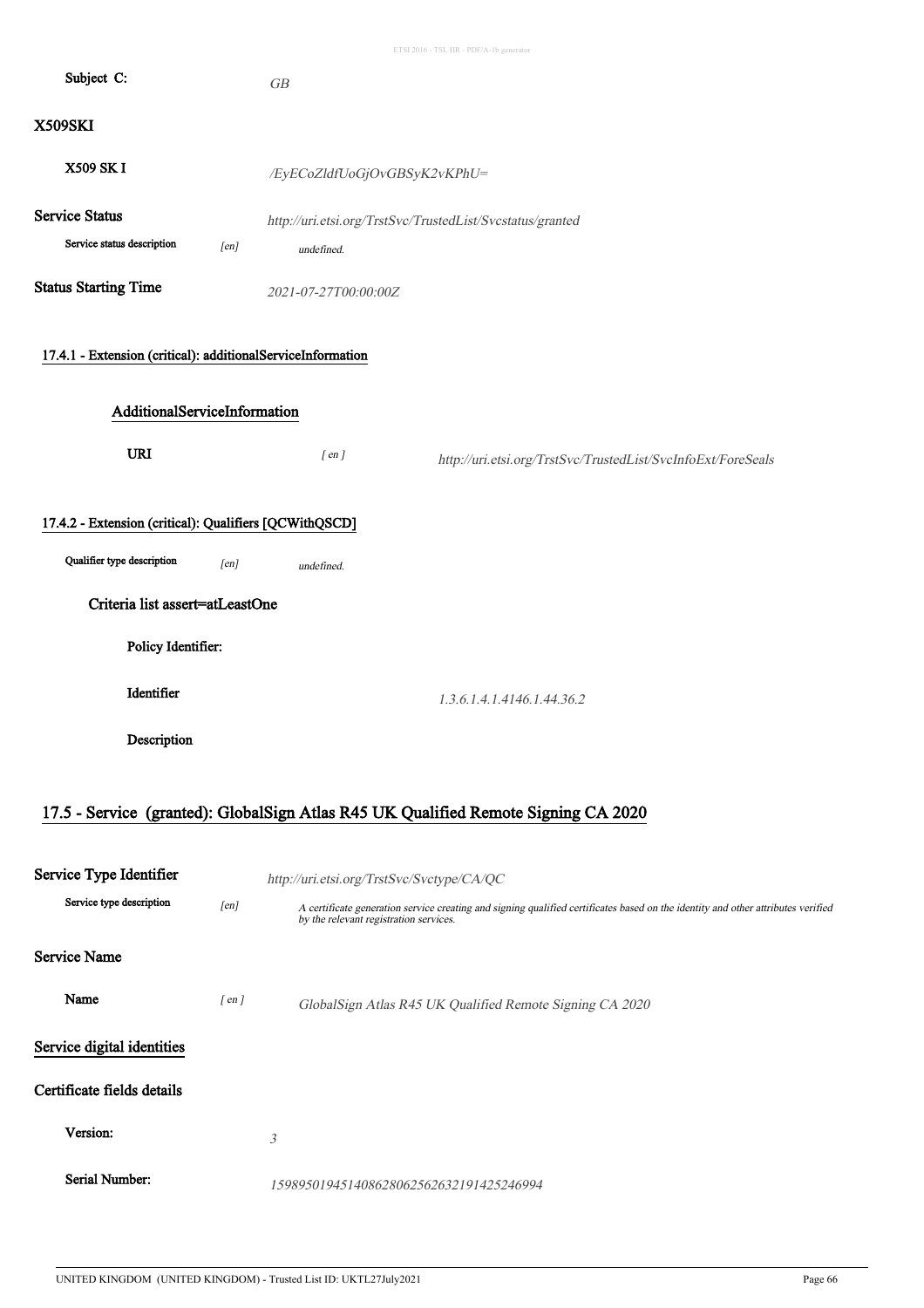#### X509 Certificate -----BEGIN CERTIFICATE-----

| MIIHCDCCBPCgAwIBAgIQeEqpHI5qdsw3hKk1/9H3EjANBgkqhkiG9w0BAQ0FADBXMQswCQYDVQQG                                                                                 |
|--------------------------------------------------------------------------------------------------------------------------------------------------------------|
| EwJCRTEZMBcGA1UEChMOR2xvYmFsU2InbiBudi1zYTEtMCsGA1UEAxMkR2xvYmFsU2InbiBEb2N1                                                                                 |
| bWVudCBTaWduaW5nIFJvb3QgUjQ1MB4XDTIwMDkxNjAwMDAwMFoXDTI2MDkxNjAwMDAwMFowgYYx                                                                                 |
| CzAJBgNVBAYTAkdCMRswGQYDVQQKExJHTU8gR2xvYmFsU2lnbiBMdGQxQTA/BgNVBAMTOEdsb2Jh                                                                                 |
| bFNpZ24gQXRsYXMgUjQ1IFVLIFF1YWxpZmllZCBSZW1vdGUgU2InbmluZyBDQSAyMDIwMRcwFQYD                                                                                 |
| VQRhEw3OVFJHQi0wNDcwNTYzOTCCAiIwDQYJKoZIhvcNAQEBBQADggIPADCCAgoCggIBAOGz2TCn                                                                                 |
| 06hqvjGZjduOsUT0oUSF00Kv+kYdvPDKxMJV/EpaupMejtO2b1nUiQUaH4vEE7lcDm5n7w2UkO+v                                                                                 |
| +mw3ipnBgNs5iXhvR472L3F0EUamBw9COn05Gmd7Hwsif9NrhuxPZ9dYkoDC+OzPta2/Emi0NivI                                                                                 |
| r6IAK2TEIsBWSUIvoHT0weuKQenYPKSn5d31xmAk/7AyxU5UQxDtLE5jlmS+KcNZKUCÑL/7SitCH                                                                                 |
| qaEAJC6Az7mCgkSxsLNufbZ14fKoHQvMBMLxkob4nJkmPakq169fin5oNelt7Q4e1f2KRT7VT72Wu                                                                                |
| o14iL7CIak0HAaS7HUvJ2foZniPakaDvc4A8M+JaOxiZVU6zvcBmOY3CbgcJxcddVMGn1Ki68BD/                                                                                 |
| Xtu5iXdU4Qxy83WyIgM/WmgR3/wfEyIw4B5T6yR+2ABg47NzAoVFSKLt7q0vUxxMfcC/dfRArWK5                                                                                 |
| w7bSx7a9Gioyr+ayO18GczOuxkW/L0Sna/PSt/95ZiWO6QjIRI9b2WvjRicZf40LkRqVmmLAdx/U                                                                                 |
| RIj9VAbQn+JMY+h3TZbqBFc1pqqzYqVE0IT7r1iQCEhwVrSLyvr2sjih72uZ5hSNNa7bKJDjgaeR                                                                                 |
| IPPvYFNIXZ0eMDsUVO9E+udIDscrS8ULKzH29XThC5S3OWZ0jV0Z4YKJ/GN4+GVCv/TbAgMBAAGj                                                                                 |
| ggGeMIIBmjAOBgNVHQ8BAf8EBAMCAYYwIAYDVR0IBBkwFwYKKwYBBAGCNwoDDAYJKoZIhvevAQEF                                                                                 |
| .<br>MBIGA1UdEwEB/wOIMAYBAf8CAOAwHOYDVR0OBBYEFFevNS+139Mpl88ivNezORpcJGBUMB8GA1Ud                                                                            |
| IwQYMBaAFAdBV0vP4RwWU9W964NszIspIYS/MIGJBggrBgEFBQcBAQR9MHswNQYIKwYBBQUHMAGG                                                                                 |
| KWh0dHA6Ly9vY3NwLmdsb2JhbHNpZ24uY29tL2RvY3NpZ25yb290cjQ1MEIGCCsGAQUFBzAChjZo<br>dHRwOi8vc2VidXJILmdsb2JhbHNpZ24uY29tL2NhY2VvdČ9kb2NzaWducm9vdHI0NS5icnOwPOYD |
| VR0fBDYwNDAyoDCgLoYsaHR0cDovL2NybC5nbG9iYWxzaWduLmNvbS9kb2NzaWducm9vdHI0NS5j                                                                                 |
| cmwwRwYDVR0gBEAwPjA8BgRVHSAAMDQwMgYIKwYBBQUHAgEWJmh0dHBzOi8vd3d3Lmdsb2JhbHNp                                                                                 |
| Z24uY29tL3JlcG9zaXRvcnkvMA0GCSaGSIb3DOEBDOUAA4ICAOBBcvGH2O/TYC1CrBYWsmCMvoeO                                                                                 |
| y9KZ2D1I6foJOIW8YHIXIkDLNhiCsrFZDwwXol97pCQwfZYae9s53mMacBNbw1HSrRySNumxdPkW                                                                                 |
| kven9XwDXzrCOdbZLYSzaE53H18cGLsoBX4LznrgSLWtB6M33JYzH1J9C/F5SHGd4c+L5+V+PhBo                                                                                 |
| Yq24WDR293N2Wg8wyKCWGdIkSUHTbUEhT+gmtLMEon5OqwtkDI1maBrEbCQ2SwWM7kgmB0Kij4K0                                                                                 |
| Ggv8ryT//XpW43wAQNVUc0r7Ig72nHmVVcCelQwvxY3Hz+rPw+ZK0cp04OeBTg2BRHeEm85sIVSX                                                                                 |
| GyL00Ur/Q+aBJ3urqPiiA3VGe+KKy0Hi9HYm54/hwqwNualf1GvpmXtc0JKKdJbO3OEXsDiTNKu8                                                                                 |
| AksZroSNamIEKhmAvmWASAUDk6WF+BtBgOoLA2epEE9gaesI00rSm8c32Lu6aabIhREn7obIi8Yv                                                                                 |
| 5nHooBL1jmVvSw8+qfaQf8zbl18n6spe8XR/95hLZXOPo9u29ia9AFJ/zW1W+hwtIHAqHrLYkKD                                                                                  |
| XD1NTE7DSdrQlNQ+jkqVlGuN95tt79MqVu49Vpz9cIB64FSZsXFBVvhDqn7YsgqHWRXTVX/kPrqA                                                                                 |
| GVhishTGpKRXTMSbl9ENeE+4VY8vvleUEWmnscmU07aeSxsNTO==                                                                                                         |
|                                                                                                                                                              |

|                                 | -----END CERTIFICATE-----                                                                           |
|---------------------------------|-----------------------------------------------------------------------------------------------------|
| Signature algorithm:            | SHA512withRSA                                                                                       |
| Issuer CN:                      | GlobalSign Document Signing Root R45                                                                |
| Issuer O:                       | GlobalSign nv-sa                                                                                    |
| Issuer C:                       | BE                                                                                                  |
| Subject 2.5.4.97:               | NTRGB-04705639                                                                                      |
| Subject CN:                     | GlobalSign Atlas R45 UK Qualified Remote Signing CA 2020                                            |
| Subject O:                      | GMO GlobalSign Ltd                                                                                  |
| Subject C:                      | GB                                                                                                  |
| Valid from:                     | Wed Sep 16 02:00:00 CEST 2020                                                                       |
| Valid to:                       | Wed Sep 16 02:00:00 CEST 2026                                                                       |
| Public Key:                     |                                                                                                     |
| <b>Extended Key Usage</b>       | Unknown ExtendedKeyUsage OID: 1.3.6.1.4.1.311.10.3.12                                               |
| <b>Basic Constraints</b>        | IsCA: true - Path length: 0                                                                         |
| Subject Key Identifier          | 57:AF:35:2F:B5:DF:D3:29:97:CF:23:C8:D7:B3:41:1A:5C:24:60:54                                         |
| <b>Authority Key Identifier</b> | 07:41:57:4B:CF:E1:1C:16:53:D5:BD:EB:83:6C:CC:8B:29:21:84:BF                                         |
| <b>Authority Info Access</b>    | http://ocsp.globalsign.com/docsignrootr45<br>http://secure.globalsign.com/cacert/docsignrootr45.crt |
| <b>CRL Distribution Points</b>  | http://crl.globalsign.com/docsignrootr45.crl                                                        |
| <b>Certificate Policies</b>     | Policy OID: 2.5.29.32.0                                                                             |
|                                 | CPS pointer: https://www.globalsign.com/repository/                                                 |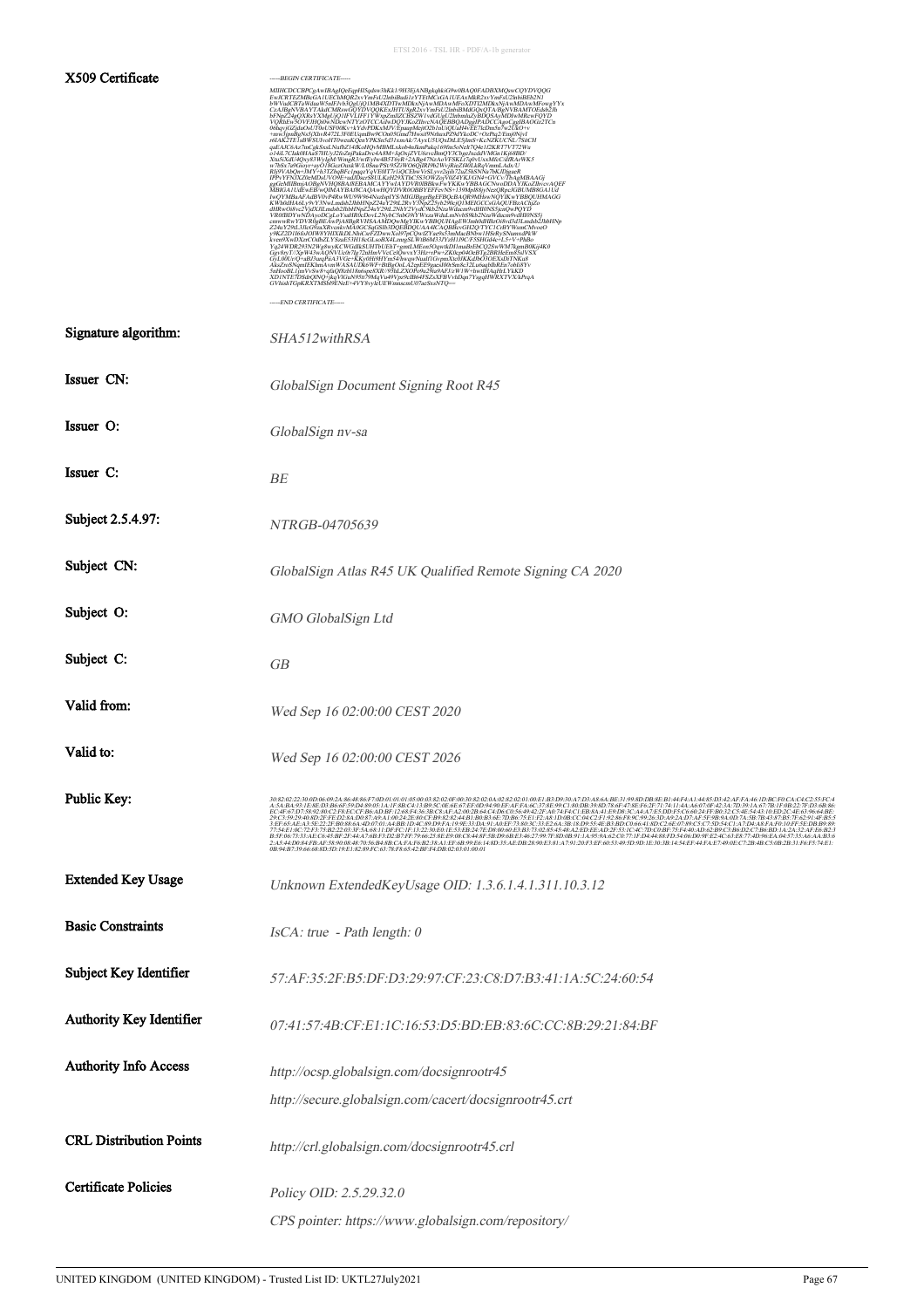| Key Usage:                                                        | digitalSignature - keyCertSign - cRLSign                                                            |                                                                   |  |  |
|-------------------------------------------------------------------|-----------------------------------------------------------------------------------------------------|-------------------------------------------------------------------|--|--|
| Thumbprint algorithm:                                             | SHA-256                                                                                             |                                                                   |  |  |
| Thumbprint:                                                       | 09:58:E7:A8:4F:39:2A:4F:3B:7D:C5:E3:0F:DC:8D:F7:33:E6:9B:44:C6:8C:16:FC:0D:A1:74:1C:08<br>:41:9D:AO |                                                                   |  |  |
| X509SubjectName                                                   |                                                                                                     |                                                                   |  |  |
| Subject 2.5.4.97:                                                 | NTRGB-04705639                                                                                      |                                                                   |  |  |
| Subject CN:                                                       |                                                                                                     | GlobalSign Atlas R45 UK Qualified Remote Signing CA 2020          |  |  |
| Subject O:                                                        | GMO GlobalSign Ltd                                                                                  |                                                                   |  |  |
| Subject C:                                                        | ${\cal GB}$                                                                                         |                                                                   |  |  |
| <b>X509SKI</b>                                                    |                                                                                                     |                                                                   |  |  |
| X509 SK I                                                         | V681L7Xf0ymXzyPI17NBGlwkYFQ=                                                                        |                                                                   |  |  |
| Service Status                                                    |                                                                                                     | http://uri.etsi.org/TrstSvc/TrustedList/Svcstatus/granted         |  |  |
| Service status description<br>[en]                                | undefined.                                                                                          |                                                                   |  |  |
| <b>Status Starting Time</b>                                       | 2021-07-27T00:00:00Z                                                                                |                                                                   |  |  |
| 17.5.1 - Extension (critical): additionalServiceInformation       |                                                                                                     |                                                                   |  |  |
| AdditionalServiceInformation                                      |                                                                                                     |                                                                   |  |  |
| URI                                                               | $[$ en $]$                                                                                          | http://uri.etsi.org/TrstSvc/TrustedList/SvcInfoExt/ForeSignatures |  |  |
| 17.5.2 - Extension (critical): Qualifiers [QCQSCDManagedOnBehalf] |                                                                                                     |                                                                   |  |  |
| Qualifier type description<br>[en]                                | undefined.                                                                                          |                                                                   |  |  |
| Criteria list assert=atLeastOne                                   |                                                                                                     |                                                                   |  |  |
| Policy Identifier:                                                |                                                                                                     |                                                                   |  |  |
| Identifier                                                        |                                                                                                     | 1.3.6.1.4.1.4146.1.44.38.1                                        |  |  |
| Description                                                       |                                                                                                     |                                                                   |  |  |
|                                                                   |                                                                                                     |                                                                   |  |  |

## 17.6 - Service (granted): GlobalSign Atlas R45 UK Qualified Remote Signing CA 2020

Service Type Identifier http://uri.etsi.org/TrstSvc/Svctype/CA/QC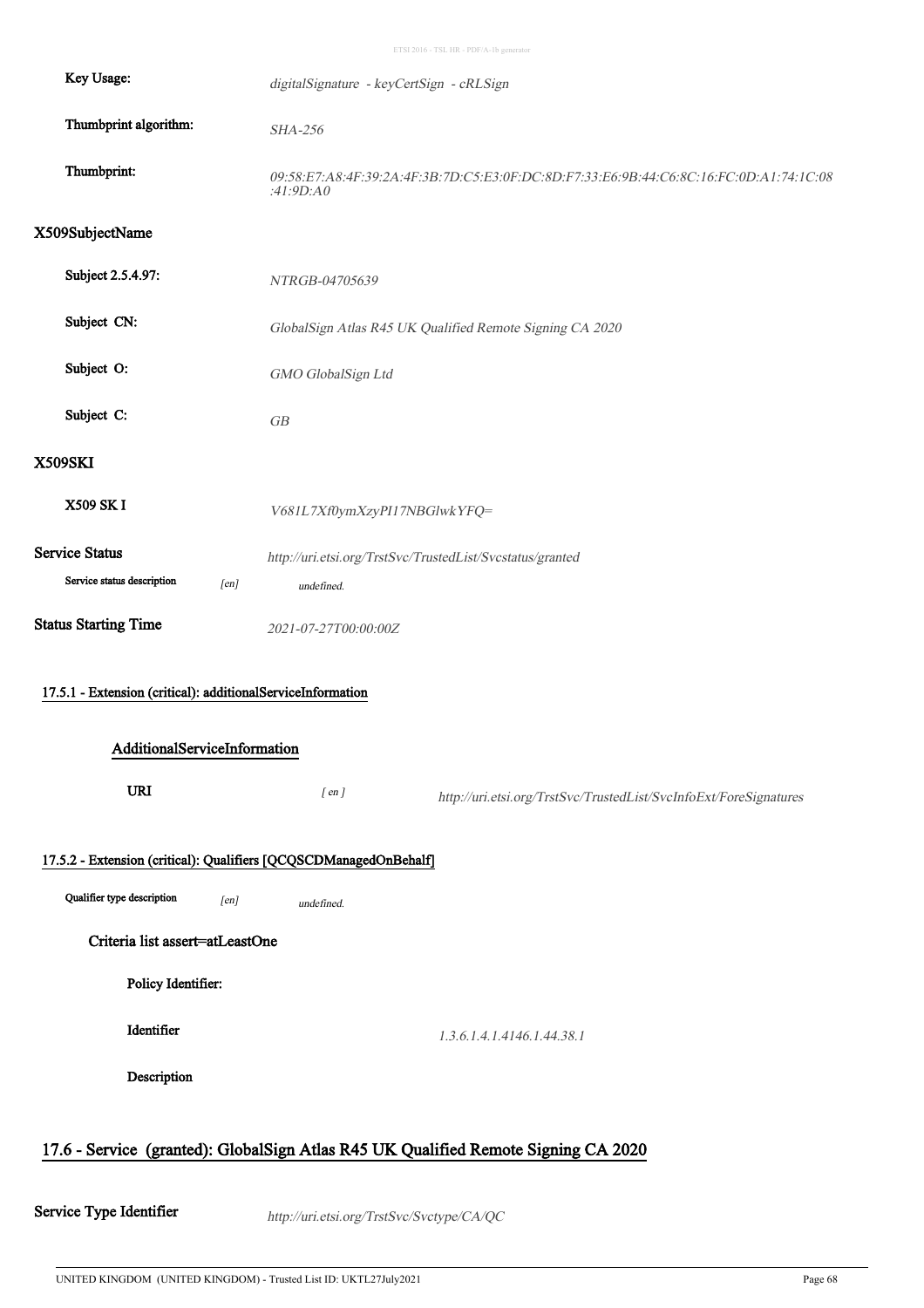| Service type description   | [en]               | A certificate generation service creating and signing qualified certificates based on the identity and other attributes verified<br>by the relevant registration services.                                                                                                                                                                                                                                                                                                                                                                                                                                                                                                                                                                                     |
|----------------------------|--------------------|----------------------------------------------------------------------------------------------------------------------------------------------------------------------------------------------------------------------------------------------------------------------------------------------------------------------------------------------------------------------------------------------------------------------------------------------------------------------------------------------------------------------------------------------------------------------------------------------------------------------------------------------------------------------------------------------------------------------------------------------------------------|
| Service Name               |                    |                                                                                                                                                                                                                                                                                                                                                                                                                                                                                                                                                                                                                                                                                                                                                                |
| Name                       | $\lceil en \rceil$ | GlobalSign Atlas R45 UK Qualified Remote Signing CA 2020                                                                                                                                                                                                                                                                                                                                                                                                                                                                                                                                                                                                                                                                                                       |
| Service digital identities |                    |                                                                                                                                                                                                                                                                                                                                                                                                                                                                                                                                                                                                                                                                                                                                                                |
| Certificate fields details |                    |                                                                                                                                                                                                                                                                                                                                                                                                                                                                                                                                                                                                                                                                                                                                                                |
| Version:                   |                    | 3                                                                                                                                                                                                                                                                                                                                                                                                                                                                                                                                                                                                                                                                                                                                                              |
| Serial Number:             |                    | 159895019451408628062562632191425246994                                                                                                                                                                                                                                                                                                                                                                                                                                                                                                                                                                                                                                                                                                                        |
| X509 Certificate           |                    | -----BEGIN CERTIFICATE-----<br>46 - ΠΑΤΗΣ ΠΑΤΗΣ (ΠΑΤΗΣ - ΠΑΤΗΣ - ΠΑΤΗΣ - ΠΑΤΗΣ ΠΑΤΗΣ - ΠΑΤΗΣ ΠΑΤΗΣ - ΠΑΤΗΣ ΠΑΤΗΣ - ΠΑΤΗΣ ΠΑΤΗΣ - ΠΑΤΗΣ ΠΑΤΗΣ - ΠΑΤΗΣ ΠΑΤΗΣ - ΠΑΤΗΣ ΠΑΤΗΣ - ΠΑΤΗΣ ΠΑΤΗΣ - ΠΑΤΗΣ - ΠΑΤΗΣ - ΠΑΤΗΣ - ΠΑΤΗΣ - ΠΑΤΗΣ - ΠΑΤΗΣ - ΠΑΤΗΣ - ΠΑΤΗΣ - Π<br>-----END CERTIFICATE-----                                                                                                                                                                                                                                                                                                                                                                                                                                                                        |
| Signature algorithm:       |                    | SHA512withRSA                                                                                                                                                                                                                                                                                                                                                                                                                                                                                                                                                                                                                                                                                                                                                  |
| Issuer CN:                 |                    | GlobalSign Document Signing Root R45                                                                                                                                                                                                                                                                                                                                                                                                                                                                                                                                                                                                                                                                                                                           |
| Issuer O:                  |                    | GlobalSign nv-sa                                                                                                                                                                                                                                                                                                                                                                                                                                                                                                                                                                                                                                                                                                                                               |
| Issuer C:                  |                    | BE                                                                                                                                                                                                                                                                                                                                                                                                                                                                                                                                                                                                                                                                                                                                                             |
| Subject 2.5.4.97:          |                    | NTRGB-04705639                                                                                                                                                                                                                                                                                                                                                                                                                                                                                                                                                                                                                                                                                                                                                 |
| Subject CN:                |                    | GlobalSign Atlas R45 UK Qualified Remote Signing CA 2020                                                                                                                                                                                                                                                                                                                                                                                                                                                                                                                                                                                                                                                                                                       |
| Subject O:                 |                    | GMO GlobalSign Ltd                                                                                                                                                                                                                                                                                                                                                                                                                                                                                                                                                                                                                                                                                                                                             |
| Subject C:                 |                    | GB                                                                                                                                                                                                                                                                                                                                                                                                                                                                                                                                                                                                                                                                                                                                                             |
| Valid from:                |                    | Wed Sep 16 02:00:00 CEST 2020                                                                                                                                                                                                                                                                                                                                                                                                                                                                                                                                                                                                                                                                                                                                  |
| Valid to:                  |                    | Wed Sep 16 02:00:00 CEST 2026                                                                                                                                                                                                                                                                                                                                                                                                                                                                                                                                                                                                                                                                                                                                  |
| Public Key:                |                    | 30820223000609243648365700910101015000382020F00348202000282020100E1B3D920A7D3A86ABE3198EDB3EB14Ff4A1485D342AFFA461DBCF0CAC4C25SFC4<br>A.SABA931E8ED3B66F9D489051A1F8BC413B95C0E6E67EF0D9490EFAFFA6C378E99C130DB398D786F47SEF62F71<br>EC:4F:67:D7:58:92:80:C2:F8:EC:CF:B6:AD:BF:12:68:F4:36:3B:C8:AF:A2:00:2B:64:C4:D6:C0:56:49:42:2F:A0:74:F4:C1:EB:8A:41:E9:D8:3C:A4:A7:E5:DD:F5:C6:60:24:FF:B0:32:C5:4E:54:43:10:ED:2C:4E:63:96:64:BE:<br>29C3:9929:08D2FFED28AD087:49A1:00242E80CFB982:82-44B1:B0B36E7DB675E1F2:A8:ID0BCC04C2F1:9286F89C99263DA92AD7AFE7-BB3A0D7A5B7B4387B57F62914FB55<br>3:EF65AEA352222FB0886A4D0701:A4BB1D4C89:DFA1:99E33DA91:06E77899C33E2643B18D9534E<br>0B:94:B7:39:66:68:8D:5D:19:E1:82:89:FC:63:78:F8:65:42:BF:F4:DB:02:03:01:00:01 |
| <b>Extended Key Usage</b>  |                    | Unknown ExtendedKeyUsage OID: 1.3.6.1.4.1.311.10.3.12                                                                                                                                                                                                                                                                                                                                                                                                                                                                                                                                                                                                                                                                                                          |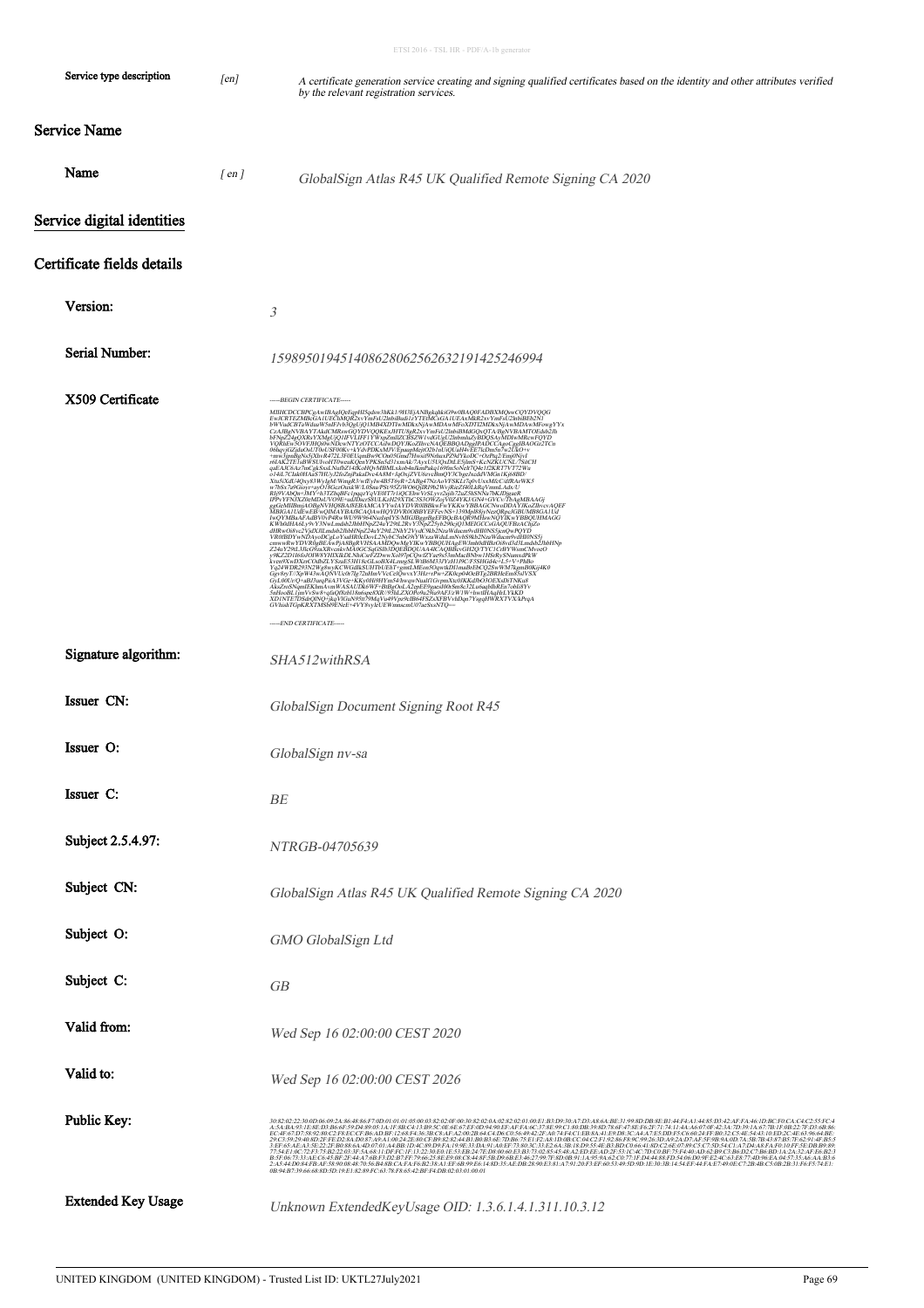| <b>Basic Constraints</b>                                    | IsCA: true - Path length: 0                                                                         |
|-------------------------------------------------------------|-----------------------------------------------------------------------------------------------------|
| Subject Key Identifier                                      | 57:AF:35:2F:B5:DF:D3:29:97:CF:23:C8:D7:B3:41:1A:5C:24:60:54                                         |
| Authority Key Identifier                                    | 07:41:57:4B:CF:E1:1C:16:53:D5:BD:EB:83:6C:CC:8B:29:21:84:BF                                         |
| <b>Authority Info Access</b>                                | http://ocsp.globalsign.com/docsignrootr45                                                           |
|                                                             | http://secure.globalsign.com/cacert/docsignrootr45.crt                                              |
| <b>CRL Distribution Points</b>                              | http://crl.globalsign.com/docsignrootr45.crl                                                        |
| <b>Certificate Policies</b>                                 | Policy OID: 2.5.29.32.0                                                                             |
|                                                             | CPS pointer: https://www.globalsign.com/repository/                                                 |
| Key Usage:                                                  | digitalSignature - keyCertSign - cRLSign                                                            |
| Thumbprint algorithm:                                       | <b>SHA-256</b>                                                                                      |
| Thumbprint:                                                 | 09:58:E7:A8:4F:39:2A:4F:3B:7D:C5:E3:0F:DC:8D:F7:33:E6:9B:44:C6:8C:16:FC:0D:A1:74:1C:08<br>:41:9D:A0 |
| X509SubjectName                                             |                                                                                                     |
| Subject 2.5.4.97:                                           | NTRGB-04705639                                                                                      |
| Subject CN:                                                 | GlobalSign Atlas R45 UK Qualified Remote Signing CA 2020                                            |
| Subject O:                                                  | GMO GlobalSign Ltd                                                                                  |
| Subject C:                                                  | GB                                                                                                  |
| <b>X509SKI</b>                                              |                                                                                                     |
| X509 SK I                                                   | V681L7Xf0ymXzyPI17NBGlwkYFQ=                                                                        |
| <b>Service Status</b>                                       | http://uri.etsi.org/TrstSvc/TrustedList/Svcstatus/granted                                           |
| Service status description<br>[en]                          | undefined.                                                                                          |
| <b>Status Starting Time</b>                                 | 2021-07-27T00:00:00Z                                                                                |
| 17.6.1 - Extension (critical): additionalServiceInformation |                                                                                                     |
| AdditionalServiceInformation                                |                                                                                                     |
| <b>URI</b>                                                  | $[$ en $]$<br>http://uri.etsi.org/TrstSvc/TrustedList/SvcInfoExt/ForeSeals                          |
|                                                             |                                                                                                     |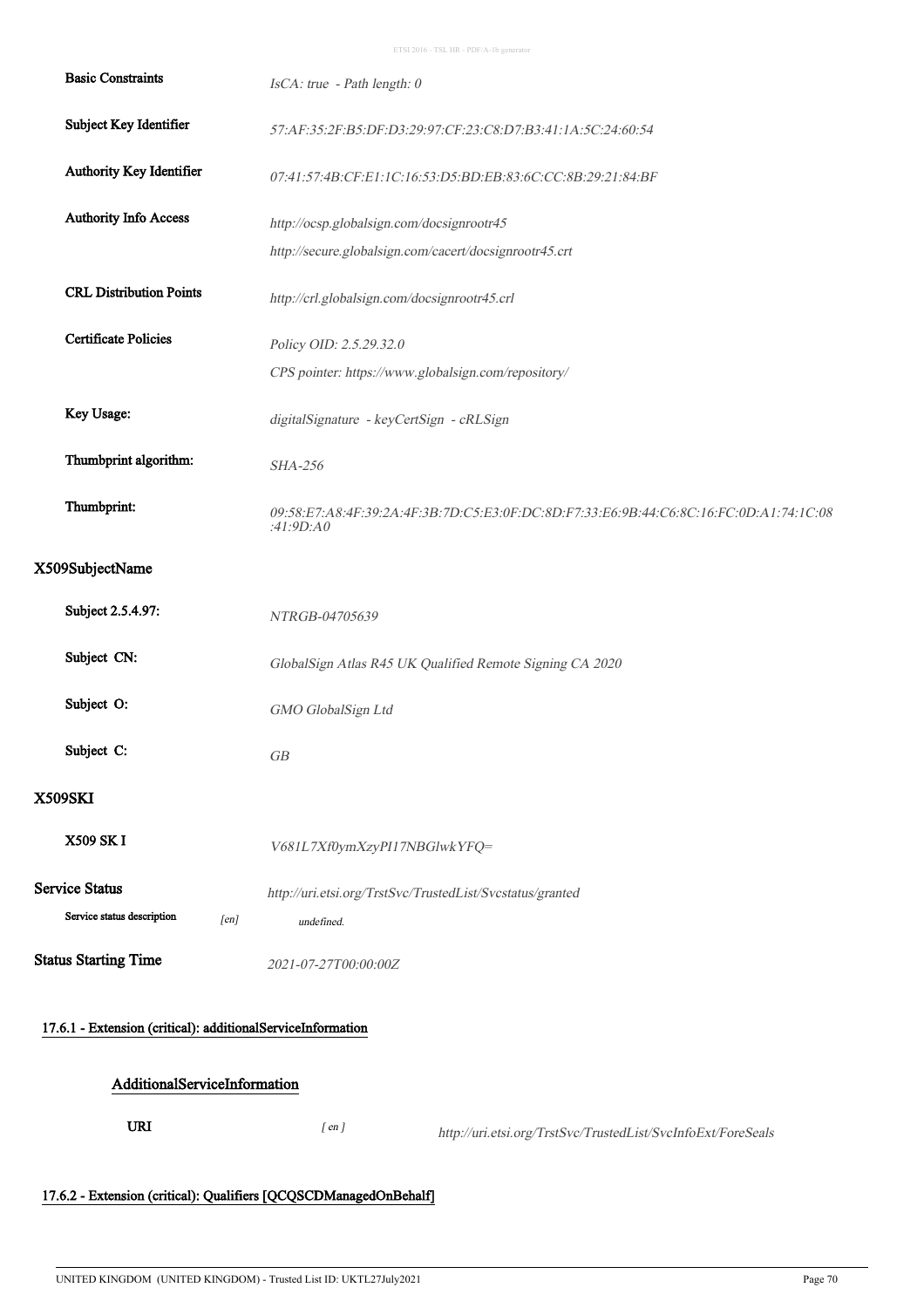| Qualifier type description      | [en] | undefined                  |  |
|---------------------------------|------|----------------------------|--|
| Criteria list assert=atLeastOne |      |                            |  |
| Policy Identifier:              |      |                            |  |
| Identifier                      |      | 1.3.6.1.4.1.4146.1.44.38.2 |  |
| Description                     |      |                            |  |

# 17.7 - Service (granted): GlobalSign Atlas E45 UK Qualified Remote Signing CA 2020

| Service Type Identifier    |            | http://uri.etsi.org/TrstSvc/Svctype/CA/QC                                                                                                                                                                                                                                                                                                                                                                                                                                                                               |  |
|----------------------------|------------|-------------------------------------------------------------------------------------------------------------------------------------------------------------------------------------------------------------------------------------------------------------------------------------------------------------------------------------------------------------------------------------------------------------------------------------------------------------------------------------------------------------------------|--|
| Service type description   | [en]       | A certificate generation service creating and signing qualified certificates based on the identity and other attributes verified<br>by the relevant registration services.                                                                                                                                                                                                                                                                                                                                              |  |
| <b>Service Name</b>        |            |                                                                                                                                                                                                                                                                                                                                                                                                                                                                                                                         |  |
| Name                       | $[$ en $]$ | GlobalSign Atlas E45 UK Qualified Remote Signing CA 2020                                                                                                                                                                                                                                                                                                                                                                                                                                                                |  |
| Service digital identities |            |                                                                                                                                                                                                                                                                                                                                                                                                                                                                                                                         |  |
| Certificate fields details |            |                                                                                                                                                                                                                                                                                                                                                                                                                                                                                                                         |  |
| Version:                   |            | 3                                                                                                                                                                                                                                                                                                                                                                                                                                                                                                                       |  |
| Serial Number:             |            | 159895019523023999945020180065717718469                                                                                                                                                                                                                                                                                                                                                                                                                                                                                 |  |
| X509 Certificate           |            | -----BEGIN CERTIFICATE-----<br>$\label{eq:22} \begin{small} &\textbf{AB}=&\textbf{BA} \\ \textbf{AB}=&\textbf{BA} \\ \textbf{AB}=&\textbf{BA} \\ \textbf{AB}=&\textbf{BA} \\ \textbf{AB}=&\textbf{BA} \\ \textbf{AB}=&\textbf{BA} \\ \textbf{AB}=&\textbf{BA} \\ \textbf{AB}=&\textbf{BA} \\ \textbf{AB}=&\textbf{BA} \\ \textbf{AB}=&\textbf{BA} \\ \textbf{AB}=&\textbf{BA} \\ \textbf{AB}=&\textbf{BA} \\ \textbf{AB}=&\textbf{BA} \\ \textbf{AB}=&\textbf{BA} \\ \textbf{AB}=&\textbf$<br>-----END CERTIFICATE----- |  |
| Signature algorithm:       |            | SHA384withECDSA                                                                                                                                                                                                                                                                                                                                                                                                                                                                                                         |  |
| Issuer CN:                 |            | GlobalSign Document Signing Root E45                                                                                                                                                                                                                                                                                                                                                                                                                                                                                    |  |
| Issuer O:                  |            | GlobalSign nv-sa                                                                                                                                                                                                                                                                                                                                                                                                                                                                                                        |  |
| Issuer C:                  |            | BE                                                                                                                                                                                                                                                                                                                                                                                                                                                                                                                      |  |
| Subject 2.5.4.97:          |            | NTRGB-04705639                                                                                                                                                                                                                                                                                                                                                                                                                                                                                                          |  |
| Subject CN:                |            | GlobalSign Atlas E45 UK Qualified Remote Signing CA 2020                                                                                                                                                                                                                                                                                                                                                                                                                                                                |  |
| Subject O:                 |            | GMO GlobalSign Ltd                                                                                                                                                                                                                                                                                                                                                                                                                                                                                                      |  |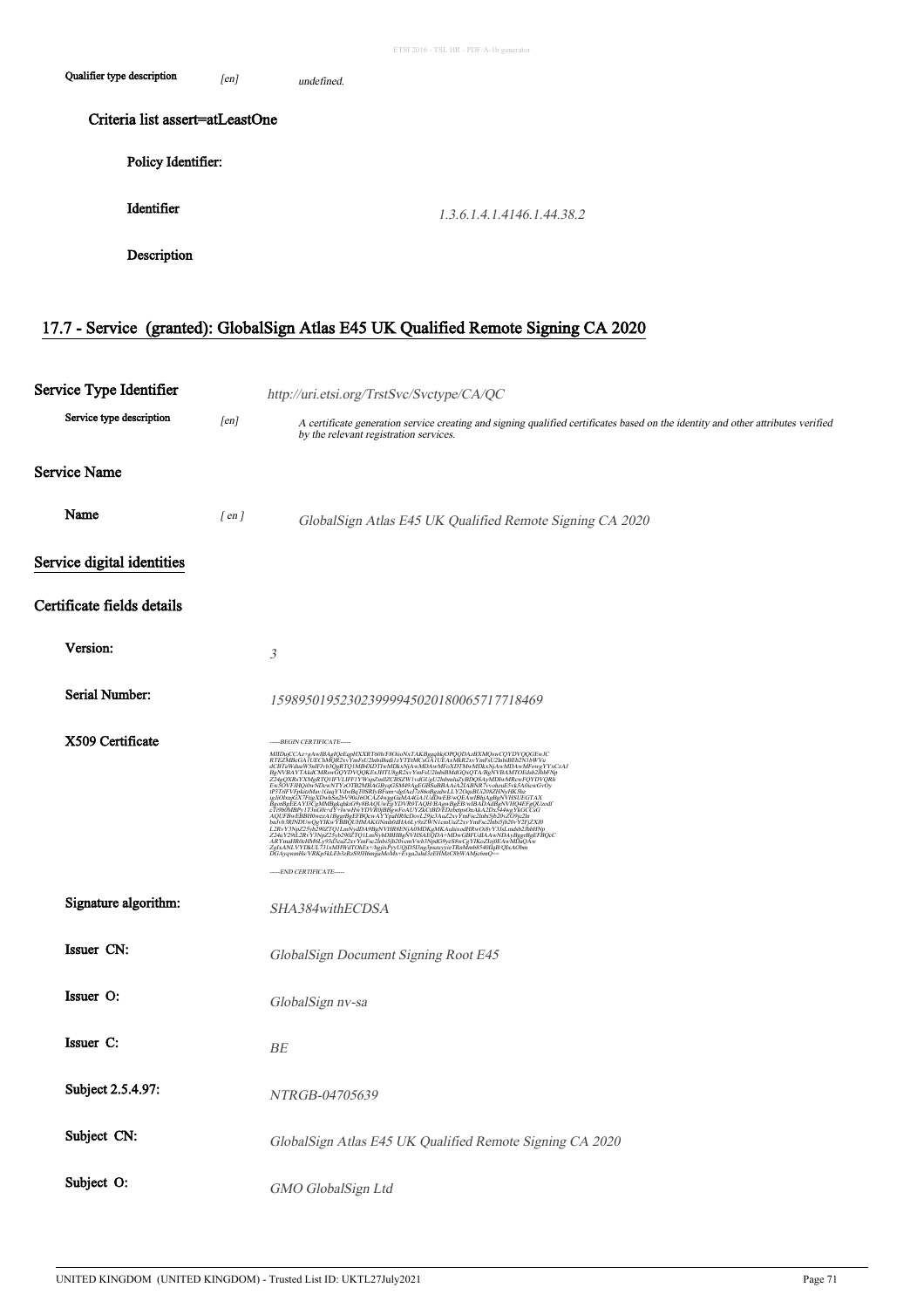| Subject C:                         | GB                                                                                                                                                                                                                                |  |  |
|------------------------------------|-----------------------------------------------------------------------------------------------------------------------------------------------------------------------------------------------------------------------------------|--|--|
| Valid from:                        | Wed Sep 16 02:00:00 CEST 2020                                                                                                                                                                                                     |  |  |
| Valid to:                          | Mon Sep 16 02:00:00 CEST 2030                                                                                                                                                                                                     |  |  |
| Public Key:                        | 307630100607243648CE3D020106052B8104002203620004D47BBEFA21CEE139BE4E40D227301AF3B2B4FDD3AE5155169922B7331ABF519AA9855DC01A93D12448C81<br>1:6E9B:E7607C0708EE3F3AA01833;77:02CB:6363AA:B015:22:DB4F:19:1C:DC872B98:738A:02623A5C:6 |  |  |
| <b>Extended Key Usage</b>          | Unknown ExtendedKeyUsage OID: 1.3.6.1.4.1.311.10.3.12                                                                                                                                                                             |  |  |
| <b>Basic Constraints</b>           | IsCA: true - Path length: 0                                                                                                                                                                                                       |  |  |
| Subject Key Identifier             | CE:87:5F:71:38:BD:6F:43:01:3F:2D:53:DE:71:B4:8B:E7:58:FA:5C                                                                                                                                                                       |  |  |
| Authority Key Identifier           | 61:99:02:B4:10:FF:10:3C:DB:7A:DA:6C:3A:70:24:03:60:F1:E7:8E                                                                                                                                                                       |  |  |
| <b>Authority Info Access</b>       | http://ocsp.globalsign.com/docsignroote45                                                                                                                                                                                         |  |  |
|                                    | http://secure.globalsign.com/cacert/docsignroote45.crt                                                                                                                                                                            |  |  |
| <b>CRL Distribution Points</b>     | http://crl.globalsign.com/docsignroote45.crl                                                                                                                                                                                      |  |  |
| <b>Certificate Policies</b>        | Policy OID: 2.5.29.32.0                                                                                                                                                                                                           |  |  |
|                                    | CPS pointer: https://www.globalsign.com/repository/                                                                                                                                                                               |  |  |
| Key Usage:                         | digitalSignature - keyCertSign - cRLSign                                                                                                                                                                                          |  |  |
| Thumbprint algorithm:              | <b>SHA-256</b>                                                                                                                                                                                                                    |  |  |
| Thumbprint:                        | B8:9E:BB:FC:57:AE:60:65:3C:67:6B:8E:B3:99:DC:94:15:BB:B7:38:CB:03:70:65:1A:86:BF:F0:75<br>C8:3A:39                                                                                                                                |  |  |
| X509SubjectName                    |                                                                                                                                                                                                                                   |  |  |
| Subject 2.5.4.97:                  | NTRGB-04705639                                                                                                                                                                                                                    |  |  |
| Subject CN:                        | GlobalSign Atlas E45 UK Qualified Remote Signing CA 2020                                                                                                                                                                          |  |  |
| Subject O:                         | GMO GlobalSign Ltd                                                                                                                                                                                                                |  |  |
| Subject C:                         | ${\cal GB}$                                                                                                                                                                                                                       |  |  |
| <b>X509SKI</b>                     |                                                                                                                                                                                                                                   |  |  |
| X509 SK I                          | zodfcTi9b0MBPy1T3nG0i+dY+lw=                                                                                                                                                                                                      |  |  |
| <b>Service Status</b>              | http://uri.etsi.org/TrstSvc/TrustedList/Svcstatus/granted                                                                                                                                                                         |  |  |
| Service status description<br>[en] | undefined.                                                                                                                                                                                                                        |  |  |
| <b>Status Starting Time</b>        | 2020-10-21T00:00:00Z                                                                                                                                                                                                              |  |  |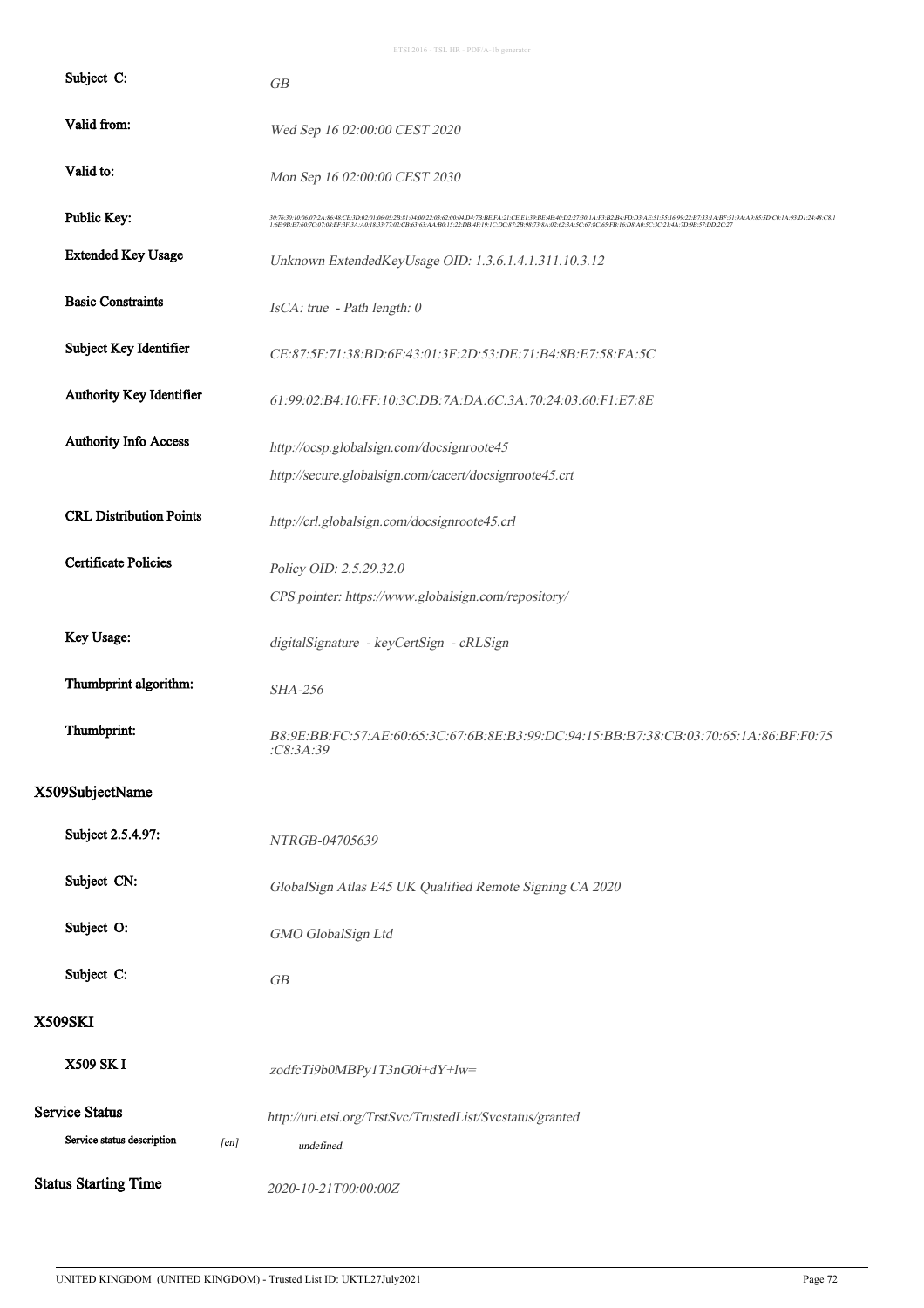## 17.7.1 - Extension (critical): additionalServiceInformation

# AdditionalServiceInformation URI  $[ en ]$ http://uri.etsi.org/TrstSvc/TrustedList/SvcInfoExt/ForeSignatures 17.7.2 - Extension (critical): Qualifiers [QCQSCDManagedOnBehalf] Qualifier type description  $[en]$  undefined. Criteria list assert=atLeastOne Policy Identifier: **Identifier** 1.3.6.1.4.1.4146.1.44.38.1 Description

#### 17.8 - Service (granted): GlobalSign Atlas E45 UK Qualified Remote Signing CA 2020

| Service Type Identifier    |            | http://uri.etsi.org/TrstSvc/Svctype/CA/QC                                                                                                                                                                                                                                                                                                                                                                                                                         |  |
|----------------------------|------------|-------------------------------------------------------------------------------------------------------------------------------------------------------------------------------------------------------------------------------------------------------------------------------------------------------------------------------------------------------------------------------------------------------------------------------------------------------------------|--|
| Service type description   | [en]       | A certificate generation service creating and signing qualified certificates based on the identity and other attributes verified<br>by the relevant registration services.                                                                                                                                                                                                                                                                                        |  |
| <b>Service Name</b>        |            |                                                                                                                                                                                                                                                                                                                                                                                                                                                                   |  |
| Name                       | $[$ en $]$ | GlobalSign Atlas E45 UK Qualified Remote Signing CA 2020                                                                                                                                                                                                                                                                                                                                                                                                          |  |
| Service digital identities |            |                                                                                                                                                                                                                                                                                                                                                                                                                                                                   |  |
| Certificate fields details |            |                                                                                                                                                                                                                                                                                                                                                                                                                                                                   |  |
| Version:                   |            | 3                                                                                                                                                                                                                                                                                                                                                                                                                                                                 |  |
| Serial Number:             |            | 159895019523023999945020180065717718469                                                                                                                                                                                                                                                                                                                                                                                                                           |  |
| X509 Certificate           |            | -----BEGIN CERTIFICATE-----<br>MIIDujCCAz+gAwIBAgIQeEqpHXXRT60h/F8OiioNxTAKBggqhkjOPQQDAzBXMQswCQYDVQQGEwJC<br>RTEZMBcGAIUEChMQR2xvYmFsU2lnbiBudi1zYTEtMCsGAIUEAxMkR2xvYmFsU2lnbiBEb2N1bWVu<br>RTEZÁRGAT UEGANÓRESZ VIREUSZI ERENTZERKEZŐ A ULA ARABBAN A MARIA MARIA ELEKTÉRE A ELEKTÉRE A MARIA MAGYAR (* 1918)<br>19. a CETA WARI WASHERASSOR (* 1918–1918)<br>19. a CETA WARI WASHERASSOR (* 1918–1917)<br>19. a CETA (* 1918–192<br>----END CERTIFICATE----- |  |
| Signature algorithm:       |            | SHA384withECDSA                                                                                                                                                                                                                                                                                                                                                                                                                                                   |  |
| Issuer CN:                 |            | GlobalSign Document Signing Root E45                                                                                                                                                                                                                                                                                                                                                                                                                              |  |
| Issuer O:                  |            | GlobalSign nv-sa                                                                                                                                                                                                                                                                                                                                                                                                                                                  |  |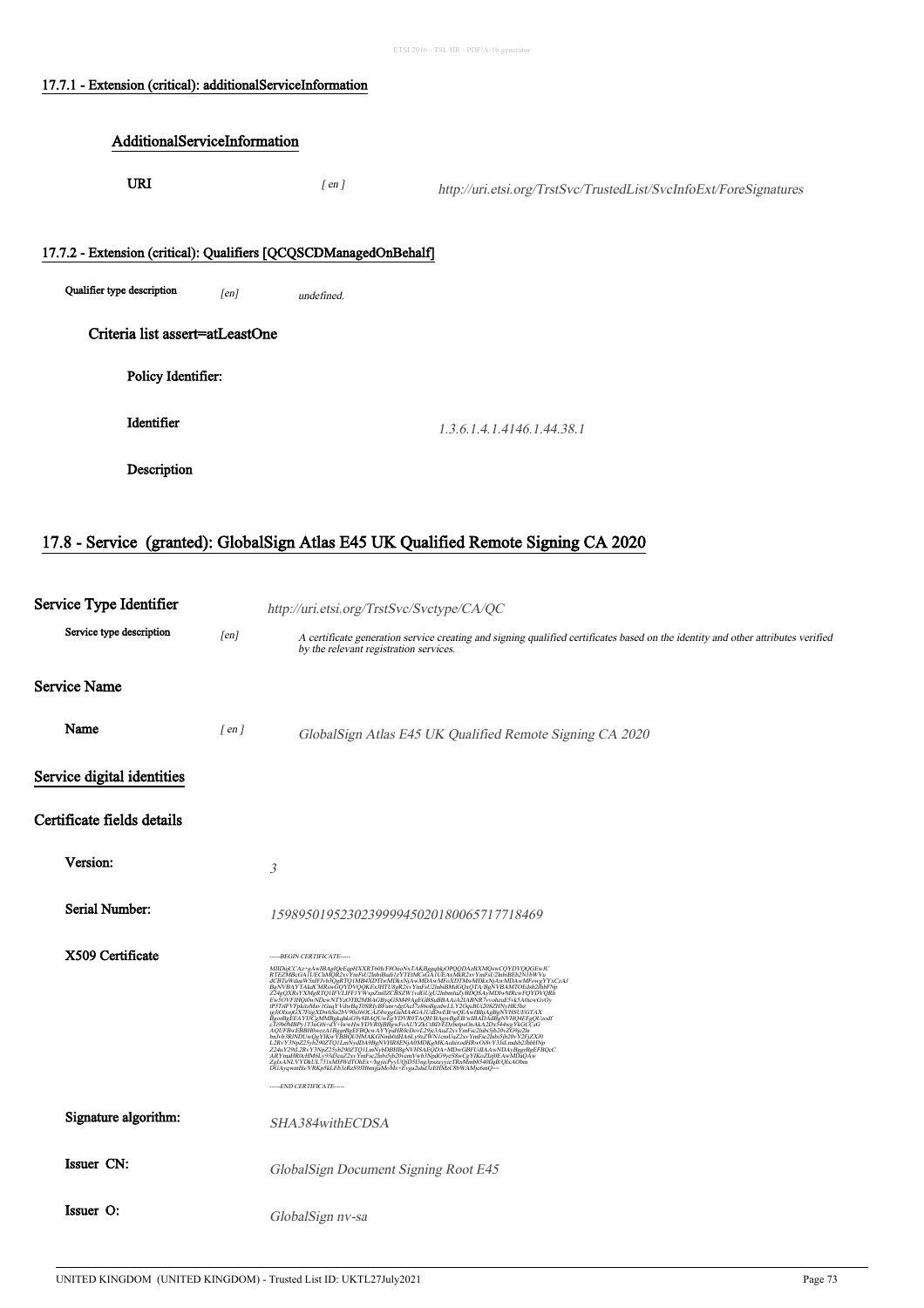| Issuer C:                      | BE                                                                                                                                                                                                                                |  |  |
|--------------------------------|-----------------------------------------------------------------------------------------------------------------------------------------------------------------------------------------------------------------------------------|--|--|
| Subject 2.5.4.97:              | NTRGB-04705639                                                                                                                                                                                                                    |  |  |
| Subject CN:                    | GlobalSign Atlas E45 UK Qualified Remote Signing CA 2020                                                                                                                                                                          |  |  |
| Subject O:                     | GMO GlobalSign Ltd                                                                                                                                                                                                                |  |  |
| Subject C:                     | GB                                                                                                                                                                                                                                |  |  |
| Valid from:                    | Wed Sep 16 02:00:00 CEST 2020                                                                                                                                                                                                     |  |  |
| Valid to:                      | Mon Sep 16 02:00:00 CEST 2030                                                                                                                                                                                                     |  |  |
| Public Key:                    | 307630:10:06:07:24:86:48:CE3D:02:01:06:05:2B:81:44:00:22:03:02:00:04:D47B:BEFA2:1CEE1:39BE-4(P0227:30:1A:F3B2B4FEDD3:AE51:55:16:99:22B733:1A:BF51:9AA9:85:5D:C0:1A:93:D1:24:48:C8:1<br>1:6E9B:E7:60:7C:07:08:EF3F:3A:A0:18:33:77: |  |  |
| <b>Extended Key Usage</b>      | Unknown ExtendedKeyUsage OID: 1.3.6.1.4.1.311.10.3.12                                                                                                                                                                             |  |  |
| <b>Basic Constraints</b>       | IsCA: true - Path length: 0                                                                                                                                                                                                       |  |  |
| Subject Key Identifier         | CE:87:5F:71:38:BD:6F:43:01:3F:2D:53:DE:71:B4:8B:E7:58:FA:5C                                                                                                                                                                       |  |  |
| Authority Key Identifier       | 61:99:02:B4:10:FF:10:3C:DB:7A:DA:6C:3A:70:24:03:60:F1:E7:8E                                                                                                                                                                       |  |  |
| <b>Authority Info Access</b>   | http://ocsp.globalsign.com/docsignroote45                                                                                                                                                                                         |  |  |
|                                | http://secure.globalsign.com/cacert/docsignroote45.crt                                                                                                                                                                            |  |  |
| <b>CRL Distribution Points</b> | http://crl.globalsign.com/docsignroote45.crl                                                                                                                                                                                      |  |  |
| <b>Certificate Policies</b>    | Policy OID: 2.5.29.32.0                                                                                                                                                                                                           |  |  |
|                                | CPS pointer: https://www.globalsign.com/repository/                                                                                                                                                                               |  |  |
| Key Usage:                     | digitalSignature - keyCertSign - cRLSign                                                                                                                                                                                          |  |  |
| Thumbprint algorithm:          | SHA-256                                                                                                                                                                                                                           |  |  |
| Thumbprint:                    | B8:9E:BB:FC:57:AE:60:65:3C:67:6B:8E:B3:99:DC:94:15:BB:B7:38:CB:03:70:65:1A:86:BF:F0:75<br>C8:3A:39                                                                                                                                |  |  |
| X509SubjectName                |                                                                                                                                                                                                                                   |  |  |
| Subject 2.5.4.97:              | NTRGB-04705639                                                                                                                                                                                                                    |  |  |
| Subject CN:                    | GlobalSign Atlas E45 UK Qualified Remote Signing CA 2020                                                                                                                                                                          |  |  |
| Subject O:                     | GMO GlobalSign Ltd                                                                                                                                                                                                                |  |  |
| Subject C:                     | ${\cal GB}$                                                                                                                                                                                                                       |  |  |

X509SKI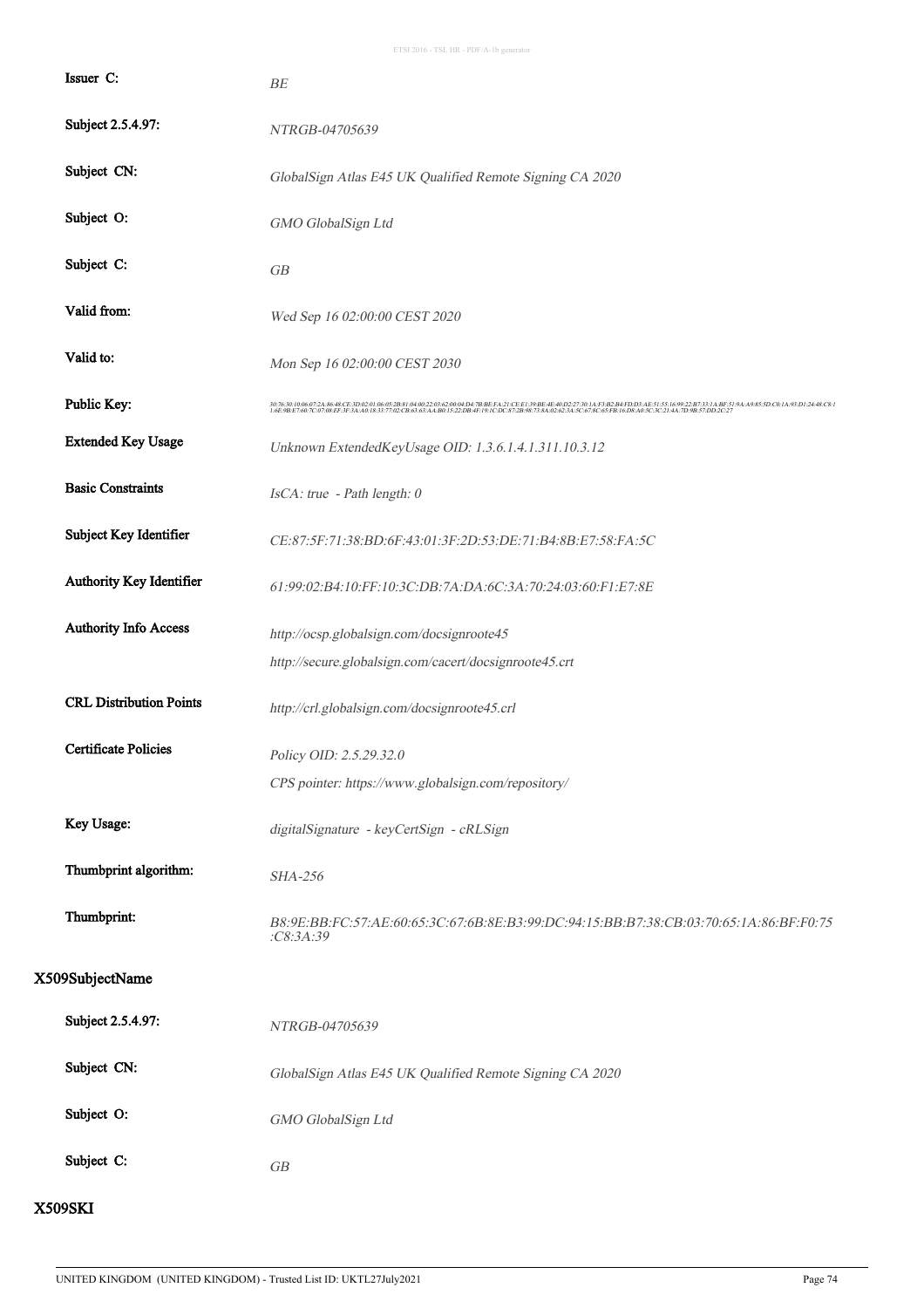**Service Status** X509 SK I zodfcTi9b0MBPy1T3nG0i+dY+lw= http://uri.etsi.org/TrstSvc/TrustedList/Svcstatus/granted Service status description [en] undefined. Status Starting Time<br>  $2021-07-27T00:00:00Z$ 17.8.1 - Extension (critical): additionalServiceInformation AdditionalServiceInformation URI  $[ en ]$ http://uri.etsi.org/TrstSvc/TrustedList/SvcInfoExt/ForeSeals 17.8.2 - Extension (critical): Qualifiers [QCQSCDManagedOnBehalf] Qualifier type description  $[en]$  undefined. Criteria list assert=atLeastOne Policy Identifier: **Identifier** 1.3.6.1.4.1.4146.1.44.38.2 **Description** ETSI 2016 - TSL HR - PDF/A-1b generator

#### 17.9 - Service (granted): GlobalSign GCC R45 UK Qualified Signing CA 2020

| Service Type Identifier    |            | http://uri.etsi.org/TrstSvc/Svctype/CA/QC                                                                                                                                  |  |
|----------------------------|------------|----------------------------------------------------------------------------------------------------------------------------------------------------------------------------|--|
| Service type description   | [en]       | A certificate generation service creating and signing qualified certificates based on the identity and other attributes verified<br>by the relevant registration services. |  |
| <b>Service Name</b>        |            |                                                                                                                                                                            |  |
| Name                       | $[$ en $]$ | GlobalSign GCC R45 UK Qualified Signing CA 2020                                                                                                                            |  |
| Service digital identities |            |                                                                                                                                                                            |  |
| Certificate fields details |            |                                                                                                                                                                            |  |
| Version:                   |            | 3                                                                                                                                                                          |  |
| Serial Number:             |            | 159895019757673401772491232550482176978                                                                                                                                    |  |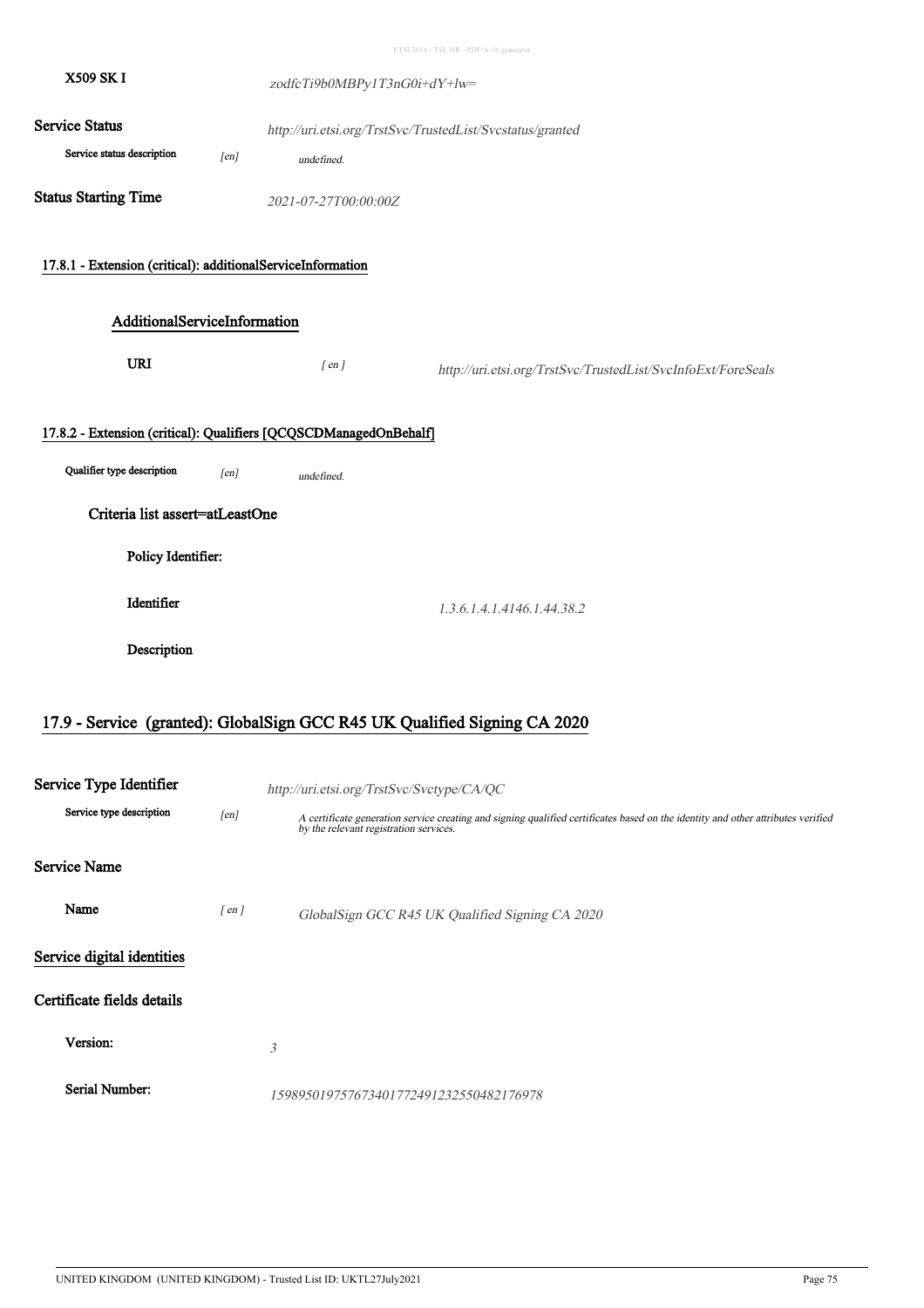#### ETSI 2016 - TSL HR - PDF/A-1b generator

#### X509 Certificate -----BEGIN CERTIFICATE-----

| MIIG/jCCBOagAwIBAgIQeEqpIGwCv0bSOAo0dMlr0jANBgkqhkiG9w0BAQ0FADBXMQswCQYDVQQG                                                                                 |
|--------------------------------------------------------------------------------------------------------------------------------------------------------------|
| EwJCRTEZMBeGA1UEChMÖR2xvYmFsU2InbiBudi1zYTEtMCsGA1UEAxMkR2xvYmFsU2InbiBEb2N1                                                                                 |
| bWVudCBTaWduaW5nIFJvb3QgUjQ1MB4XDTIwMDkxNjAwMDAwMFoXDTI2MDkxNjAwMDAwMFowfTEL                                                                                 |
| MAkGA1UEBhMCR0IxGzAZBgNVBAoTEkdNTvBHbG9iYWxTaWduIEx0ZDE4MDYGA1UEAxMvR2xvYmFs                                                                                 |
| U2InbiBH00MgUiO1IFVLIFF1YWxpZmllZCBTaWduaW5nIENBIDIwMiAxFzAVBgNVBGETDk5UUkdC                                                                                 |
| LTA0NzA1NjM5MIICIjANBgkqhkiG9w0BAQEFAAOCAg8AMIICCgKČAgEAqLA7cMDYfYI5X1cYJzAh                                                                                 |
| c8Y+rTzFyQa+WTKgtpi1rFD5Ui0xtfX75mqRIBAE08v4rQrY5IwGYzBoKX8BYR9SzSSb3q0/w20J                                                                                 |
| vx6zXU+H48Ni7fuA0Yg5Y6vgX5rsYGBIwZtXugaF5VYKRI3kKMoLckEDtCTtoV+oXlY/g9taVghd                                                                                 |
| UK8Ghwa4XWJvyDytM5/K/KVHyuh77k8BL8uW/CnVVjRye7vkAJ0+UZ0wM41YpqQpstAwtRfV7n7j                                                                                 |
| ZQ4yK/JP5XpJpaYjWzMF+t+6gYUUPWF+tsP2TGxLfrj+6mXFZc98slPhYWtC85SupB+yRXazF0lt                                                                                 |
| hL63yLg136yEMiDBM6Vp1lRkrfFrQbTxAbuAKqILQLrH6NxhIb5VW5HQIWOKsWGuYgTyB4BpczXj                                                                                 |
| gYJe0iGr3EhiHXqdLfdJc0Q5XPb7HQ6HrNfaDshKZxcDmNzoKzxiYxC0H7Aou4BfKVEgWb02aaf                                                                                  |
| QCidFz55SBUnjCXLUjJB1o2+dY6L9gUmB1+HXooBKUIl61vZOq2f9pnexs6TLDVxtToRGLumTwX9                                                                                 |
| lmAZim+OgG8tpzaXcFt2xT+BtvtJUvCbHSKPbuNZiOr4L31ibNO2fJ5wncPDPaK9gVZUGcnII2wi                                                                                 |
| QFcU2frS+BRd5+fymp4m0qd5F3ChX70dOERX0OmNLqKRrci6FINpxbECAwEAÃaOCAZ4wggGaMA4G                                                                                 |
| A1UdDwEB/wQEAwIBhjAgBgNVHSUEGTAXBgorBgEEAYI3CgMMBgkqhkiG9y8BAQUwEgYDVR0TAQH/                                                                                 |
| BAgwBgEB/wIBADAdBgNVHQ4EFgQU8BX1MG8wKKET1WrapQUq02j9DqAwHwYDVR0jBBgwFoAUB0FX                                                                                 |
| S8/hHBZT1b3rg2zMiykhhL8wgYkGCCsGAQUFBwEBBH0wczA1BggrBgEFBQcwAYYpaHR0cDovL29j                                                                                 |
| c3AuZ2xvYmFsc2lnbi5jb20vZG9jc2lnbnJvb3RyNDUwQgYIKwYBBQUHMAKGNmh0dHA6Ly9zZWN1                                                                                 |
| cmUuZ2xvYmFsc2lnbi5jb20vY2FjZXJ0L2RvY3NpZ25yb290cjQ1LmNydDA9BgNVHR8ENjA0MDKg                                                                                 |
| MKAuhixodHRwOi8vY3JsLmdsb2JhbHNpZ24uY29tL2RvY3NpZ25yb290cjQ1LmNybDBHBgNVHSAE                                                                                 |
| QDA+MDwGBFUdIAAwNDAyBggrBgEFBQcCARYmaHR0cHM6Ly93d3cuZ2xvYmFsc2lnbi5jb20vcmVw                                                                                 |
| b3NpdG9yeS8wDQYJKoZIhvcNAQENBQADggIBAHb51phI8kVPO9LEb88eo9A2YbCfqgEW6xwOSfvw<br>uRR4BaÓID9ha4EFcPuKLMp30af9sYQFx6Z7YMTzQKfylMlye0Wyl50fmSxKSWT2bLivpADfkPglo |
| UFps3FvDBnV5DG/fVsYoGBxqgb7hihK0a+J7g0KpEjuUbNuqLEze9s80SKy60tLs4EjVYrUoZDW3                                                                                 |
| yzŠOISgYqceohkQNLdV3SfjZdYOEJjtlykhK0bYPh6GcEpirXe3ldYOOxfTvxY+P79ŠoSTc77U4Q                                                                                 |
| FXY2p8hBqPAFzsYXojDXSz0bJSMZkhZm/NXsv3nfegwoC4qaGPg7aYsi7fgVZL0Di9DPENsjbqB3                                                                                 |
| 2bbO8MKp+dxQAZpBlTKqoubj2wbDiihABIQ4JTPe7RSfPFGUP64wdcOWOCqMhNYKjlDqEF6Iy6/I                                                                                 |
| XUKoSfvdCx0mvvx47XNÉzTAbal5M5ePRooSbIU2NzekYZ+AD0YK6V7Tv31MH08ihpiU8TMECIUKa                                                                                 |
| 4jugx7S7NBKJAjYhXLHqWIIfelkXfWY8vTp+iv1IARwVAkZK4+1cJVfExTboUdyBSPYC4ANOhk1X                                                                                 |
| DrlDjluRyU/c1XR7BqQ8pcFs9USscUVAuPCUIhl3bOzAIloGzLVuC2t+7T3XRuHrPzbNnitb7TFh                                                                                 |
| QdXQkmd9D7Wkh6SPIKIINFBwP6o0Lx+slIgn                                                                                                                         |
|                                                                                                                                                              |

 $\begin{minipage}{.4\linewidth} \hspace*{1.5cm} \textbf{LND} \hspace*{1.5cm} \textbf{CER TIFICATE--} \end{minipage}$ 

| Signature algorithm:            | SHA512withRSA                                                                                                                                                                                                                                                                                                                                                                                                                                                                                                                                                                                |  |  |
|---------------------------------|----------------------------------------------------------------------------------------------------------------------------------------------------------------------------------------------------------------------------------------------------------------------------------------------------------------------------------------------------------------------------------------------------------------------------------------------------------------------------------------------------------------------------------------------------------------------------------------------|--|--|
| Issuer CN:                      | GlobalSign Document Signing Root R45                                                                                                                                                                                                                                                                                                                                                                                                                                                                                                                                                         |  |  |
| Issuer O:                       | GlobalSign nv-sa                                                                                                                                                                                                                                                                                                                                                                                                                                                                                                                                                                             |  |  |
| Issuer C:                       | BE                                                                                                                                                                                                                                                                                                                                                                                                                                                                                                                                                                                           |  |  |
| Subject 2.5.4.97:               | NTRGB-04705639                                                                                                                                                                                                                                                                                                                                                                                                                                                                                                                                                                               |  |  |
| Subject CN:                     | GlobalSign GCC R45 UK Qualified Signing CA 2020                                                                                                                                                                                                                                                                                                                                                                                                                                                                                                                                              |  |  |
| Subject O:                      | GMO GlobalSign Ltd                                                                                                                                                                                                                                                                                                                                                                                                                                                                                                                                                                           |  |  |
| Subject C:                      | GB                                                                                                                                                                                                                                                                                                                                                                                                                                                                                                                                                                                           |  |  |
| Valid from:                     | Wed Sep 16 02:00:00 CEST 2020                                                                                                                                                                                                                                                                                                                                                                                                                                                                                                                                                                |  |  |
| Valid to:                       | Wed Sep 16 02:00:00 CEST 2026                                                                                                                                                                                                                                                                                                                                                                                                                                                                                                                                                                |  |  |
| Public Key:                     | 303202230006692A86886F7000101010500382006F003082070161F22CD349BDEADF702087D8239557182730217061EDF802306BE982DA868854C307932<br>D31B5F57BE66A91201064D3CB78AD6AD8E48C6633088297f0161F22CD349BDEAD3FC36D09CB1EB3:D4F87E3C363EDFB80D<br>$\frac{1.6B\cdot 42F3\cdot 94A\cdot 4A\cdot 4F\cdot 42\cdot 457\cdot 681\cdot 1749\cdot 60\cdot 84B\cdot 47C\cdot 883\cdot 10F\cdot 4C\cdot 84.22\cdot 00C\cdot 137\cdot 45\cdot 69D\cdot 654\cdot 64AD\cdot F\cdot 64AD\cdot 4B\cdot F\cdot 10B\cdot 802\cdot 4A\cdot 20B\cdot 40B\cdot 4C\cdot 7B\cdot 8D\cdot 63A\cdot 116D\cdot 10B\cdot 85B\cdot $ |  |  |
| <b>Extended Key Usage</b>       | 97.70.50.76.25.81.57.20.49.55.1099.1022.87.50.38.45.16.27.06.36.05.16.70.90.05.05.30.00.109.36.54.19.06.02.20.57.41.00.41.41.0218.14.50.67.57.12.98.26.02.47.79.17.70<br>-A1-SFBD-1D38.4457.00.698D2EA291.ADC8BA-1483.69C5B1:0203<br>Unknown ExtendedKeyUsage OID: 1.3.6.1.4.1.311.10.3.12                                                                                                                                                                                                                                                                                                   |  |  |
| <b>Basic Constraints</b>        | $IsCA: true - Path length: 0$                                                                                                                                                                                                                                                                                                                                                                                                                                                                                                                                                                |  |  |
| Subject Key Identifier          | F0:15:E5:30:6F:30:28:A1:13:95:6A:DA:A5:05:2A:D3:68:FD:0E:A0                                                                                                                                                                                                                                                                                                                                                                                                                                                                                                                                  |  |  |
| <b>Authority Key Identifier</b> | 07:41:57:4B:CF:E1:1C:16:53:D5:BD:EB:83:6C:CC:8B:29:21:84:BF                                                                                                                                                                                                                                                                                                                                                                                                                                                                                                                                  |  |  |
| <b>Authority Info Access</b>    | http://ocsp.globalsign.com/docsignrootr45                                                                                                                                                                                                                                                                                                                                                                                                                                                                                                                                                    |  |  |
|                                 | http://secure.globalsign.com/cacert/docsignrootr45.crt                                                                                                                                                                                                                                                                                                                                                                                                                                                                                                                                       |  |  |
| <b>CRL Distribution Points</b>  | http://crl.globalsign.com/docsignrootr45.crl                                                                                                                                                                                                                                                                                                                                                                                                                                                                                                                                                 |  |  |
| <b>Certificate Policies</b>     | Policy OID: 2.5.29.32.0                                                                                                                                                                                                                                                                                                                                                                                                                                                                                                                                                                      |  |  |
|                                 | CPS pointer: https://www.globalsign.com/repository/                                                                                                                                                                                                                                                                                                                                                                                                                                                                                                                                          |  |  |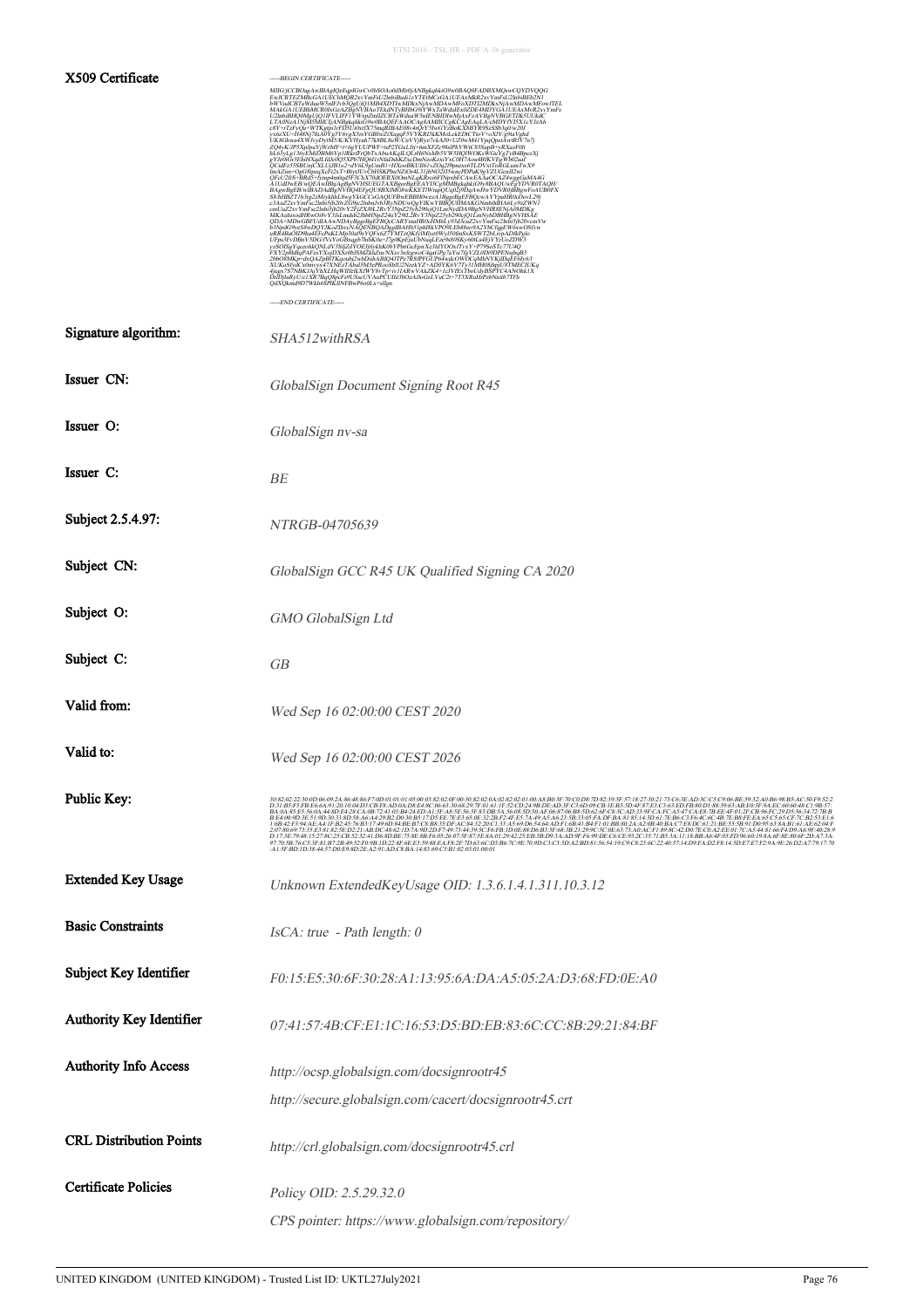ETSI 2016 - TSL HR - PDF/A-1b generator

| Key Usage:                                                  | digitalSignature - keyCertSign - cRLSign                                                            |  |  |  |
|-------------------------------------------------------------|-----------------------------------------------------------------------------------------------------|--|--|--|
| Thumbprint algorithm:                                       | SHA-256                                                                                             |  |  |  |
| Thumbprint:                                                 | F5:E9:E2:70:5A:B0:C9:3E:80:65:2D:2D:EB:57:3A:B0:1D:67:00:59:7B:DA:12:2B:C0:8B:A9:7F:D<br>C:71:33:68 |  |  |  |
| X509SubjectName                                             |                                                                                                     |  |  |  |
| Subject 2.5.4.97:                                           | NTRGB-04705639                                                                                      |  |  |  |
| Subject CN:                                                 | GlobalSign GCC R45 UK Qualified Signing CA 2020                                                     |  |  |  |
| Subject O:                                                  | GMO GlobalSign Ltd                                                                                  |  |  |  |
| Subject C:                                                  | GB                                                                                                  |  |  |  |
| <b>X509SKI</b>                                              |                                                                                                     |  |  |  |
| X509 SK I                                                   | 8BXlMG8wKKETlWrapQUq02j9DqA=                                                                        |  |  |  |
| Service Status                                              | http://uri.etsi.org/TrstSvc/TrustedList/Svcstatus/granted                                           |  |  |  |
| Service status description<br>[en]                          | undefined.                                                                                          |  |  |  |
| <b>Status Starting Time</b>                                 | 2021-07-27T00:00:00Z                                                                                |  |  |  |
| 17.9.1 - Extension (critical): additionalServiceInformation |                                                                                                     |  |  |  |
| AdditionalServiceInformation                                |                                                                                                     |  |  |  |
| <b>URI</b>                                                  | $[$ en $]$<br>http://uri.etsi.org/TrstSvc/TrustedList/SvcInfoExt/ForeSignatures                     |  |  |  |
| 17.9.2 - Extension (critical): Qualifiers [QCNoQSCD]        |                                                                                                     |  |  |  |
| Qualifier type description<br>[en]                          | undefined.                                                                                          |  |  |  |
| Criteria list assert=atLeastOne                             |                                                                                                     |  |  |  |
| Policy Identifier:                                          |                                                                                                     |  |  |  |
| Identifier                                                  | 1.3.6.1.4.1.4146.1.44.37.1                                                                          |  |  |  |
| Description                                                 |                                                                                                     |  |  |  |
|                                                             |                                                                                                     |  |  |  |

### 17.10 - Service (granted): GlobalSign GCC R45 UK Qualified Signing CA 2020

Service Type Identifier http://uri.etsi.org/TrstSvc/Svctype/CA/QC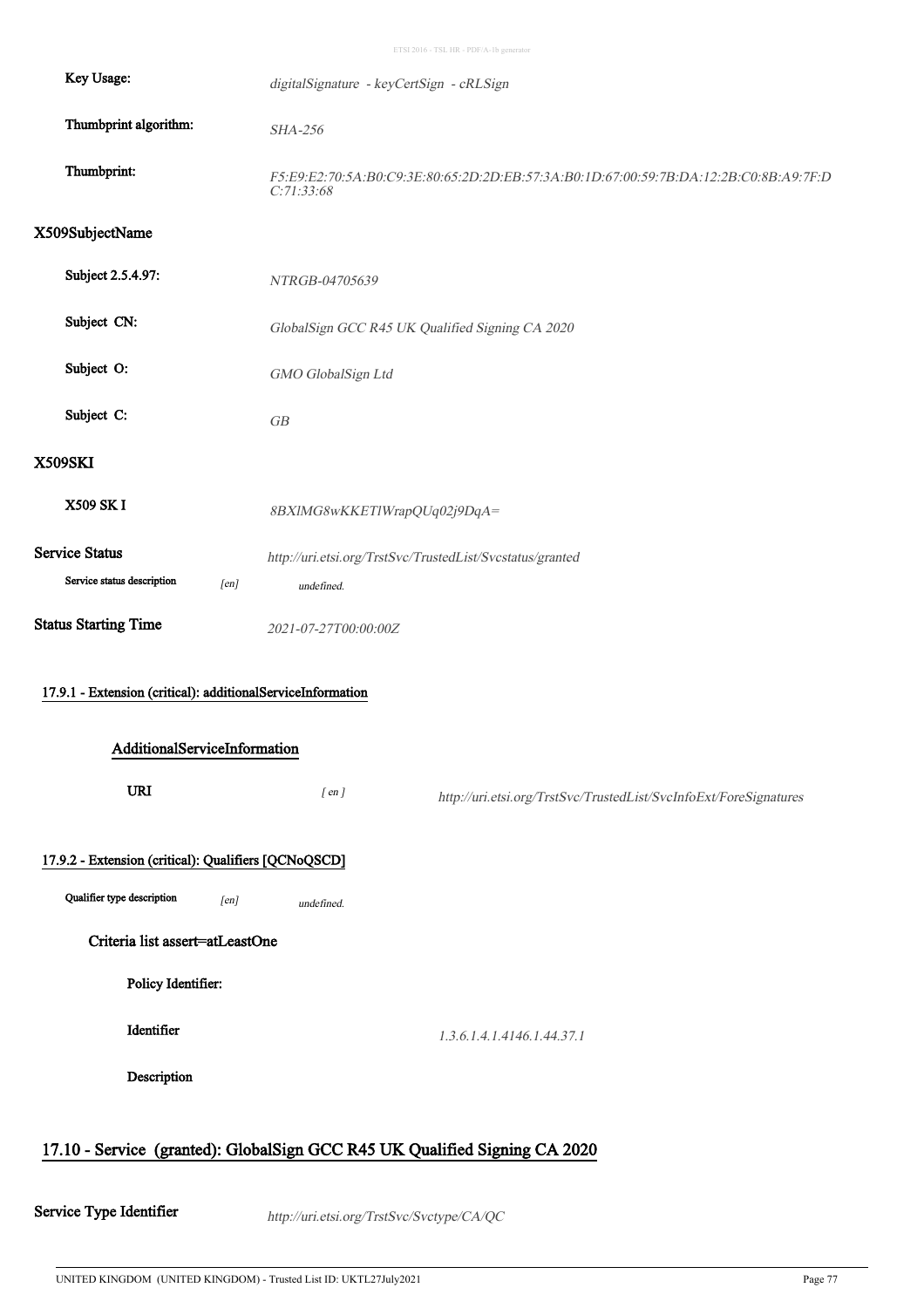| Service type description   | [en]       | A certificate generation service creating and signing qualified certificates based on the identity and other attributes verified<br>by the relevant registration services.                                                                                                                                                                                                                                                                                                                                                                                                                                                                                                                                                                                    |  |
|----------------------------|------------|---------------------------------------------------------------------------------------------------------------------------------------------------------------------------------------------------------------------------------------------------------------------------------------------------------------------------------------------------------------------------------------------------------------------------------------------------------------------------------------------------------------------------------------------------------------------------------------------------------------------------------------------------------------------------------------------------------------------------------------------------------------|--|
| Service Name               |            |                                                                                                                                                                                                                                                                                                                                                                                                                                                                                                                                                                                                                                                                                                                                                               |  |
| Name                       | $[$ en $]$ | GlobalSign GCC R45 UK Qualified Signing CA 2020                                                                                                                                                                                                                                                                                                                                                                                                                                                                                                                                                                                                                                                                                                               |  |
| Service digital identities |            |                                                                                                                                                                                                                                                                                                                                                                                                                                                                                                                                                                                                                                                                                                                                                               |  |
| Certificate fields details |            |                                                                                                                                                                                                                                                                                                                                                                                                                                                                                                                                                                                                                                                                                                                                                               |  |
| Version:                   |            | 3                                                                                                                                                                                                                                                                                                                                                                                                                                                                                                                                                                                                                                                                                                                                                             |  |
| Serial Number:             |            | 159895019757673401772491232550482176978                                                                                                                                                                                                                                                                                                                                                                                                                                                                                                                                                                                                                                                                                                                       |  |
| X509 Certificate           |            | -----BEGIN CERTIFICATE-----<br>-----END CERTIFICATE-----                                                                                                                                                                                                                                                                                                                                                                                                                                                                                                                                                                                                                                                                                                      |  |
| Signature algorithm:       |            | SHA512withRSA                                                                                                                                                                                                                                                                                                                                                                                                                                                                                                                                                                                                                                                                                                                                                 |  |
| Issuer CN:                 |            | GlobalSign Document Signing Root R45                                                                                                                                                                                                                                                                                                                                                                                                                                                                                                                                                                                                                                                                                                                          |  |
| Issuer O:                  |            | GlobalSign nv-sa                                                                                                                                                                                                                                                                                                                                                                                                                                                                                                                                                                                                                                                                                                                                              |  |
| Issuer C:                  |            | BE                                                                                                                                                                                                                                                                                                                                                                                                                                                                                                                                                                                                                                                                                                                                                            |  |
| Subject 2.5.4.97:          |            | <i>NTRGB-04705639</i>                                                                                                                                                                                                                                                                                                                                                                                                                                                                                                                                                                                                                                                                                                                                         |  |
| Subject CN:                |            | GlobalSign GCC R45 UK Qualified Signing CA 2020                                                                                                                                                                                                                                                                                                                                                                                                                                                                                                                                                                                                                                                                                                               |  |
| Subject O:                 |            | GMO GlobalSign Ltd                                                                                                                                                                                                                                                                                                                                                                                                                                                                                                                                                                                                                                                                                                                                            |  |
| Subject C:                 |            | GB                                                                                                                                                                                                                                                                                                                                                                                                                                                                                                                                                                                                                                                                                                                                                            |  |
| Valid from:                |            | Wed Sep 16 02:00:00 CEST 2020                                                                                                                                                                                                                                                                                                                                                                                                                                                                                                                                                                                                                                                                                                                                 |  |
| Valid to:                  |            | Wed Sep 16 02:00:00 CEST 2026                                                                                                                                                                                                                                                                                                                                                                                                                                                                                                                                                                                                                                                                                                                                 |  |
| Public Key:                |            | 30820223000069924864886700919101050038202060398202040282020100A8B03F70CDR7D82394F571827302175C65EAD3CC5C906BE592340B688B54C59p952240B688<br>D31B5F5FBE66A91201004D3CBF8AD0AD8E48C06633068297F01611F52CD249BDEAD3FC36D09CB1EB35D4F<br>BA:0A:85:E5:56:0A:44:8D:E4:28:CA:0B:72:41:03:B4:24:ED:A1:5F:A8:5E:56:3F:83:DB:5A:56:08:5D:50:AF:06:87:06:B8:5D:62:6F:C8:3C:AD:33:9F:CA:FC:A5:47:CA:E8:7B:EE:4F:01:2F:CB:96:FC:29:D5:56:34:72:7B:B<br>BE4009D3E519D30338D58A6A429B2D030B517D5EE7EE3650E322BF24FE57A49A5A6235B3305FADFBA818514D617EB6C3F64C6C4B7EB8FEEA65C565CF7CB253E16<br>1.6842F354AE5A1FB24576B317496036BE87C8B855DFAC843220C133A566D6546ADF16B41B4F101B8802AA20840B<br>:A1:5F:BD:1D:38:44:57:D0:E9:8D:2E:A2:91:AD:C8:BA:14:83:69:C5:B1:02:03:01:00:01 |  |
| <b>Extended Key Usage</b>  |            | Unknown ExtendedKeyUsage OID: 1.3.6.1.4.1.311.10.3.12                                                                                                                                                                                                                                                                                                                                                                                                                                                                                                                                                                                                                                                                                                         |  |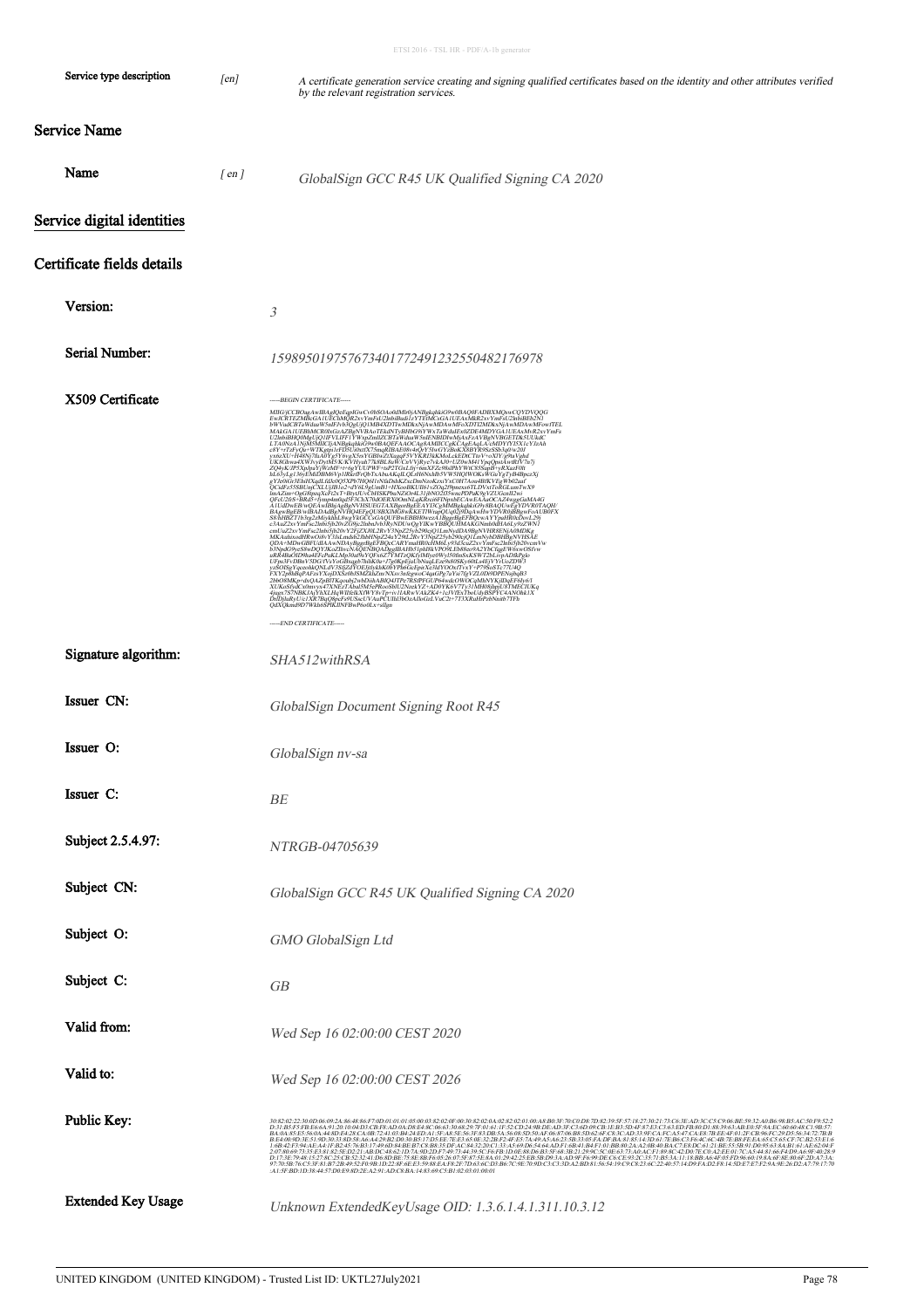ETSI 2016 - TSL HR - PDF/A-1b generator

| <b>Basic Constraints</b>                                     | IsCA: true - Path length: 0                                                                         |  |  |  |
|--------------------------------------------------------------|-----------------------------------------------------------------------------------------------------|--|--|--|
| Subject Key Identifier                                       | F0:15:E5:30:6F:30:28:A1:13:95:6A:DA:A5:05:2A:D3:68:FD:0E:A0                                         |  |  |  |
| Authority Key Identifier                                     | 07:41:57:4B:CF:E1:1C:16:53:D5:BD:EB:83:6C:CC:8B:29:21:84:BF                                         |  |  |  |
| <b>Authority Info Access</b>                                 | http://ocsp.globalsign.com/docsignrootr45                                                           |  |  |  |
|                                                              | http://secure.globalsign.com/cacert/docsignrootr45.crt                                              |  |  |  |
| <b>CRL Distribution Points</b>                               | http://crl.globalsign.com/docsignrootr45.crl                                                        |  |  |  |
| <b>Certificate Policies</b>                                  | Policy OID: 2.5.29.32.0                                                                             |  |  |  |
|                                                              | CPS pointer: https://www.globalsign.com/repository/                                                 |  |  |  |
| Key Usage:                                                   | digitalSignature - keyCertSign - cRLSign                                                            |  |  |  |
| Thumbprint algorithm:                                        | SHA-256                                                                                             |  |  |  |
| Thumbprint:                                                  | F5:E9:E2:70:5A:B0:C9:3E:80:65:2D:2D:EB:57:3A:B0:1D:67:00:59:7B:DA:12:2B:C0:8B:A9:7F:D<br>C:71:33:68 |  |  |  |
| X509SubjectName                                              |                                                                                                     |  |  |  |
| Subject 2.5.4.97:                                            | NTRGB-04705639                                                                                      |  |  |  |
| Subject CN:                                                  | GlobalSign GCC R45 UK Qualified Signing CA 2020                                                     |  |  |  |
| Subject O:                                                   | GMO GlobalSign Ltd                                                                                  |  |  |  |
| Subject C:                                                   | GB                                                                                                  |  |  |  |
| <b>X509SKI</b>                                               |                                                                                                     |  |  |  |
| <b>X509 SKI</b>                                              | 8BXlMG8wKKETlWrapQUq02j9DqA=                                                                        |  |  |  |
| <b>Service Status</b>                                        | http://uri.etsi.org/TrstSvc/TrustedList/Svcstatus/granted                                           |  |  |  |
| Service status description<br>[en]                           | undefined.                                                                                          |  |  |  |
| <b>Status Starting Time</b>                                  | 2021-07-27T00:00:00Z                                                                                |  |  |  |
| 17.10.1 - Extension (critical): additionalServiceInformation |                                                                                                     |  |  |  |
|                                                              |                                                                                                     |  |  |  |
| AdditionalServiceInformation                                 |                                                                                                     |  |  |  |
| <b>URI</b>                                                   | $[$ en $]$<br>http://uri.etsi.org/TrstSvc/TrustedList/SvcInfoExt/ForeSeals                          |  |  |  |
| 17.10.2 - Extension (critical): Qualifiers [QCNoQSCD]        |                                                                                                     |  |  |  |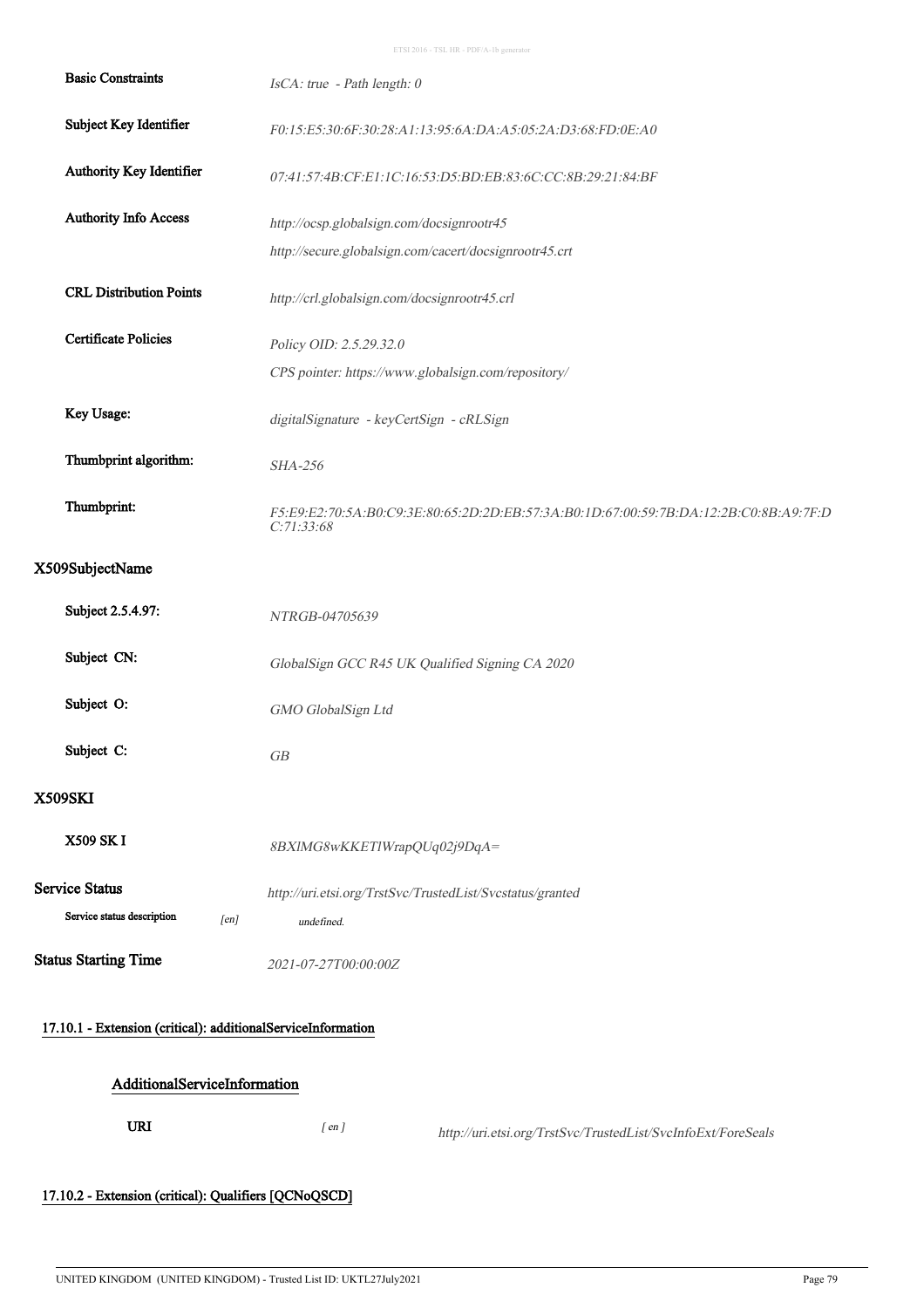| Qualifier type description | [en]                            | undefined. |                            |  |  |
|----------------------------|---------------------------------|------------|----------------------------|--|--|
|                            | Criteria list assert=atLeastOne |            |                            |  |  |
| Policy Identifier:         |                                 |            |                            |  |  |
| Identifier                 |                                 |            | 1.3.6.1.4.1.4146.1.44.37.2 |  |  |
| Policy Identifier:         |                                 |            |                            |  |  |
| Identifier                 |                                 |            | 1.3.6.1.4.1.4146.1.44.37.3 |  |  |
| Description                |                                 |            |                            |  |  |

## 17.11 - Service (granted): GlobalSign GCC E45 UK Qualified Signing CA 2020

 $\ddot{\phantom{a}}$ 

| Service Type Identifier    |            | http://uri.etsi.org/TrstSvc/Svctype/CA/QC                                                                                                                                                                                                                                                                                                                                                                                                                                                        |  |
|----------------------------|------------|--------------------------------------------------------------------------------------------------------------------------------------------------------------------------------------------------------------------------------------------------------------------------------------------------------------------------------------------------------------------------------------------------------------------------------------------------------------------------------------------------|--|
| Service type description   | [en]       | A certificate generation service creating and signing qualified certificates based on the identity and other attributes verified<br>by the relevant registration services.                                                                                                                                                                                                                                                                                                                       |  |
| Service Name               |            |                                                                                                                                                                                                                                                                                                                                                                                                                                                                                                  |  |
| Name                       | $[$ en $]$ | GlobalSign GCC E45 UK Qualified Signing CA 2020                                                                                                                                                                                                                                                                                                                                                                                                                                                  |  |
| Service digital identities |            |                                                                                                                                                                                                                                                                                                                                                                                                                                                                                                  |  |
| Certificate fields details |            |                                                                                                                                                                                                                                                                                                                                                                                                                                                                                                  |  |
| Version:                   |            | $\mathfrak{Z}$                                                                                                                                                                                                                                                                                                                                                                                                                                                                                   |  |
| Serial Number:             |            | 159895019859403458249749160743285515327                                                                                                                                                                                                                                                                                                                                                                                                                                                          |  |
| X509 Certificate           |            | -----BEGIN CERTIFICATE-----<br>$\label{eq:22} \begin{small} &\textbf{AB} \textbf{D} & \textbf{AC} \textbf{A} & \textbf{B} & \textbf{B} \\ \textbf{A} & \textbf{B} & \textbf{B} & \textbf{B} & \textbf{B} \\ \textbf{B} & \textbf{B} & \textbf{B} & \textbf{B} & \textbf{B} \\ \textbf{B} & \textbf{B} & \textbf{B} & \textbf{B} & \textbf{B} \\ \textbf{B} & \textbf{B} & \textbf{B} & \textbf{B} & \textbf{B} \\ \textbf{B} & \textbf{B} & \textbf{B} & \textbf{B$<br>-----END CERTIFICATE----- |  |
| Signature algorithm:       |            | SHA384withECDSA                                                                                                                                                                                                                                                                                                                                                                                                                                                                                  |  |
| Issuer CN:                 |            | GlobalSign Document Signing Root E45                                                                                                                                                                                                                                                                                                                                                                                                                                                             |  |
| Issuer O:                  |            | GlobalSign nv-sa                                                                                                                                                                                                                                                                                                                                                                                                                                                                                 |  |
| Issuer C:                  |            | BE                                                                                                                                                                                                                                                                                                                                                                                                                                                                                               |  |
| Subject 2.5.4.97:          |            | NTRGB-04705639                                                                                                                                                                                                                                                                                                                                                                                                                                                                                   |  |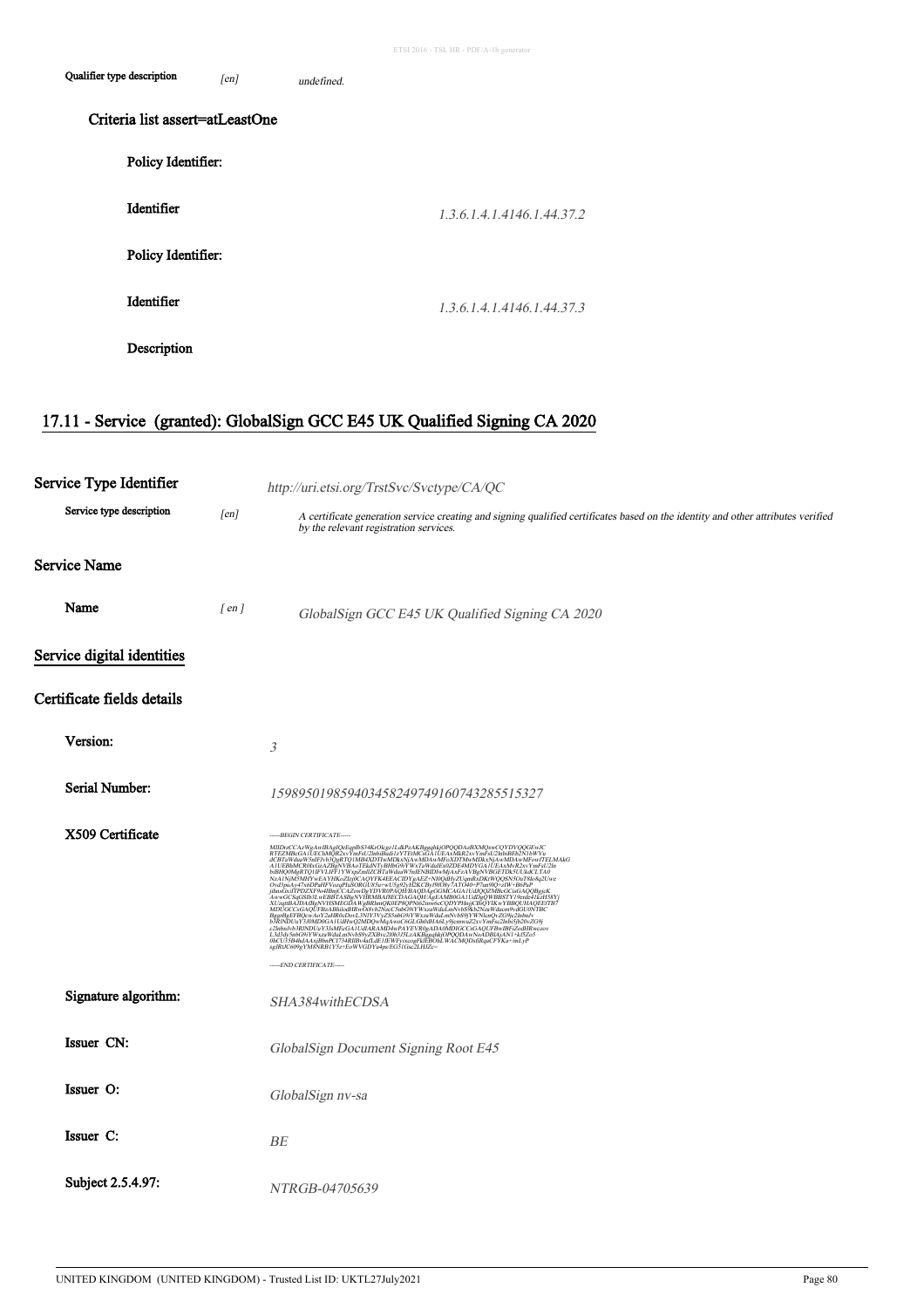| Subject CN:                    | GlobalSign GCC E45 UK Qualified Signing CA 2020                                                                                                                                                                                   |  |  |
|--------------------------------|-----------------------------------------------------------------------------------------------------------------------------------------------------------------------------------------------------------------------------------|--|--|
| Subject O:                     | GMO GlobalSign Ltd                                                                                                                                                                                                                |  |  |
| Subject C:                     | GB                                                                                                                                                                                                                                |  |  |
| Valid from:                    | Wed Sep 16 02:00:00 CEST 2020                                                                                                                                                                                                     |  |  |
| Valid to:                      | Mon Sep 16 02:00:00 CEST 2030                                                                                                                                                                                                     |  |  |
| Public Key:                    | 3076301006072A&64CE3D02010662B81040022016000467E165D10747C9652A991C432AB9041237939A41FC238F2AD94C1E3AF777A6E032E3BC7A0CF687155A33A8<br>F22E48E44653CE6EFB053983DDB21F62820727FD7CEF32EC04CEE34F8FEEE9FD950FB3216F81E8F68F8E2867B9 |  |  |
| <b>Extended Key Usage</b>      | Unknown ExtendedKeyUsage OID: 1.3.6.1.4.1.311.10.3.12                                                                                                                                                                             |  |  |
| <b>Basic Constraints</b>       | IsCA: true - Path length: 0                                                                                                                                                                                                       |  |  |
| Subject Key Identifier         | 93:63:5F:5E:AD:D7:B8:D6:4C:C7:E7:C6:23:5D:4C:EA:B6:D0:40:24                                                                                                                                                                       |  |  |
| Authority Key Identifier       | 61:99:02:B4:10:FF:10:3C:DB:7A:DA:6C:3A:70:24:03:60:F1:E7:8E                                                                                                                                                                       |  |  |
| <b>Authority Info Access</b>   | http://ocsp.globalsign.com/docsignroote45                                                                                                                                                                                         |  |  |
|                                | http://secure.globalsign.com/cacert/docsignroote45.crt                                                                                                                                                                            |  |  |
| <b>CRL Distribution Points</b> | http://crl.globalsign.com/docsignroote45.crl                                                                                                                                                                                      |  |  |
| <b>Certificate Policies</b>    | Policy OID: 2.5.29.32.0                                                                                                                                                                                                           |  |  |
|                                | CPS pointer: https://www.globalsign.com/repository/                                                                                                                                                                               |  |  |
| Key Usage:                     | digitalSignature - keyCertSign - cRLSign                                                                                                                                                                                          |  |  |
| Thumbprint algorithm:          | SHA-256                                                                                                                                                                                                                           |  |  |
| Thumbprint:                    | 28:CB:8E:E2:3E:7B:DB:BF:40:B2:95:9A:57:BB:58:99:91:C2:63:5C:D3:B7:1A:AB:0E:84:F9:93:C<br>5:59:D2:9F                                                                                                                               |  |  |
| X509SubjectName                |                                                                                                                                                                                                                                   |  |  |
| Subject 2.5.4.97:              | NTRGB-04705639                                                                                                                                                                                                                    |  |  |
| Subject CN:                    | GlobalSign GCC E45 UK Qualified Signing CA 2020                                                                                                                                                                                   |  |  |
| Subject O:                     | GMO GlobalSign Ltd                                                                                                                                                                                                                |  |  |
| Subject C:                     | GB                                                                                                                                                                                                                                |  |  |
| <b>X509SKI</b>                 |                                                                                                                                                                                                                                   |  |  |
| <b>X509 SKI</b>                | k2NfXq3XuNZMx+fGI11M6rbQQCQ=                                                                                                                                                                                                      |  |  |
| <b>Service Status</b>          | http://uri.etsi.org/TrstSvc/TrustedList/Svcstatus/granted                                                                                                                                                                         |  |  |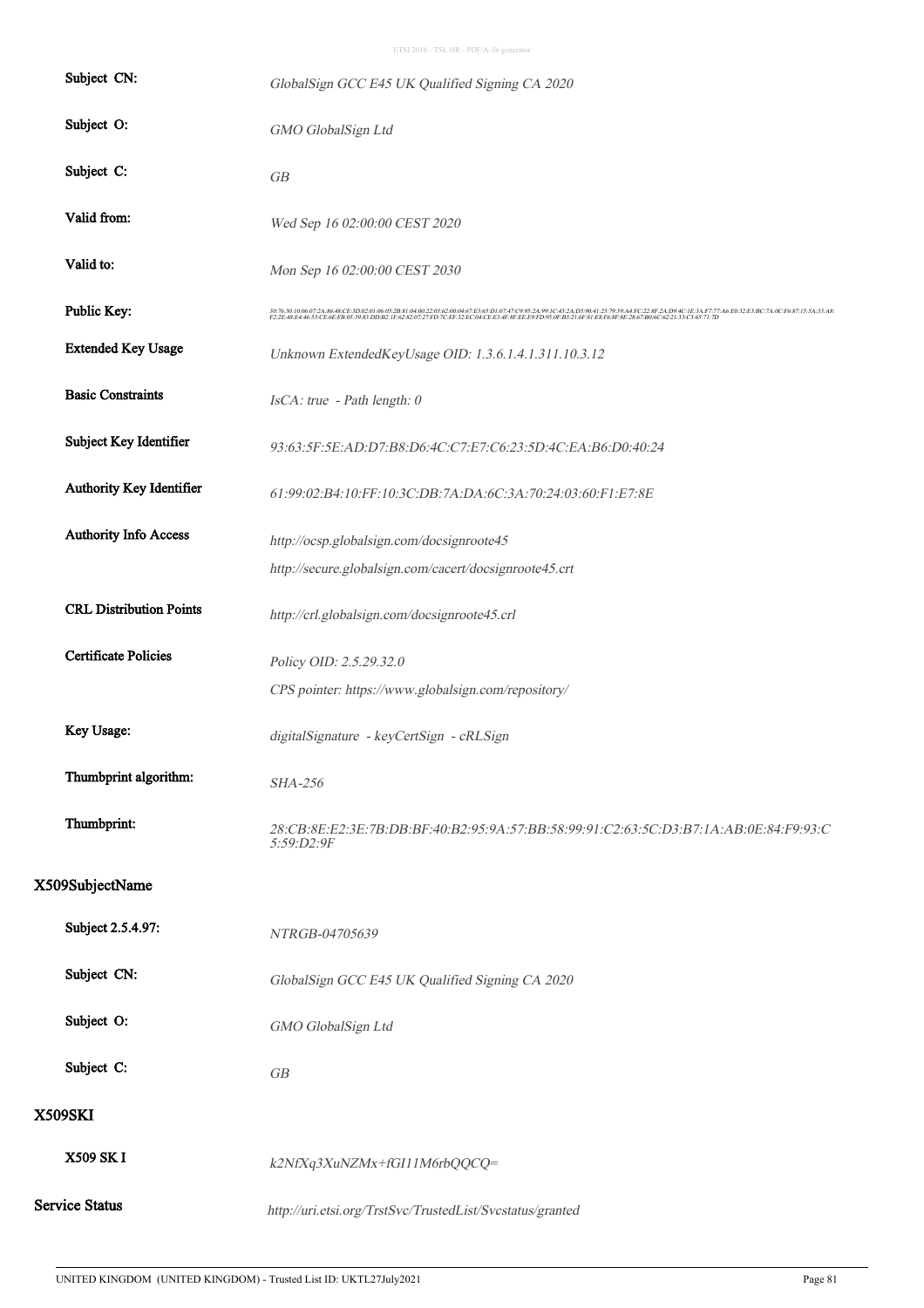|                                                                                                                        |      |                      | ETSI 2016 - TSL HR - PDF/A-1b generator                           |
|------------------------------------------------------------------------------------------------------------------------|------|----------------------|-------------------------------------------------------------------|
| Service status description                                                                                             | [en] | undefined.           |                                                                   |
| <b>Status Starting Time</b>                                                                                            |      | 2021-07-27T00:00:00Z |                                                                   |
| 17.11.1 - Extension (critical): additionalServiceInformation                                                           |      |                      |                                                                   |
| AdditionalServiceInformation                                                                                           |      |                      |                                                                   |
| <b>URI</b>                                                                                                             |      | $[$ en $]$           | http://uri.etsi.org/TrstSvc/TrustedList/SvcInfoExt/ForeSignatures |
| 17.11.2 - Extension (critical): Qualifiers [QCNoQSCD]<br>Qualifier type description<br>Criteria list assert=atLeastOne | [en] | undefined.           |                                                                   |
| Policy Identifier:                                                                                                     |      |                      |                                                                   |
| Identifier                                                                                                             |      |                      | 1.3.6.1.4.1.4146.1.44.37.1                                        |
| Description                                                                                                            |      |                      |                                                                   |
|                                                                                                                        |      |                      |                                                                   |

## 17.12 - Service (granted): GlobalSign GCC E45 UK Qualified Signing CA 2020

| Service Type Identifier    |            | http://uri.etsi.org/TrstSvc/Svctype/CA/QC                                                                                                                                                                                                                                    |
|----------------------------|------------|------------------------------------------------------------------------------------------------------------------------------------------------------------------------------------------------------------------------------------------------------------------------------|
| Service type description   | [en]       | A certificate generation service creating and signing qualified certificates based on the identity and other attributes verified<br>by the relevant registration services.                                                                                                   |
| Service Name               |            |                                                                                                                                                                                                                                                                              |
| Name                       | $[$ en $]$ | GlobalSign GCC E45 UK Qualified Signing CA 2020                                                                                                                                                                                                                              |
| Service digital identities |            |                                                                                                                                                                                                                                                                              |
| Certificate fields details |            |                                                                                                                                                                                                                                                                              |
| Version:                   |            | 3                                                                                                                                                                                                                                                                            |
| Serial Number:             |            | 159895019859403458249749160743285515327                                                                                                                                                                                                                                      |
| X509 Certificate           |            | -----BEGIN CERTIFICATE-----<br>L3d3dy5nbG9iYWxzaWduLmNvbS9yZXBvc2l0b3151zAKBggqhkjOPQQDAwNoADBIAjAN1+kf5Zo5<br>0hCU35B4hdAAxjBbnPCl734RIIBv4afLdE1fEWFyixcogFklEBOhLWACMQDSfiRqaCFYKa+/mLyP<br>sgJRtJC609gYM8NRB1Y5z+EoWVGDYu4ps/EG51Gsc2LHJZc=<br>-----END CERTIFICATE----- |
| Signature algorithm:       |            | SHA384withECDSA                                                                                                                                                                                                                                                              |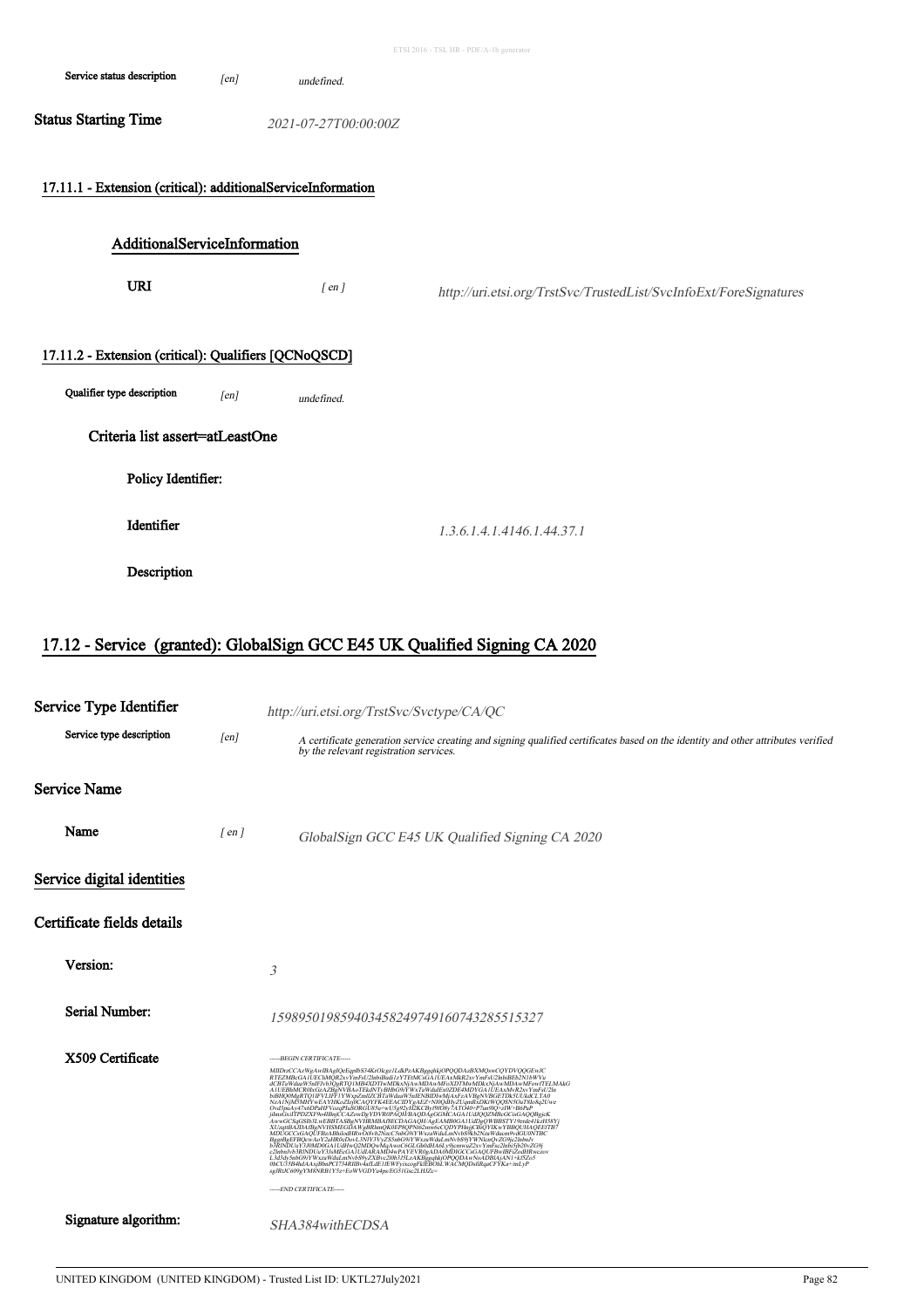| Issuer CN:                     | GlobalSign Document Signing Root E45                                                                                                                                                                                              |
|--------------------------------|-----------------------------------------------------------------------------------------------------------------------------------------------------------------------------------------------------------------------------------|
| Issuer O:                      | GlobalSign nv-sa                                                                                                                                                                                                                  |
| Issuer C:                      | <b>BE</b>                                                                                                                                                                                                                         |
| Subject 2.5.4.97:              | NTRGB-04705639                                                                                                                                                                                                                    |
| Subject CN:                    | GlobalSign GCC E45 UK Qualified Signing CA 2020                                                                                                                                                                                   |
| Subject O:                     | GMO GlobalSign Ltd                                                                                                                                                                                                                |
| Subject C:                     | GB                                                                                                                                                                                                                                |
| Valid from:                    | Wed Sep 16 02:00:00 CEST 2020                                                                                                                                                                                                     |
| Valid to:                      | Mon Sep 16 02:00:00 CEST 2030                                                                                                                                                                                                     |
| Public Key:                    | 307630:10:06:07:24:86:48:CE3D:02:01:06:05:2B:81:04:00:2033:20:00467:E3:65D:10747:C9952A99:CA3-00:09:00:32:03-A4PC22:87:240:00-27:37:00:00:20:23:25:39:25:352-00:25:37:15:54:33:48:33:48:<br>F2:2E:48:E4:46:53:CE:6E:FB:05:39:83:D |
| <b>Extended Key Usage</b>      | Unknown ExtendedKeyUsage OID: 1.3.6.1.4.1.311.10.3.12                                                                                                                                                                             |
| <b>Basic Constraints</b>       | IsCA: true - Path length: 0                                                                                                                                                                                                       |
| Subject Key Identifier         | 93:63:5F:5E:AD:D7:B8:D6:4C:C7:E7:C6:23:5D:4C:EA:B6:D0:40:24                                                                                                                                                                       |
| Authority Key Identifier       | 61:99:02:B4:10:FF:10:3C:DB:7A:DA:6C:3A:70:24:03:60:F1:E7:8E                                                                                                                                                                       |
| Authority Info Access          | http://ocsp.globalsign.com/docsignroote45                                                                                                                                                                                         |
|                                | http://secure.globalsign.com/cacert/docsignroote45.crt                                                                                                                                                                            |
| <b>CRL Distribution Points</b> | http://crl.globalsign.com/docsignroote45.crl                                                                                                                                                                                      |
| <b>Certificate Policies</b>    | Policy OID: 2.5.29.32.0                                                                                                                                                                                                           |
|                                | CPS pointer: https://www.globalsign.com/repository/                                                                                                                                                                               |
| Key Usage:                     | digitalSignature - keyCertSign - cRLSign                                                                                                                                                                                          |
| Thumbprint algorithm:          | <b>SHA-256</b>                                                                                                                                                                                                                    |
| Thumbprint:                    | 28:CB:8E:E2:3E:7B:DB:BF:40:B2:95:9A:57:BB:58:99:91:C2:63:5C:D3:B7:1A:AB:0E:84:F9:93:C<br>5:59:D2:9F                                                                                                                               |
| X509SubjectName                |                                                                                                                                                                                                                                   |
| Subject 2.5.4.97:              | NTRGB-04705639                                                                                                                                                                                                                    |
| Subject CN:                    | GlobalSign GCC E45 UK Qualified Signing CA 2020                                                                                                                                                                                   |
| Subject O:                     | GMO GlobalSign Ltd                                                                                                                                                                                                                |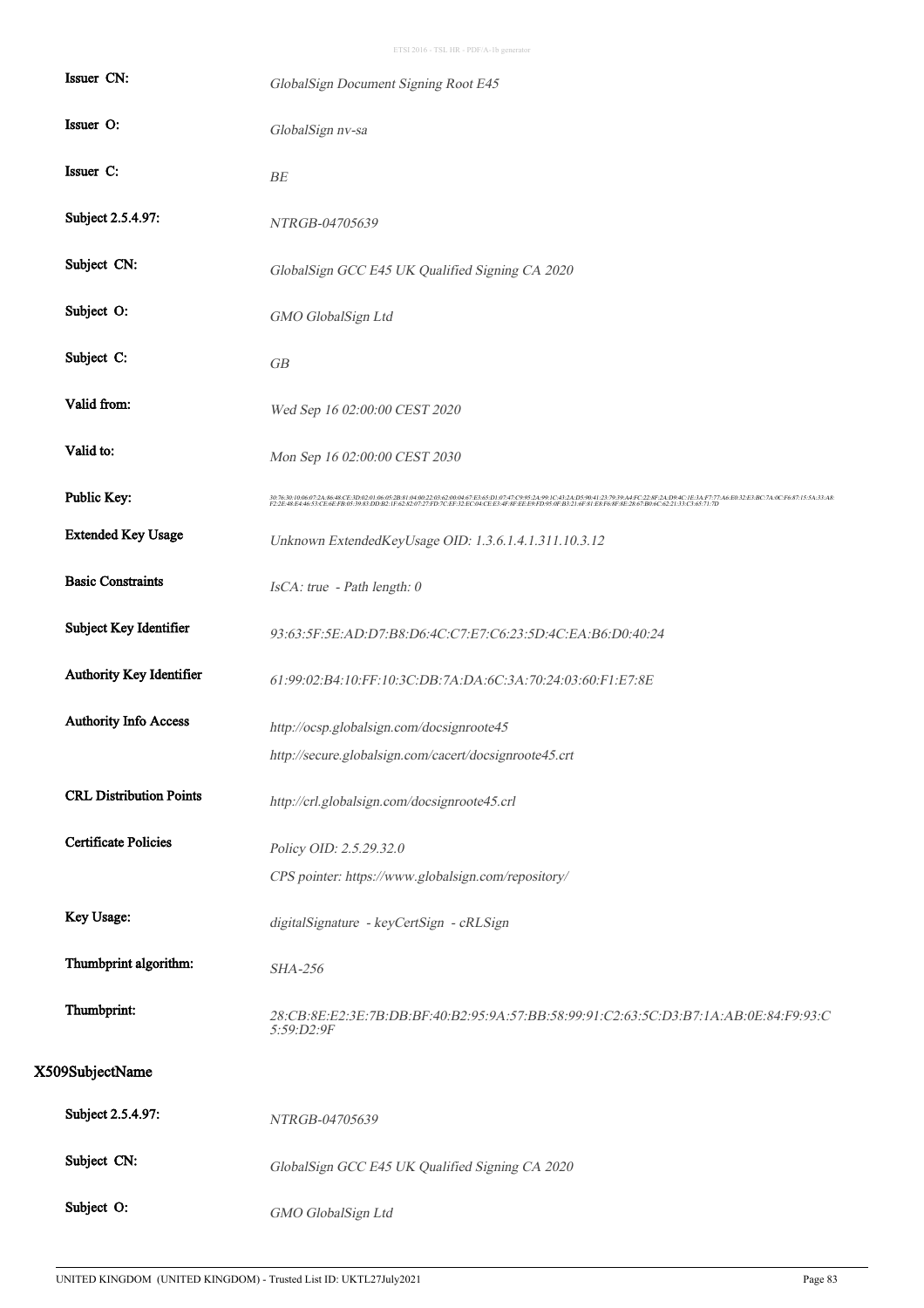| Subject C:                                                   | GB                           |                                                              |
|--------------------------------------------------------------|------------------------------|--------------------------------------------------------------|
| X509SKI                                                      |                              |                                                              |
| X509 SK I                                                    | k2NfXq3XuNZMx+fGI11M6rbQQCQ= |                                                              |
| <b>Service Status</b><br>Service status description<br>[en]  | undefined.                   | http://uri.etsi.org/TrstSvc/TrustedList/Svcstatus/granted    |
| <b>Status Starting Time</b>                                  | 2021-07-27T00:00:00Z         |                                                              |
| 17.12.1 - Extension (critical): additionalServiceInformation |                              |                                                              |
| AdditionalServiceInformation                                 |                              |                                                              |
| <b>URI</b>                                                   | $[$ en $]$                   | http://uri.etsi.org/TrstSvc/TrustedList/SvcInfoExt/ForeSeals |
| 17.12.2 - Extension (critical): Qualifiers [QCNoQSCD]        |                              |                                                              |
| Qualifier type description<br>[en]                           | undefined.                   |                                                              |
| Criteria list assert=atLeastOne                              |                              |                                                              |
| Policy Identifier:                                           |                              |                                                              |
| Identifier                                                   |                              | 1.3.6.1.4.1.4146.1.44.37.2                                   |
| Policy Identifier:                                           |                              |                                                              |
| Identifier                                                   |                              | 1.3.6.1.4.1.4146.1.44.37.3                                   |
| Description                                                  |                              |                                                              |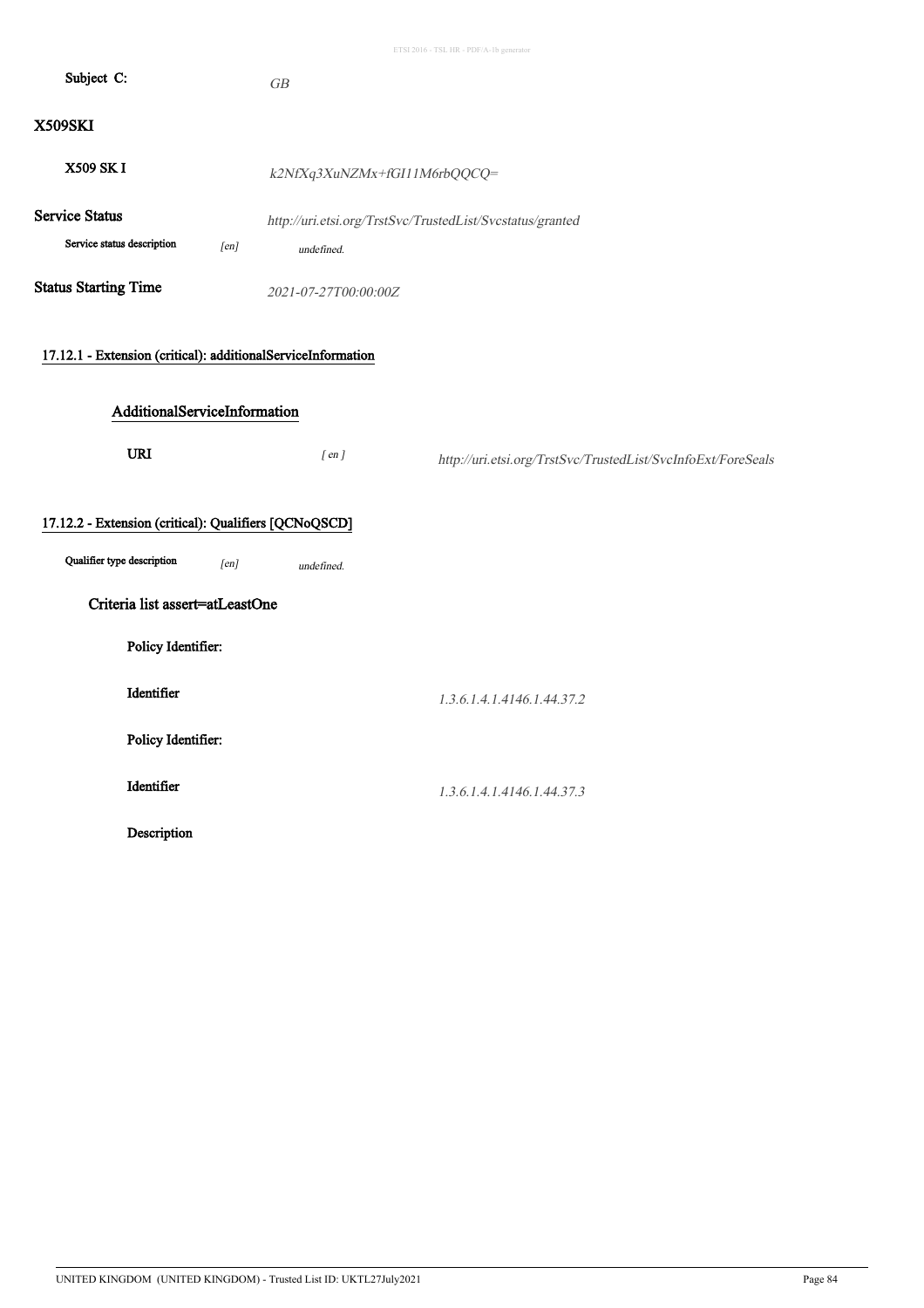#### 18 - Signature node - Id: Signature-2064888675

| Signer issuer name                             | TL Signing                                                                                                                                                                                                                                                                                                                                                                                                                                                                                                       |  |  |  |
|------------------------------------------------|------------------------------------------------------------------------------------------------------------------------------------------------------------------------------------------------------------------------------------------------------------------------------------------------------------------------------------------------------------------------------------------------------------------------------------------------------------------------------------------------------------------|--|--|--|
| <b>Signing Time</b>                            | 2021-07-26T17:55:40.325Z                                                                                                                                                                                                                                                                                                                                                                                                                                                                                         |  |  |  |
| TSL Scheme Operator certificate fields details |                                                                                                                                                                                                                                                                                                                                                                                                                                                                                                                  |  |  |  |
| Version:                                       | $\mathfrak{Z}$                                                                                                                                                                                                                                                                                                                                                                                                                                                                                                   |  |  |  |
| Serial Number:                                 | 88652220158                                                                                                                                                                                                                                                                                                                                                                                                                                                                                                      |  |  |  |
| X509 Certificate                               | -----BEGIN CERTIFICATE-----<br>$\label{eq:22} \begin{minipage}[t]{0.9\textwidth}\label{fig:3} {\bf{MID-TCLA} \small \begin{minipage}[t]{0.9\textwidth}\label{fig:3} {\bf{MID-TCLA} \small \end{minipage}[t]{0.9\textwidth}\label{fig:3} \begin{minipage}[t]{0.9\textwidth}\label{fig:3} {\bf{MID-TCLA} \small \begin{minipage}[t]{0.9\textwidth}\label{fig:3} {\bf{MID-TCLA} \small \end{minipage}[t]{0.9\textwidth}\label{fig:3} \begin{minipage}[t]{0.9\textwidth}\label{fig:3} {\bf{MID-TCLA} \small \begin{$ |  |  |  |
|                                                |                                                                                                                                                                                                                                                                                                                                                                                                                                                                                                                  |  |  |  |
| Signature algorithm:                           | -----END CERTIFICATE-----<br>SHA256withRSA                                                                                                                                                                                                                                                                                                                                                                                                                                                                       |  |  |  |
| Issuer CN:                                     | TL Signing                                                                                                                                                                                                                                                                                                                                                                                                                                                                                                       |  |  |  |
| Issuer OU:                                     | tScheme Ltd                                                                                                                                                                                                                                                                                                                                                                                                                                                                                                      |  |  |  |
| Issuer O:                                      | $PKI-7$                                                                                                                                                                                                                                                                                                                                                                                                                                                                                                          |  |  |  |
| Issuer C:                                      | UK                                                                                                                                                                                                                                                                                                                                                                                                                                                                                                               |  |  |  |
| Subject CN:                                    | TL Signing                                                                                                                                                                                                                                                                                                                                                                                                                                                                                                       |  |  |  |
| Subject OU:                                    | tScheme Ltd                                                                                                                                                                                                                                                                                                                                                                                                                                                                                                      |  |  |  |
| Subject O:                                     | $PKI-7$                                                                                                                                                                                                                                                                                                                                                                                                                                                                                                          |  |  |  |
| Subject C:                                     | UK                                                                                                                                                                                                                                                                                                                                                                                                                                                                                                               |  |  |  |
| Valid from:                                    | Fri Jan 01 01:00:00 CET 2021                                                                                                                                                                                                                                                                                                                                                                                                                                                                                     |  |  |  |
| Valid to:                                      | Tue Dec 31 01:00:00 CET 2024                                                                                                                                                                                                                                                                                                                                                                                                                                                                                     |  |  |  |
| Public Key:                                    | 3023012300066692A86886F7000101018500832010F60832030003201000ED1986C7379A7FA279A138DEE1CR8162013101C05630EC8456857C4EE6667799119<br>2758C2E0BC93D34CA87ED258707A1C217E33EDD399AACE277FF60E2741690A8D7CF6467A8DB38E6B3897BAB013BB9B<br>0A:42:B7:16:CF:50:46:05:7C:32:C5:3C:08:5D:91:75:57:B6:C1:0A:8D:92:0C:B7:4C:EF:02:03:01:00:01                                                                                                                                                                                |  |  |  |
| Subject Key Identifier                         | 16.E8.01.CF.45.0E.19.D8.FB.67.5B.EF.80.3A.EA.C0.8F.CE.7E.70                                                                                                                                                                                                                                                                                                                                                                                                                                                      |  |  |  |
| <b>Basic Constraints</b>                       | IsCA: false                                                                                                                                                                                                                                                                                                                                                                                                                                                                                                      |  |  |  |
| <b>Certificate Policies</b>                    | Policy OID: 2.5.29.32.0                                                                                                                                                                                                                                                                                                                                                                                                                                                                                          |  |  |  |